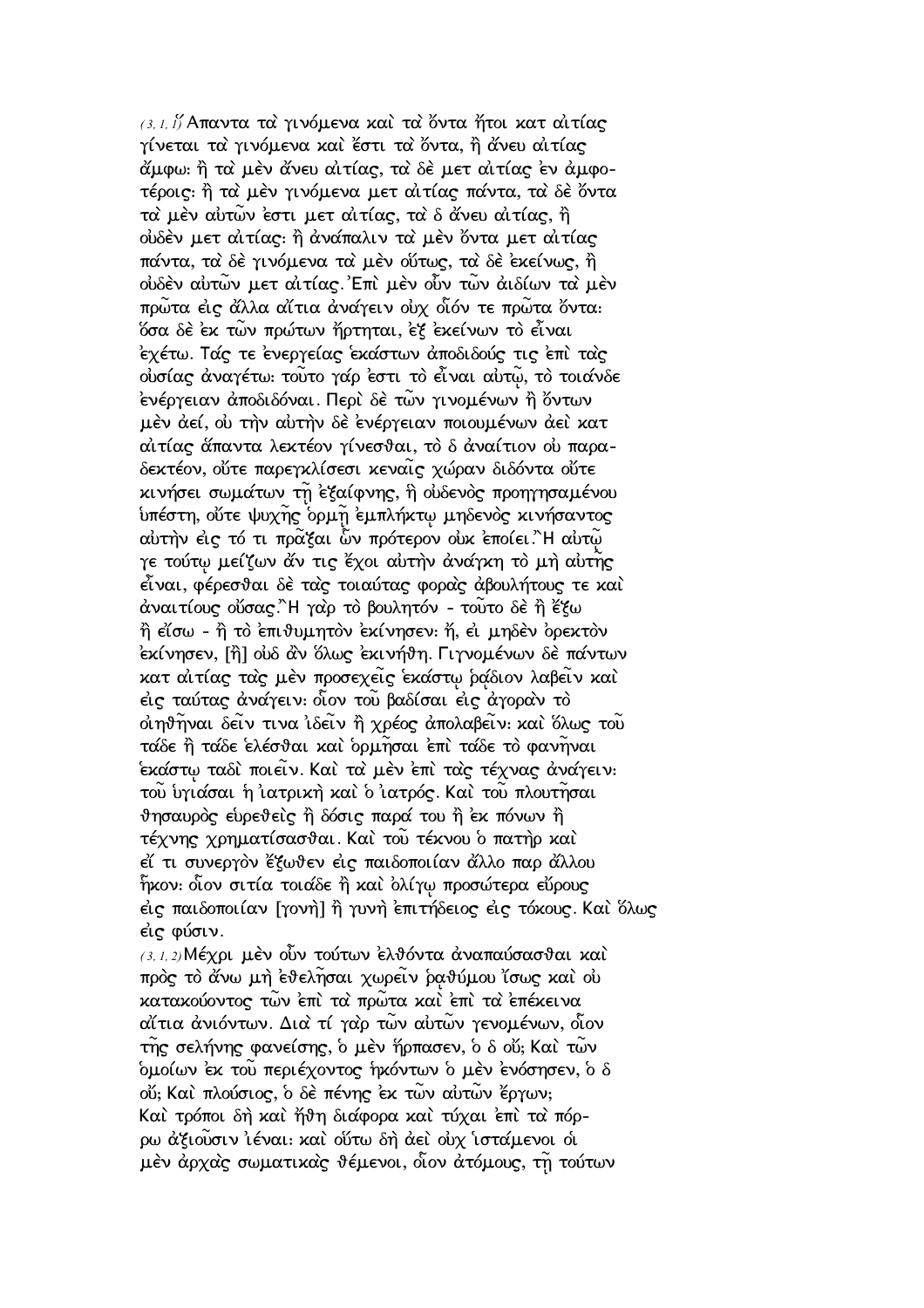φορα και πληγαίς και συμπλοκαίς προς άλληλα έκαστα ποιούντες και ούτως έχειν και γίνεσθαι, η εκείνα συνέστη ποιεί τε και πάσχει, και τας ημετέρας δρμας και διαθέσεις ταύτη έχειν, ως άν εκείναι ποιώσιν, ανάγκην ταύτην και την παρα τούτων είς τα όντα εισάγουσι. Κάν άλλα δέ τις σώματα άρχας διδώ και έκ τούτων τα πάντα γίνεσθαι, τη παρα τούτων αναγκη δουλεύειν ποιεί τα όντα. Οι δέπι την του παντός άρχην ελθόντες άπ αυτής κατάγουσι πάντα, δια πάντων φοιτήσασαν αιτίαν και ταύτην ου μόνον κινούσαν, άλλα και ποιούσαν έκαστα λέγοντες, ειμαρμένην ταύτην και κυριωτάτην αιτίαν θέμενοι, αυτήν ούσαν τα πάντα: ου μόνον τα άλλα, όσα γίνεται, άλλα και τας ημετέρας διανοήσεις έκ των εκείνης ιέναι κινημάτων, δίον ζώου μορίων κινουμένων εκάστων ούκ εξ αυτών, εκ δε του ηγεμονούντος εν εκαστω των ζώων. "Αλλοι δὲ τὴν τοῦ παντὸς φοραν περιέχουσαν καὶ πάντα ποιουσαν τη κινήσει και ταις των άστρων πλανωμένων τε και άπλανών σχέσεσι και σχηματισμοίς προς άλληλα, άπό της έκ τούτων προρρήσεως πιστούμενοι, έκαστα έντεὖθεν γίνεσθαι άξιοὖσι. Καὶ μὴν καὶ τὴν τὦν αιτίων έπιπλοκήν πρός άλληλα και τον άνωθεν είρμον και το έπεσθαι τοις προτέροις άει τα ύστερα και ταυτα επ εκείνα ανιέναι δι αύτων γενόμενα και άνευ εκείνων ουκ άν γενόμενα, δουλεύειν δε τοις προ αυτων τα ύστερα, ταυτα εί τις λέγοι, είμαρμένην έτερον τρόπον εισάγων φανείται. Διττούς δ άν τις θέμενος και τούτους ούκ άν του άληθους άποτυγχανοι. Οι μέν γαρ άφ ένός τινος τα πάντα άναρτώσιν, οι δε ουχ ούτω. Λεχθήσεται δε περι τούτων. Νὖν δ επι τους πρώτους ιτέον τῷ λόγῳ: εἶτ έφεζης τα των άλλων επισκεπτέον.

(3, 1, 3) Σώμασι μέν οὖν επιτρέψαι τα πάντα είτε ατόμοις είτε τοις στοιχείοις καλουμένοις και τη έκ τούτων άτάκτως φορά τάξιν και λόγον και ψυχήν την ηγουμένην γενναν άμφοτέρως μεν άτοπον και αδύνατον, άδυνατώτερον δέ, ει οἷόν τε λέγειν, τὸ ἐξ ἀτόμων. Καὶ περὶ τούτων πολλοί είρηνται λόγοι άληθείς. Ει δε δή και θειτό τις τοιαύτας άρχας, ουδ ούτως αναγκαιον ούτε την κατα πάντων ανάγκην ούτε την άλλως είμαρμένην έπεσθαι. Φέρε γαρ πρώτον τας ατόμους είναι. Αύται τοίνυν κινήσονται την μέν εις τὸ κατω - ἔστω γαρ τι κατω την δ εκ πλαγίων, όπη έτυχεν, άλλαι κατ άλλα. Ουδεν δη τακτώς ταξεώς γε ούκ ούσης, το δε γενόμενον τουτο, ότε γέγονε, πάντως. Ώστε ούτε πρόρρησις ούτε μαντική τὸ παράπαν ἀν ἐίη, ούτε ἥτις ἐκ τέχνησ πώς γαρ έπι τοις ατακτοις τέχνη; - ούτε ήτις έξ ένθουσιασμού και επιπνοίας: δει γαρ και ενταυθα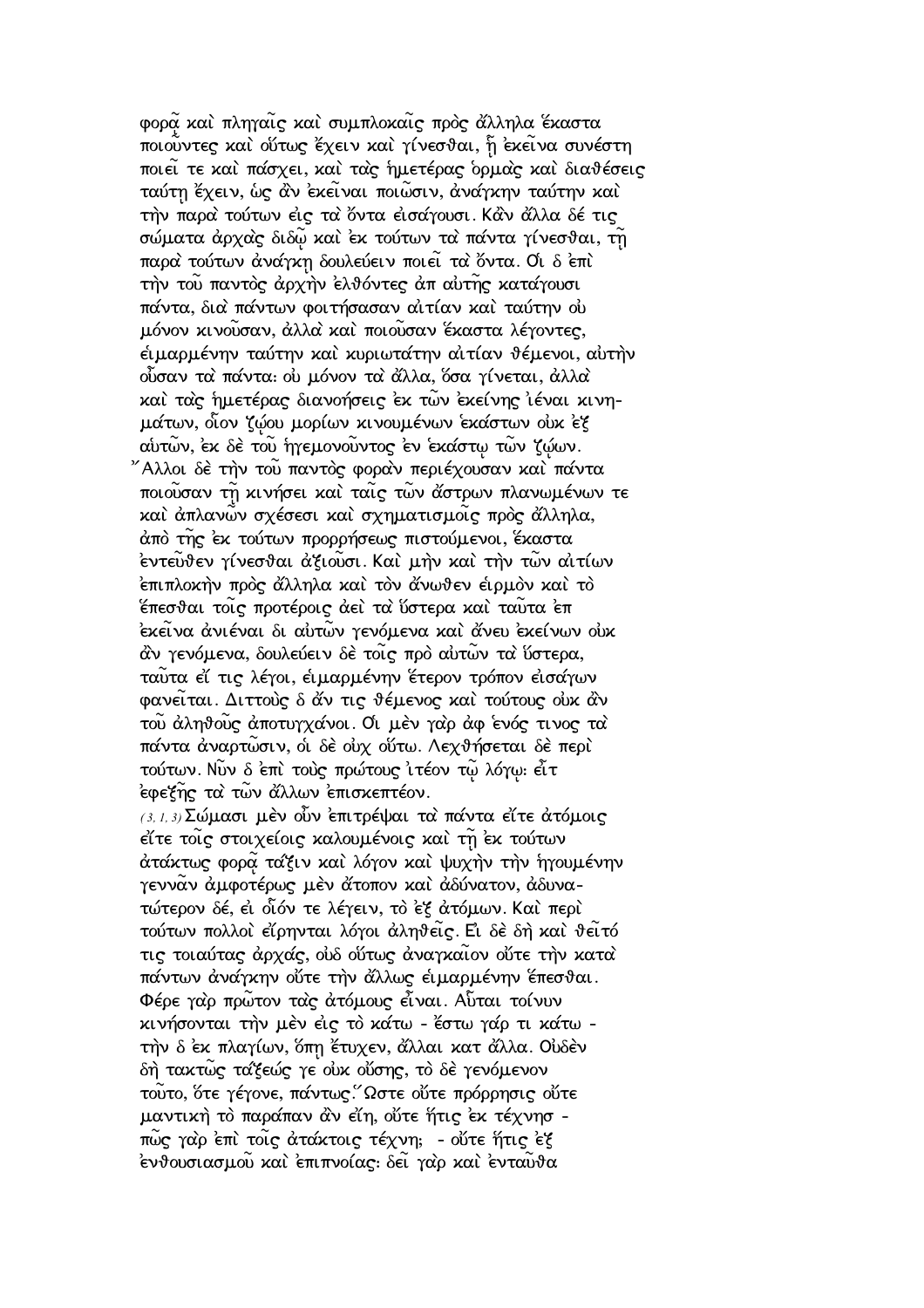ώρισμένον τὸ μέλλον ἐἶναι. Καὶ σώμασι μὲν ἔσται παρα των ατόμων πάσχειν πληττομένοις, άπερ αν εκείναι φέρωσιν, έξ άναγκης: τα δε δη ψυχης έργα και πάθη τίσι κινήσεσι των ατόμων αναθήσει τις; Ποία γαρ πληγή ή κάτω φερομένης ή οπουούν προσκρουούσης εν λογισμοίς τοιοισδε ή δρμαις τοιαισδε ή δλως εν λογισμοις ή δρμαις ή κινήσεσιν αναγκαίαις είναι ή όλως είναι; Όταν δε δη εναντιώται ψυχη τοις του σώματος παθήμασι; Κατα ποίας δέ φορας άτόμων ο μέν γεωμετρικός άναγκασθήσεται είναι, ο δε άριθμητικήν και άστρονομίαν έπισκέψεται, ο δε σοφος έσται; Ολως γαρ το ημέτερον έργον και το ζώοις είναι απολείται φερομένων ή τα σώματα άγει ώθουντα ημάς ώσπερ άψυχα σώματα. Τα αύτα δέ ταυτα και πρός τους έτερα σώματα αίτια των πάντων τιθεμένους, και ότι θερμαίνειν μεν και ψύχειν ημάς και φθείρειν δε τα άσθενέστερα δύναται ταυτα. έργον δε ουδεν των όσα ψυχη εργαζεται παρα τούτων αν γίγνοιτο, άλλ άφ ετέρας δει ταυτα άρχης ιέναι.  $(3, 1, 4)$  Αλλ ἆρα μία τις ψυχή δια παντός διήκουσα περαίνει τα πάντα εκαστου ταύτη κινουμένου ως μέρους, η το όλον άγει, φερομένων δε εκειθεν των αιτίων άκολούθων άναγκη την τούτων εφεξής συνέχειαν και συμπλοκην είμαρμένην, δίον εί φυτου εκ ρίζης την άρχην έχοντος την εντεύθεν επι παντα διοίκησιν αυτού τα μέρη και πρός άλληλα συμπλοκήν, ποίησίν τε και πείσιν, διοίκησιν μίαν και δίον ειμαρμένην του φυτου τις είναι λέγοι; Αλλα πρώτον μεν τούτο το σφοδρον της αναγκης και της τοιαύτης ειμαρμένης αυτό τουτο την ειμαρμένην και των αιτίων τον είρμον και την συμπλοκην αναιρεί. ΄Ως γαρ εν τοις ημετέροις μέρεσι κατα το ηγεμονουν κινουμένοις άλογον το καθ είμαρμένην λέγειν κινείσθαι - ου γαρ άλλο μέν το ενδεδωκός την κίνησιν, άλλο δέ το παραδεζαμενον και παρ αυτού τη δρμή κεχρημένον, άλλ εκεινό εστι πρώτον τὸ κινῆσαν τὸ σκέλοσ - τὸν αὐτὸν τρόπον ει και επι του παντος εν έσται το παν ποιούν και πάσχον και ούκ άλλο παρ άλλου κατ αιτίας την άναγωγήν άει έφ έτερον εχούσας, ου δη άληθες κατ αιτίας τα πάντα γίγνεσθαι, άλλ εν έσται τα πάντα. Ώστε ούτε ημείς ημείς ούτε τι ημέτερον έργον: ουδε λογιζόμεθα αύτοί, άλλ ετέρου λογισμοί τα ημέτερα βουλεύματα: ουδέ πράττομεν ημείς, ώσπερ ουδ οι πόδες λακτίζουσιν, άλλ ημείς δια μερών τών εαυτών. Αλλα γαρ δει και έκαστον έκαστον είναι και πράξεις ημετέρας και διανοίας υπάρχειν και τας εκάστου καλάς τε και αισχρας πράξεις παρ αύτου εκαστου, άλλα μή τω παντι την γουν των αισχρων ποίησιν άνατιθέναι.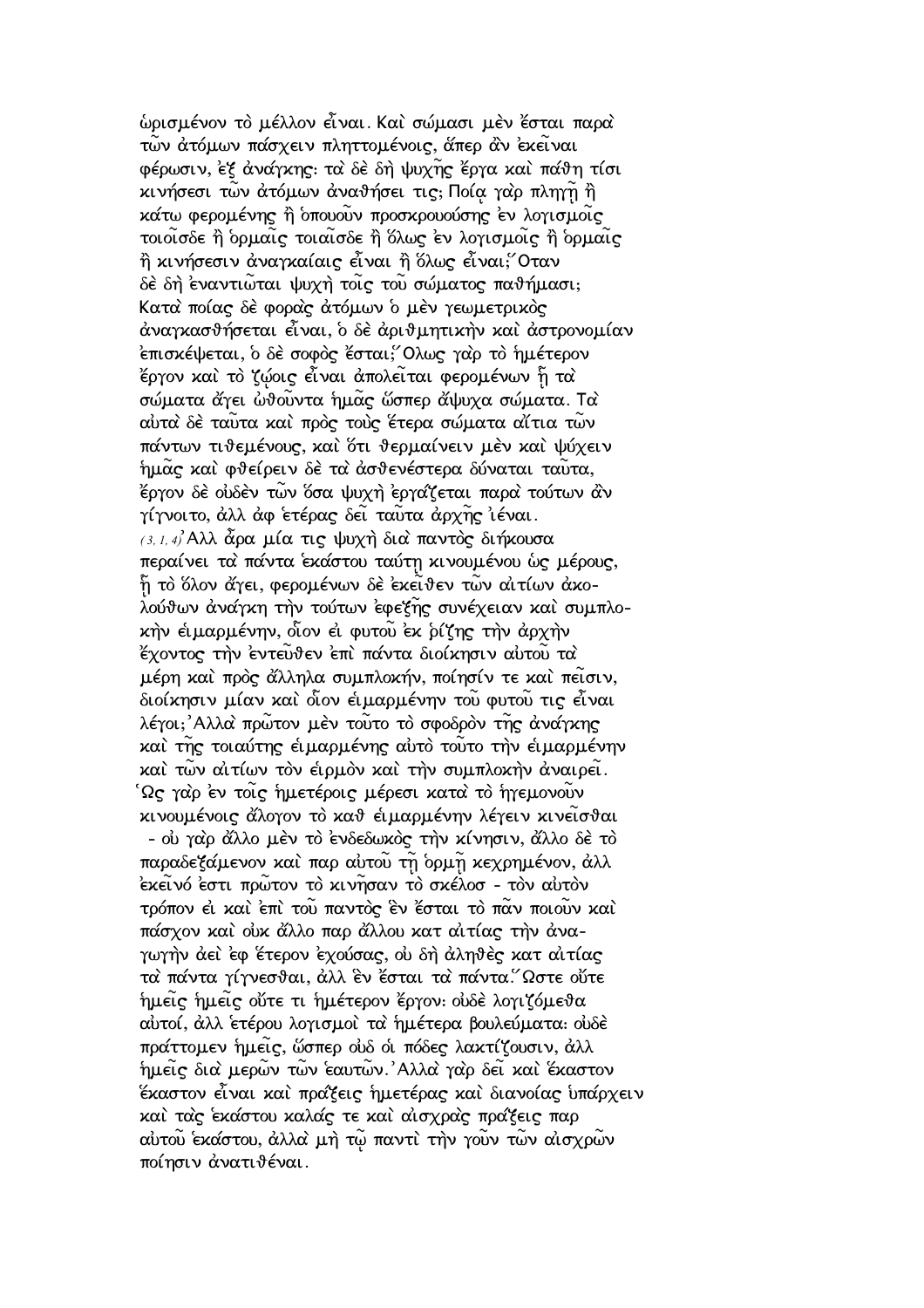(3, 1, 5) Αλλ Ίσως μέν ούχ ούτως έκαστα περαίνεται, η δέ φορα διοικούσα πάντα και η των άστρων κίνησις ούτως έκαστα τίθησιν, ως άν προς άλληλα στάσεως έχη μαρτυρίαις και άνατολαις, δύσεσί τε και παραβολαις. Από τούτων γούν μαντευόμενοι προλέγουσι περί τε των έν τω παντι εσομένων περί τε εκάστου, όπως τε τύχης και διανοίας ουχ ήκιστα έξει. Όραν δε και τα άλλα ζωά τε και φυτα άπό της τούτων συμπαθείας αυξόμενα τε και μειούμενα και τα άλλα παρ αυτών πασχοντα: τούς τε τόπους τους έπι γης διαφέροντας άλλήλων είναι κατά τε την προς το παν σχέσιν και προς ήλιον μαλιστα: άκολουθείν δε τοις τόποις ου μόνον τα άλλα φυτά τε και ζώα, άλλα και άνθρώπων είδη τε και μεγέθη και χρόας και θυμούς και επιθυμίας επιτηδεύματα τε και ήθη. Κυρία άρα η του παντός παντων φορα. Πρός δη ταυτα πρώτον μέν εκείνο ρητέον, ότι και ούτος έτερον τρόπον εκείνοις άνατίθησι τα ημέτερα, βουλας και πάθη, κακίας τε και δρμάς, ημίν δε ουδεν διδους λίθοις φερομένοις καταλείπει εἶναι, άλλ ουκ άνθρώποις ἔχουσι παρ αυτών και 'εκ της αυτών φύσεως έργον. Αλλα χρη διδόναι μεν το ημέτερον ημίν, ήκειν δέ είς τα ημέτερα ήδη τινα όντα και οικεία ημών άπό του παντός άττα, και διαιρούμενον, τίνα μέν ημείς εργαζόμεθα, τίνα δε πάσχομεν εξ ανάγκης, μη πάντα εκείνοις άνατιθέναι: και ιέναι μεν παρα των τόπων και της διαφοράς του περιέχοντος είς ημάς οίον θερμότητας ή ψύξεις έν τη κράσει, ιέναι δε και παρα των γειναμένων: τοις γούν γονεύσιν όμοιοι και τα είδη ως τα πολλα καί τινα των άλόγων της ψυχης παθών. Ου μην άλλα και δμοίων όντων τοις είδεσι παρα τους τόπους έν γε τοις ήθεσι πλείστη παραλλαγή και έν ταις διανοίαις ενοράται, ώς άν άπ άλλης άρχης των τοιούτων ιόντων. Αι τε πρός τας κράσεις των σωμάτων και προς τας επιθυμίας εναντιώσεις και ενταύθα πρεπόντως λέγοιντο άν. Ει δ ότι εις την των άστρων σχέσιν ορώντες περι εκάστων λέγουσι τα γινόμενα, παρ εκείνων ποιείσθαι τεκμαίρονται, δμοίως άν και δι όρνεις ποιητικοί ὧν σημαίνουσιν εἶεν και παντα, εἰς & βλέποντες οι μαντεις προλέγουσιν. Έτι δε και εκ τώνδε άκριβέστερον άν τις περί τούτων επισκέψαιτο. Α τις άν ιδων εις την τῶν ἄστρων σχέσιν, ὴν εἶχον ὅτε ἕκαστος έγίνετο, προείποι, ταυτά φασι και γίνεσθαι παρ αυτών ου σημαινόντων μόνον, άλλα και ποιούντων. Όταν τοίνυν περι ευγενείας λέγωσιν ως εξ ενδόξων των πατέρων και μητέρων, πως ένι ποιεισθαι λέγειν ταυτα, α προυπάρχει περί τούς γονείς πρίν την σχέσιν γενέσθαι ταύτην των άστρων άφ ής προλέγουσι; Και μην και γονέων τύχας άπο των παίδων της γενέσεως και παίδων διαθέσεις οιαι έσονται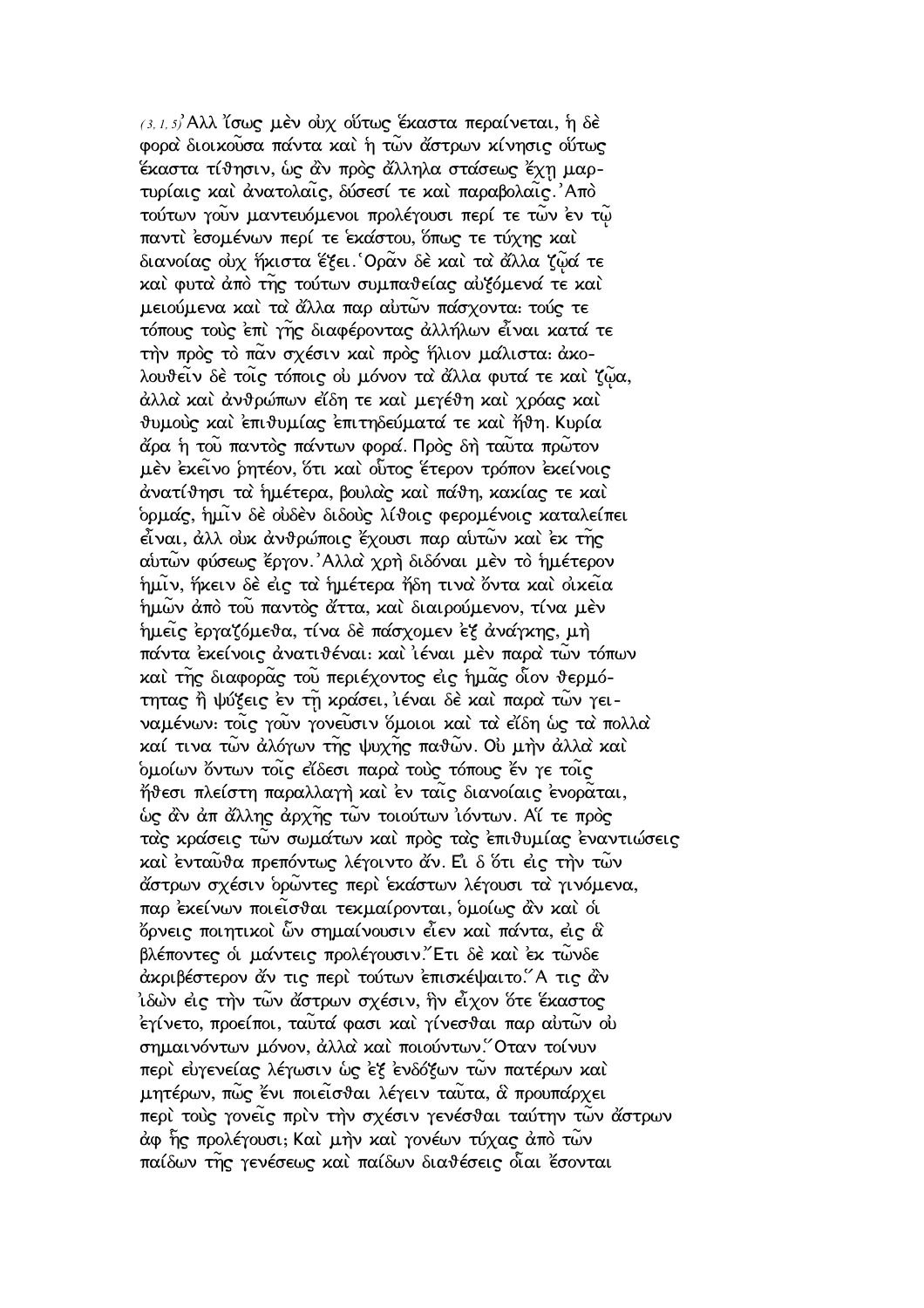και οποίαις συνέσονται τύχαις άπο των πατέρων περι των ούπω γεγονότων λέγουσι και εξ άδελφων άδελφων θανάτους και έκ γυναικών τα περι τους άνδρας ανάπαλίν τε έκ τούτων έκεινα. Πως άν οὖν ή επι εκαστου σχέσις των άστρων ποιοι, α ήδη εκ πατέρων ούτως έξειν λέγεται; Η γαρ εκείνα τα πρότερα έσται τα ποιούντα, ή εί μη εκείνα ποιεί, ούδε ταυτα. Και μην και η δμοιότης έν τοις είδεσι πρὸς τους γονέας οίκοθέν φησι και καλλος και αίσχος 'ιέναι, άλλ ου παρα' φορας άστρων. Εύλογόν τε κατα τους αυτους χρόνους [και άμα] ζωά τε παντοδαπα και άνθρώπους άμα γίνεσθαι: δίς άπασιν εχρην τα αυτα εἶναι, δίς ἡ αὐτὴ σχέσις. Πῶς οἶν [καὶ] ἄμα μὲν ἀνθρώπους, άμα δέ τα άλλα δια των σχημάτων;

 $(3, 1, 6)$  Αλλα' γαρ γίγνεται μέν έκαστα κατα' τας αύτων φύσεις, ίππος μέν, ότι εξ ίππου, και άνθρωπος, ότι εξ άνθρώπου, και τοιόσδε, ότι εκ τοιούδε. Έστω δε συνεργός και ή του παντός φορα συγχωρούσα το πολύ τοις γινομένοις, έστωσαν δε πρός τα του σώματος πολλα σωματικώς διδόντες, θερμότητας και ψύξεις και σωμάτων κράσεις επακολουθούσας, πώς ούν τα ήθη και επιτηδεύματα και μάλιστα ουχ όσα δοκει κράσει σωμάτων δουλεύειν, δίον γραμματικός τίς και γεωμετρικός και κυβευτικός και τώνδε τίς ευρετής; πονηρία δε ήθους παρα θεών όντων πώς άν δοθείη; και όλως όσα λέγονται διδόναι κακα κακούμενοι, ότι δύνουσι και ότι υπό γην φέρονται, ώσπερ διάφορόν τι πασχόντων, ει πρός ημάς δύνοιεν, άλλ ούκ άει επι σφαίρας ουρανίας φερομένων και πρός την γην την αυτην εχόντων σχέσιν; Ουδέ λεκτέον, ως άλλος άλλον ιδων των θεών κατ άλλην και άλλην στάσιν χείρων ή κρείττων γίνεται: ὥστε ευπαθούντας μέν ημάς εὖ ποιείν, κακούν δέ, ει τάναντία: άλλα μαλλον, ως φέρεται μεν ταυτα επι σωτηρία των δλων, παρέχεται δε και άλλην χρείαν την του εις αυτα ώσπερ γράμματα βλέποντας τούς την τοιαύτην γραμματικήν ειδότας άναγινώσκειν τα μέλλοντα έκ των σχημάτων κατα το άναλογον μεθοδεύοντας το σημαινόμενον: ώσπερ εί τις λέγοι, έπειδή υψηλός ο όρνις, σημαίνει υψηλάς τινας πράξεις.  $(3, 1, 7)$  Λοιπόν δε ιδείν την επιπλέκουσαν και οίον συνείρουσαν άλλήλοις πάντα και το πως έφ εκάστου επιφέρουσαν άρχην τιθεμένην μίαν, άφ ης πάντα κατα λόγους σπερματικούς περαίνεται. Έστι μέν ούν και αύτη η δόξα έγγύς έκείνης της πάσαν και σχέσιν και κίνησιν ημετέραν τε και πάσαν έκ της των όλων ψυχης ήκειν λεγούσης, ει και βούλεταί τι ημίν και εκάστοις χαρίζεσθαι είς το παρ ημών ποιείν τι. Έχει μέν ούν την παντως παντων άναγκην, και παντων ειλημμένων των αιτίων ουκ έστιν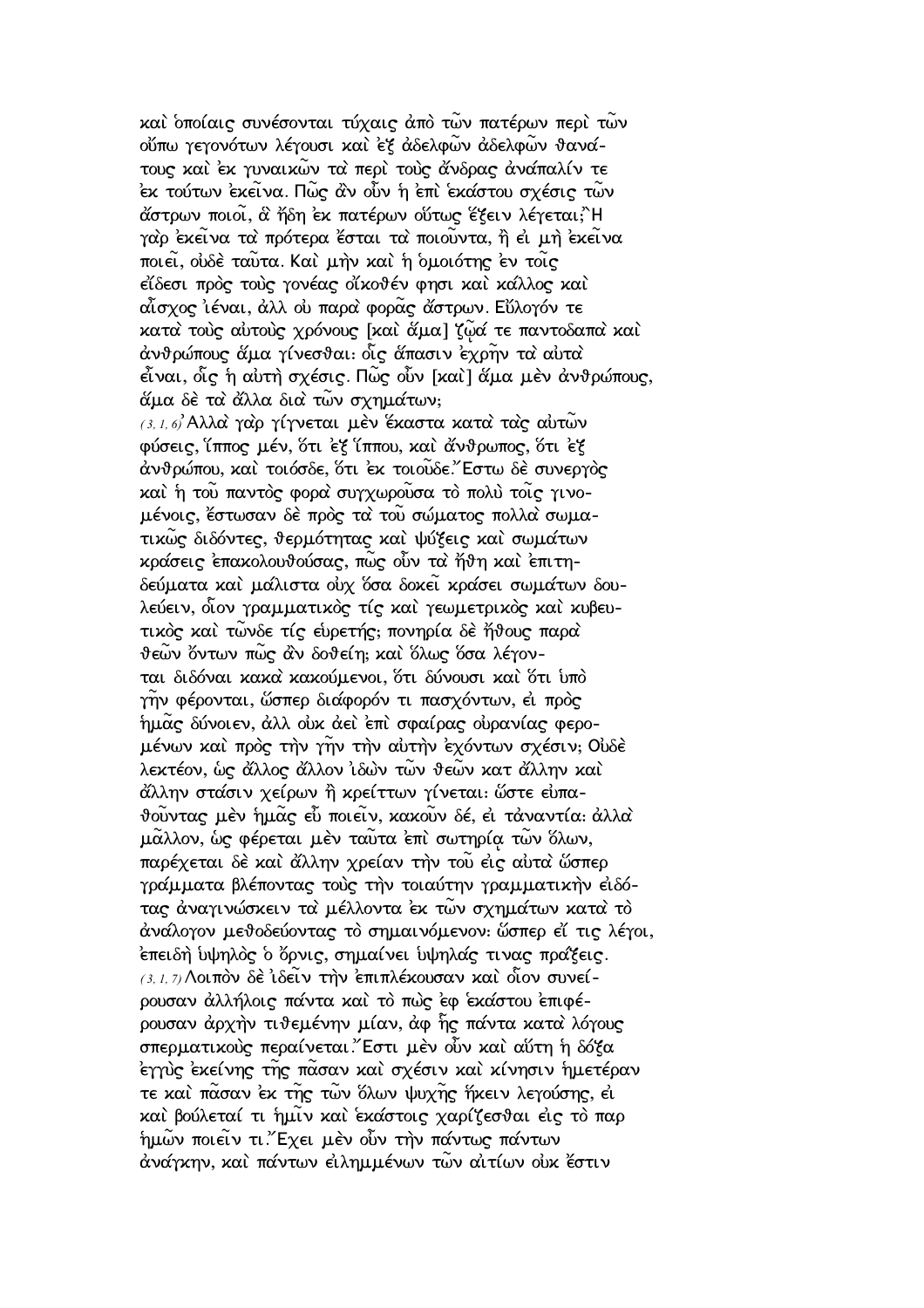έκαστον μή ου γίνεσθαι: ουδεν γαρ έτι το κωλυσον ή άλλως γενέσθαι ποιησον, ει παντα είληπται εν τη είμαρμένη. Τοιαύτα δε όντα ώς άπο μιας άρχης ωρμημένα ημίν ουδεν καταλείψει, ή φέρεσθαι όπη άν εκείνα ώθη. Αί τε γαρ φαντασίαι τοις προηγησαμένοις αι τε δρμαι κατα ταύτας έσονται, όνομα τε μόνον τὸ ἐφ ἡμιν έσται: ου γαρ δτι δρμώμεν ημείς, ταύτη τι πλέον έσται της δρμής κατ έκεινα γεννωμένης: τοιουτόν τε το ημέτερον έσται, οίον και το των άλλων ζώων και το των νηπίων καθ δρμας τυφλας ιόντων και το των μαινομένων: δρμώσι γαρ και ούτοι: και νη Δία και πυρός δρμαι και πάντων δσα δουλεύοντα τη αυτών κατασκευή φέρεται κατα ταύτην. Τουτο δέ και πάντες δρώντες ούκ άμφισβητούσιν, άλλα της δρμής ταύτης άλλας αιτίας ζητούντες ουχ ίστανται ώς επ άρχης ταύτης.

 $(3, 1, 8)$  Τίς ούν άλλη αιτία παρα ταύτας επελθούσα αναίτιόν τε ουδέν καταλείψει άκολουθίαν τε τηρήσει και ταξιν ημας τέ τι είναι συγχωρήσει προρρήσεις τε και μαντείας ούκ άναιρήσει; Ψυχην δη δεϊ άρχην οὖσαν άλλην επεισφέροντας είς τα όντα, ου μόνον την του παντός, άλλα και την εκαστου μετα ταύτης, ως άρχης ου σμικρας ούσης, πλέκειν τα πάντα, ου γινομένης και αυτής, ώσπερ τα άλλα, εκ σπερμάτων, άλλα πρωτουργού αιτίας ούσης. "Ανευ μεν οὖν σώματος οὖσα κυριωτάτη τε αὐτῆς καὶ ελευθέρα και κοσμικής αιτίας έξω: ενεχθείσα δε εις σώμα ουκέτι πάντα κυρία, ως άν μεθ ετέρων ταχθείσα. Τύχαι δέ τα κύκλω πάντα, δίς συνέπεσεν ελθούσα εις μέσον, τα πολλα ήγαγον, ώστε τα μέν ποιείν δια ταυτα, τα δέ κρατούσαν αύτην ταυτα όπη εθέλει άγειν. Πλείω δε κρατεί η αμείνων, ελαττω δε η χείρων. Η γαρ κρασει σώματός τι ένδιδούσα επιθυμείν ή οργίζεσθαι ηναγκασται ή πενίαις ταπεινή ή πλούτοις χαύνος ή δυναμεσι τύραννος: η δέ και έν τοις αυτοις τούτοις άντέσχεν, η άγαθη την φύσιν, και ηλλοίωσεν αυτα μάλλον ή ηλλοιώθη, ώστε τα μέν ετεροιώσαι, τοις δε συγχωρήσαι μή μετα κάκης. (3, 1, 9) Αναγκαία μέν ούν ταυτα, όσα προαιρέσει και τύχαις κραθέντα γίνεται: τί γαρ άν έτι και άλλο είη; Πάντων δε ληφθέντων των αιτίων παντα παντως γίνεται: εν τοις έξωθεν δε και εί τι εκ της φορας συντελειται. Όταν μεν οὖν άλλοιωθείσα παρα των έξω ψυχη πράττη τι και δρμα οίον τυφλη τη φορά χρωμένη, ουχι εκούσιον την πράξιν ούδε την διαθεσιν λεκτέον: και όταν αύτη παρ αυτής χείρων ούσα ούκ ορθαίς πανταχου ούδε ηγεμονούσαις ταις δρμαϊς ή χρωμένη. Λόγον δε όταν ηγεμόνα καθαρον και άπαθη τον οικείον έχουσα δρμα, ταύτην μόνην την δρμήν φατέον είναι εφ ημίν και εκούσιον, και τούτο είναι το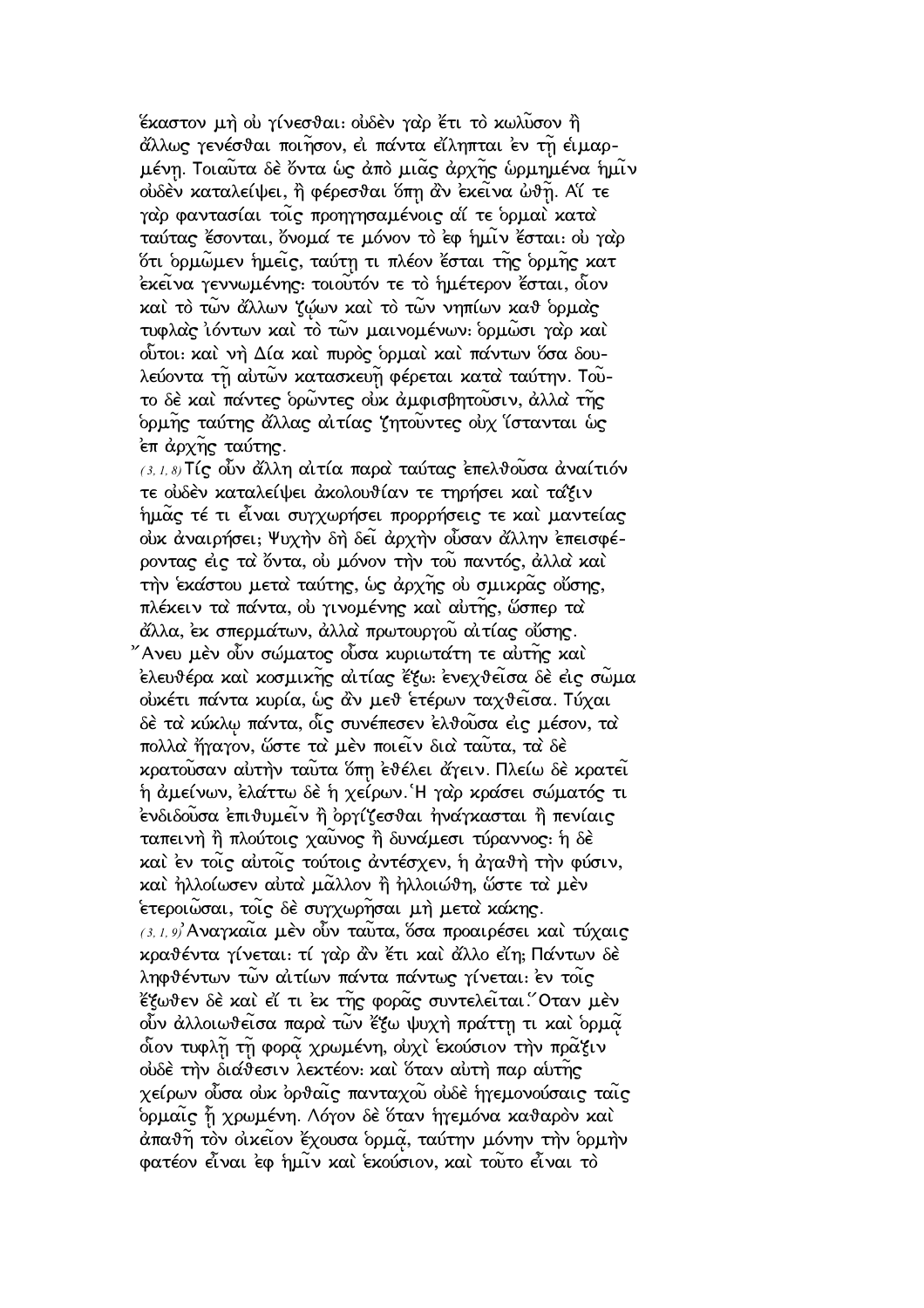ημέτερον έργον, δ μη άλλοθεν ήλθεν, άλλ ένδοθεν άπο καθαράς της ψυχής, άπ άρχης πρώτης ηγουμένης και κυρίας, άλλ ου πλανην έξ άγνοίας παθούσης ή ητταν έκ βίας επιθυμιών, αι προσελθούσαι άγουσι και έλκουσι και ουκέτι έργα εώσιν είναι, άλλα παθήματα παρ ημών. (3, 1, 10) Τέλος δή φησιν ο λόγος πάντα μέν σημαίνεσθαι και γίνεσθαι κατ αιτίας μέν πάντα, διττας δε ταύτας: και τα μέν υπό ψυχης, τα δέ δι άλλας αιτίας τας κύκλω. Πραττούσας δέ ψυχας όσα πράττουσι κατα μέν λόγον ποιούσας όρθον παρ αύτων πράττειν, όταν πράττωσι, τα δ άλλα εμποδιζομένας τα αυτών πράττειν, πάσχειν τε μαλλον ή πραττειν. Ώστε του μέν μή φρονεϊν άλλα αίτια είναι: και ταυτα ίσως ορθον καθ είμαρμένην λέγειν πράττειν, δίς γε και δοκει έξωθεν την ειμαρμένην αίτιον εἶναι: τα δε άριστα παρ ημών: ταύτης γαρ και της φύσεώς έσμεν, όταν μόνοι ὦμεν: και τούς γε σπουδαίους [τα καλα] πράττειν και επ αυτοίς [τα καλα πράττειν], τους δέ άλλους, καθ όσον άν αναπνεύσωσι συγχωρηθέντες τα καλα πράττειν, ούκ άλλοθεν λαβόντας το φρονείν, όταν φρονώσι, μόνον δε ου κωλυθέντας.

 $(3, 2, 1)$  Το μέν τώ αυτομάτω και τύχη διδόναι τουδε του παντός την ουσίαν και σύστασιν ώς άλογον και άνδρος ούτε νουν ούτε αίσθησιν κεκτημένου, δηλόν που και πρό λόγου και πολλοι και ικανοι καταβέβληνται δεικνύντες τουτο λόγοι: τὸ δὲ τίς ὁ τρόπος του ταυτα γίνεσθαι έκαστα και πεποιησθαι, εξ ὧν και ενίων ώς ουκ ορθώς γινομένων άπορείν περί της του παντός προνοίας συμβαίνει, και τοις μέν επηλύε μηδέ είναι ειπείν, τοις δε ως υπό κακού δημιουργού έστι γεγενημένος, επισκέψασθαι προσήκει άνωθεν και έξ άρχης τον λόγον λαβόντας. Πρόνοιαν τοίνυν την μεν έφ εκαστω, ή έστι λόγος προ έργου όπως δεί γενέσθαι ή μη γενέσθαι τι τών ου δεόντων πραχθηναι ή όπως τι είη ή μη είη ημίν, αφείσθω: ην δέ του παντός λέγομεν πρόνοιαν είναι, ταύτην υποθέμενοι τα έφεξης συνάπτωμεν. Ει μέν ούν άπό τινος χρόνου πρότερον ούκ όντα τον κόσμον ελέγομεν γεγονέναι, την αύτην άν τώ λόγω ετιθέμεθα, οίαν και επι τοις κατα μέρος ελέγομεν είναι, προόρασίν τινα και λογισμον θεου, ως άν γένοιτο τόδε τὸ παν, και ώς ἀν άριστα κατα τὸ δυνατον είη. Έπεὶ δὲ τὸ ἀεὶ καὶ τὸ οὔποτε μὴ τῷ κόσμῳ τῷδέ φαμεν παρείναι, την πρόνοιαν ορθώς άν και ακολούθως λέγοιμεν τώ παντι είναι το κατα νούν αύτον είναι, και νούν προ αύτου είναι ούχ ως χρόνω πρότερον όντα, άλλ ότι παρα νου έστι και φύσει πρότερος εκείνος και αίτιος τούτου άρχέτυπον δίον και παράδειγμα εικόνος τούτου όντος και δι εκείνον όντος και υποστάντος άεί, τόνδε τον τρόπον: η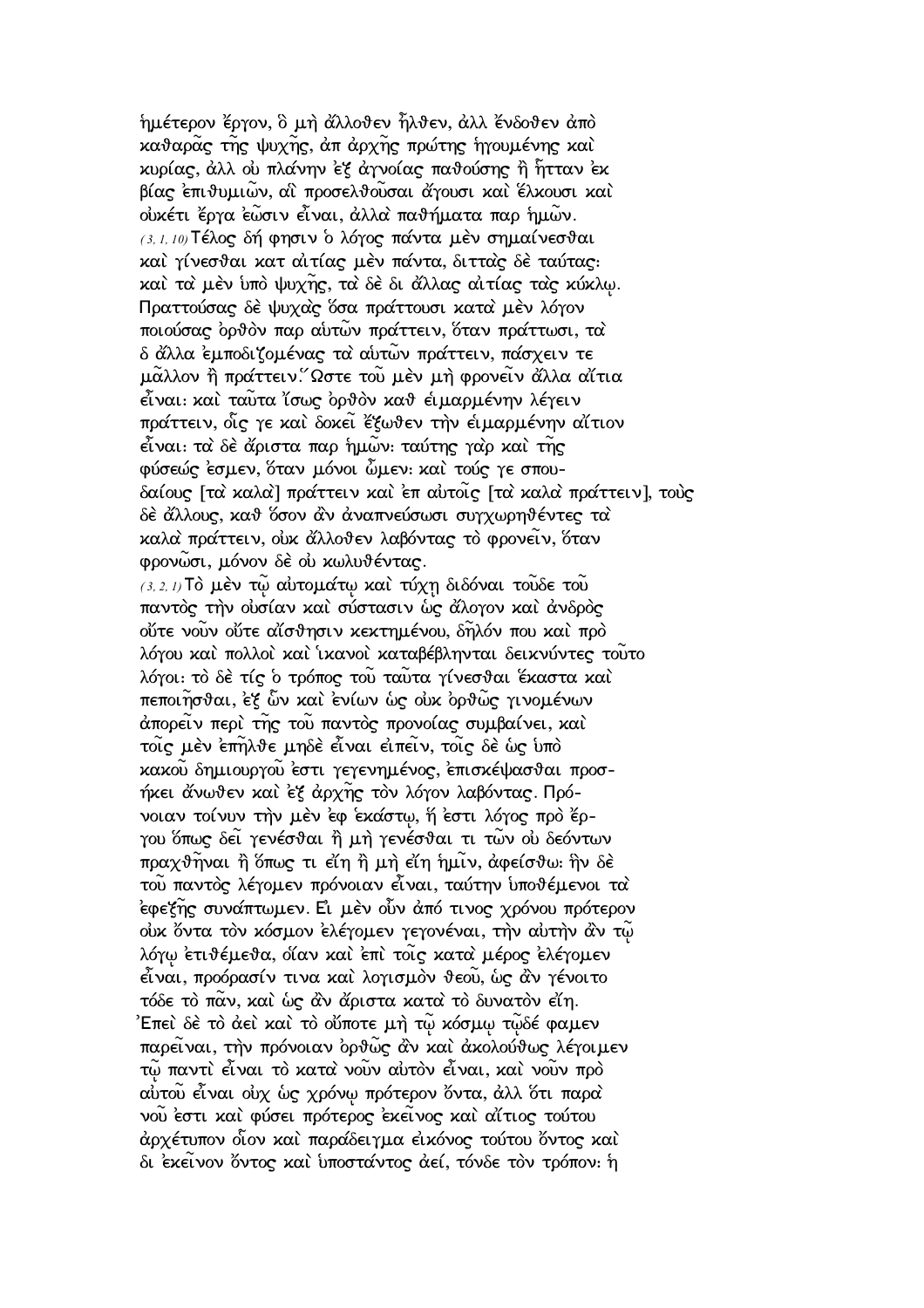του νου και του όντος φύσις κόσμος εστιν ο άληθινος και πρώτος, ου διαστας άφ εαυτου ουδε άσθενης τω μερισμώ ούδε ελλιπής ούδε τοις μέρεσι γενόμενος άτε εκαστου μή άποσπασθέντος του όλου: άλλ ή πασα ζωή αύτου και πας νους εν ενι ζωσα και νοουσα ομου και το μέρος παρέχεται δλον και παν αυτώ φίλον ου χωρισθεν άλλο άπ άλλου ουδε έτερον γεγενημένον μόνον και των άλλων απεξενωμένον: δθεν ουδέ άδικει άλλο άλλο ουδ άν ή εναντίον. Πανταχου δέ ὂν ἓν και τέλειον δπουοῦν ἕστηκέ τε και ἀλλοίωσιν οὐκ έχει: ούδε γαρ ποιει άλλο εις άλλο. Τίνος γαρ αν ένεκα ποιοι ελλείπον ουδενί; Τί δ άν λόγος λόγον εργασαιτο ή νους νουν άλλον; Αλλα το δι αυτου δύνασθαί τι ποιείν ήν άρα ουκ εύ έχοντος πάντη, άλλα ταύτη ποιούντος και κινουμένου, καθ ό τι και χειρόν έστι: τοις δε πάντη μακαρίοις εν αύτοις εστάναι και τουτο είναι, όπερ εισί, μόνον άρκει, το δέ πολυπραγμονείν ούκ άσφαλές εαυτούς εξ αυτών παρακινούσιν. Αλλα γαρ ούτω μακαριον κάκεινο, ώς εν τῷ μὴ ποιεῖν μεγάλα αὖ εργάζεσθαι, καὶ εν τῷ εφ εαυτού μένειν ου σμικρα ποιείν.

 $(3, 2, 2)$  Υφίσταται γουν εκ του κόσμου του άληθινου εκείνου και ενός κόσμος ούτος ούχ είς άληθώς: πολύς γουν και εις πληθος μεμερισμένος και άλλο απ άλλου άφεστηκός και άλλότριον γεγενημένον και ουκέτι φιλία μόνον, άλλα και έχθρα τη διαστάσει και εν τη ελλείψει εξ ανάγκης πολέμιον άλλο άλλω. Ου γαρ άρκει αυτώ το μέρος, άλλα σωζόμενον τῷ ἄλλω πολέμιόν 'εστιν ὑφ οῧ σώζεται. Γέγονε δε ου λογισμώ του δείν γενέσθαι, άλλα φύσεως δευτέρας αναγκη: ου γαρ ήν τοιούτον εκείνο οίον έσχατον είναι των όντων. Πρώτον γαρ ήν και πολλην δύναμιν έχον και πασαν: και ταύτην τοίνυν την του ποιείν άλλο άνευ του ζητείν ποιήσαι. Ήδη γαρ άν αυτόθεν ουκ είχεν, ει εζήτει, ουδ άν ήν εκ της αυτου ουσίας, άλλ ήν οίον τεχνίτης άπ αύτου το ποιείν ούκ έχων, άλλ επακτόν, εκ του μαθείν λαβών τουτο. Νους τοίνυν δούς τι εαυτού είς ύλην άτρεμής και ήσυχος τα πάντα ειργάζετο: ούτος δε δ λόγος εκ νου ρυείς. Το γαρ απορρέον εκ νου λόγος, και άει άπορρει, έως άν ή παρων εν τοις ούσι νους. Ωσπερ δε εν λόγω τώ έν σπέρματι δμού παντων και έν τώ αυτώ όντων και ουδενός ουδενι μαχομένου ουδε διαφερομένου ουδε εμποδίου όντος, γίνεταί τι ήδη εν όγκω και άλλο μέρος άλλαχού και δη και εμποδίσειεν άν έτερον ετέρω και άπαναλώσειεν άλλο άλλο, ούτω δη και έξ ενός νου και του άπ αυτου λόγου άνέστη τόδε τὸ παν καὶ διέστη καὶ ἐξ άναγκης τα μεν εγένετο φίλα και προσηνη, τα δε εχθρα και πολέμια, και τα μεν εκόντα, τα δε και άκοντα άλλήλοις ελυμήνατο και φθειρόμενα θάτερα γένεσιν άλλοις ειργά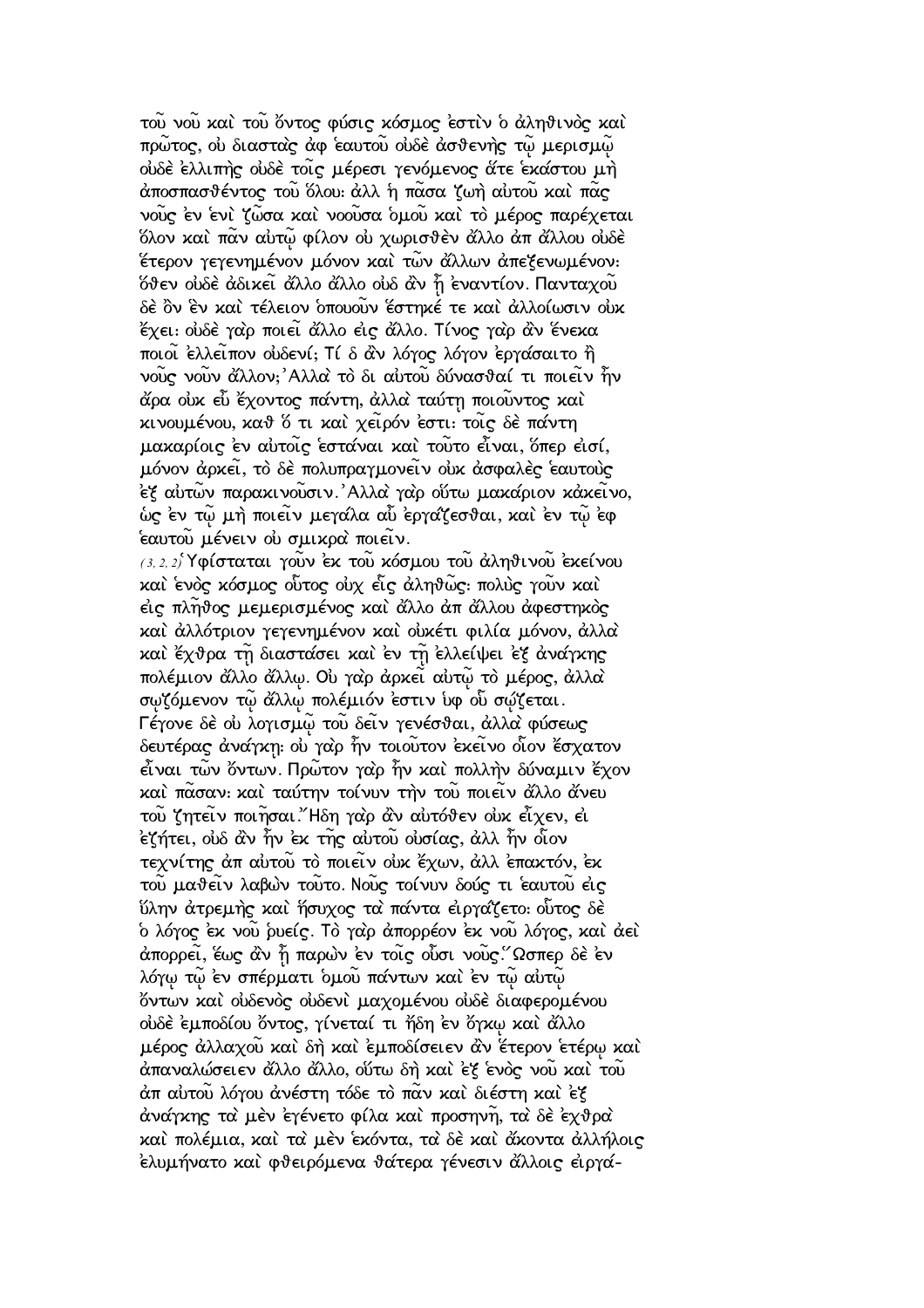σατο, και μίαν επ αυτοις τοιαυτα ποιουσι και πάσχουσιν δμως αρμονίαν ενεστήσατο φθεγγομένων μεν εκάστων τα αυτών, του δέ λόγου επ αυτοίς την άρμονίαν και μίαν την σύνταξιν εις τα δλα ποιουμένου. Έστι γαρ το παν τόδε ούχ ὥσπερ 'εκεί νους και λόγος, άλλα μετέχον νου και λόγου. Διὸ και 'εδεήθη άρμονίας συνελθόντος <νου και άναγκησ>, της μέν πρός το χείρον ελκούσης και είς άλογίαν φερούσης άτε ουκ ούσης λόγου, <άρχοντος δε νου> όμως <άναγκησ>. Ο μέν γαρ νοητός μόνον λόγος, και ούκ άν γένοιτο άλλος μόνον λόγος: ει δέ τι εγένετο άλλο, έδει έλαττον εκείνου και μη λόγον, μηδ αὖ ύλην τινά: άκοσμον γάρ: μικτον άρα. Και εις α μεν λήγει, ύλη και λόγος, όθεν δε άρχεται, ψυχή εφεστώσα τω μεμιγμένω, ην ου κακοπαθείν δεί νομίζειν ράστα διοικούσαν τόδε το πάν τη δίον παρουσία.

 $(3, 2, 3)$ Και σύκ άν τις εικότως σύδε τούτω μέμψαι το ώς σύ καλώ ουδέ των μετα σώματος ουκ αρίστω, ουδ αύ τον αίτιον του είναι αύτω αιτιάσαιτο πρώτον μεν εξ αναγκης όντος αυτού και ουκ εκ λογισμού γενομένου, άλλα φύσεως άμείνονος γεννώσης κατα φύσιν δμοιον εαυτη: έπειτα ουδ ει λογισμός είη ο ποιήσας, αισχυνειται τω ποιηθέντι: δλον γάρ τι εποίησε πάγκαλον και αύταρκες και φίλον αυτώ και τοις μέρεσι τοις αύτου τοις τε κυριωτέροις και τοις ελάττοσιν ώσαύτως προσφόροις. Ο τοίνυν εκ των μερών τὸ ὅλον αιτιώμενος άτοπος ἀν είη της αιτίας: τα τε γαρ μέρη πρὸς αὐτὸ τὸ ὅλον δει σκοπειν, ει σύμφωνα και άρμόττοντα έκείνω, τό τε όλον σκοπούμενον μή πρός μέρη άττα μικρα βλέπειν. Τούτο γαρ ου τον κόσμον αιτιωμένου, άλλα τινα των αύτου χωρις λαβόντος, οίον ει παντός ζώου τρίχα ή τῶν χαμαὶ δάκτυλον ἀμελήσας τὸν πάντα άνθρωπον, δαιμονίαν τινα όψιν βλέπειν, ή νη Δία τα άλλα ζώα άφεις το ευτελέστατον λαμβανοι, ή το όλον γένος παρείς, δίον τὸ ἀνθρώπου, Θερσίτην εις μέσον άγοι. Επεὶ οὖν τὸ γενόμενον ὁ κόσμος ἐστὶν ὁ σύμπας, τοῦτον θεωρών τάχα άν ακούσαις παρ αυτου, ως εμε πεποίηκε θεός κάγω εκείθεν εγενόμην τέλειος εκ πάντων ζώων και ικανός εμαυτώ και αυτάρκης ουδενός δεόμενος, ότι πάντα έν έμοι και φυτα και ζώα και συμπάντων των γενητών φύσις και θεοι πολλοι και δαιμόνων δημοι και ψυχαὶ ἀγαθαὶ καὶ ἄνθρωποι ἀρετῃ εὐδαίμονες. Ου γαρ δὴ γη μέν κεκόσμηται φυτοίς τε πάσι και ζώοις παντοδαποίς και μέχρι θαλάττης ψυχης ήλθε δύναμις, άηρ δε πας και αιθήρ και ουρανός σύμπας ψυχης άμοιρος, άλλ εκει ψυχαι άγαθαι πάσαι, άστροις ζην διδούσαι και τη ευτάκτω σύρανου και αιδίω περιφορα νου μιμήσει κύκλω φερομένη 'εμφρόνως περὶ ταὐτὸν ἀεί: οὐδὲν γαρ ἔξω ζητεἶ. Παντα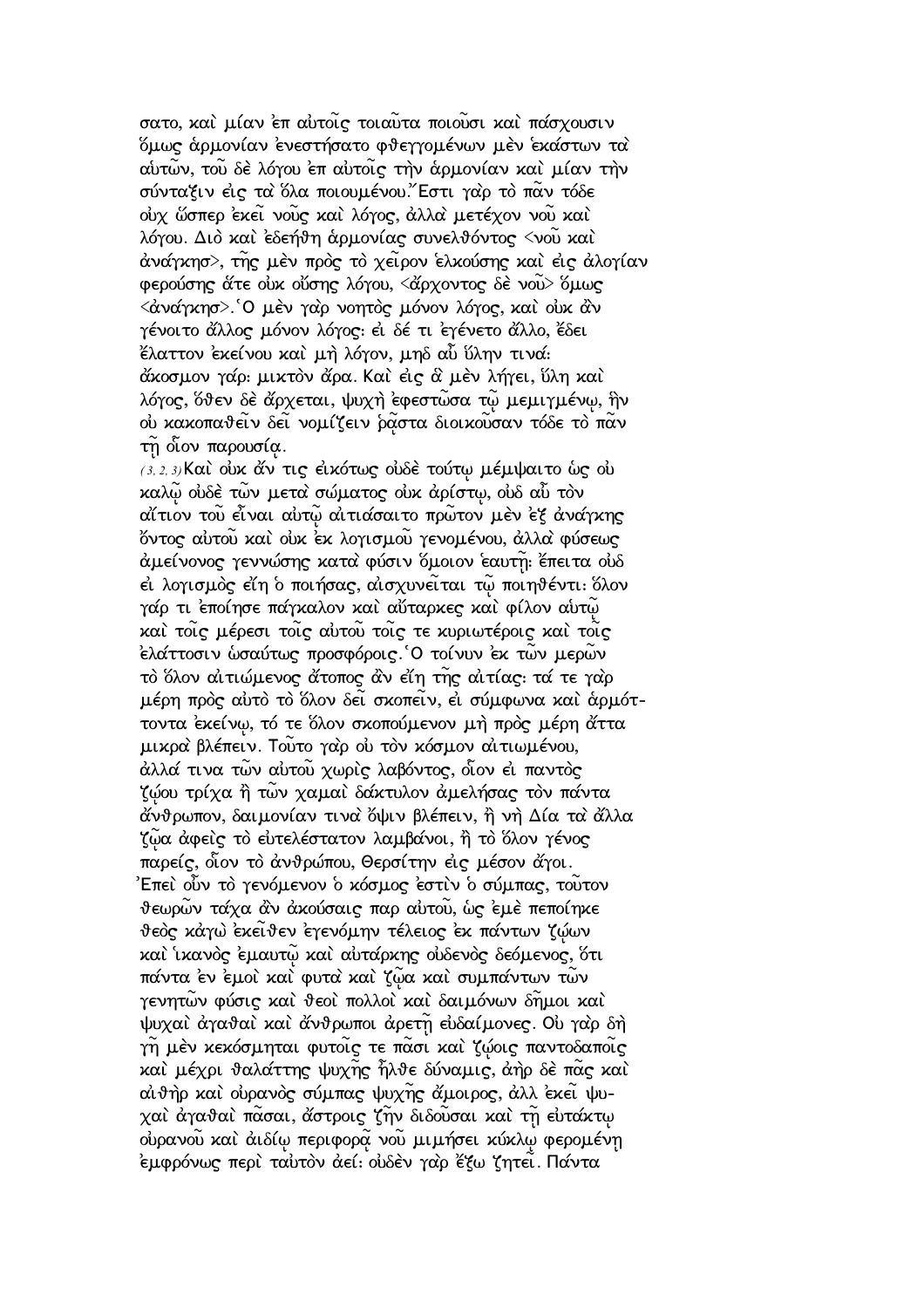δε τα εν εμοι εφίεται μεν του άγαθου, τυγχανει δε κατα δύναμιν την εαυτών έκαστα: εξήρτηται γαρ πας μεν ουρανός εκείνου, πασα δε εμή ψυχή και οι εν μέρεσιν 'εμοις θεοί, και τα ζώα δε πάντα και φυτα και εί τι άψυχον δοκει είναι εν εμοί. Και τα μεν του είναι μετέχειν δοκει μόνον, τα δε του ζην, τα δε μαλλον εν τω αισθανεσθαι, τα δε ήδη λόγον έχει, τα δε πασαν ζωήν. Ου γαρ τα ίσα απαιτείν δεί τοις μή ίσοις: ούδε γαρ δακτύλω το βλέπειν, άλλα όφθαλμώ τούτο, δακτύλω δε άλλο, το είναι διμαι δακτύλω και το αυτου έχειν.

(3, 2, 4) Πύρ δε εί υπό ύδατος σβέννυται και έτερον υπό πυρός φθείρεται, μή θαυμάσης. Και γαρ εις το είναι άλλο αύτο ήγαγεν, ούκ άχθεν υφ αυτου υπ άλλου εφθαρη, και ήλθε δέ είς το είναι υπ άλλου φθοράς, και η φθορα δε αυτώ ουδεν άν η ούτω δεινον φέροι, και άντι του φθαρέντος πυρός πυρ άλλο. Τω μέν γαρ άσωματω ούρανω έκαστον μένει, εν δε τωδε τω ουρανω παν μεν άει ζη και δσα τίμια και κύρια μέρη, αι δε άμείβουσαι ψυχαι σώματα και άλλοτε έν άλλω είδει γίγνονται, και όταν δε δύνηται, έξω γενέσεως στασα ψυχή μετα της πάσης εστι ψυχης. Σώματα δε ζη κατ είδος και καθ όλα έκαστα, είπερ εξ αυτών και ζώα έσται και τραφήσεται: ζωη γαρ ένταυθα κινουμένη, εκει δε άκίνητος. Έδει δε κίνησιν εξ άκινησίας είναι και εκ της εν αυτη ζωης την εξ αυτης γεγονέναι άλλην, οίον εμπνέουσαν και ούκ άτρεμούσαν ζωήν άναπνοήν της ηρεμούσης ούσαν. Ζώων δε είς άλληλα άναγκαιαι αι επιθέσεις και φθοραί: ουδε γαρ αίδια εγίνετο. 'Εγίνετο δέ, ότι λόγος πασαν ύλην κατελαμβανε καὶ εἶχεν εν αυτώ παντα όντων αυτών εκεί εν τω άνω ουρανώ: πόθεν γαρ άν ἦλθε μη ὄντων εκει; Ανθρώπων δε εις άλλήλους άδικίαι έχοιεν μεν άν αιτίαν έφεσιν του άγαθου, άδυναμία δε του τυχείν σφαλλόμενοι επ άλλους τρέπονται. Ίσχουσι δε άδικούντες δίκας κακυνόμενοί [τε] ταις ψυχαίς ενεργείαις κακίας τάττονταί τε είς τόπον χείρονα: ού γαρ μήποτε εκφύγη μηδέν το ταχθέν εν τω του παντός νόμω. Εστι δε ου δια την αταξίαν ταξις ουδε δια την άνομίαν νόμος, ὥς τις οἴεται, ἵνα γένοιτο ἐκείνα δια τα` χείρω και ίνα φαίνοιτο, άλλα δια την ταξιν επακτον ούσαν: και ότι τάξις, άταξία, και δια τον νόμον και τον λόγον και δτι λόγος, παρανομία καὶ ἄνοια οὐ των βελτιόνων τα χείρω πεποιηκότων, άλλα των δέχεσθαι δεομένων τα άμείνω φύσει τη εαυτών ή συντυχία και κωλύσει άλλων δέξασθαι ου δεδυνημένων. Το γαρ επακτώ χρώμενον ταξει τουτο άν ου τύχοι ή δι αυτό παρ αυτου ή δι άλλο παρ άλλου: πολλα δε υπ άλλων πασχει και ακόντων των ποιούντων και πρός άλλο ιεμένων. Τα δε δι αυτα έχοντα κίνησιν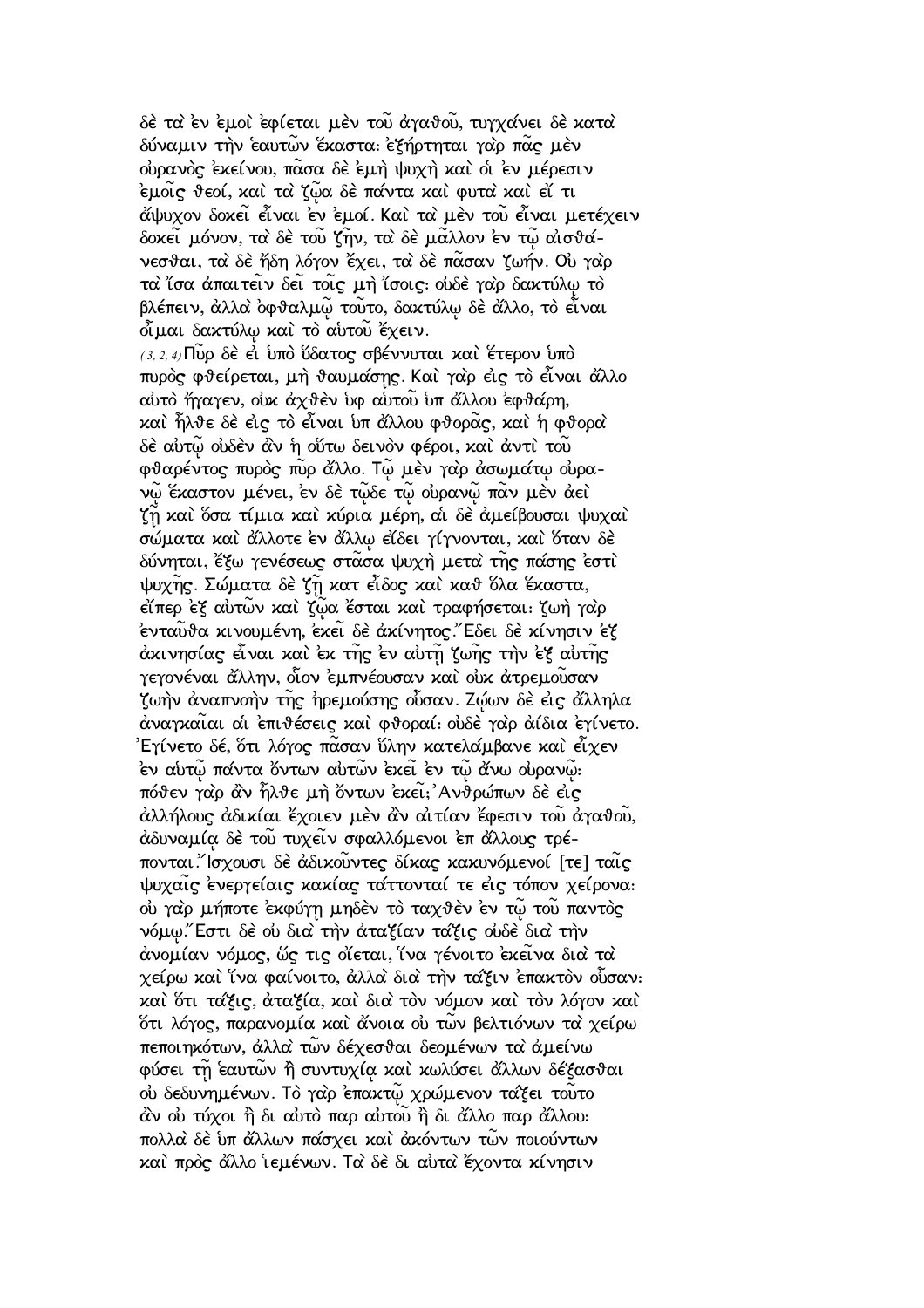αύτεξούσιον ζωα ρέποι άν οτè μèν προς τα βελτίω, οτè δè πρὸς τα χείρω. Την δε πρὸς τα χείρω ροπην παρα του ζητείν Ίσως ούκ άξιον: ολίγη γαρ ροπή κατ άρχας γενομένη προιούσα ταύτη πλέον και μείζον το άμαρτανόμενον άει ποιεί: και σώμα δε σύνεστι και εξ ανάγκης επιθυμία: και παροφθέν το πρώτον και το εξαίφνης και μή άναληφθέν αυτίκα και αίρεσιν εις δ τις εξέπεσεν ειργάσατο. Επεταί γε μην δίκη: και ούκ άδικον τοιόνδε γενόμενον άκόλουθα πάσχειν τη διαθέσει, ούδ άπαιτητέον τούτοις τὸ εὐδαιμονεῖν ὑπάρχειν, δίς μὴ εἴργασται εὐδαιμονίας άξια. Οι δ άγαθοι μόνοι ευδαίμονες: δια τουτο γαρ και θεοι ευδαίμονες.

 $(3, 2, 5)$ Ει τοίνυν και ψυχαίς έν τώδε τω παντι έξεστιν εύδαίμοσιν είναι, εί τινες μή εύδαίμονες, ούκ αιτιατέον τον τόπον, άλλα τας εκείνων άδυναμίας ου δυνηθείσας καλώς εναγωνίσασθαι, ού δη άθλα άρετης πρόκειται. Και μή θείους δε γενομένους θείον βίον μή έχειν τί δεινόν; Πενίαι δε και νόσοι τοις μεν άγαθοις ουδέν, τοις δε κακοις σύμφορα: και άνάγκη νοσείν σώματα έχουσι. Και ουκ άχρεια δε ούδε ταυτα παντάπασιν εις σύνταξιν και συμπλήρωσιν του δλου. Ώς γαρ φθαρέντων τινών ο λόγος δ του παντός κατεχρήσατο τοις φθαρεισιν εις γένεσιν άλλων - ουδέν γαρ ουδαμη εκφεύγει το υπο τούτου καταλαμβάνεσθαι - ούτω και κακωθέντος σώματος και μαλακισθείσης δε ψυχης της τα τοιαύτα πασχούσης τα νόσοις και κακία καταληφθέντα υπεβλήθη άλλω είρμω και άλλη ταξει. Και τα μεν αυτοις συνήνεγκε τοις παθουσιν, οιον πενία και νόσος, η δε κακία ειργάσατό τι χρήσιμον εις το δλον παραδειγμα δίκης γενομένη και πολλα έξ αυτής χρήσιμα παρασχομένη. Και γαρ εγρηγορότας εποίησε και νουν και σύνεσιν εγείρει πονηρίας δδοις άντιταττομένων, και μανθάνειν δε ποιεί δίον άγαθον άρετη παραθέσει κακών ὧν οι πονηροι έχουσι. Και ου γέγονε τα κακα δια ταύτα, άλλ ότι χρήται και αύτοις εις δέον, επείπερ έγένετο, είρηται. Τούτο δε δυνάμεως μεγίστης, καλώς και τοις κακοις χρησθαι δύνασθαι και τοις άμόρφοις γενομένοις εις ετέρας μορφας χρήσθαι ικανήν είναι. Όλως δε το κακον έλλειψιν αγαθού θετέον: αναγκη δε έλλειψιν είναι 'ενταῦθα ἀγαθοῦ, ὅτι 'εν ἄλλῳ. Τὸ οὖν ἄλλο, 'εν ὧ 'εστι τὸ άγαθόν, έτερον άγαθου όν ποιεί την έλλειψιν: τουτο γαρ ούκ άγαθον ήν. Διο <ούτε απολέσθαι τα κακά>, ότι τε άλλα άλλων ελαττω προς αγαθού φύσιν έτερα τε τάλλα του άγαθού την αιτίαν της υποστάσεως εκείθεν λαβόντα, τοιαύτα δή γενόμενα τω πόρρω.

 $(3, 2, 6)$  Το δέ παρ άζίαν, όταν άγαθοι κακα έχωσι, φαυλοι δὲ τα εναντία, τὸ μèν λέγειν ὡς οὐδὲν κακὸν τῷ ἀγαθῷ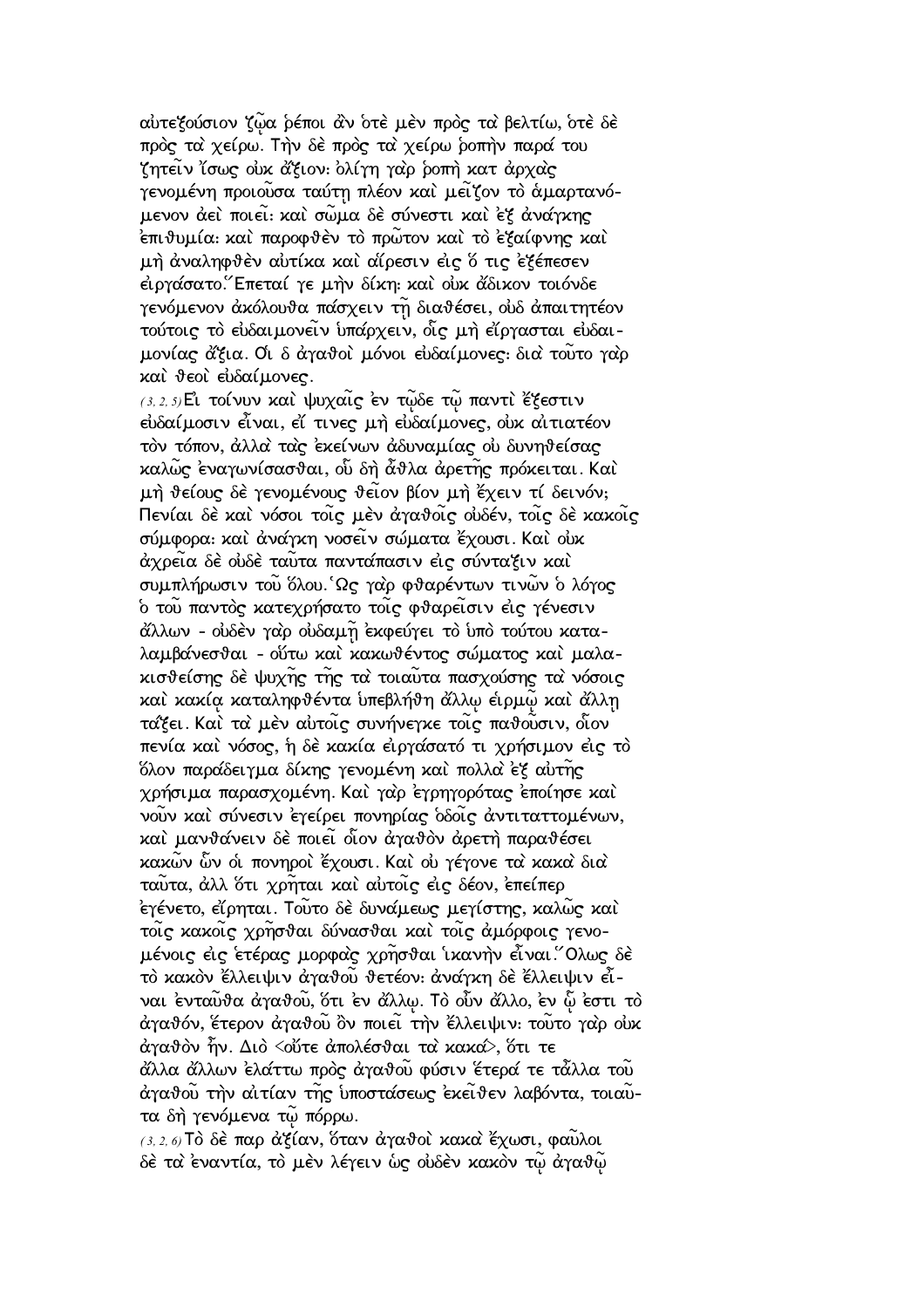ούδ αύ τω φαύλω άγαθον ορθώς μεν λέγεται: άλλα δια τί τα μέν παρα φύσιν τούτω, τα δέ κατα φύσιν τω πονηρώ; Πώς γαρ καλώς νέμειν ούτω; Αλλ ει το κατα φύσιν ου ποιεί προσθήκην πρός το ευδαιμονείν, ουδ αύ το παρα φύσιν άφαιρεί του κακού του εν φαύλοις, τί διαφέρει το ούτως ή ούτως; Ωσπερ ουδ εί ο μεν καλός το σώμα, ο δε αισχρός ο άγαθός. Αλλα το πρέπον και αναλογον και το κατ άξίαν εκείνως άν ἦν, δ νὖν οὐκ ἔστι: προνοίας δε άρίστης έκεινο ήν. Και μην και το δούλους, τους δε δεσπότας είναι, και άρχοντας των πόλεων τους κακούς, τους δε επιεικείς δούλους είναι, ου πρέποντα ήν, ουδ ει προσθήκην ταυτα μη φέρει εις άγαθου και κακού κτήσιν. Καίτοι τα άνομώτατα άν πραξειεν άρχων πονηρός: και κρατούσι δ΄ εν πολέμοις οι κακοί και δία αισχρα δρώσιν αιχμαλώτους λαβόντες. Πάντα γαρ ταυτα άπορείν ποιεί, όπως προνοίας ούσης γίνεται. Και γαρ ει πρός το όλον βλέπειν δει τον οτιούν μέλλοντα ποιείν, άλλα και τα μέρη ορθώς έχει τάττειν εν δέοντι αυτώ και μαλιστα, όταν έμψυχα ή και ζωην έχη ή και λογικα ή, και την πρόνοιαν δε επι πάντα φθάνειν και το έργον αυτής τουτ είναι, το μηδενος ημεληκέναι. Ει ούν φαμεν έκ νου τόδε το παν ηρτησθαι και είς άπαντα εληλυθέναι την δύναμιν αύτου, πειρασθαι δεί δεικνύναι, όπη έκαστα τούτων καλώς έχει. (3, 2, 7) Πρώτον τοίνυν ληπτέον ως το καλώς εν τω μικτώ ζητούντας χρή μή πάντη άπαιτείν δσον το καλώς εν τώ άμίκτω έχει, μηδ εν δευτέροις ζητείν τα πρώτα, άλλ έπειδή και σὧμα έχει, συγχωρείν και παρα τούτου ιέναι [τι] εις το πάν, άγαπαν δε παρα του λόγου, όσον εδύνατο δέξασθαι τὸ μίγμα, ει μηδεν τούτου ελλείπει: οἶον, εἴ τις έσκόπει τον άνθρωπον τον αισθητον όστις καλλιστος, ούκ άν δήπου τω έν νω άνθρώπω ήξίωσε τον αυτον είναι, άλλ εκείνο άποδεδέχθαι του ποιητου, ει όμως εν σαρξί και νεύροις και όστέοις όντα κατέλαβε τω λόγω, ώστε και ταυτα καλλύναι και τον λόγον δυνηθηναι επανθείν τη ύλη. Ταυτα τοίνυν υποθέμενον χρή προιέναι το εντευθεν έπι τα έπιζητούμενα: τάχα γαρ άν εν τούτοις το θαυμαστον ανεύροιμεν της προνοίας και της δυναμεως, παρ οὗ ὑπέστη τὸ πᾶν τόδε. Όσα μèν οὖν ἔργα ψυχῶν, ὰ δὴ έν αυταις ίσταται ταις εργαζομέναις τα χείρω, οιον δσα κακαὶ ψυχαὶ ἄλλας ἔβλαψαν καὶ ὅσα ἀλλήλας αἱ κακαί, εἰ μή και του κακας δλως αύτας είναι το προνοουν αιτιώτο, άπαιτείν λόγον ουδέ ευθύνας προσήκει <αιτία ελομένου> διδόντας: εἴρηται γαρ ὅτι ἔδει και ψυχας κινήσεις οικείας έχειν και ότι ου ψυχαι μόνον, άλλα ζωα ήδη, και δη και ούδεν θαυμαστον ούσας δ είσιν ακόλουθον βίον έχειν: ουδέ γαρ, ότι κόσμος ήν, εληλύθασιν, άλλα πρό κόσ-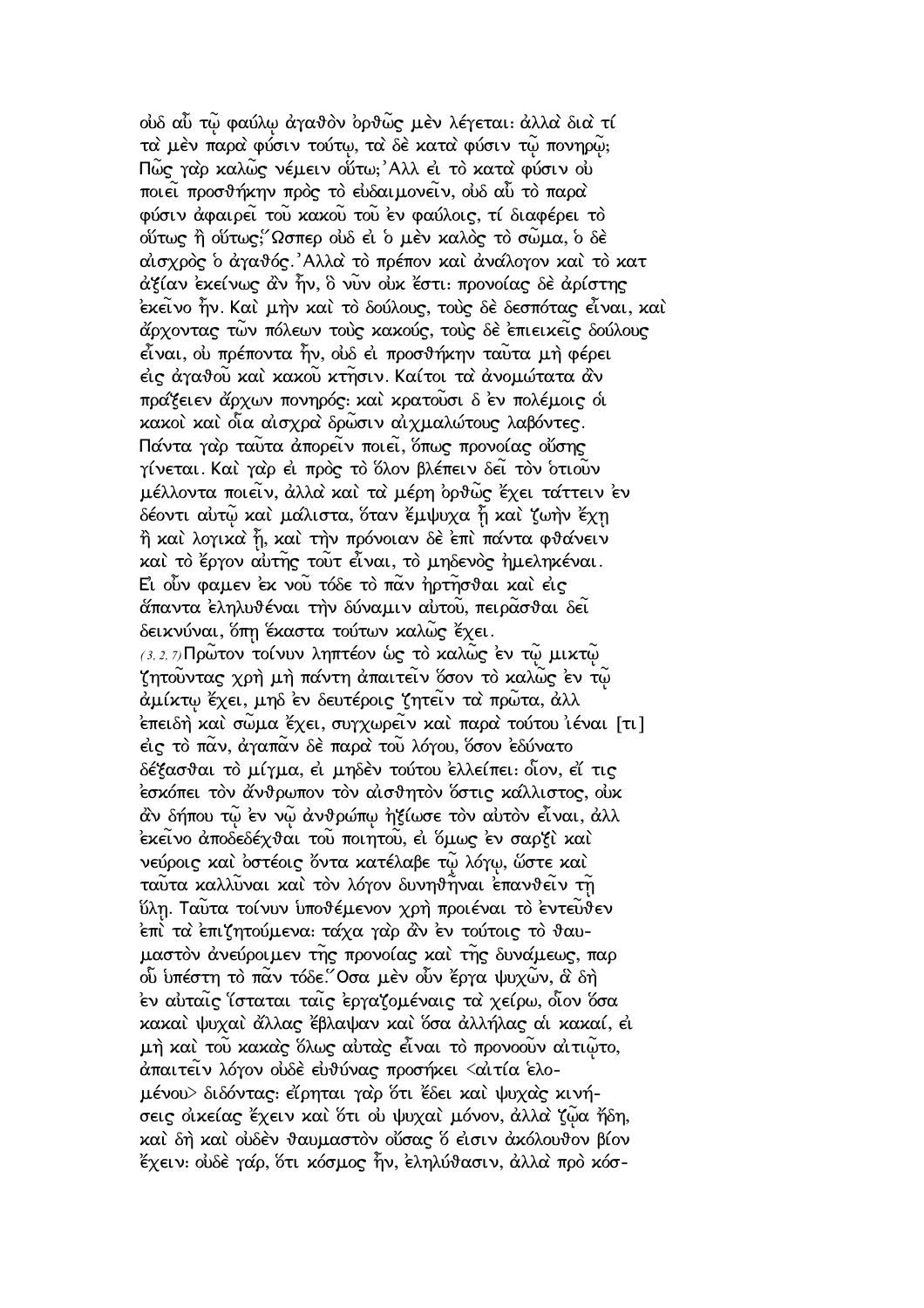μου τὸ κόσμου ἐίναι ἐίχον καὶ ἐπιμελεισθαι καὶ ὑφιστάναι και διοικείν και ποιείν όστις τρόπος, είτε εφεστώσαι και διδουσαί τι παρ αυτών είτε κατιουσαι είτε αι μεν ούτως, αι δ ούτως: ου γαρ άν τα νυν περι τούτων, άλλ ότι, όπως πότ άν ή, τήν γε πρόνοιαν έπι τούτοις ου μεμπτέον. 'Αλλ όταν πρός τούς εναντίους την παράθεσιν των κακών τις θεωρη, πένητας άγαθούς και πονηρούς πλουσίους και πλεονεκτούντας εν οις έχειν δει ανθρώπους όντας τούς χείρους και κρατούντας, και εαυτών και τα έθνη και τας πόλεις; Αρ ούν, ότι μη μέχρι γης φθάνει; Αλλα τῶν ἄλλων γινομένων λόγω μαρτύριον τούτο και μέχρι γης ιέναι: και γαρ ζώα και φυτα και λόγου και ψυχης και ζωης μεταλαμβάνει. Αλλα φθάνουσα ου κρατει; Αλλα ζώου ενός όντος του παντός όμοιον άν γένοιτο, εί τις κεφαλήν μέν άνθρώπου και πρόσωπον υπό φύσεως και λόγου γίνεσθαι λέγοι κρατούντος, τὸ δε λοιπον άλλαις άναθείη αιτίαις, τύχαις ή άναγκαις, και φαυλα δια τουτο ή δι άδυναμίαν φύσεως γεγονέναι. Αλλ ουδε όσιον ουδ εύσεβές ενδόντας τω μή καλώς ταύτα έχειν καταμέμφεσθαι τώ ποιήματι.

 $(3, 2, 8)$  Λοιπον δη ζητείν όπη καλώς ταυτα, και ως ταξεως μετέχει, ή όπη μή. Η ου κακώς. Παντός δη ζώου τα μεν άνω, πρόσωπα καὶ κεφαλή, καλλίω, τα δὲ μέσα καὶ κάτω οὐκ ἴσα: ἄνθρωποι δὲ ἐν μέσῳ καὶ κάτω, ἄνω δὲ οὐρανὸς καὶ οι έν αυτώ θεοί: και το πλείστον του κόσμου θεοι και ούρανός πάς κύκλω, γη δέ οία κέντρον και πρός έν τι των άστρων. Θαυμάζεται δε εν άνθρώποις άδικία, ότι άνθρωπον άξιουσιν έν τώ παντι το τίμιον είναι ως ουδενος όντος σοφωτέρου. Τὸ δὲ κείται άνθρωπος εν μέσω θεών και θηρίων και ρέπει επ άμφω και ομοιούνται οι μεν τω ετέρω, οι δε τω ετέρω, οι δε μεταξύ εισιν, οι πολλοί. Οι δη κακυνθέντες εις το εγγύς ζώων άλόγων και θηρίων ιέναι έλκουσι τους μέσους και βιαζονται: οι δε βελτίους μέν εισι των βιαζομένων, κρατούνταί γε μην υπό των χειρόνων, η είσι χείρους και αυτοί και ούκ είσιν άγαθοι ούδε παρεσκεύασαν αυτούς μή παθείν. Ει ούν παιδες άσκήσαντες μεν τα σώματα, τας δε ψυχας υπ απαιδευσίας τούτου χείρους γενόμενοι έν πάλη κρατοίεν τῶν μήτε τα σώματα μήτε τας ψυχας πεπαιδευμένων και τα σιτία αυτών άρπαζοιεν και τα ιμάτια αυτών τα άβρα λαμβάνοιεν, τί άν το πραγμα ή γέλως είη; Η πώς ούκ ορθόν και τον νομοθέτην συγχωρείν ταύτα μέν πάσχειν εκείνους δίκην άργίας και τρυφης διδόντας, οι αποδεδειγμένων γυμνασίων αυτοίς [οΐδ] υπ άργίας και του ζην μαλακώς και άνειμένως περιειδον εαυτούς άρνας καταπιανθέντας λύκων άρπαγας εἶναι; Τοις δε ταυτα ποιουσι πρώτη μεν δίκη το λύκοις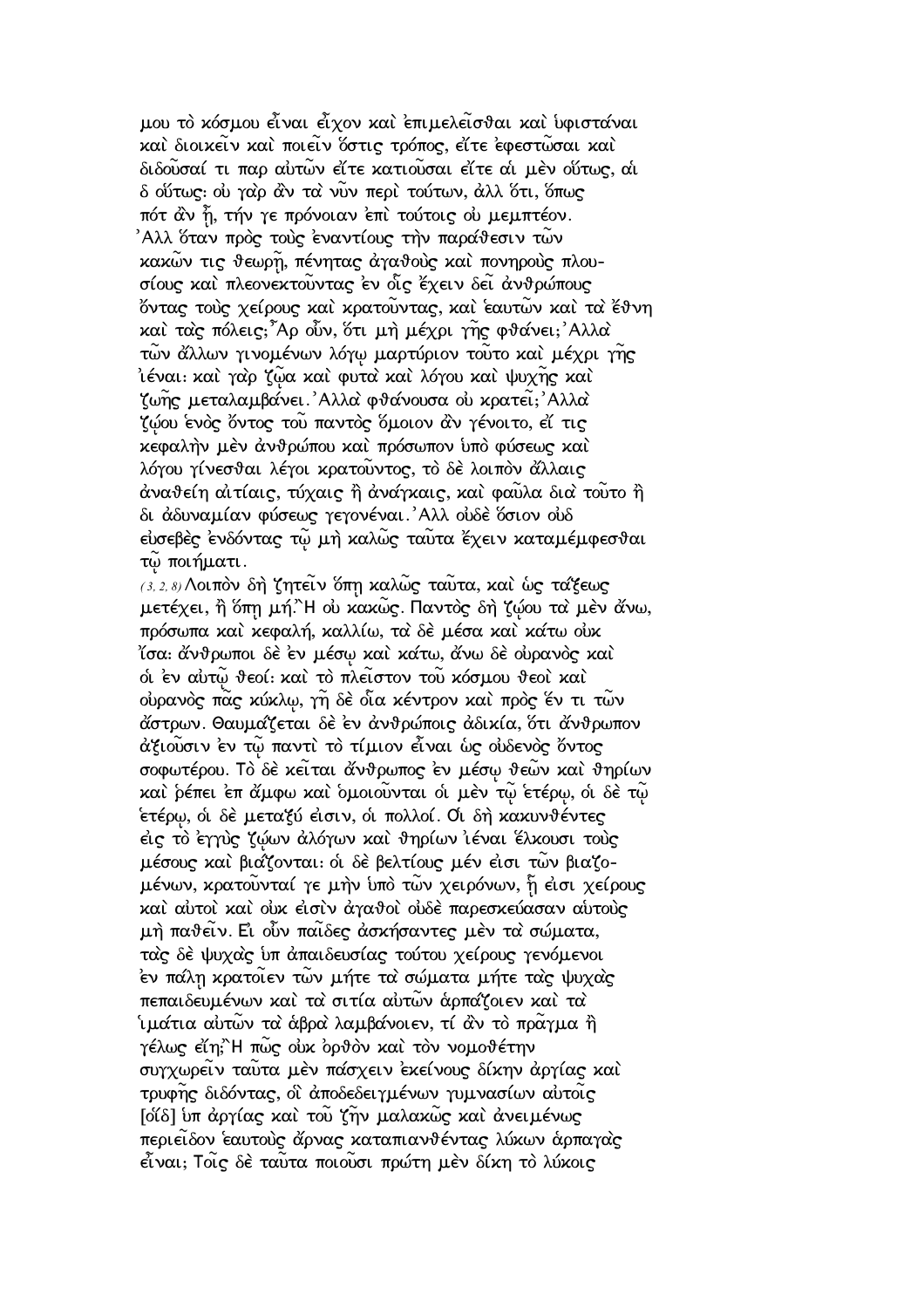είναι και κακοδαίμοσιν ανθρώποις: είτα αυτοις και κειται α παθείν χρεων τους τοιούτους: ου γαρ έστη ενταύθα κακοίς γενομένοις άποθανείν, άλλα τοις άει προτέροις επεται όσα κατα λόγον και φύσιν, χείρω τοις χείροσι, τοις δέ άμείνοσι τα άμείνω. Αλλ ου παλαϊστραι τα τοιαύτα: παιδια γαρ εκει. Έδει γαρ μειζόνων των παίδων μετα άνοίας άμφοτέρων γινομένων άμφοτέρους μεν ζώννυσθαι ήδη και δπλα έχειν, και η θέα καλλίων ή κατα πάλας γυμνα (οντι: νύν δ οι μέν άοπλοι, οι δε οπλισθέντες κρατουσιν. Ένθα ου θεόν έδει υπέρ των απολέμων αυτόν μάχεσθαι: σώζεσθαι γαρ έκ πολέμων φησι δείν ο νόμος άνδριζομένους, άλλ ούκ ευχομένους: ούδε γαρ κομίζεσθαι καρπούς ευχομένους άλλα γης επιμελουμένους, ουδέ γε υγιαίνειν μη υγείας επιμελουμένους: ουδ άγανακτείν δέ, ει τοις φαύλοις πλείους γίνοιντο καρποι ή όλως αυτοις γεωργούσιν είη άμεινον. Έπειτα γελοίον τα μεν άλλα πάντα τα κατα τον βίον γνώμη τη εαυτών πράττειν, κάν μη ταύτη πράττωσιν, η θεοις φίλα, σώζεσθαι δε μόνον παρα θεών ουδέ ταυτα ποιήσαντας, δι ών κελεύουσιν αυτους οι θεοί σώζεσθαι. Και τοίνυν οι θανατοι αυτοις βελτίους ή το ούτω ζώντας είναι, όπως ζην αυτούς ουκ εθέλουσιν οι έν τώ παντι νόμοι: ώστε τών εναντίων γινομένων, ειρήνης έν άνοίαις καὶ κακίαις πάσαις φυλαττομένης, άμελως ἀν έσχε τα προνοίας εώσης κρατείν όντως τα χείρω. Αρχουσι δέ κακοί άρχομένων άνανδρία: τούτο γαρ δίκαιον, ούκ εκείνο.

(3, 2, 9) Ου γαρ δη ούτω την πρόνοιαν είναι δει, ώστε μηδέν ημάς είναι. Πάντα δε ούσης προνοίας και μόνης αυτής ούδ άν είη: τίνος γαρ άν έτι είη; Αλλα μόνον άν είη το θείον. Τούτο δέ και νύν εστι: και πρός άλλο δε ελήλυθεν, ουχ ίνα ανέλη το άλλο, αλλ επιόντι οίον ανθρώπω ήν επ αυτώ τηρουσα τον άνθρωπον όντα: τουτο δέ εστι νόμω προνοίας ζώντα, δ δή έστι πράττοντα όσα ο νόμος αυτής λέγει. Λέγει δε τοις μεν άγαθοις γενομένοις άγαθον βίον έσεσθαι και κείσθαι και είς ύστερον, τοις δε κακοίς τα έναντία. Κακούς δε γενομένους άξιουν άλλους αυτών σωτήρας είναι εαυτούς προεμένους ου θεμιτον ευχήν ποιουμένων: ου τοίνυν ουδέ θεούς αυτών άρχειν τα καθέκαστα άφέντας τον εαυτών βίον ουδέ γε τους άνδρας τους άγαθούς, άλλον βίον ζωντας τον άρχης άνθρωπίνης άμείνω, τούτους αυτών άρχοντας είναι: επει ουδ αυτοι έπεμελήθησαν ποτε, όπως άρχοντες αγαθοί γένοιντο των άλλων, όπως αυτοις [εύ] η επιμελούμενοι, άλλα φθονουσιν, έαν τις άγαθός παρ αυτου φύηται: επει πλείους άν έγένοντο άγαθοί, ει τούτους εποιούντο προστάτας. Γενόμενοι τοίνυν ζώον ουκ άριστον, άλλα μέσην ταξιν έχον και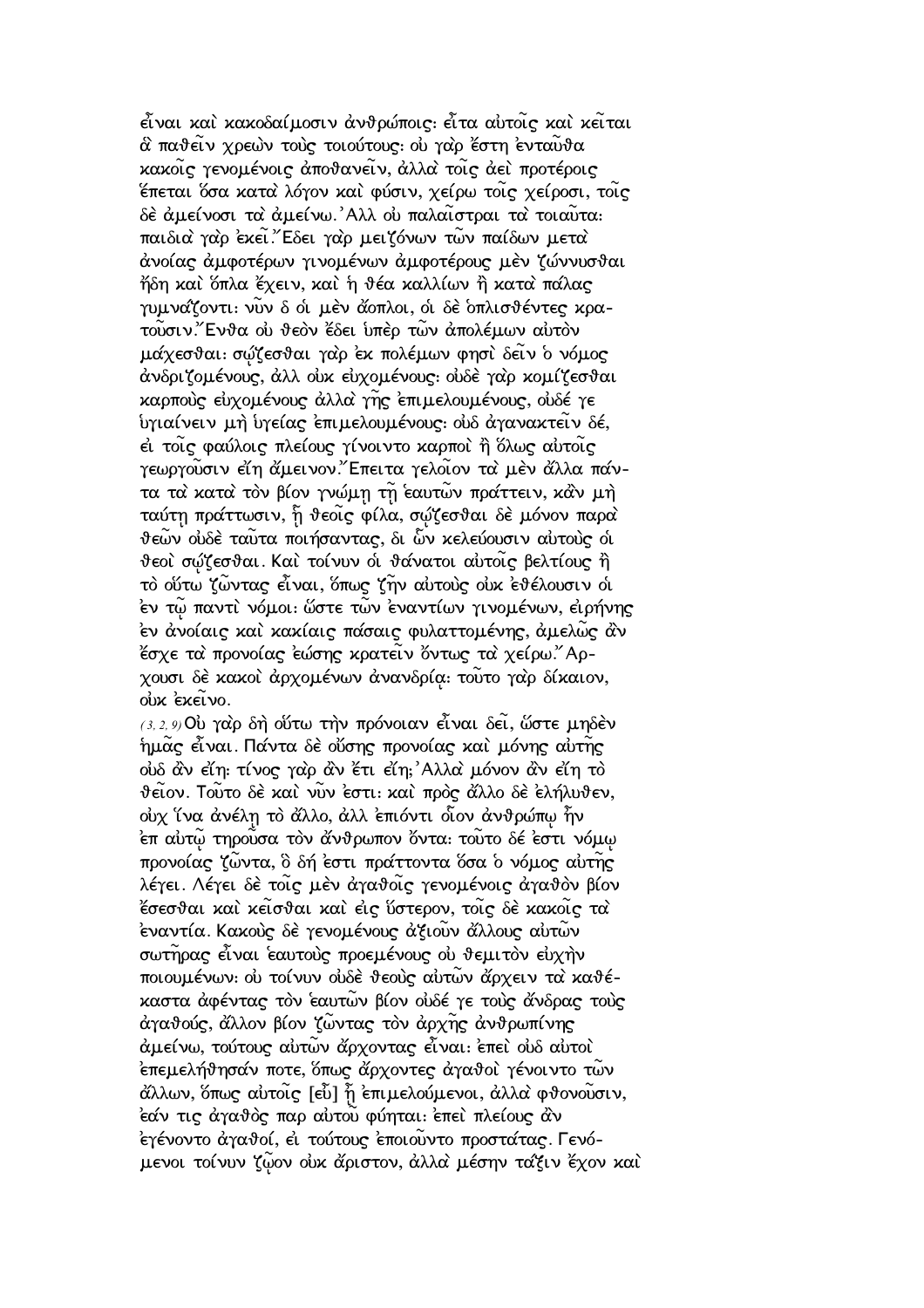ελόμενον, όμως έν ὧ κειται τόπω υπό προνοίας ουκ έώμενον άπολέσθαι, άλλα άναφερόμενον άει πρός τα άνω παντοίαις μηχαναίς, αίς το θείον χρήται επικρατεστέραν άρετην ποιούν, ούκ άπώλεσε το λογικον είναι το άνθρώπινον γένος, άλλα μετέχον, ει και μη άκρως, εστι και σοφίας και νου και τέχνης και δικαιοσύνης, της γουν πρός άλλήλους έκαστοι: και ούς άδικουσι δέ, οίονται δικαίως ταύτα ποιείν: είναι γαρ άξίους. Ούτω καλόν εστιν άνθρωπος ποίημα, όσον δύναται καλόν είναι, και συνυφανθέν εις το παν μοιραν έχει των άλλων ζώων δσα επι γης βελτίονα. Επει και τοις άλλοις όσα ελάττω ζώα αύτου κόσμον γη φέροντα μέμφεται ουδείς νουν έχων. Γελοίον γάρ, εί τις μέμφοιτο, ότι τούς άνθρώπους δάκνοι, ώς δέον αυτούς ζην κοιμωμένους. Ανάγκη δε και ταυτα εἶναι: και αί μεν πρόδηλοι παρ αυτών ώφέλειαι, τας δε ου φανερας άνεύρε πολλας ο χρόνος: ώστε μηδέν αυτών μάτην μηδέ άνθρώποις είναι. Γελοίον δέ και ότι άγρια πολλα αυτών μέμφεσθαι γινομένων και ανθρώπων αγρίων: ει δε μή πεπίστευκεν άνθοώποις, άλλα άπιστούντα άμύνεται, τί θαυμαστόν έστιν;

(3, 2, 10) Αλλ ει άνθρωποι άκοντές είσι κακοί και τοιούτοι ούχ εκόντες, ούτ άν τις τους αδικούντας αιτιασαιτο, ούτε τούς πάσχοντας ως δι αυτούς ταυτα πάσχοντας. Ει δέ δη και άναγκη ούτω κακούς γίνεσθαι είτε υπό της φοράς είτε της άρχης διδούσης το ακόλουθον εντεύθεν, φυσικώς ούτως. Ει δέ δη και ο λόγος αυτός εστιν ο ποιών, πως ουκ άδικα ούτως; Αλλα το μεν άκοντες, ότι άμαρτία ακούσιον: τούτο δέ ουκ άναιρεί το αύτους τους πραττοντας παρ αύτων είναι, άλλ ότι αύτοι ποιουσι, δια τουτο και αύτοι άμαρτανουσιν: η ουδ άν δλως ήμαρτον μη αυτοί οι ποιούντες όντες. Το δε της αναγκης ούκ έξωθεν, αλλ ότι πάντως. Τὸ δὲ της φορας ουχ ὥστε μηδεν 'εφ ημίν εἶναι: και γαρ ει έξωθεν το παν, ούτως αν ήν, ως αυτοι οι ποιούντες εβούλοντο: ώστε ούκ άν αύτοις εναντία ετίθεντο άνθρωποι ουδ άν άσεβείς, ει θεοι εποίουν. Νύν δε παρ αύτων τούτο. Αρχης δε δοθείσης το εφεξης περαίνεται συμπαραλαμβανομένων εις την ακολουθίαν και των δσαι εισιν άρχαί: άρχαι δε και άνθρωποι. Κινούνται γούν πρός τα καλα οίκεία φύσει και άρχη αύτη αυτεξούσιος. (3, 2, 11) Πότερα δε φυσικαίς αναγκαις ούτως έκαστα και άκολουθίαις και όπη δυνατον καλώς; Η ού, άλλ ο λόγος ταύτα πάντα ποιεί άρχων και ούτω βούλεται και τα λεγόμενα κακα αύτος κατα λόγον ποιεί ου βουλόμενος πάντα άγαθα είναι, ώσπερ άν εί τις τεχνίτης ου πάντα τα εν τω ζώω οφθαλμούς ποιεί: ούτως ουδ ο λόγος παντα θεούς ειργαζετο, άλλα τα μεν θεούς, τα δε δαίμονας, δευτέραν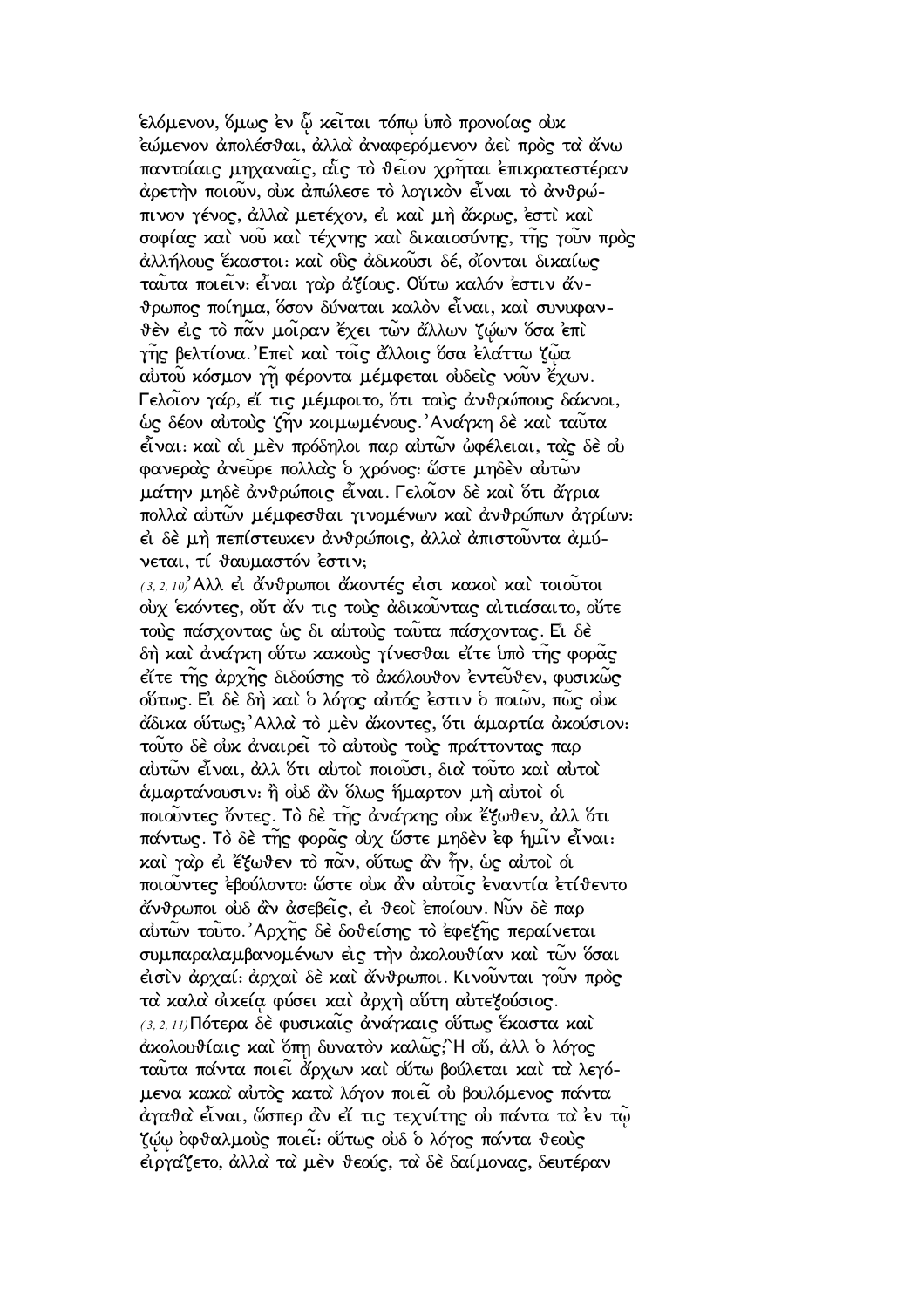φύσιν, είτα άνθρώπους και ζώα εφεξής, ου φθόνω, άλλα λόγω ποικιλίαν νοεραν έχοντι. Ημείς δέ, ώσπερ οι άπειροι γραφικής τέχνης αιτιώνται, ως ου καλα τα χρώματα πανταχου, ο δε άρα τα προσήκοντα απέδωκεν εκαστω τόπω: και αί πόλεις δε ούκ εξ Ίσων, και αι εύνομία γρώνται: ή εί τις δράμα μέμφοιτο, ότι μή πάντες ήρωες έν αυτῷ, ἀλλα και οικέτης καί τις άγροικος και φαύλως φθεγγόμενος: τὸ δὲ ου καλόν 'εστιν, εί τις τους χείρους εξέλοι, και έκ τούτων συμπληρούμενον.

(3, 2, 12) Ει μέν ούν αυτός ο λόγος εναρμόσας εαυτόν είς ύλην ταυτα ειργασατο τουτο ών οιός εστιν, ανόμοιος τοις μέρεσιν, έκ του πρό αύτου τουτο ών, και τουτο το γενόμενον ούτω γενόμενον μη άν έσχε καλλιον εαυτου άλλο. Ο δέ λόγος έκ πάντων δμοίων και παραπλησίων ουκ άν εγένετο και ούτος ο τρόπος μεμπτός: πάντα όντος κατα μέρος έκαστον άλλος. Ει δε έξω εαυτου άλλα εισήγαγεν, οίον ψυχας, και έβιασατο παρα την αυτών φύσιν εναρμόσαι τω ποιήματι πρός το χείρον πολλάς, πως ορθώς; Αλλα φατέον και τας ψυχας οίον μέρη αυτου είναι και μή χείρους ποιούντα εναρμόττειν, άλλ όπου προσήκον αυταίς καταχωρίζειν κατ άξίαν.

 $(3, 2, 13)$  Επεί ουδέ εκείνον άποβλητέον τον λόγον, δς ου πρὸς τὸ παρὸν ἑκαστοτέ φησι βλέπειν, ἀλλα πρὸς τας πρόσθεν περιόδους και αύ το μέλλον, ώστε εκειθεν τάττειν την άζίαν και μετατιθέναι εκ δεσποτών των πρόσθεν δούλους ποιούντα, ει εγένοντο κακοί δεσπόται, και ότι σύμφορον αυτοίς ούτω, και εί κακώς εχρήσαντο πλούτω, πένητασ - και άγαθοις ούκ ασύμφορον πένησιν είναι και φονεύσαντας άδίκως φονευθήναι άδίκως μέν τω ποιήσαντι, αυτώ δε δικαίως τώ παθόντι, και το πεισόμενον συναγαγείν είς το αύτο τω επιτηδείω ποιήσαι, α παθείν εχρην εκείνον. Μη γαρ δη κατα συντυχίαν δούλον μηδε αιχμαλωτον ως έτυχε μηδε υβρισθηναι εις σωμα εικη, άλλ ήν ποτε ταυτα ποιήσας, α νυν έστι πασχων: και μητέρα τις άνελων υπό παιδός άναιρεθήσεται γενόμενος γυνή, και βιασάμενος γυναικα έσται, ίνα βιασθη. **΄Οθεν καὶ θεία φήμη <Αδράστεια>: αὕτη γαρ ἡ διάταξις** 'Αδράστεια όντως και όντως Δίκη και σοφία θαυμαστή. Τεκμαίρεσθαι δέ δει τοιαύτην τινα είναι την ταξιν άει τῶν ὅλων ἐκ τῶν ὁρωμένων ἐν τῷ παντί, ὡς ἐις ἄπαν χωρεί και δ τι μικρότατον, και η τέχνη θαυμαστη ου μόνον έν τοις θείοις, άλλα και ὧν άν τις υπενόησε καταφρονησαι ώς μικρών την πρόνοιαν, οία και έν τοις τυχούσι ζώοις η ποικίλη θαυματουργία και το μέχρι των εμφύτων καρποις και έτι φύλλοις το ευειδές και το ράστα ευανθές και ραδινόν και ποικίλον, και ότι ου πεποίηται άπαξ και επαύσατο,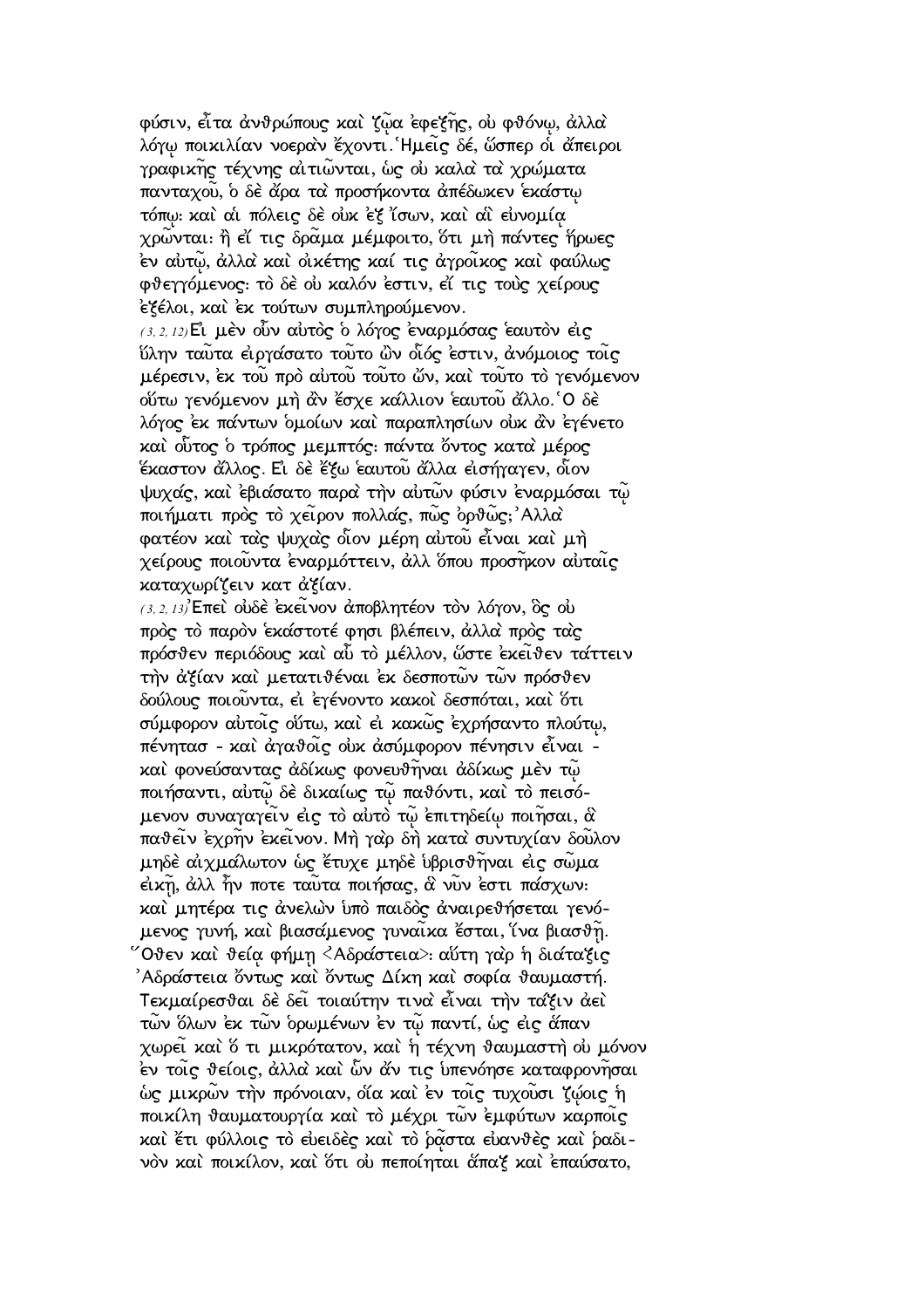άλλ άει ποιείται των υπερανω φερομένων κατα ταυτα ουχ ώσαύτως. Μετατίθεται τοίνυν τα μετατιθέμενα ούκ είκη μετατιθέμενα ούδ άλλα σχήματα λαμβάνοντα, άλλ ως καλόν, και ώς πρέποι άν δυναμεσι θείαις ποιείν. Ποιεί γαρ παν το θείον ώς πέφυκε: πέφυκε δε κατα την αυτού ουσίαν: ουσία δέ αυτώ, ή το καλον έν ταις ενεργείαις αύτου και το δίκαιον συνεκφέρει. Ει γαρ μη εκεί ταυτα, 

 $(3, 2, 14)$  Εχει τοίνυν η διάταξις ούτω κατα νουν, ως άνευ λογισμού είναι, ούτω δε είναι, ώς, εί τις άριστα δύναιτο λογισμώ χρήσθαι, θαυμάσαι, ότι μή άν άλλως εύρε λογισμός ποιήσαι, οποιόν τι γινώσκεται και έν ταις καθ έκαστα φύσεσι, γινομένων είς άει νοερώτερον ή κατα λογισμού διαταξιν. Εφ εκαστου μέν ούν των γινομένων άει γενών ούκ έστιν αιτιασθαι τον ποιούντα λόγον, εί τις μή άξιοι έκαστον ούτω γεγονέναι χρηναι, ως τα μή γεγονότα, αίδια δέ, έν τε νοητοις έν τε αισθητοις αει κατα ταυτα όντα, προσθήκην αιτών αγαθού πλείονα, άλλ ου το δοθέν εκάστω είδος αύταρκες ηγούμενος, οίον τωδε, ότι μη και κέρατα, ου σκοπούμενος ότι άδύνατον ήν λόγον μη ούκ 'επι πάντα 'ελθεϊν, άλλ ότι 'έδει 'εν τῷ μείζονι τα 'ελάττω και εν τω δλω τα μέρη και ουκ ίσα δυνατον είναι: η ουκ άν ήν μέρη. Τὸ μèν γαρ άνω παν παντα, τα δè κατω ου πάντα έκαστον. Και άνθρωπος δή, καθ όσον μέρος, έκαστον, ού πάς. Ει δέ που εν μέρεσί τισι και άλλο τι, δ ου μέρος, τούτω κάκείνο παν. Ο δε καθ έκαστα, η τούτο, ούκ άπαιτητέος τέλεος είναι εις άρετης άκρον: ήδη γαρ ούκέτ άν μέρος. Ου μήν ουδε τω δλω το μέρος κοσμηθεν εις μείζονα άξίαν εφθόνηται: και γαρ καλλιον το δλον ποιεί κοσμηθέν άξία μείζονι. Και γαρ γίνεται τοιούτον άφομοιωθέν τῷ ὅλω καὶ οἶον συγχωρηθέν τοιοῦτον εἶναι καὶ συνταχθέν ούτως, ίνα και κατα τον ανθρώπου τόπον έκλαμπη τι έν αυτώ, δίον και κατα τον θείον ουρανον τα άστρα, και η εντεύθεν αντίληψις οίον <αγαλματοσ> μεγαλου και καλού είτε εμψύχου είτε και τέχνη Ηφαίστου γενομένου, ω [εί ]σι μεν και κατα το πρόσωπον επιστίλβοντες άστέρες και έν τοις στήθεσι δε άλλοι και η έμελλεν επιπρέψειν άστρων θέσις κειμένων.

 $(3, 2, 15)$  Τα μέν ούν έκαστα αύτα έφ εαυτών θεωρούμενα ούτως: η συμπλοκη δε η τούτων γεννηθέντων και άει γεννωμένων έχοι άν την επίστασιν και άπορίαν κατά τε την άλληλοφαγίαν των άλλων ζώων και τας ανθρώπων εις άλλήλους επιθέσεις, και ότι πόλεμος άει και ου μήποτε παύλαν ουδ άν άνοχην λαβοι, και μαλιστα ει λόγος πεποίηκεν ούτως έχειν, και ούτω λέγεται καλώς έχειν. Ου γαρ έτι τοις ούτω λέγουσιν εκεινος ο λόγος βοηθει, ώς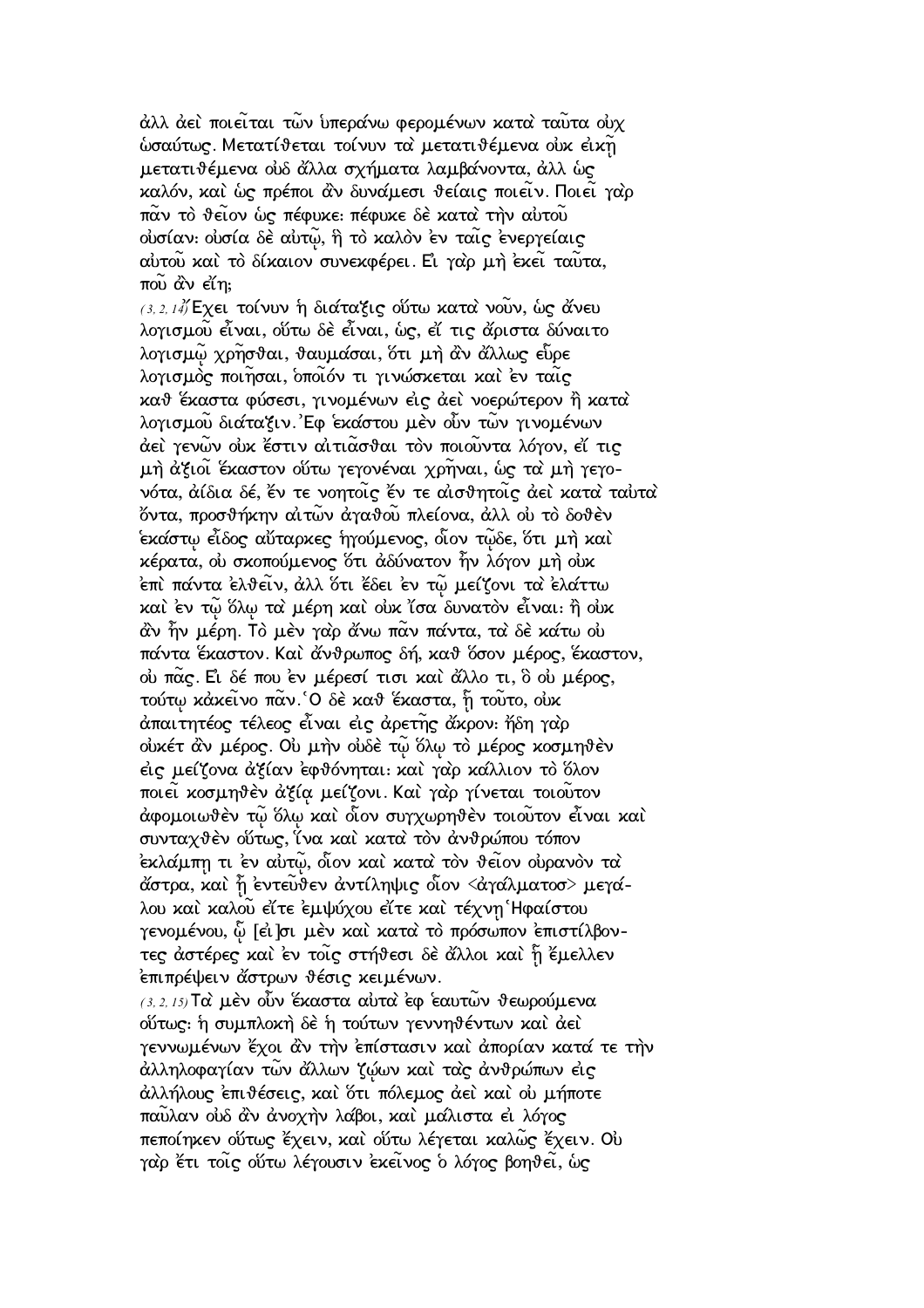καλώς κατα το δυνατον έχειν, αιτία ύλης ούτως εχόντων, ώς ελαττόνως έχειν, και ώς <ού δυνατον τα κακα άπολέσθαι>, είπερ ούτως εχρην έχειν, και καλώς ούτω, και ούχ η ύλη παρελθούσα κρατεί, άλλα παρήχθη, ίνα ούτω, μαλλον δε ήν και αυτή αιτία λόγου ούτως. Αρχή ούν λόγος και πάντα λόγος και τα γινόμενα κατ αυτον και συνταττόμενα επι τη γενέσει πάντως ούτως. Τίς ούν η του πολέμου του άκηρύκτου έν ζώοις και έν άνθρώποις άναγκη,"Η άλληλοφαγίαι μέν άναγκαιαι, άμοιβαι ζώων ούσαι ου δυναμένων, ουδ εί τις μή κτιννύοι αυτά, ούτω μένειν εις άεί. Ει δε εν ὧ χρόνω δει άπελθειν ούτως άπελθεϊν έδει, ως άλλοις γενέσθαι χρείαν παρ αυτών, τί φθονείν έδει; Τί δ ει βρωθέντα άλλα εφύετο; Οίον ει έπι σκηνής των υποκριτών ο πεφονευμένος άλλαζάμενος τὸ σχημα ἀναλαβων παλιν εισίοι άλλου πρόσωπον. Αλλα τέθνηκεν άληθώς ούτος. Ει ούν και το άποθανεϊν άλλαγή έστι σώματος, ὥσπερ ἐσθήτος ἐκει, ἢ καί τισιν ἀποθέσεις σώματος, ώσπερ εκει έξοδος εκ της σκηνης παντελής τότε, εισύστερον πάλιν ήξοντος εναγωνίσασθαι, τί άν δεινον είη η τοιαύτη των ζώων εις άλληλα μεταβολη πολυ βελτίων ούσα του μηδε την άρχην αυτα γενέσθαι; Εκείνως μέν γαρ ερημία ζωής και της εν άλλω ούσης αδυναμία: νυν δε πολλή ούσα εν τω παντι ζωή παντα ποιεί και ποικίλλει έν τῷ ζῆν και ουκ ανέχεται μή ποιουσα άει καλα και ευειδή ζώντα παίγνια. Ανθρώπων δε επ άλλήλους δπλα θνητὧν ὄντων εν ταζει ευσχήμονι μαχομένων, δία εν πυρρίχαις παίζοντες εργαζονται, δηλούσι τας τε άνθρωπίνας σπουδας άπάσας παιδιας ούσας τούς τε θανάτους μηνύουσιν ουδέν δεινον είναι, άποθνήσκειν δ εν πολέμοις και εν μάχαις ολίγον προλαβόντας του γινομένου εν γήρα θαττον άπιόντας και πάλιν ιόντας. Ει δ άφαιροϊντο ζωντες χρημάτων, γινώσκοιεν άν μηδέ πρότερον αυτών εἶναι και τοις άρπαζουσιν αυτοις γελοίαν εἶναι την κτησιν άφαιρουμένων αυτούς άλλων: επεί και τοις μή άφαιρεθείσι χείρον γίνεσθαι της άφαιρέσεως την κτησιν. Ώσπερ δ έπι των θεάτρων ταις σκηναις, ούτω χρη και τους φόνους θεασθαι και πάντας θανάτους και πόλεων άλώσεις και άρπαγάς, μεταθέσεις πάντα και μετασχηματίσεις και θρήνων και οιμωγών υποκρίσεις. Και γαρ ενταυθα επι των εν τῳ βίῳ εκαστων οὐχ ἡ ἔνδον ψυχή, ἀλλ ἡ ἔζω άνθρώπου σκια και σιμώζει και σδύρεται και πάντα ποιεί έν σκηνῆ τῆ ὅλη γῆ πολλαχοῦ σκηνας ποιησαμένων. Τοιαυτα γαρ έργα ανθρώπου τα κατω και τα έξω μόνα ζην ειδότος και εν δακρύοις και σπουδαίοις ότι παίζων εστιν ηγνοηκότος. Μόνω γαρ τω σπουδαίω σπουδαστέον εν σπουδαίοις τοις έργοις, ο δ άλλος άνθρωπος παίγνιον.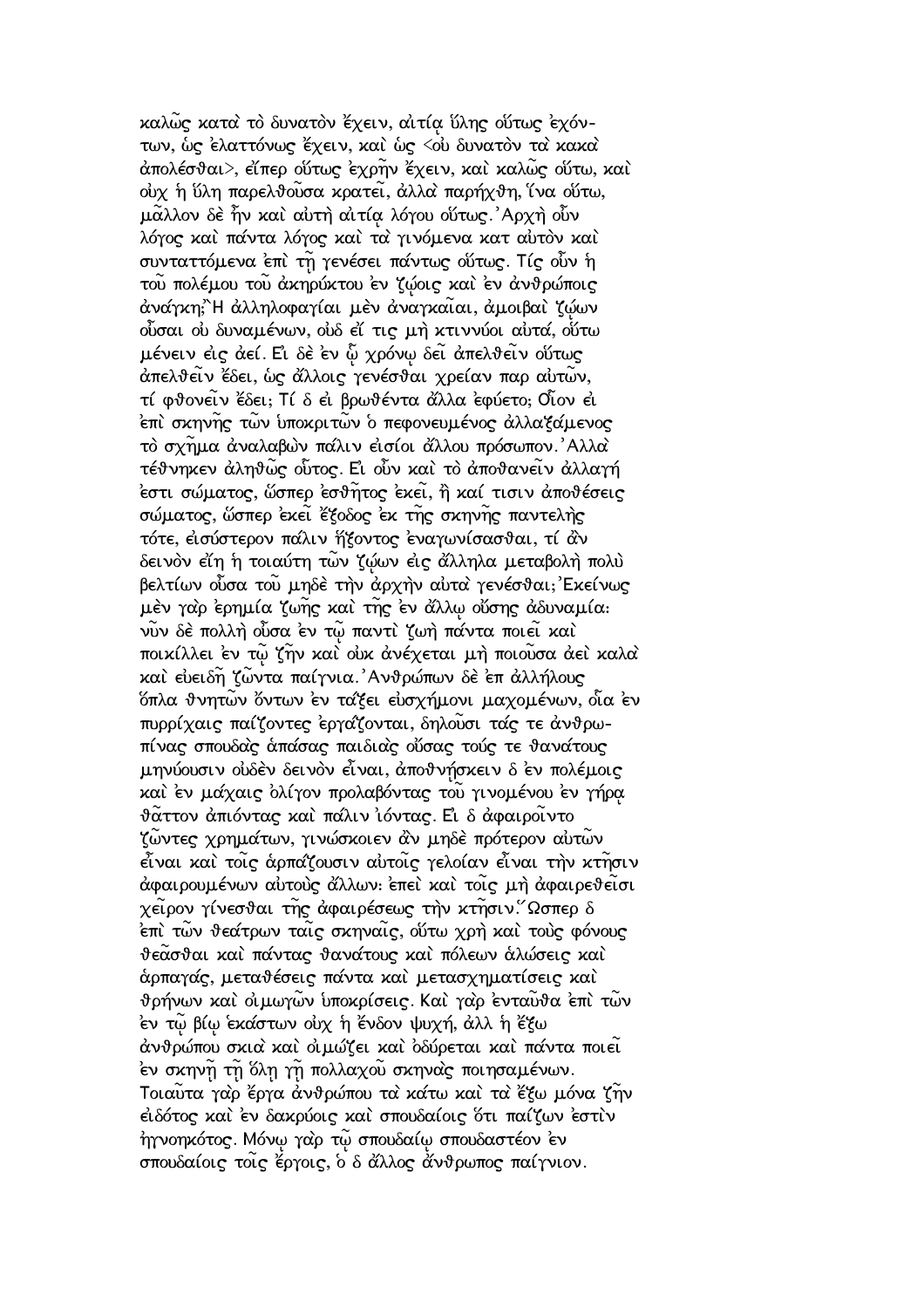Σπουδαζεται δε και τα παίγνια τοις σπουδαζειν ουκ ειδόσι και τοις αυτοις ούσι παιγνίοις. Ει δέ τις συμπαίζων αύτοις τα τοιαυτα πάθοι, ίστω παραπεσων παίδων παιδιά τὸ περὶ αὐτὸν ἀποθέμενος παίγνιον. Ει δὲ δή καὶ παίζοι Σωκράτης, παίζει τω έξω Σωκράτει. Δει δε κάκεινο ένθυμεῖσθαι, ὡς οὐ δεῖ τεκμήρια τοῦ κακα εἶναι τὸ δακρύειν και θρηνείν τίθεσθαι, ότι δη και παιδες επι ου κακοίς και δακρύουσι και οδύρονται.

(3, 2, 16) Αλλ εί καλώς ταύτα λέγεται, πώς άν έτι πονηρία; Που δ άδικία; Αμαρτία δε που; Πως γαρ έστι καλώς γινομένων απάντων αδικείν ή αμαρτανειν τους ποιούντας; Κακοδαίμονες δε πώς, ει μη άμαρτανοιεν μηδε άδικοιεν; Πὦς δε τα μεν κατα φύσιν, τα δε παρα φύσιν φήσομεν εἶναι, τῶν γινομένων ἁπάντων καὶ δρωμένων κατα φύσιν όντων; Πῶς δ ἀν και πρὸς τὸ θεῖον ἀσέβεια τις είη τοιούτου όντος του ποιουμένου: Οίον εί τις εν δράμασι λοιδορούμενον ποιητής υποκριτήν ποιήσαιτο και κατατρέχοντα του ποιητου του δραματος. Παλιν ούν σαφέστερον λέγωμεν τίς ο λόγος και ώς εικότως τοιούτός εστιν. "Εστι τοίνυν οὗτος ὁ λόγοσ - τετολμήσθω γαρ: τα΄χα δ άν και τύχοιμεν - έστι τοίνυν ούτος ουκ άκρατος νους ούδ αυτονούς ουδέ γε ψυχης καθαράς το γένος, ηρτημένος δε εκείνης και δίον έκλαμψις εξ άμφοιν, νου και ψυχης και ψυχης κατα νουν διακειμένης γεννησάντων τον λόγον τούτον ζωήν λόγον τινα ήσυχη έχουσαν. Πασα δε ζωή ένέργεια, και η φαύλη: ενέργεια δε ουχ ως το πυρ ενεργει, άλλ η ενέργεια αυτής, κάν μη αίσθησίς τις παρη, κίνησίς τις ούκ είκη. Οις γουν εαν ζωή παρη και μετασχη οπωσουν **δτιούν, ευθύς λελόγωται, τουτο δέ έστι μεμόρφωται, ως** της ενεργείας της κατα την ζωήν μορφούν δυναμένης και κινούσης ούτως ως μορφούν. Η τοίνυν ενέργεια αυτής τεχνική, ώσπερ άν ο ορχούμενος κινούμενος είη: ο γαρ όρχηστης τη ούτω τεχνικη ζωη έοικεν αυτος και η τέχνη αύτον κινεί και ούτω κινεί, ως της ζωής αύτης τοιαύτης πως ούσης. Ταύτα μέν ούν ειρήσθω του οίαν δει και την ήντινούν ζωήν ηγείσθαι ένεκα. Ήκων τοίνυν ούτος δ λόγος έκ νου ένος και ζωής μιας πλήρους όντος εκατέρου ούκ έστιν ούτε ζωή μία ούτε νους τις είς ούτε εκασταχου πλήρης ουδέ διδούς εαυτόν οις δίδωσιν όλον τε και πάντα. 'Αντιθεὶς δὲ ἀλλήλοις τα μέρη καὶ ποιήσας ἐνδεᾶ πολέμου και μάχης σύστασιν και γένεσιν ειργάσατο και ούτως εστιν είς πάς, ει μή εν είη. Γενόμενον γαρ εαυτώ τοις μέρεσι πολέμιον ούτως έν έστι και φίλον, ώσπερ άν ει δράματος λόγοσ - είς ο του δραματος έχων εν αυτώ πολλας μαχας. Τὸ μèν οἶν δραμα τα μεμαχημένα οἶον εις μίαν αρμονίαν άγει σύμφωνον οίον διήγησιν την πασαν των μαχομένων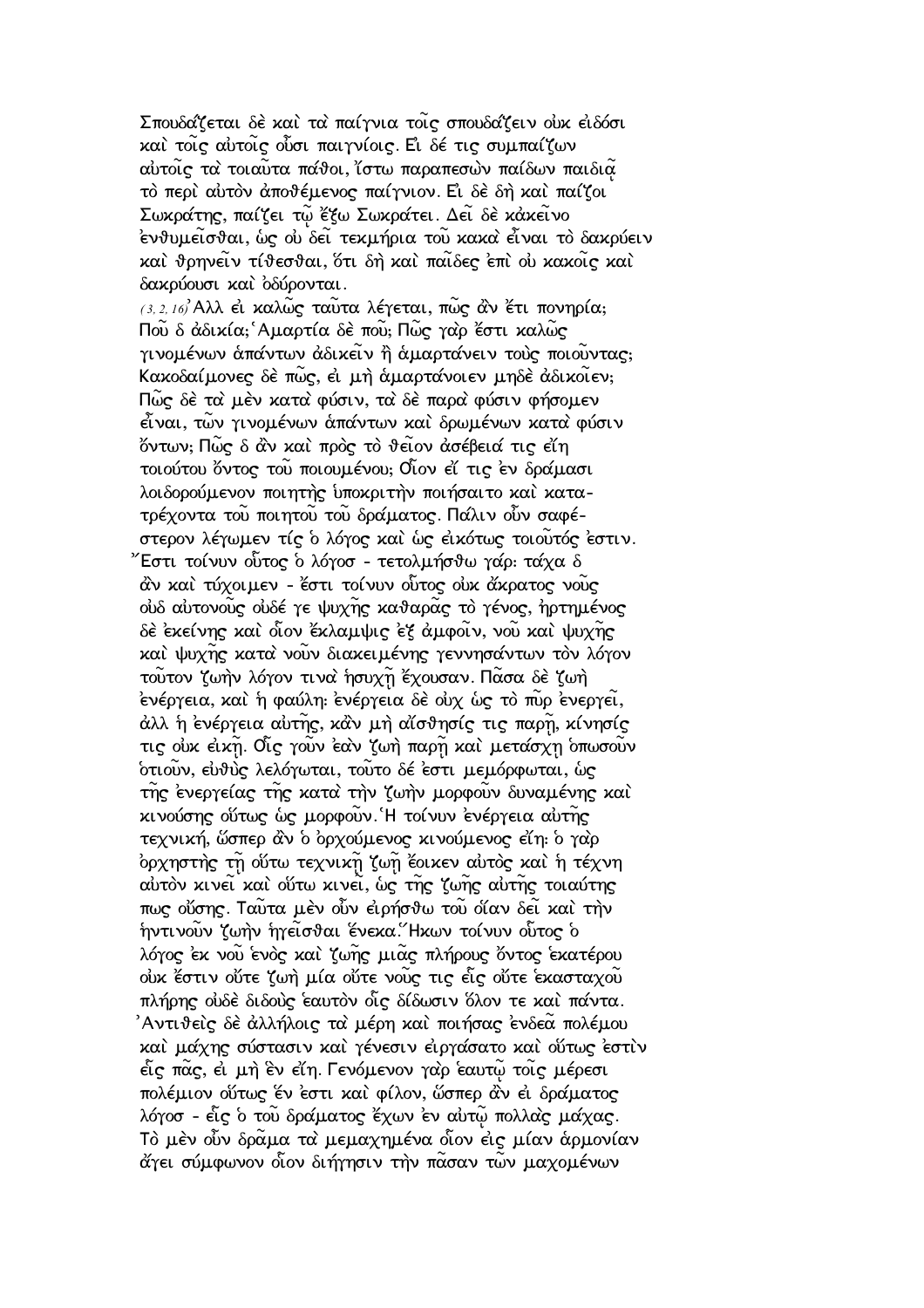ποιούμενος: εκει δε έξ ενός λόγου ή των διαστατών μάχη: ώστε μάλλον άν τις τη άρμονία τη έκ μαχομένων εικάσειε, και ζητήσει δια τί τα μαχόμενα εν τοις λόγοις. Ει ούν και ενταύθα όζυ και βαρύ ποιούσι λόγοι και συνίασιν είς έν, όντες άρμονίας λόγοι, είς αυτήν την άρμονίαν, άλλον λόγον μείζονα, όντες ελάττους αυτοί και μέρη, δρώμεν δε και εν τώ παντι τα εναντία, δίον λευκον μέλαν, θερμόν ψυχρόν, και δη πτερωτόν άπτερον, άπουν υπόπουν, λογικόν άλογον, παντα δε ζώου ενός του σύμπαντος μέρη, και το παν ομολογει εαυτώ των μερών πολλαχού μαχομένων, κατα λόγον δε το παν, άναγκη και τον ένα τούτον λόγον εξ εναντίων λόγον είναι ένα, την σύστασιν αυτώ και δίον ουσίαν της τοιαύτης εναντιώσεως φερούσης. Και γαρ εί μη πολύς ήν, ουδ άν ήν πάς, ουδ άν λόγος: λόγος δε ών διαφορός τε προς αυτόν έστι και ή μάλιστα διαφορα εναντίωσίς εστιν: ώστε ει έτερον όλως. τὸ δὲ έτερον ποιεί, και μαλιστα έτερον, άλλ ουχ ῆττον έτερον ποιήσει: ὥστε ἄκρως έτερον ποιων και τα εναντία ποιήσει εξ αναγκης και τέλεος έσται, ούκ ει διαφορα μόνον, άλλ εί και εναντία ποιοι είναι εαυτόν. (3, 2, 17) Ων δη τοιούτος οίος και παντως ποιεί, πολύ μάλλον τα ποιούμενα ποιήσει εναντία, όσω και διέστηκε μαλλον: και ήττον εν ο κόσμος ο αισθητός ή ο λόγος αυτου, ώστε και πολύς μάλλον και η εναντιότης μάλλον και η του "(ην έφεσις μαλλον εκαστω και ο έρως του εις εν μαλλον. Φθείρει δέ και τα ερώντα τα ερώμενα πολλάκις είς το αύτων άγαθον σπεύδοντα, όταν φθαρτα ή, και η έφεσις δε του μέρους πρός το όλον έλκει είς αύτο ο δύναται. Ούτως ούν και οι άγαθοι και οι κακοί, ώσπερ παρα της αυτής τέχνης ορχουμένου τα εναντία: και αύτου το μέν τι μέρος άγαθόν, τὸ δὲ κακὸν φήσομεν, καὶ ούτω καλώς έχει. Καίτοι ούδε κακοί έτι. Ή το μεν κακούς είναι ούκ άναιρείται, άλλ ή μόνον ότι μή παρ αύτων τοιούτοι. 'Αλλα` (σως συγγνώμη τοις κακοις, ει μη και το της συγγνώμης και μη ο λόγος ποιεί: ποιεί δε ο λόγος μηδε συγγνώμονας επι τοις τοιούτοις είναι. Αλλ ει το μέν μέρος αύτου άγαθός άνήρ, το δε άλλο πονηρός, και πλείω μέρη δ πονηρός, ὥσπερ 'εν δράμασι τα' μεν τάττει αυτοίς δ ποιητής, τοις δέ χρηται ούσιν ήδη: ού γαρ αυτός πρωταγωνιστην ουδέ δεύτερον ουδέ τρίτον ποιεί, άλλα διδούς εκαστω τους προσήκοντας λόγους ήδη απέδωκεν εκαστω εις δ τετάχθαι δέον: ούτω τοι και έστι τόπος εκάστω δ μέν τω άγαθω, ο δέ τω κακώ πρέπων. Εκατερος ούν κατα φύσιν και κατα λόγον εις εκάτερον και τον πρέποντα γωρεί τον τόπον έχων, δν είλετο. Είτα φθέγγεται και ποιεί δ μέν άσεβεις λόγους και έργα πονηρών, ο δε τα εναντία: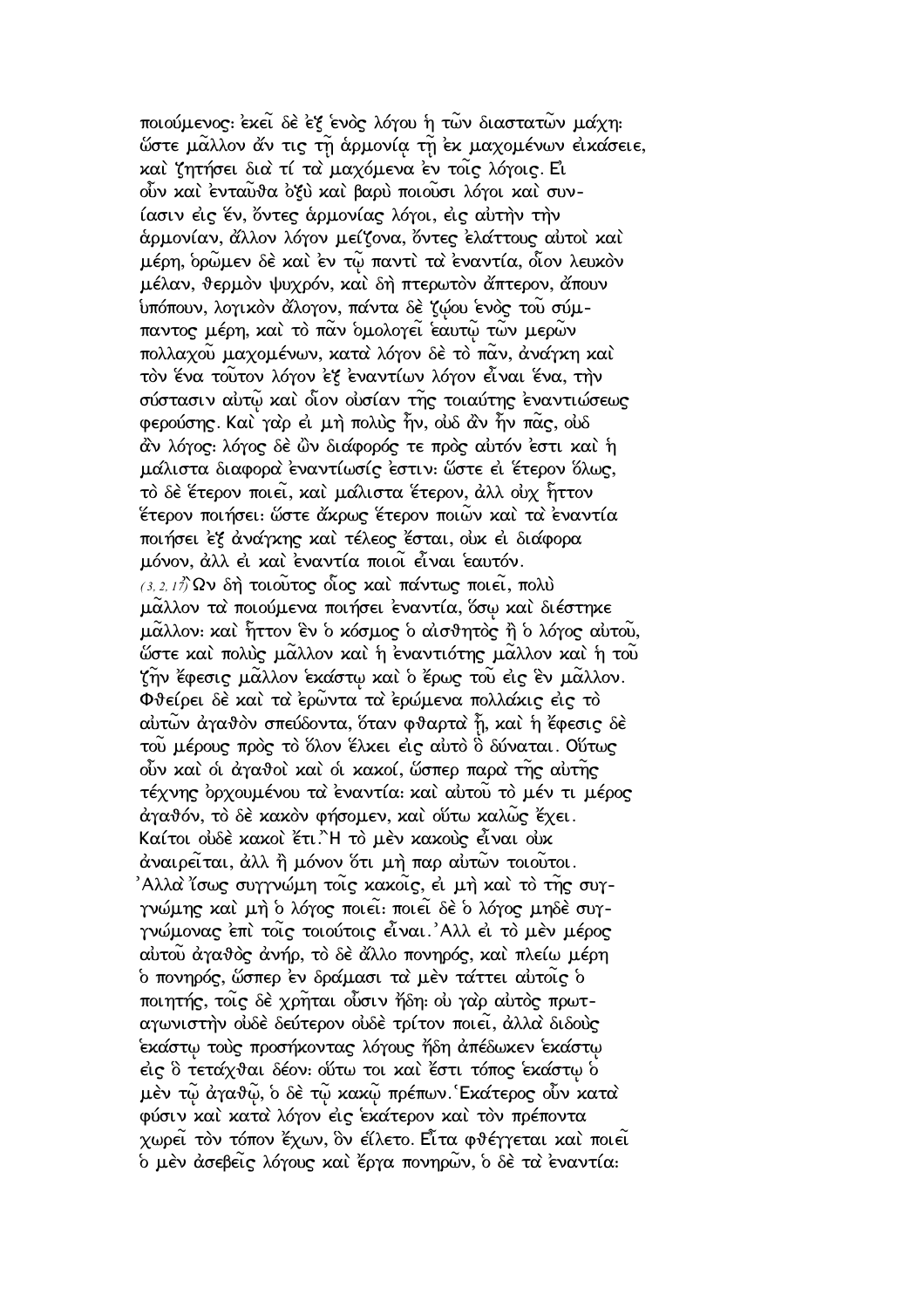ήσαν γαρ και πρό του δραματος οι τοιούτοι υποκριται διδόντες εαυτούς τώ δραματι. Έν μεν ούν τοις ανθρωπίνοις δράμασιν ο μέν ποιητής έδωκε τούς λόγους, οι δέ έχουσι παρ αυτών και εξ αυτών τό τε καλώς και το κακώς έκαστοσ - έστι γαρ και έργον αυτοίς μετα τας ρήσεις του ποιητού: εν δε τώ άληθεστέρω ποιήματι, δ τι μιμούνται κατα μέρος άνθρωποι ποιητικήν έχοντες φύσιν, ψυχή μέν υποκρίνεται, δ δ υποκρίνεται λαβούσα παρα του ποιητού, ώσπερ οι τηδε υποκριται τα προσωπεία, την εσθήτα, τους κροκωτούς και τα ράκη, ούτω και ψυχή αυτή τας τύχας ου λαβούσα είκη: κατα λόγον δε και αύται: και εναρμοσαμένη ταύτας σύμφωνος γίνεται και συνέταξεν εαυτην τω δραματι και τω λόγω παντί: είτα δίον φθέγγεται τας πραξεις και τα άλλα, όσα αν ψυχη κατα τρόπον τον έαυτης ποιήσειεν, ώσπερ τινα ψδήν. Και ως ο φθόγγος και τὸ σχῆμα παρ αὐτοῦ καλὸν ἢ αίσχρὸν καὶ ἢ κόσμον προσέθηκεν, ώς δόξειεν άν, εις τὸ ποίημα ἢ προσθεὶς τὴν αύτου της φωνής κάκην ουκ εποίησε μεν το δράμα έτερον ή δίον ήν, αυτός δε άσχήμων εφανη, ο δε ποιητής του δράματος απέπεμψε κατ άξίαν ατιμάσας και τουτο έργον ποιών άγαθού κριτού, τον δε ήγαγεν εις μείζους τιμας καί, ει έχοι, επι τα καλλίω δραματα, τον δ έτερον, εί που είχε χείρονα, τούτον τον τρόπον εισελθούσα εις τόδε το παν ποίημα και μέρος εαυτήν ποιησαμένη του δράματος είς υπόκρισιν το εύ ή το κακώς εισενεγκαμένη παρ αυτής και έν τη εισόδω συνταχθείσα και τα άλλα πάντα χωρις εαυτης και των έργων αυτής λαβούσα δίκας τε και τιμας αύ έχει. Πρόσεστι δέ τι τοις υποκριταις άτε έν μείζονι τόπω ή κατα σκηνής μέτρον υποκρινομένοις, και του ποιητού παντός τούτους ποιούντος κυρίους, και δυνάμεως ούσης μείζονος επι πολλα ιέναι είδη τόπων τιμας και άτιμίας δρίζουσι κατα το συνεπιλαμβανειν και αυτούς ταις τιμαίς και άτιμίαις, άρμόζοντος εκαστου τόπου τοις ήθεσιν, ως συμφωνείν τω του παντός λόγω, εναρμοζομένου κατα δίκην εκάστου τοις μέρεσι τοις δεξομένοις, ώσπερ χορδής εκαστης εις τον οικείον και προσήκοντα τόπον ταττομένης κατα λόγον τον του φθέγγεσθαι, οποιόν εστιν αυτή το της δυναμεως είς τούτο. Και γαρ εν τω δλω το πρέπον και το καλόν, ει έκαστος ού δει τεταξεται φθεγγόμενος κακα εν τω σκότω και τω ταρτάρω: ενταυθα γαρ καλον το ούτω φθέγγεσθαι: και το δλον τουτο καλόν, ούκ ει Λίνος είη έκαστος, άλλ ει τον φθόγγον τον αυτου εισφερόμενος συντελει εις μίαν άρμονίαν ζωήν και αυτός φωνών, ελάττω δε και χείρω και άτελεστέραν: ὥσπερ οὐδ εν σύριγγι φωνη μία, άλλα και ελάττων τις ούσα και άμυδρα προς άρμονίαν της πάσης σύριγγος συντελει, ότι μεμέρισται η άρμονία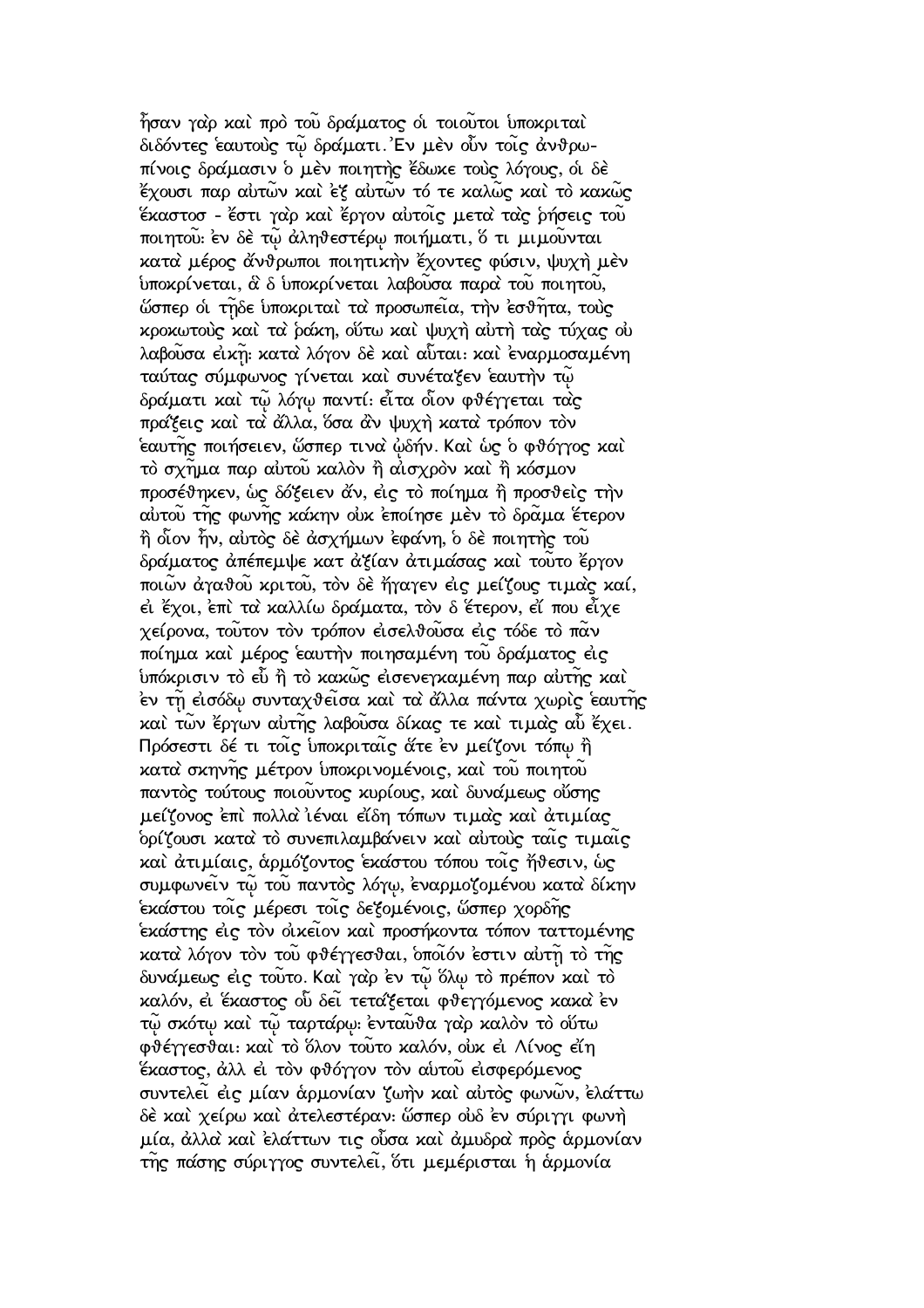εις ουκ ίσα μέρη και άνισοι μεν οι φθόγγοι παντες, ο δε τέλεος είς εκ πάντων. Και δη και ο λόγος ο πας είς, μεμέρισται δέ ούκ είς ίσα: όθεν και του παντός διάφοροι τόποι, βελτίους και χείρους, και ψυχαι ουκ ίσαι εναρμόττουσιν ούτω τοις ουκ ίσοις, και ούτω και ενταυθα συμβαίνει και τους τόπους άνομοίους και τας ψυχας ου τας αυτάς, άλλ άνίσους ούσας και άνομοίους τους τόπους εχούσας, δίον κατα σύριγγος ή τινος άλλου οργανου ανομοιότητας, έν τόποις [τε] πρὸς ἄλληλα διαφέρουσιν ἐἶναι καθ έκαστον τόπον τα αυτών συμφώνως και τοις τόποις και τω δλω φθεγγομένας. Και το κακώς αυταίς εν καλώ κατα το παν κείσεται και το παρα φύσιν τω παντι κατα φύσιν και ούδεν ηττον φθόγγος ελαττων. Αλλ ου χείρον πεποίηκε τὸ ὅλον ούτω φθεγγομένη, ὥσπερ οὐδε ὁ δήμιος πονηρὸς ών χείρω πεποίηκε την εύνομουμένην πόλιν, ει δεϊ και άλλη χρησθαι εικόνι. Δεί γαρ και τούτου εν πόλει - δεί δε και άνθρώπου τοιούτου πολλάκισ - και καλώς και ούτος κειται. (3, 2, 18) Χείρους δε και βελτίους ψυχαι αι μεν και δι άλλας αιτίας, αι δέ δίον εξ άρχης ου πασαι ίσαι: αναλογον γαρ και αύται τω λόγω μέρη ούκ ίσα, επείπερ διέστησαν. Χρη δε ενθυμείσθαι και τα δεύτερα και τα τρίτα και το μή τοις αυτοις ενεργειν άει μέρεσι ψυχήν. Αλλα παλιν αύ και ώδε λεκτέον: πολλα γαρ επιποθεί εις σαφήνειαν δ λόγος. Μη γαρ ουδέν δει επεισαγειν τοιούτους υποκριτάς, οι άλλο τι φθέγγονται ή τα του ποιητου, ώσπερ άτελους παρ αυτού του δραματος όντος αυτοί αποπληρούντες το έλλει πον και του ποιήσαντος δια μέσου κενούς ποιήσαντος [τούς] τόπους, ώς των υποκριτών ουχ υποκριτών εσομένων, άλλα μέρος του ποιητου, και προειδότος α φθέγζονται, ίν ούτω τα λοιπα συνείρων και τα εφεξης οιός τε η. Και γαρ τα έφεξης έν τω παντι και επόμενα τοις κακοις των έργων οι λόγοι και κατα λόγον: οίον εκ μοιχείας και αιχμαλώτου άγωγης παιδες κατα φύσιν και βελτίους άνδρες, ει τύχοι, και πόλεις άλλαι άμείνους των πεπορθημένων υπό άνδρων πονηρών. Ει ούν άτοπος η εισαγωγη των ψυχων, αι δη τα πονηρα, αι δε τα χρηστα εργασονται - άποστερήσομεν γαρ τον λόγον και των χρηστων άφαιρούντες αύτου τα πονηρά - τί κωλύει και τα τών υποκριτών έργα μέρη ποιείν, ώσπερ του δράματος εκει, ούτω και του εν τω παντι λόγου, και ενταυθα και το καλως και το εναντίον, ώστε εις έκαστον των υποκριτών ούτω παρ αυτού του λόγου, όσω τελειότερον τουτο το δράμα και πάντα παρ αύτου; Αλλα το κακον ποιήσαι ίνα τί; και αί ψυχαί δε ουδεν έτι εν τω παντί αι θειότεραι, άλλα μέρη λόγου πάσαι; και ή οι λόγοι πάντες ψυχαί, ή δια τί οι μεν ψυχαί, οι δέ λόγοι μόνον παντός ψυχης τινος όντος;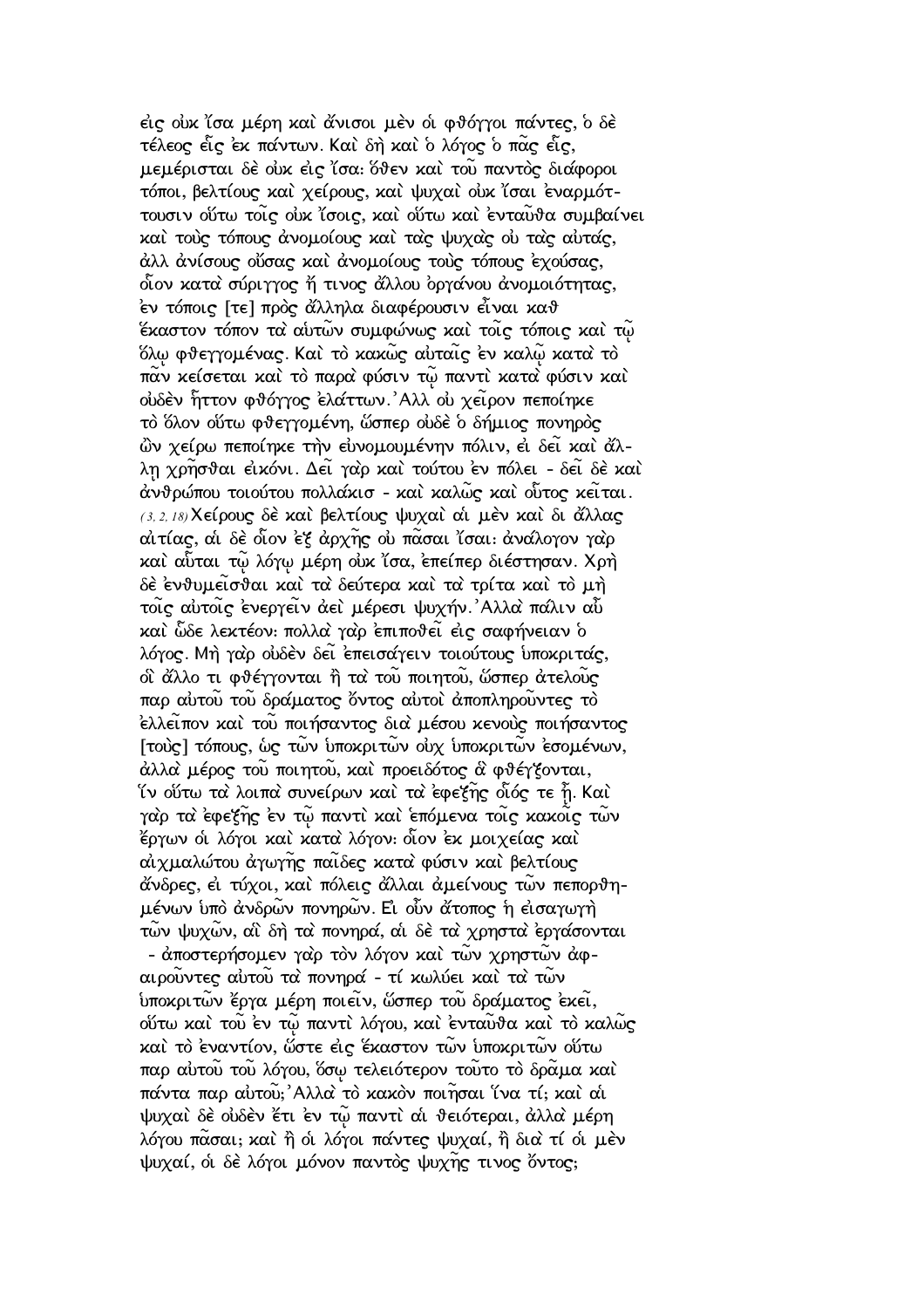$(3,3,1)$  Τί τοίνυν δοκεί περί τούτων; Η και τα πονηρα και τα χρηστα λόγος περιείληφεν ο πάς, ού μέρη και ταυτα: ού γαρ ο πάς λόγος γεννα ταυτα, άλλ ο πάς εστι μετα τούτων. Ψυχής γάρ τινος πάσης ενέργεια οι λόγοι, των δε μερών τα μέρη: μιας δε διάφορα εχούσης μέρη αναλογον και οι λόγοι, ώστε και τα έργα έσχατα όντα γεννήματα. Σύμφωνοι δέ αΐ τε ψυχαί πρός άλλήλας τα τε έργα: σύμφωνα δε ούτως, ως εν εξ αυτών, και ει εξ εναντίων. Έκ γαρ ενός τινος δρμηθέντα πάντα εις εν συνέρχεται φύσεως άναγκη, ώστε και διαφορα εκφύντα και εναντία γενόμενα τῷ ἐξ ενὸς εἶναι συνέλκεται ὅμως εις σύνταξιν μίαν: ὥσπερ γαρ και 'εφ 'εκαστων ζώων: εν Υππων γένος, κάν μάχωνται κάν δάκνωσιν άλλήλους κάν φιλονεικώσι κάν ζήλω θυμώνται, και τα άλλα καθ εν γένη ώσαύτως: και δη ούτω και άνθρώπους θετέον. Συναπτέον τοίνυν αύ παλιν παντα τα είδη ταυτα εις εν το ζώον γένος: είτα και τα μη ζώα κατ είδη αύ: είτα εις εν το μὴ ζῷον: ἐἶτα ὁμοῦ, ἐι βούλει, ἐις τὸ ἐἶναι: ἐἶτα ἐις τὸ παρέχον τὸ ἐἶναι. Και παλιν 'επι τούτω 'εκδήσας καταβαινε διαιρών και σκιδναμενον το έν δρών τω έπι παντα φθανειν και δμού περιλαμβάνειν συντάξει μια, ως διακεκριμένον εν είναι ζώον πολύ εκαστου πραττοντος των εν αυτώ το κατα φύσιν την εαυτού εν αυτώ τώ δλω δμως όντος, οιο πυρός μέν καίοντος, ίππου τα ίππου έργα, άνθρωποι δε τα αυτών έκαστοι ή πεφύκασι και διάφορα οι διάφοροι. Και έπεται κατα τας φύσεις και τα έργα και το ζην το εύ και το κακώς.

 $(3, 3, 2)$  Αι δέ συντυχίαι ου κύριαι του εύ, άκολουθουσι δέ και αύται συμφώνως τοις πρό αυτών και ίασιν άκολουθία εμπλεκείσαι. Συμπλέκει δε παντα το ηγούμενον συμφερομένων των έφ εκατερα κατα φύσιν, δίον εν στρατηγίαις ηγουμένου μέν του στρατηγού, συμπνεόντων δε των συντεταγμένων. Ετάχθη δε το πάν προνοία στρατηγικη δρώση και τας πράξεις και τα πάθη και α δει παρείναι, σιτία και ποτα και δη και δπλα πάντα και μηχανήματα, και δσα εξ αύτων συμπλεκομένων προεώραται, ίνα το εκ τούτων συμβαϊνον έχη χώραν του τεθηναι εύ, και ελήλυθε πάντα τρόπον τινα ευμήχανον παρα του στρατηγου, καίτοι έζωθεν ἦν ὅσα ἔμελλον δράσειν οἱ ἐναντίοι. Εἰ δὲ οἷόν τε ἦν κάκείνου άρχειν του στρατοπέδου, ει δε δη <ο μέγας ηγεμων> είη, υφ ὧ παντα, τί ἀν ἀσύντακτον, τί δε ουκ ἀν συνηρμοσμένον είη;

(3, 3, 3) Και γαρ εί εγω κύριος του ταδε ελέσθαι ή ταδε; 'Αλλ & αίρήσει, συντέτακται, ότι μη`επεισόδιον τὸ σὸν τῷ παντί, άλλ ηρίθμησαι ο τοιόσδε. Αλλα πόθεν ο τοιόσδε; Έστι δη δύο, α ο λόγος ζητει, το μέν, ει επι τον ποιήσαντα, εί τις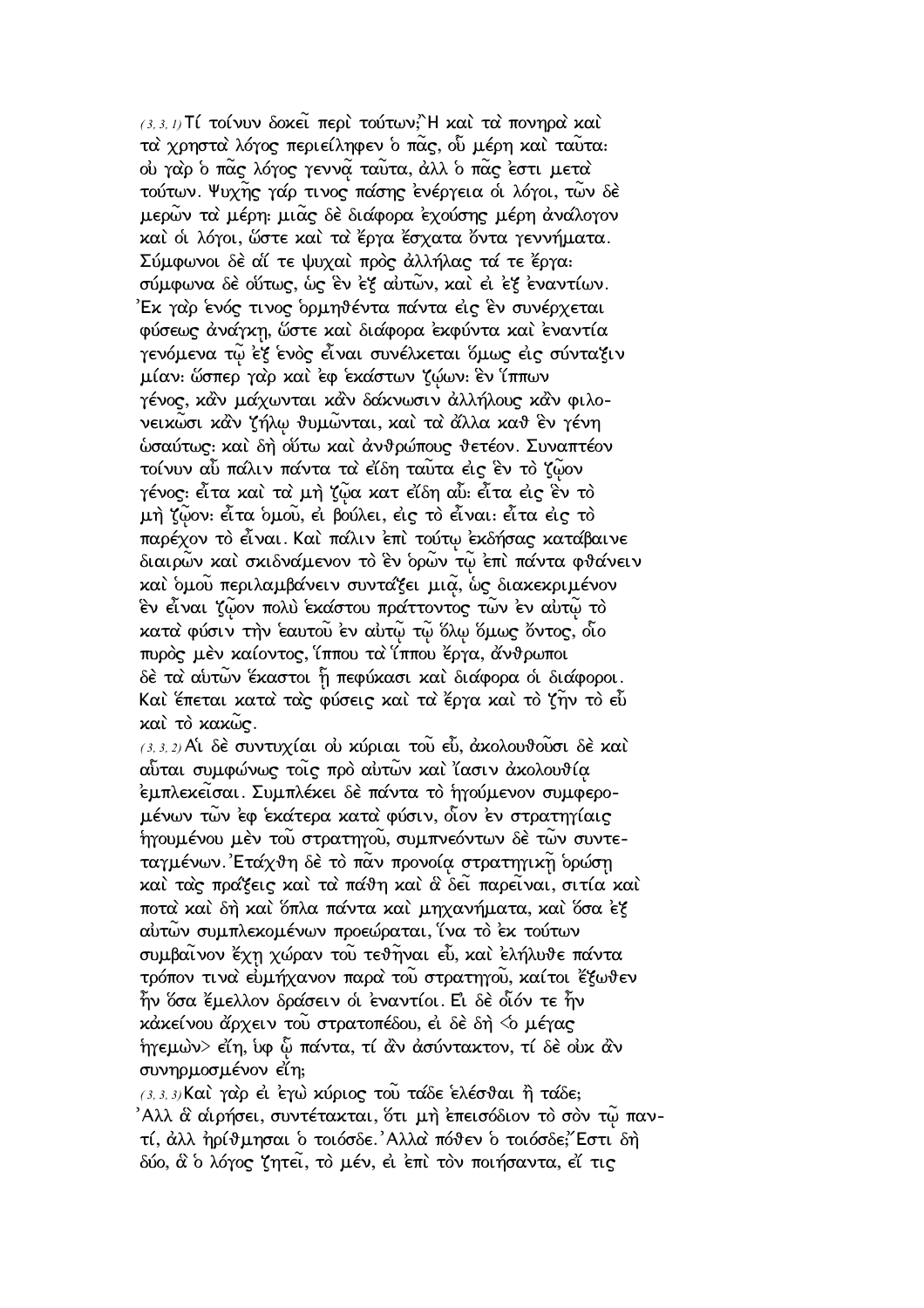έστίν, άνενεγκείν δεί του ποιου του έν τοις ήθεσιν εκάστου την αιτίαν ή επι το γενόμενον αυτό: ή δλως ουκ αιτιατέον, ώσπερ ουδέ έπι φυτών γενέσεως, ότι μη αισθανεται, ή επι ζώων των άλλων, ότι μη ώς άνθρωποι έχουσι: ταυτον γαρ τούτω δια τί άνθρωποι ούχ όπερ θεοί; Δια τί γαρ ένταυθα ούτε αυτα ούτε τον ποιήσαντα ευλόγως αιτιώμεθα, επι δε άνθρώπων, ότι μη κρείττον ή τουτο; Ει μεν γάρ, ότι 'εδύνατο τουτο καλλιον είναι, εί μεν παρ αυτου προστιθέντος τι είς το κρείττον, αυτός αίτιος εαυτώ ο μή ποιήσας: εί δέ μη παρ αύτου, άλλ έδει έξωθεν προσειναι παρα του γεννητου, άτοπος ο το πλέον απαιτών του δοθέντος, ώσπερ ει και επι των άλλων ζώων απαιτοι και τῶν φυτῶν. Δεῖ γαρ οὐ ζητεῖν, εἰ ἔλαττον ἄλλου, ἀλλ εἰ ώς αυτό αυτάρκως: ου γαρ πάντα ίσα έδει. Άρ ούν μετρήσαντος αύτου προαιρέσει του μη δείν πάντα ίσα; Ουδαμώς: άλλ ούτω κατα φύσιν είχε γενέσθαι. Ακόλουθος γαρ ούτος ο λόγος ψυχη άλλη, ακόλουθος δε ψυχη αύτη νώ, νους δέ ου τούτων τι έν, άλλα πάντα: τα δέ πάντα πολλα: πολλα δέ όντα και ου ταυτα τα μέν πρώτα, τα δέ δεύτερα, τα δε εφεξης και τη άξία έμελλεν είναι. Και τοίνυν και τα γενόμενα ζώα ου ψυχαι μόνον, άλλα ψυχών ελαττώσεις, οίον εξίτηλον ήδη προιόντων. Ο γαρ του ζώου λόγος, κάν ἔμψυχος ἦ, ἑτέρα ψυχή, οὐκ ἐκείνη, ἀφ ης ο λόγος, και ο σύμπας ούτος ελαττων δη γίνεται σπεύδων εις ύλην, και το γενόμενον εξ αυτου ενδεέστερον. Σκόπει δη όσον αφέστηκε το γενόμενον και όμως έστι θαύμα. Ου τοίνυν, ει τοιούτον το γενόμενον, και το προ αύτου τοιούτον: έστι γαρ παντός κρείττον του γενομένου και έξω αιτίας και μάλλον θαυμάσαι, ότι έδωκέ τι μετ αύτο και τα ίχνη αύτου τοιαυτα. Ει δε δη και πλέον έδωκεν ή δσον έχουσι κτήσασθαι, έτι μαλλον αποδεκτέον: ώστε κινδυνεύειν την αιτίαν επι τους γενομένους ιέναι, το δε της προνοίας μειζόνως έχειν.

 $(3, 3, 4)$  Απλού μέν γαρ ὄντος του άνθρώπου - λέγω δέ άπλου ως τουτο δ πεποίηται μόνον όντος και κατα ταυτα ποιούντος και πάσχοντοσ - άπην αιτία η κατα την επιτίμησιν, ὥσπερ επι τῶν ζώων τῶν ἀλλων. Νῦν δε άνθρωπος μόνον έν ψόγω ο κακός και τουτο ίσως ευλόγως. Ου γαρ μόνον δ πεποίηταί εστιν, άλλ έχει άρχην άλλην έλευθέραν ουκ έξω της προνοίας ούσαν ουδέ του λόγου του δλου: ου γαρ απήρτηται εκείνα τούτων, άλλ επιλαμπει τα κρείττω τοις χείροσι και η τελεία πρόνοια τουτο: και λόγος ο μέν ποιητικός, ο δέ συναπτων τα κρείττω τοις γενομένοις, κάκεινα πρόνοια ή άνωθεν, η δε άπό της άνω, δ έτερος λόγος συνημμένος εκείνω, και γίνεται εξ άμφοιν παν πλέγμα και πρόνοια η πάσα. Αρχην μεν ούν έχουσιν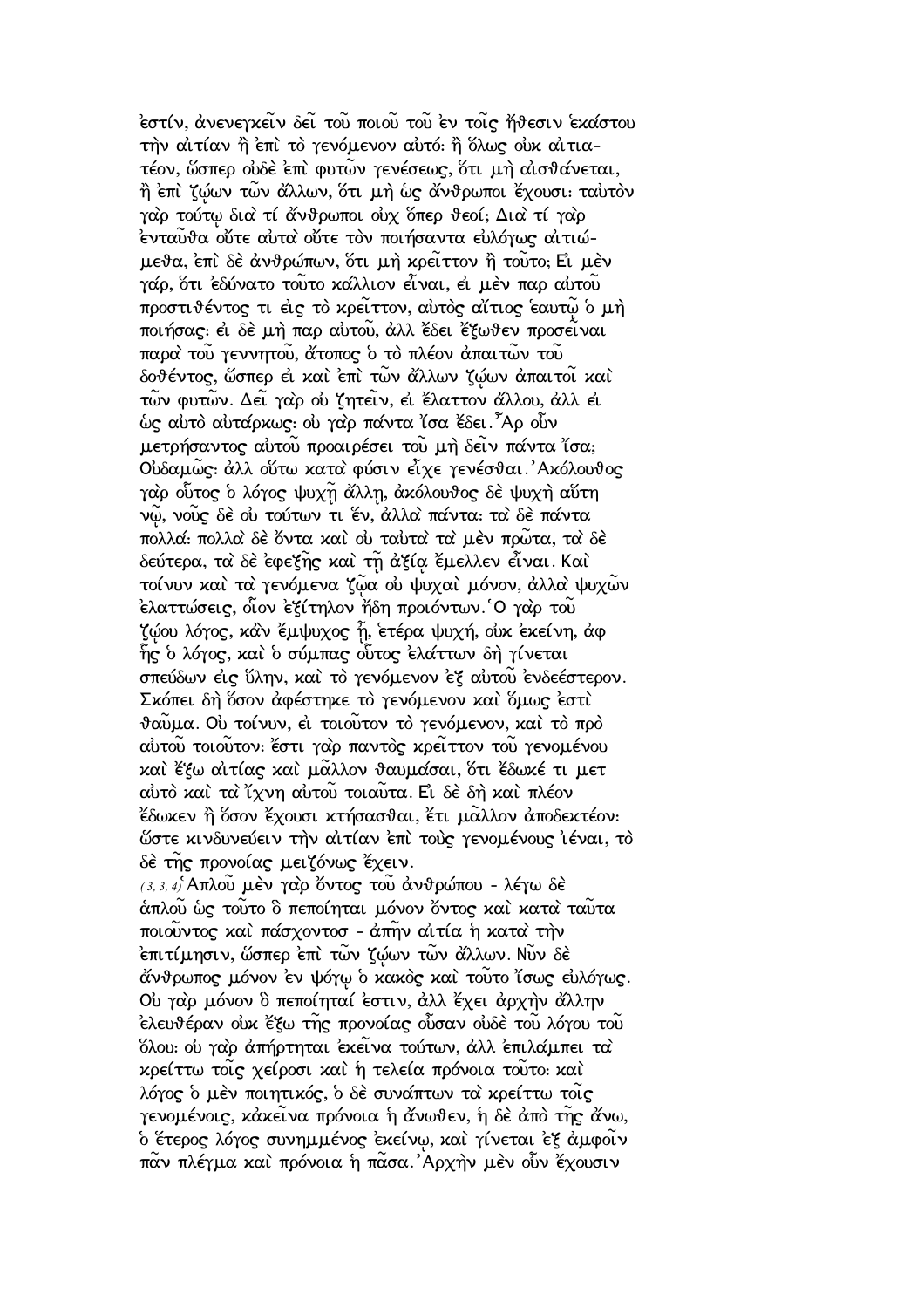άλλην άνθρωποι, ου παντες δε πασιν οις έχουσι χρωνται, άλλ οι μεν τη ετέρα, οι δε τη ετέρα ή ταις ετέραις ταις γείροσι χρώνται. Πάρεισι δε κάκειναι ουκ ενεργούσαι είς αυτούς, ού τι γε αυται άργουσαι: πράττει γαρ έκαστον το εαυτου. Αλλ είς τούτους ούκ ενεργούσιν αιτία τίνος, είποι τις άν, παρούσαι; Η ου πάρεισι; Καίτοι πάντη φαμέν παρείναι και σύδεν έρημον. Η ου τούτοις, εν οίς μή εις αύτους ενεργει. Δια τί ούν ουκ ενεργει εις παντας, είπερ μέρη και ταυτα αυτών; Λέγω δε την άρχην την τοιαύτην. Επι μεν γαρ των άλλων ζώων ουκ αυτων η άρχη αύτη, επι δε άνθρώπων ουκ επι παντων. Άρ ούν ούκ επι παντων ου μόνον ήδε; Αλλα δια τί ου μόνη; Έφ ὧν δέ μόνη, και κατα ταύτην το ζην, τα δ άλλα δσον άναγκη. Είτε γαρ η σύστασις τοιαύτη, ως οίον εις θολερον εμβάλλειν, είτε επιθυμίαι κρατούσιν, δμως ανάγκη λέγειν έν τῷ ὑποκειμένῳ τὸ αἴτιον εἶναι. Ἀλλα πρῶτον μεν δόξει ουκέτι εν τῷ λόγῳ, ἀλλα μαλλον εν τη ὕλη, και η ὕλη, ουχ δ λόγος κρατήσει, είτα το υποκείμενον ως πέπλασται."Η τὸ ὑποκείμενον τη ἀρχη ὁ λόγος ἐστι και τὸ ἐκ του λόγου γενόμενον και όν κατα τον λόγον: ώστε ουχ η ύλη κρατήσει, είτα ή πλασις. Και το τοιόνδε είναι επι την προτέραν βιοτήν άναγοι τις, δίον γινομένου εκ των προτέρων άμυδρου ώς πρός τον πρό αύτου του λόγου, οίον ψυχής άσθενεστέρας γενομένης: ύστερον δε και εκλάμψει. Και ο λόγος δε λεγέσθω έχειν και τον λόγον αὖ έν αυτώ της ύλης, ην αυτώ εργασεται ποιώσας καθ αυτον την ύλην ή σύμφωνον ευρών. Ου γαρ ο του βοός λόγος επ άλλης ή βοός ύλης: όθεν και είς τα άλλα ζωά φησιν εισκρίνεσθαι δίον άλλης της ψυχης γενομένης και ετεροιωθέντος του λόγου, ίνα γένηται ψυχή βοός, ή πρότερον ήν άνθρωπος: ώστε κατα δίκην ο χείρων. Αλλ εξ άρχης δια τί ο χείρων έγένετο και πώς εσφαλη; Πολλακις είρηται, ως ου πρώτα πάντα, άλλ δσα δεύτερα και τρίτα ελάττω την φύσιν των πρὸ αυτών έχει, και σμικρα ροπή άρκει είς έκβασιν του όρθου. Και η συμπλοκη δε η προς άλλο άλλου ώσπερ τις σύγκρασίς εστιν, ετέρου εξ άμφοιν γενομένου, και ούκ όντος ηλαττωσεν: άλλα εγένετο εξ άρχης έλαττον τὸ ἔλαττον και ἔστιν ὃ ἐγένετο κατα φύσιν την αυτου έλαττον, καί, εί το ακόλουθον πάσχει, πάσχει το κατ άζίαν. Καὶ ἐις τα προβεβιωμένα δὲ ἀναπέμπειν δει τον λογισμον ως κάκειθεν ηρτημένων των εφεξης. (3, 3, 5) Γίνεται τοίνυν ή πρόνοια εξ άρχης εις τέλος κατιουσα άνωθεν ουκ ίση οίον κατ άριθμόν, άλλα κατ άναλογίαν άλλη έν άλλω τόπω, ώσπερ έπι ζώου ενός είς έσχατον εξ άρχης ηρτημένου, εκάστου το οικείον έχοντος, του μέν βελτίονος το βέλτιον της ενεργείας, του δε προς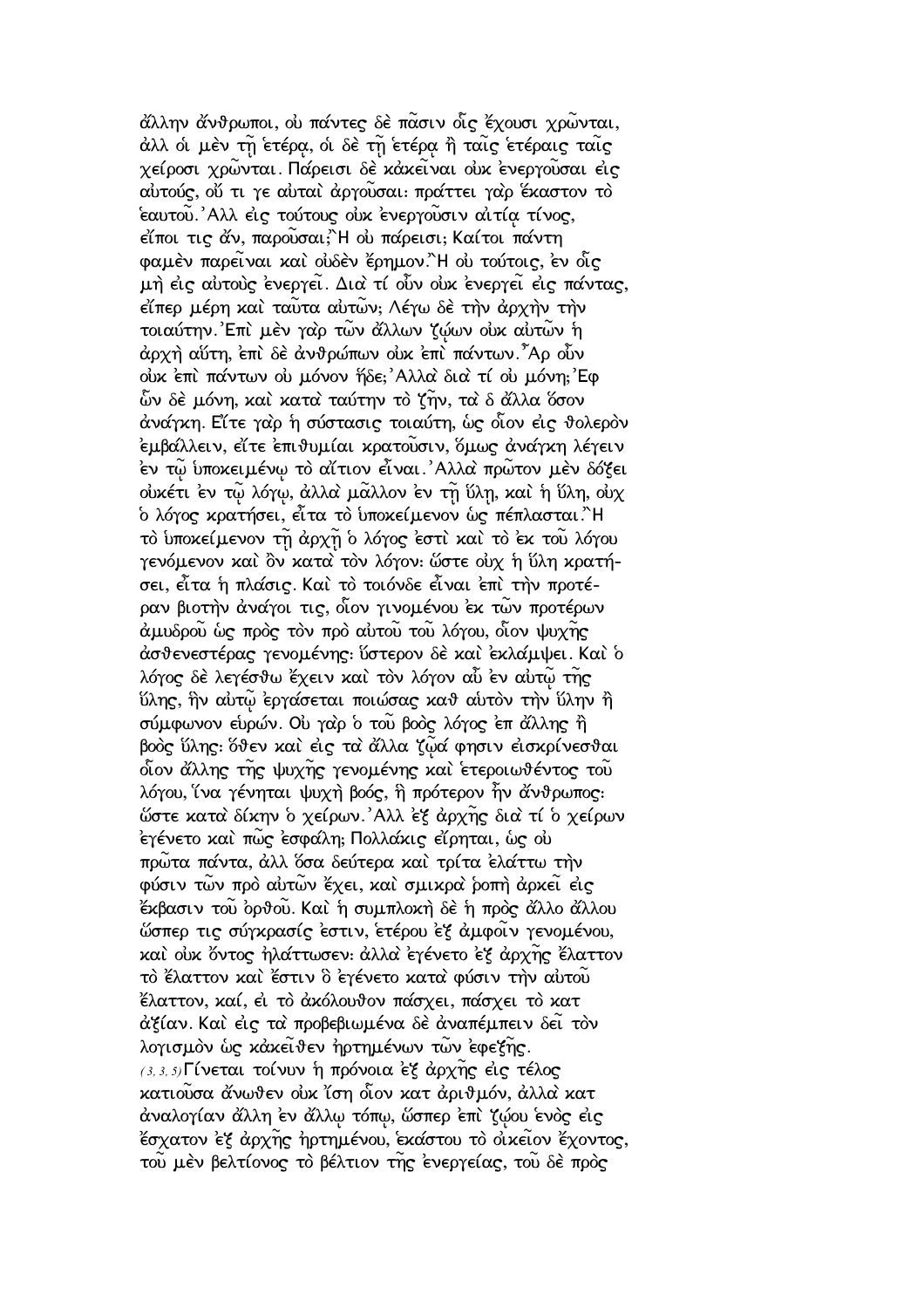το κάτω ήδη ενεργούντός τε του αύτου και πάσχοντος τα δσα αυτώ οικεία παθήματα προς αυτό τε και προς την σύνταξιν την πρός άλλο. Και δη και ούτωσι πληγέντα ούτως 'εφθέγζατο τα φωνήεντα, τα δε σιωπη πάσχει και κινειται τα άκόλουθα, και 'εκ τών φθόγγων άπάντων και 'εκ τών παθηματων και ενεργηματων μία του ζώου οίον φωνη και ζωή καὶ βίος: καὶ γαρ καὶ τὰ μόρια διάφορα ὄντα καὶ διάφορον την ενέργειαν έχοντα: άλλο γαρ ποιουσι πόδες, όφθαλμοί δ άλλο, διάνοια δε άλλο και νους άλλο. Έν δε έκ πάντων και πρόνοια μία: ειμαρμένη δε άπο του χείρονος άρξαμένη, το δε υπερανω πρόνοια μόνον. Τα μεν γαρ εν τώ κόσμω τώ νοητώ παντα λόγος και υπέρ λόγον: νους γαρ και ψυχή καθαρα: το δε εντεύθεν ήδη όσον μεν έρχεται εκειθεν, πρόνοια, και δσον εν ψυχη καθαρα και δσον εντεύθεν εις τα ζώα. Έρχεται δε μεριζόμενος ο λόγος ουκ ίσα: δθεν ουδ ίσα ποιει, ώσπερ και εν ζώω εκαστω. Το δε έντευθεν ήδη ακόλουθα μεν τα δρώμενα και προνοία επόμενα, εί τις δρώη θεοις φίλα: ήν γαρ θεοφιλής ο λόγος δ προνοίας. Συνείρεται μέν οὖν και τα τοιαῦτα τῶν ἔργων, πεποίηται δέ ου προνοία, άλλα γενόμενα ή παρα άνθρώπων τα γενόμενα ή παρ οτουούν ή ζώου ή αψύχου, εί τι έφεξης τούτοις χρηστόν, πάλιν κατείληπται προνοία, ώς πανταχού άρετην κρατείν και μετατιθεμένων και διορθώσεως τυγχανόντων των ημαρτημένων, δίον εν ενι σώματι υγιείας δοθείσης κατα πρόνοιαν του ζώου, γενομένης τομής και δλως τραύματος, πάλιν εφεξής ο λόγος ο διοικών συνάπτοι και συνάγοι και ιώτο και διορθοίτο το πονήσαν. ΄Ωστε τα` κακα` έπόμενα εἶναι, ἐξ ἀναγκης δέ: και` γαρ παρ ημών κατ αιτίας ούχ υπό της προνοίας ηναγκασμένων, άλλ εξ αυτών συναψαντων μεν τοις της προνοίας και άπό προνοίας έργοις, το δε εφεξής συνείραι κατα βούλησιν εκείνης ου δυνηθέντων, άλλα κατα την των πραξάντων ή κατ άλλο τι των έν τω παντί, μηδ αυτου κατα πρόνοιαν πεπραχότος ή πεποιηκότος τι έν ημίν πάθος. Ου γαρ το αυτό ποιεί παν προσελθον παντί, άλλα τὸ αυτὸ πρὸς ἀλλο καὶ ἀλλο πρὸς ἀλλο: οἶον καὶ τὸ της Έλένης καλλος πρὸς μεν τον Παριν άλλο ειργαζετο, Ίδομενεύς δε έπαθεν ου το αυτό: και ακόλαστος ακολαστω καλός καλὦ συμπεσων άλλο, ο δε σώφρων καλός άλλο πρός σώφρονα τοιούτον: ή πρός ακόλαστον άλλο ο αυτός, ο δ άκόλαστος πρός αύτον άλλο. Και παρα μεν του άκολαστου τό πραχθέν ούτε υπό προνοίας ούτε κατα πρόνοιαν, τό δ υπό του σώφρονος έργον ουχ υπό προνοίας μέν, ότι υπ αύτου, κατα πρόνοιαν δέ: σύμφωνον γαρ τω λόγω, ώσπερ και δ υγιεινώς πράξειεν άν τις αυτός πράξας κατα λόγον τον του ιατρού. Τούτο γαρ και ο ιατρος παρα της τέχνης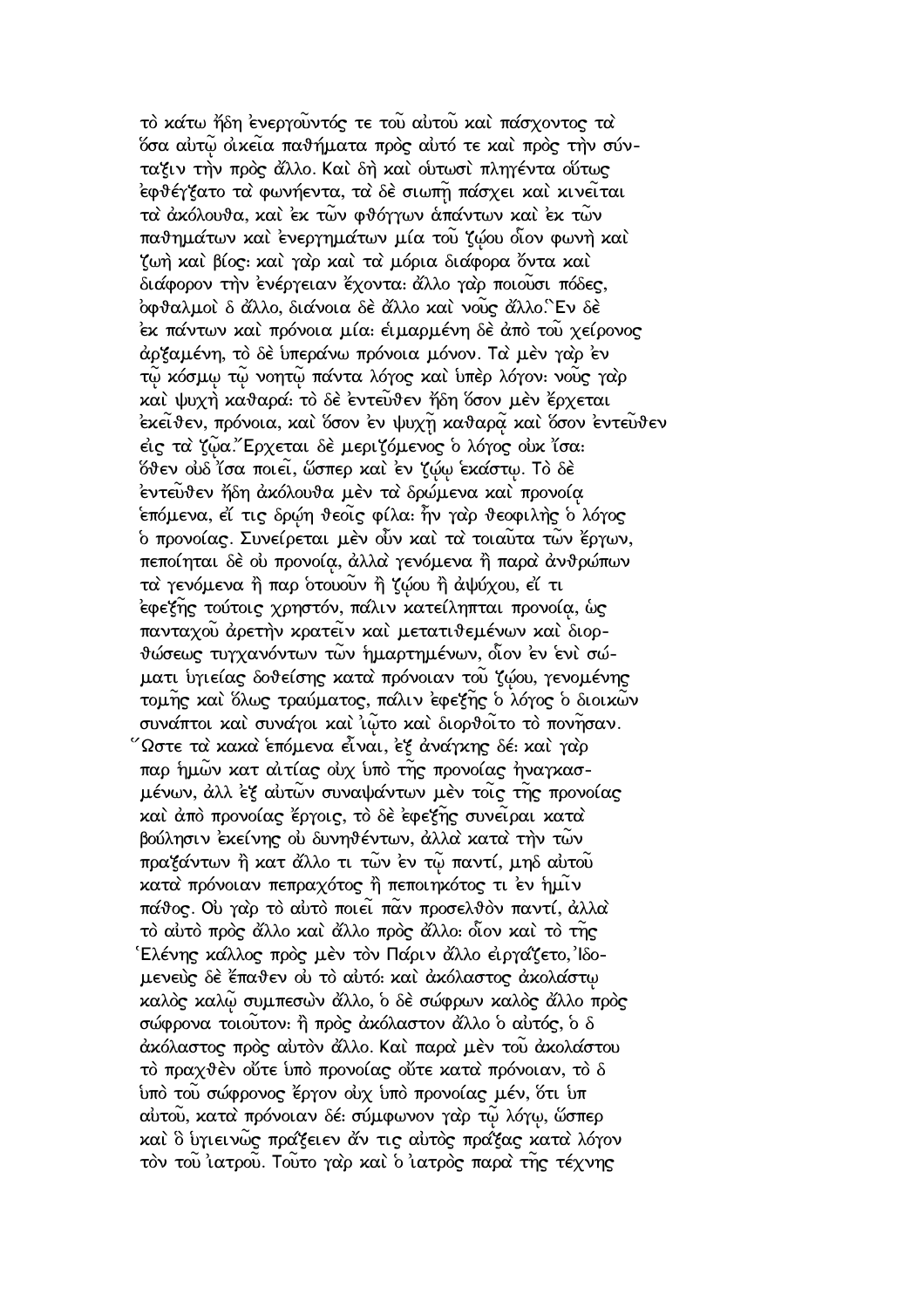'εδίδου είς τε τὸ ὑγιαϊνον είς τε τὸ καμνον. Ὁ δ ἄν τις μὴ υγιαϊνον ποιη, αυτός τε ποιεί και παρα την πρόνοιαν του ιατρού ειργάσατο.

(3, 3, 6) Πόθεν ούν και τα χείρω μάντεις προλέγουσι και εις την του παντός φοραν δρώντες πρός ταις άλλαις μαντείαις προλέγουσι ταυτα; Η δηλον ότι τω συμπεπλέχθαι πάντα τα εναντία, οίον την μορφήν και την ύλην: οίον επι ζώου συνθέτου όντος ο [τι] την μορφήν και τον λόγον θεωρών και το μεμορφωμένον θεωρει. Ου γαρ ωσαύτως ζώον νοητον και ζώον σύνθετον θεωρεϊ, άλλα λόγον ζώου εν τω συνθέτω μορφούντα τα χείρω. Ζώου δη όντος του παντός δ τα`εν αυτώ γινόμενα θεωρών θεωρεϊ άμα και`εξ ὧν εστι και την πρόνοιαν την επ αυτώ: τέταται δη επι πάντα και τα γινόμενα: τα δ έστι και ζώα και πράξεις αυτών και διαθέσεις κραθείσαι, <λόγω και άναγκη μεμιγμέναι>: μεμιγμένα ούν θεωρεί και διηνεκώς μιγνύμενα: και διακρίνειν μέν αυτός ου δύναται πρόνοιαν και το κατα πρόνοιαν χωρις και αὖ τὸ ὑποκείμενον ὅσα δίδωσιν είς τὸ [ὑποκείμενον] παρ αὐτοῦ. 'Αλλ οὐδὲ ἀνδρὸς τοῦτο ποιεἶν ἢ σοφοῦ τινος καὶ θείου: <ἢ θεὸς άν έχοι>, φαίη τις άν, <τούτο> το <γέρασ>. Και γαρ ου του μάντεως τὸ διότι, ἀλλα τὸ ὅτι μόνον ἐιπεῖν, και ἡ τέχνη άναγνωσις φυσικών γραμμάτων και τάξιν δηλούντων και ούδαμού πρός το άτακτον αποκλινόντων, μαλλον δε καταμαρτυρούσης της φοράς και είς φως άγούσης και πριν παρ αυτών φανήναι, δίος έκαστος και όσα. Συμφέρεται γαρ και ταυτα εκείνοις κάκεινα τούτοις συντελουντα άμα πρὸς σύστασιν καὶ ἀιδιότητα κόσμου, ἀναλογία δὲ σημαίνοντα τα άλλα τῷ τετηρηκότι: επει και αί άλλαι μαντικαι τῷ ἀναλόγῳ. Ου γαρ ἔδει ἀπηρτησθαι ἀλλήλων τα παντα, ώμοι ώσθαι δέ πρός άλληλα άμηγέπη. Και τουτ άν ίσως είη τὸ λεγόμενον ὡς συνέχει τα πάντα ἀναλογία."Εστι δέ τοιούτον η άναλογία, ώστε και το χείρον προς το χείρον ώς τὸ βέλτιον πρὸς τὸ βέλτιον, οἶον ὡς ὄμμα πρὸς ὄμμα καὶ πούς πρός πόδα, θατερον πρός θατερον, καί, ει βούλει, ώς άρετη πρός δικαιοσύνην και κακία πρός άδικίαν. Ει τοίνυν άναλογία έν τώ παντί, και προειπείν ένι: και εί ποιεί δε εκείνα είς ταυτα, ούτω ποιεί, ως και τα εν παντι ζώω είς άλληλα, ούχ ως θάτερον γεννα θάτερον - άμα γαρ γενναται άλλ ως, η πέφυκεν έκαστον, ούτω και πάσχει το πρόσφορον είς την αύτου φύσιν, και ότι τουτο τοιούτον, και το τοιούτον τούτο: ούτω γαρ και λόγος είς.

(3, 3, 7) Και δτι δε τα βελτίω, και τα χείρω. Επει πώς άν είη τι χειρον εν πολυειδει μη όντος βελτίονος, ή πως το βέλτιον μή χείρονος; Ωστε ούκ αιτιατέον το χείρον εν τω βελτίονι, άλλα άποδεκτέον το βέλτιον, ότι έδωκεν εαυτου τώ χείρονι. Όλως δε οι αναιρείν αξιούντες το χείρον εν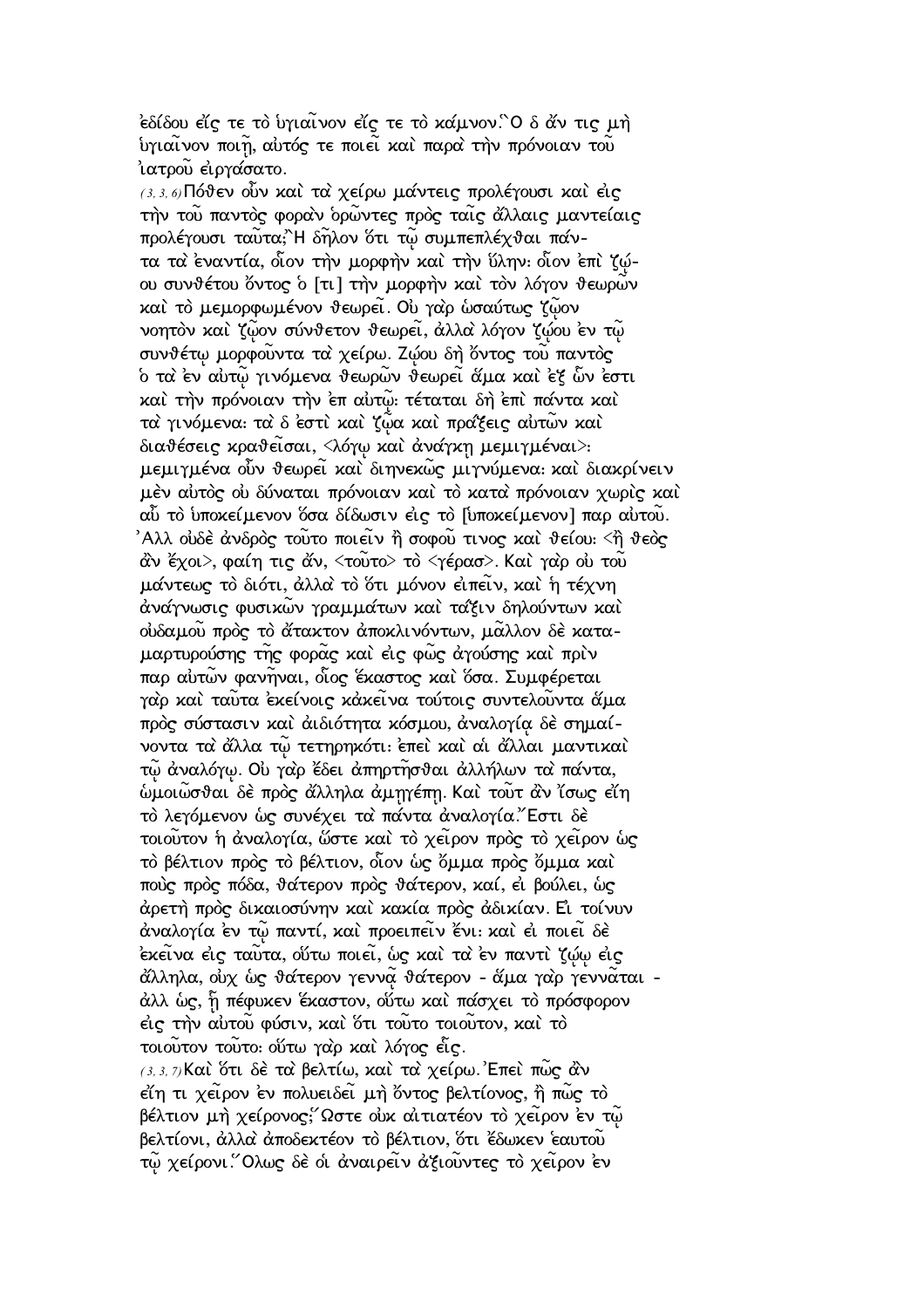τω παντι άναιρουσι πρόνοιαν αυτήν. Τίνος γαρ έσται, Ου γαρ δη αυτής ουδέ του βελτίονος: επει και την άνω πρόνοιαν ονομάζοντες πρός το κάτω λέγομεν. Το μέν γαρ εις εν παντα αρχή, εν ή δμού παντα και δλον παντα. Πρόεισι δε ήδη έκ ταύτης έκαστα μενούσης εκείνης ένδον δίον έκ ρίζης μιας εστώσης αυτής έν αυτή: τα δέ έζήνθησεν εις πληθος μεμερισμένον είδωλον έκαστον έκείνου φέρον, άλλο δε εν άλλω ενταῦθα ἤδη 'εγίγνετο και' ήν τα μέν πλησίον της ρίζης, τα δέ προιόντα είς το πόρρω εσχίζετο και μέχρις οίον κλαδων και άκρων και καρπών και φύλλων: και τα μεν έμενεν αεί, τα δε εγίνετο άεί, οι καρποι και τα φύλλα: και τα γινόμενα άει είχε τους τών επανω λόγους εν αυτοίς οίον μικρα δένδρα βουληθέντα εἶναι, και ει εγέννησε πριν φθαρηναι, το εγγύς έγέννα μόνον. Τα δε διάκενα οίον των κλάδων επληρούτο έκ τῶν αὖ ἐκ τῆς ρίζης καὶ αὐτῶν ἄλλον τρόπον πεφυκότων, έξ ὧν καὶ ἔπασχε τὰ ἄκρα τῶν κλαδων, ὡς ἐκ τοῦ πλησίον σίεσθαι το πάθος ιέναι μόνον: το δε κατα την άρχην αύ το μέν έπασχε, το δέ εποίει, η δέ άρχη ανήρτητο και αυτή. Πόρρωθεν μέν γαρ ελθόντα άλλα τα ποιούντα εις άλληλα, ε ζάρχης δε άπο του αυτου, οίον ει άδελφοι δρωέν τι άλλήλους δμοιοι γενόμενοι έκ των αυτών δρμηθέντες των πεποιηκότων.

(3, 4, 1) Τών μέν αι υποστάσεις γίνονται μενόντων εκείνων, η δε ψυχη κινουμένη ελέγετο γενναν και αΐσθησιν την εν υποστάσει και φύσιν και μέχρι φυτών. Και γαρ έχει αυτην και εν ημίν ούσα, κρατεί δε μέρος ούσαν: όταν δε εν φυτοις γένηται, αύτη κρατει οίον μόνη γενομένη. Αύτη μέν ούν ουδέν γεννα; Γεννα παντη έτερον αυτής: ουκέτι γαρ ζωή μετα ταύτην, άλλα το γεννώμενον άζων. Τί οὖν; "Η, ώσπερ παν, όσον προ τούτου εγεννατο, άμόρφωτον έγεννατο, ειδοποιείτο δε τω επιστρέφεσθαι προς το γεννησαν οίον εκτρεφόμενον, ούτω δη και ενταυθα το γεννηθέν ου ψυχης έτι είδοσ - ου γαρ έτι ζη - άλλ άοριστίαν είναι παντελη. Ει μέν γαρ κάν τοις προτέροις η αοριστία, άλλ έν είδει: ου γαρ παντη αόριστον, άλλ ως προς την τελείωσιν αυτου: το δε νυν παντη. Τελειούμενον δε γίνεται σώμα μορφήν λαβόν την τη δυναμει πρόσφορον, υποδοχή του γεννήσαντος και εκθρέψαντος: και μόνον τουτο έν σώματι έσχατον των άνω εν εσχάτω του κάτω.  $(3, 4, 2)$ Και το <ψυχη πάσα επιμελείται του αψύχου> έπι ταύτης μαλιστα: αι δ άλλαι άλλως. «Παντα δέ ουρανον περιπολει άλλοτε εν άλλοις είδεσιν>, ή εν αισθητικώ είδει ή εν λογικώ ή εν αυτώ τώ φυτικώ. Το γαρ κρατούν αυτής μόριον το εαυτώ πρόσφορον ποιεί, τα δ άλλα άργει: έξω γαρ. Εν δε άνθρώπω ου κρατει τα χείρω, άλλα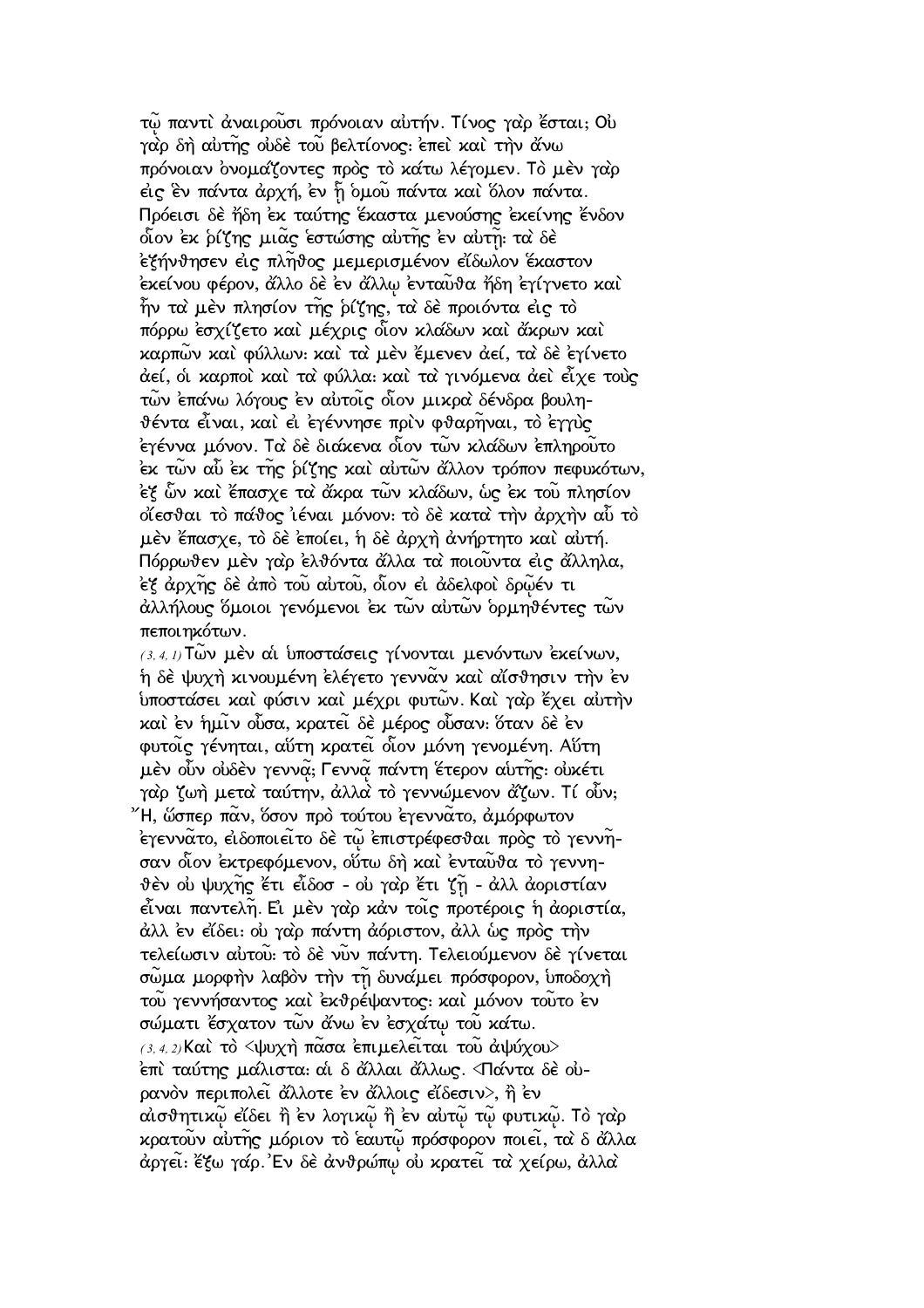σύνεστιν: ουδέ γε το κρείττον άεί: έστι γαρ και ταυτα χώραν τινα έχοντα. Διό και ώς αισθητικοί: έστι γαρ και όργανα αισθήσεως: και πολλα ώς φυτα: έστι γαρ σώμα αυξόμενον και γεννών: ώστε πάντα συνεργεί, κατα δε το κρείττον το δλον είδος άνθρωπος. Εξελθούσα δέ, δ τι περ επλεόνασε, τουτο γίνεται. <Διὸ φεύγειν> δεῖ πρὸς τὸ ἄνω, ἵνα μὴ ἐις τὴν αισθητικήν επακολουθούντες τοις αισθητοις ειδώλοις, μηδέ εις την φυτικήν επακολουθούντες τη εφέσει του γενναν και < εδωδών λιχνείαισ>, άλλ εις το νοερον και νούν και θεόν. Όσοι μέν οὖν τὸν ἄνθρωπον ἐτήρησαν, παλιν ἀνθρωποι. Όσοι δε αισθήσει μόνον έζησαν, ζῷα: άλλ ει μεν αισθήσεις μετα θυμού, τα άγρια, και η διαφορα η έν τούτοις το διάφορον των τοιούτων ποιει: όσοι δέ μετ επιθυμίας και της ηδονης του επιθυμούντος, τα ακόλαστα των ζώων και γαστρίμαργα. Ει δε μηδ αισθήσει μετα τούτων, άλλα νωθεία αισθήσεως μετ αυτών, και φυτά: μόνον γαρ τουτο ἢ μαλιστα 'ενήργει τὸ φυτικόν, καὶ ἦν αὐτοις μελέτη δενδρωθηναι. Τους δε φιλομούσους μέν, καθαρίους δε τα άλλα, είς τα ώδικα: τους δε αλόγως βασιλέας αιετούς, ει μη άλλη κακία παρείη: μετεωρολόγους δε άνευ φρονήσεως είς τον ουρανον άει αιρομένους είς όρνεις μετεώρους ταις πτήσεσιν. Ο δε την πολιτικήν άρετην

άνθρωπος: ο δ ήττον άρετης πολιτικής μετέχων πολιτικον ζώον, μέλιττα ή τα τοιαυτα.  $(3, 4, 3)$  Τίς ούν δαίμων; ο και ενταύθα. Τίς δε θεός; ή δ

ένταυθα. Τὸ γαρ ένεργησαν τουτο έκαστον άγει, άτε και ενταύθα ηγούμενον. Αρ ούν τουτό εστιν <o δαίμων, όσπερ "( ωντα ειλήχει>; Η ού, άλλα το προ αυτου: τουτο γαρ έφέστηκεν άργουν, ενεργει δε το μετ αυτόν. Και ει μεν το ένεργούν ή αισθητικοί, και ο δαίμων το λογικόν: ει δε κατα το λογικόν ζώημεν, ο δαίμων το υπέρ τουτο εφεστώς άργος συγχωρών τῷ 'εργαζομένω. 'Ορθως οὖν λέγεται <ημας αιρήσεσθαι>. Τον γαρ υπερκείμενον κατα την ζωην αιρούμεθα. Δια τί ούν αυτός <άγει>; Η τον βιοτεύσαντα ούκ έστιν άγειν, άλλα πρό του μέν άγειν, ότε έζη, παυσάμενον δε του ζην άλλω παραχωρείν την ενέργειαν τεθνηκότα την αυτού κατ ενέργειαν ζωήν. Ο μεν ούν εθέλει άγειν και κρατήσας ζη αυτός άλλον και αυτός έχων δαίμονα: ει δε βαρύνοιτο τη ρώσει του χείρονος ήθους, έχει εκείνο την δίκην. Ταύτη και ο κακός επι το χειρον βρίσαντος πρός την δμοιότητα του ενεργήσαντος εν τη ζωη είς βίον θήρειον. Ει δε έπεσθαι δύναιτο τω δαίμονι τω άνω αυτου, άνω γίνεται εκείνον ζών και εφ δ άγεται κρείττον μέρος αύτου εν προστασία θέμενος και μετ εκείνον άλλον έως άνω. "Εστι γαρ και πολλα ή ψυχη και πάντα και τα άνω και τα κάτω αύ μέχρι πάσης ζωής, και έσμεν έκαστος κόσμος νοητός,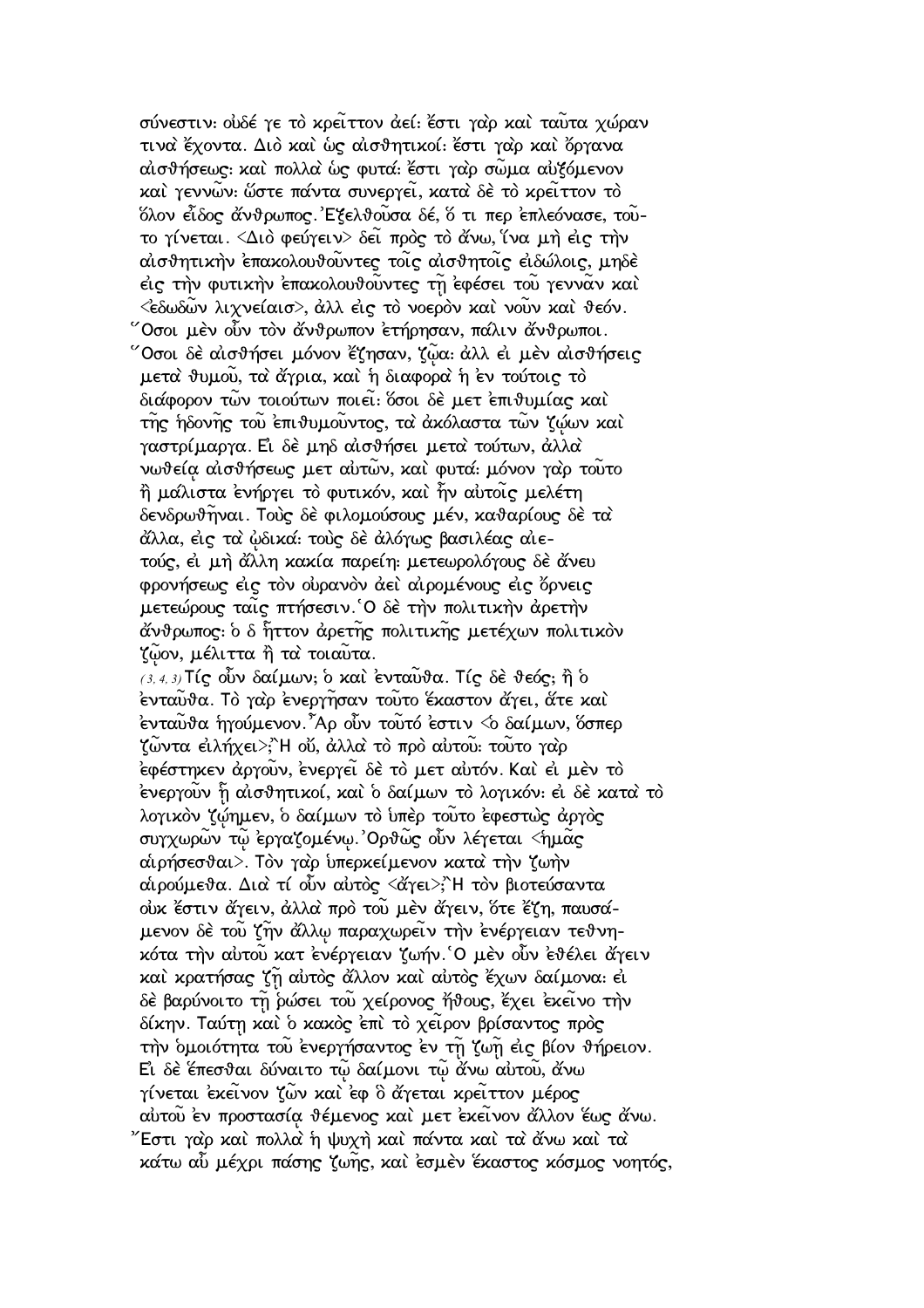τοις μεν κατω συναπτοντες τωδε, τοις δε άνω και τοις κόσμου τῷ νοητῷ, και μένομεν τῷ μεν ἄλλῳ παντι νοητῷ ἄνω, τῷ δε έσχατω αυτου πεπεδήμεθα τω κατω οίον απόρροιαν απ εκείνου διδόντες εις το κατω, μαλλον δε ενέργειαν, εκείνου ούκ ελαττουμένου.

 $(3, 4, 4)$  Aρ οὖν ἀεὶ 'εν σώματι τοῦτο;' Η οὔ: 'εαν γαρ στραφώμεν, συνεπιστρέφεται και τούτο. Τί ούν η του παντός; Αποστήσεται και το αυτής μέρος στραφείσης; "Η ούδε συνένευσε τῷ μέρει αὐτῆς τῷ ἐσχατῳ: οὐδε γαρ ήλθεν ουδέ κατηλθεν, άλλα μενούσης προσαπτεται το σώμα του κόσμου και οίον καταλάμπεται, ούκ ενοχλούν μεν ουδε παρέχον μερίμνας, εν άσφαλει του κόσμου κειμένου. Τί ούν; Ούκ αισθανεταί τινα αΐσθησιν; Ορασιν ούκ έχει, φησίν, ότι μηδε οφθαλμούς: ουδε ώτα ουδε ρίνας δηλονότι ούδε γλώτταν. Τί ούν; Συναίσθησιν ώσπερ ημείς των έντος ημών; Η ομοίως κατα φύσιν εχόντων ηρέμησις. Ουδέ ηδονή. Παρεστιν ούν και το φυτικον ου παρον και το αισθητικον ώσαύτως. Αλλα περί μεν του κόσμου εν άλλοις: νύν δέ όσον 'εφήπτετο η απορία αυτού είρηται.  $(3, 4, 5)$  Αλλ εί εκεί αίρείται τον δαίμονα και εί τον βίον, πώς έτι τινός κύριοι; Η και η αίρεσις εκει η λεγομένη την της ψυχης προαίρεσιν και διάθεσιν καθόλου και πανταχου αινίττεται.'Αλλ ει ή προαίρεσις της ψυχης κυρία και τουτο κρατει, δ άν πρόχειρον έχη μέρος εκ των προβεβιωμένων, ουκέτι το σώμα αίτιον ουδενος κακού αύτω: ει γαρ προτερεί το της ψυχης ήθος του σώματος και τουτ έχει, δ είλετο, και τον δαίμονα, φησίν, ουκ άλλαττεται, ούδε ο σπουδαΐος ενταύθα γίγνεται ούδ ο φαύλος. <sup>γ</sup>Άρ οὖν δυναμει ἐστιν ἑκατερος, ἐνεργεία δὲ γίγνεται; Τί ούν, ει φαύλου σώματος ο το ήθος σπουδαίος τύχοι, ο δε τάναντία; Η δύναται μαλλον και ήττον τα της ψυχης εκατέρας εκατερα τα σώματα παρέχεσθαι, επει και αι άλλαι έξωθεν τύχαι την όλην προαίρεσιν ουκ εκβιβαζουσιν. **΄Οταν δ**ὲ λέγηται, ὡς πρῶτον οἱ ≺κλῆροι>, ἐἶτα <τα τῶν βίων παραδείγματα>, έπειτα ταις τύχαις και ως εκ τών παρόντων τούς βίους κατα τα ήθη, το κύριον μαλλον δίδωσι ταις ψυχαις διατιθείσαις τα δοθέντα πρός τα αυτών ήθη. Ότι γαρ ο δαίμων ούτος ου πανταπασιν έξω - άλλ ούτως ως μή συνδεδεμένοσ - ουδ ενεργών, ημέτερος δέ, ως ψυχης πέρι ειπείν, ουχ ο ημέτερος δέ, ει ως άνθρωποι τοιοίδε την υπ αυτον ζωην έχοντες, μαρτυρεί τα έν τω Τιμαίω: & εί μεν ούτω ληφθείη, ουδεμίαν έξει μάχην σχόντα άν τινα άσυμφωνίαν, ει άλλως ο δαίμων ληφθείη. Το δε <άποπληρωτήν ὧν τις είλετο> και αυτό σύμφωνον. Ούτε γαρ πολύ κατωτέρω εα ελθείν εις το χείρον υπερκαθήμενος, άλλ εκείνο ενεργεί μόνον το υπ αυτόν, ούτε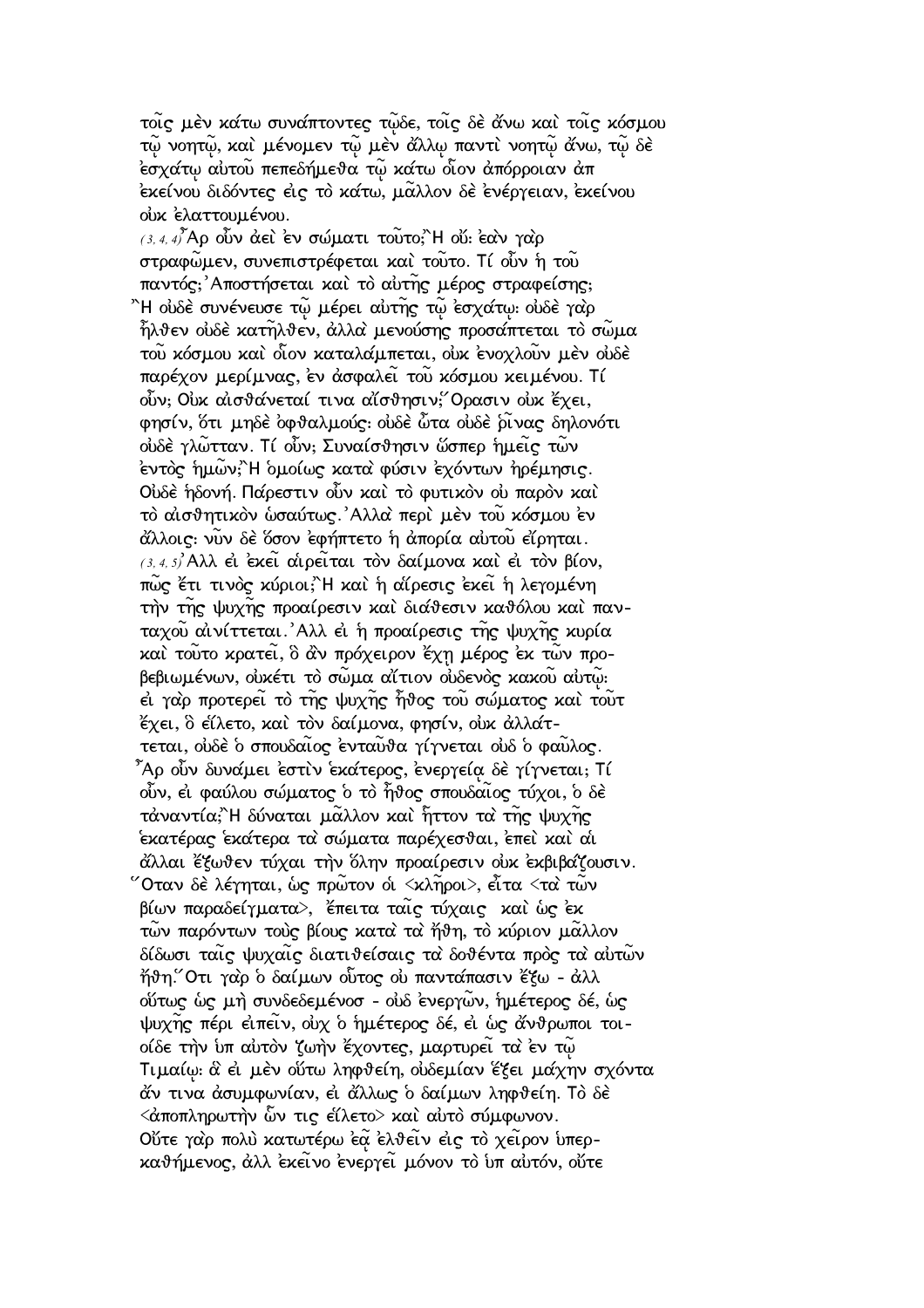υπεράνω αυτου ούτε εις ίσον: ου γαρ δύναται άλλο γενέσθαι  $\hat{\eta}$   $\hat{\eta}$  εστι.

 $(3, 4, 6)$  Τί οὖν δ σπουδαΐος; Η δ τ $\widetilde{\omega}$  βελτίονι ενεργ $\widetilde{\omega}$ ν. Η ούκ άν ήν σπουδαίος συνεργούντα εαυτώ τον δαίμονα έχων. Νους γαρ ενεργει εν τούτω. Η ούν δαίμων αυτός ή κατα δαίμονα και δαίμων τούτω θεός. Άρ ούν και υπέρ νουν; Ει το υπέρ νουν δαίμων αυτώ, δια τί ούν ουκ έξ άρχης; Η δια τον θόρυβον τον έκ της γενέσεως. Υπάρχει δε όμως και προ λόγου η κίνησις η ένδοθεν ορεγομένη των αυτής. Πάντως ούν κατορθοϊ; Η ου πάντως, είπερ ούτως η ψυχη διαθέσεως έχει, ως εν τούτοις τοις τοιοισδε τοιαδε ούσα τούτον έχειν βίον και ταύτην προαίρεσιν. Ο μέντοι δαίμων οὗτος, δν λέγομεν, άγαγων λέγεται εις Αιδου ουκέτι δ αυτός μένειν, εαν μή τα αύτα έληται παλιν. Πρό δε του πώς; Τὸ δὴ ἀγαγεἶν ἐις τὴν κρίσιν τὸ ἐις τὸ αὐτὸ σχῆμα έλθεῖν μετα την απογένεσιν, ὃ εἶχε πρὸ τῆς γενέσεως: εἶτα ώσπερ άπ άρχης άλλης τον μεταξύ της ύστερον γενέσεως χρόνον ταις κολαζομέναις πάρεστιν. Η ουδέ βίος αυταις, άλλα δίκη. Τί δέ ταις είς θήρεια σώματα εισιούσαις; έλαττον ή δαίμων; Η πονηρός γε ή ευήθης. Ταις δε άνω; Η των άνω αι μεν εν αισθητώ, αι δε έξω. Αι μεν ούν εν αισθητώ ή εν ηλίω ή εν άλλω των πλανωμένων, αι δ εν τη απλανεί, εκάστη καθὸ λογικώς ἐνήργησεν ἐνταυθα: χρὴ γαρ οἴεσθαι και κόσμον είναι εν τη ψυχη ημών μη μόνον νοητόν, άλλα και ψυχης της κόσμου δμοειδη διαθεσιν: νενεμημένης ούν κάκείνης είς τε την άπλανη και τας πλανωμένας κατα δυναμεις διαφόρους δμοειδείς ταύταις ταις δυναμεσι και τας παρ ημίν είναι και ενέργειαν είναι παρ εκαστης και άπαλλαγείσας εκεί γίνεσθαι πρός άστρον το σύμφωνον τω ενεργήσαντι και ζήσαντι ήθει και δυνάμει: και τοιούτω θεώ και δαίμονί γε ή αυτώ τούτω χρήσεται ή τώ υπέρ ταύτην την δύναμιν: σκεπτέον δε τουτο βέλτιον. Τας δ έξω γενομένας την δαιμονίαν φύσιν υπερβεβηκέναι και πασαν είμαρμένην γενέσεως και όλως [το] εν τωδε τω δρατώ, έως εστιν εκει, συνανενεχθείσης και της εν αύτη φιλογενέσεως ουσίας, ην εί τις λέγοι ταύτην είναι <την περὶ τα σώματα γινομένην μεριστήν> συμπληθύουσαν εαυτήν και συμμερίζουσαν τοις σώμασιν, ορθώς λέξει. Μερίζεται δέ ου μεγέθει: τὸ γαρ αυτὸ έν πασιν Όλον και πάλιν έν: και εξ ενός ζώου άει πολλα γενναται ταύτης μεριζομένης ούτως, ώσπερ και έκ των φυτων: περι τα σώματα γαρ και αύτη μεριστή. Και ότε μεν μένουσα επι του αύτου δίδωσιν, οίον η έν τοις φυτοις: όπου δε άπελθουσα πριν άπελθειν έδωκεν, δίον και εν τοις άνηρημένοις φυτοις ή εν ζώοις άποθανουσιν εκ σήψεως πολλων εξ ενός γεννηθέντων. Συνεργείν δε και [την] εκ του παντος την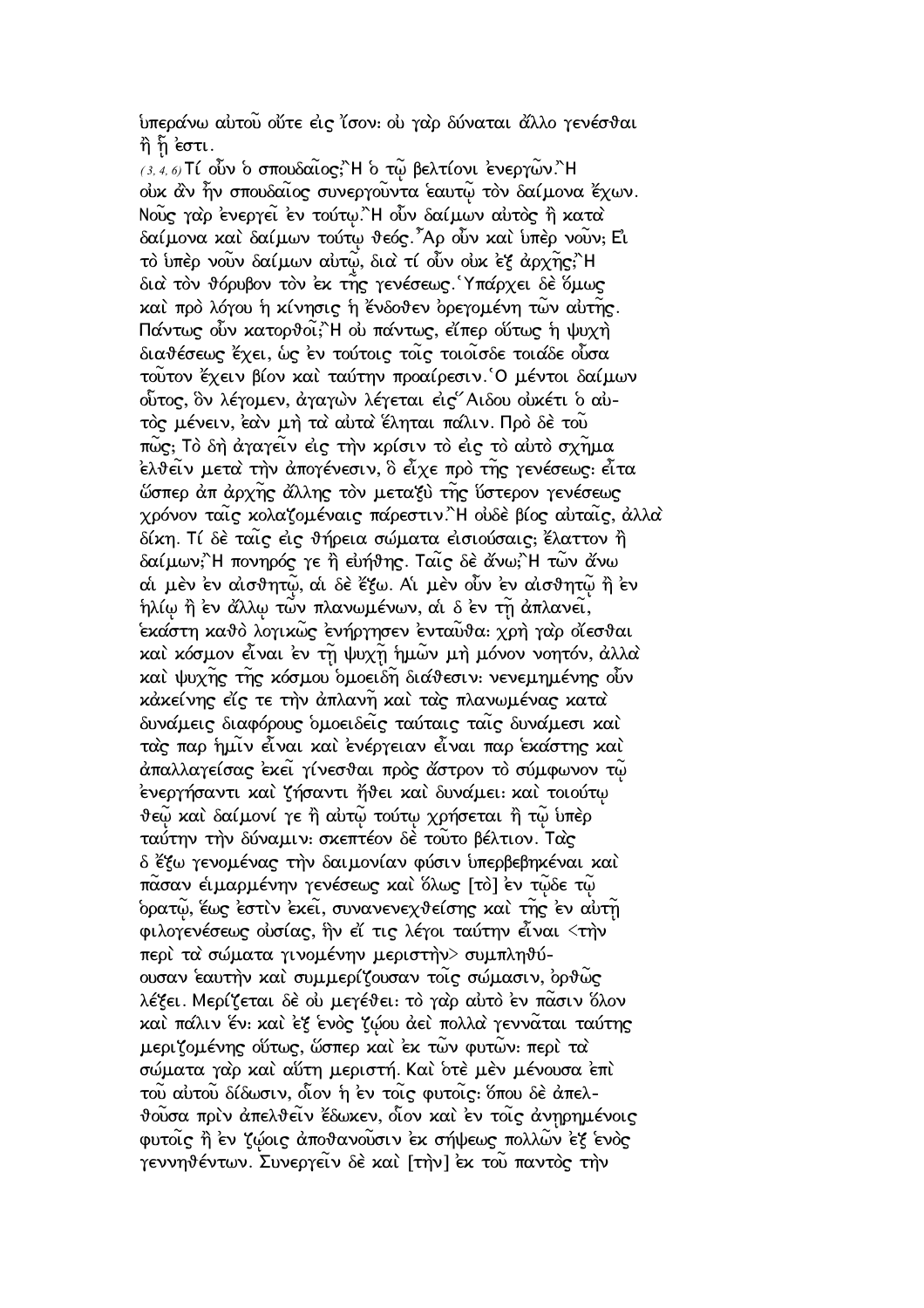τοιαύτην δύναμιν ενταύθα την αυτήν ούσαν. Παλιν δε 'εα'ν 'ίη ή ψυχη 'ενταυθα, ή τον αυτον ή άλλον έχει δαίμονα κατα την ζωήν, ην ποιήσεται. Επιβαίνει ούν μετα τούτου του δαίμονος ώσπερ σκάφους τουδε του παντός πρώτον, είτα παραλαβούσα ή του άτρακτου λεγομένη φύσις κατέταξεν ὥσπερ έν νηι είς τινα έδραν τύχης. Περιαγούσης δε της περιφοράς ώσπερ πνεύματος τον επι της νεως καθήμενον ή και φερόμενον πολλαι και ποικίλαι γίνονται και θέαι και μεταθέσεις και συμπτώματα, και ώσπερ εν αύτη τη νηι ή παρα του σαλου της νεως ή παρ αύτου κινηθέντος δρμή οικεία, ήν άν σχοίη τω επι νεως είναι παρα τον εαυτού τρόπον. Ου γαρ ομοίως εν τοις αύτοις πάς κινειται ή βούλεται ή ενεργει. Γίνεται ούν διάφορα διαφόροις ή εκ των αυτών ή διαφόρων προσπεσόντων, ή τα αύτα άλλοις, κάν διάφορα τα προσπεσόντα: τοιούτον γαρ η είμαρμένη.

 $(3, 5, 1)$ Περι έρωτος, πότερα θεός τις ή δαίμων ή πάθος τι της ψυχης, ή ο μέν θεός τις ή δαίμων, το δέ τι και πάθος, και ποιόν τι έκαστον, επισκέψασθαι άξιον τάς τε των άλλων ανθρώπων επινοίας επιόντας, και δσαι εν φιλοσοφία εγένοντο περι τούτων, και μαλιστα όσα υπολαμβανει δ θείος Πλατων, δς δη και πολλα πολλαχη των εαυτου περὶ έρωτος έγραψεν: δς δη ου μόνον εν ταις ψυχαις εγγιγνόμενόν τι πάθος είρηκεν είναι, άλλα και δαίμονα φησιν αύτον και περι γενέσεως αυτου διεξηλθεν, όπως και όθεν έστι γεγενημένος. Περι μεν ούν του πάθους ου τον έρωτα αιτιώμεθα, ότι εγγίνεται εν ψυχαϊς εφιεμέναις καλώ τινι συμπλακῆναι, και ώς η έφεσις αύτη η μέν εστι παρα σωφρόνων αυτώ τω καλλει οικειωθέντων, η δε και τελευταν έθέλει εις αισχρού τινος πραξιν, ουδεις άγνοει δήπου: δθεν δε την άρχην έχει εκατερος, το εντευθεν επισκοπείν δια φιλοσοφίας προσήκει. Αρχην δε εί τις θείτο την αύτου καλλους πρότερον έν ταις ψυχαις όρεξιν και επίγνωσιν και συγγένειαν και οικειότητος άλογον σύνεσιν, τυγχάνοι άν, δίμαι, του άληθους της αιτίας. Το μεν γαρ αισχρον έναντίον και τη φύσει και τω θεω. Και γαρ η φύσις προς τὸ καλὸν βλέπουσα ποιεἶ και πρὸς τὸ ὡρισμένον βλέπει, ὅ έστιν <εν τη του άγαθου συστοιχία>: το δε άόριστον αισχρον και της ετέρας συστοιχίας. Τη δε φύσει γένεσις εκείθεν εκ του άγαθου και δηλονότι του καλου. Ότω δέ τις άγαται καί έστι συγγενής, τούτου ώκείωται και πρός τας εικόνας. Ει δέ τις ταύτην την αιτίαν ανέλοι, όπη το πάθος γίνεται και δι άς αιτίας ουχ έξει λέγειν ουδ επ αύτων των δια μίζιν ερώντων. Και γαρ ούτοι <τίκτειν> βούλονται <εν καλώ>: επείπερ άτοπον βουλομένην την φύσιν καλα ποιείν <εν αισχρώ> γενναν βούλεσθαι. Αλλα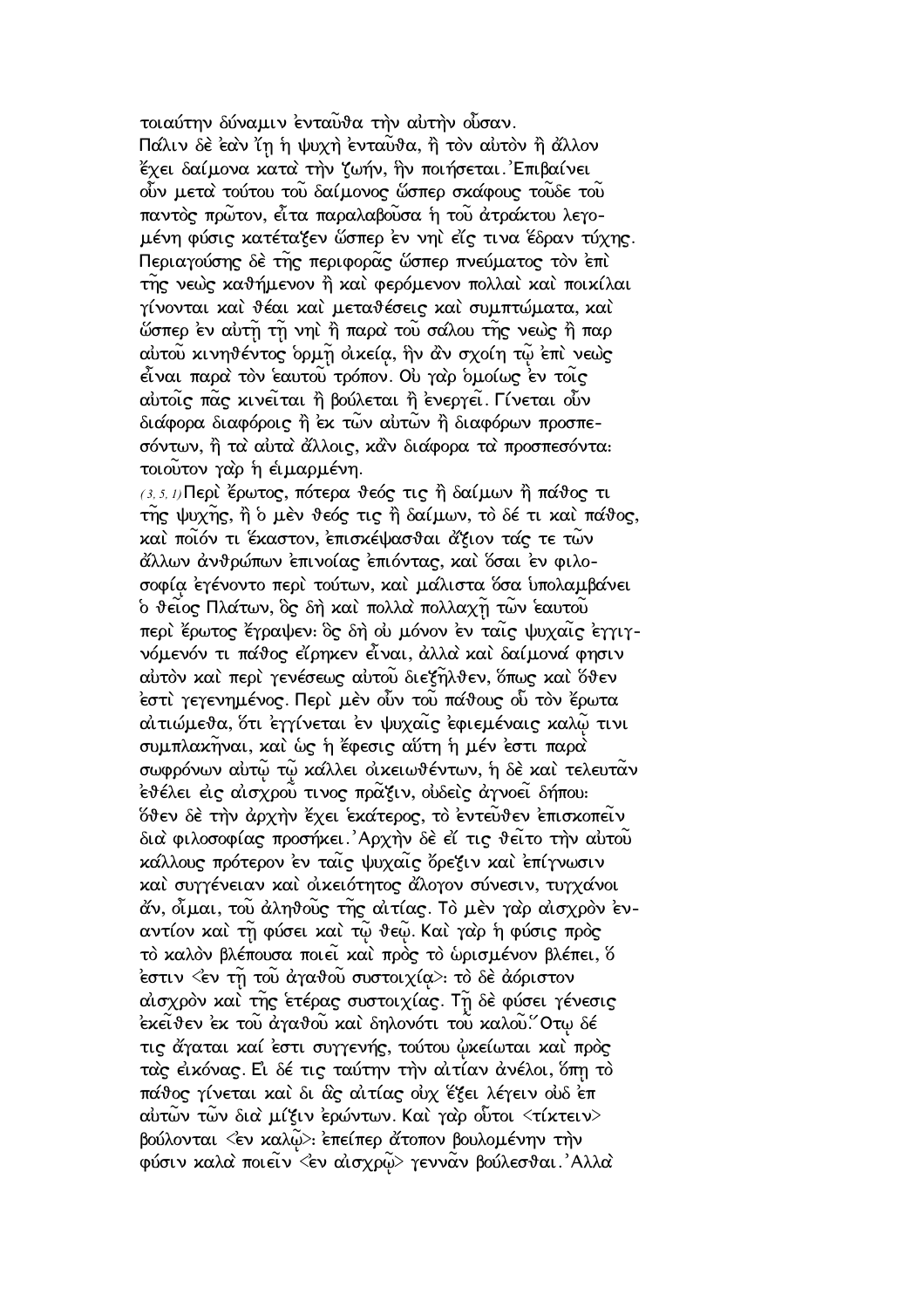γαρ τοις μέν τηδε γενναν κινουμένοις άρκει το τηδε καλον έχειν, όπερ πάρεστιν έν εικόσι και σώμασιν, επει μή το άρχέτυπον αυτοίς πάρεστιν, δ' εστιν αίτιον αυτοίς του και τουδε έραν. Και είς αναμνησιν μεν εκείνου από τουδε ελθούσιν άγαπάται τούτο ώς εικών, μή άναμνησθείσι δέ υπ άγνοίας του πάθους άληθές τουτο φαντάζεται. Και σώφροσι μέν ούσιν άναμάρτητος ή πρός το τηδε καλόν σικείωσις, η δέ πρός μίζιν έκπτωσις άμαρτία. Και ότω μέν καθαρός ο του καλού έρως, άγαπητον το καλλος μόνον είτε άναμνησθέντι είτε και μή, ότω δε μέμικται και άλλη του <άθανατον> εἶναι <ώς εν θνητῷ> επιθυμία, οὗτος εν τῷ <άειγενεῖ> καὶ ἀιδίω τὸ καλὸν ζητεῖ καὶ κατα φύσιν μὲν ιων σπείρει και γεννα εν καλω, σπείρων μεν εις το άεί, εν καλώ δε δια συγγένειαν του καλου. Και γαρ και το αίδιον συγγενές τω καλώ και η άίδιος φύσις το πρώτως τοιούτον και τα άπ αυτής τοιαυτα πάντα. Το μεν ούν μη γενναν εθέλον μαλλον αυταρκέστερον τω καλω, το δε εφιέμενον ποιήσαι καλόν τε εθέλει ποιείν υπ ενδείας και ούκ αύταρκες: καί, είπερ τοιούτον ποιήσει, οίεται, εί εν καλώ γεννήσεται. Οι δ άν εν παρανόμω και παρα την φύσιν έθέλωσι γενναν, έκ της κατα φύσιν πορείας ποιησάμενοι τας άρχας γενόμενοι παραφοροι εκ ταύτης οίον δδου όλισθήσαντες κεινται πεσόντες ούτε έρωτα γνόντες εφ δ ήγεν αυτούς ούτε έφεσιν γεννήσεως ούτε χρησιν καλλους εικόνος ούτε δ τι έστι καλλος αυτό. Αλλ ούν οί τε σωμάτων καλών και [μη] δια μίζιν ερώντες, ότι καλά εστιν έρῶσιν, ο τε τον λεγόμενον μικτον "έρωτα, γυναικῶν μέν, ίνα καὶ τὸ ἀεί, μὴ τοιούτων δέ, σφαλλόμενοι: ὁ δὲ ἀμείνους: σωφρονούσι μέν άμφω. Αλλ οι μέν και το τηδε καλλος σέβουσιν άρκούμενοι, οι δε κάκεινο, όσοι άνεμνήσθησαν, και ούκ άτιμα (ουσιν ουδέ τουτο ώς άν και αποτέλεσμα τι ὂν ἐκείνου καὶ παίγνιον. Οὗτοι μὲν οὖν περὶ τὸ καλὸν αισχρού άνευ, οι δέ και δια το καλον εις αισχρον πεσόντες: και γαρ η άγαθου έφεσις έχει είς κακον την έκπτωσιν πολλακις. Και ταυτα μέν της ψυχης τα παθήματα.  $(3, 5, 2)$ Περι δε του δν θεον τίθενται ου μόνον οι άλλοι άνθρωποι, άλλα και θεολόγοι και Πλάτων πολλαχου <Αφροδίτης" Ερωτα> λέγων και έργον αυτώ είναι <καλών τε έφορον παίδων> και κινητικον των ψυχων προς το έκει κάλλος, ή και επαύξειν την ήδη γενομένην προς το έκει δρμήν, περί τούτου μαλιστα φιλοσοφητέον: και δη και δσα εν Συμποσίω είρηται παραληπτέον, εν οίς ούκ [Αφροδίτης φησιν αυτον γενέσθαι, άλλ εν] Αφροδίτης <γενεθλίοις εκ της Πενίας και του Πόρου>. "Εοικε δέ ο λόγος και περι της Αφροδίτης απαιτήσειν τι ειπείν, είτ ούν εξ εκείνης είτε μετ εκείνης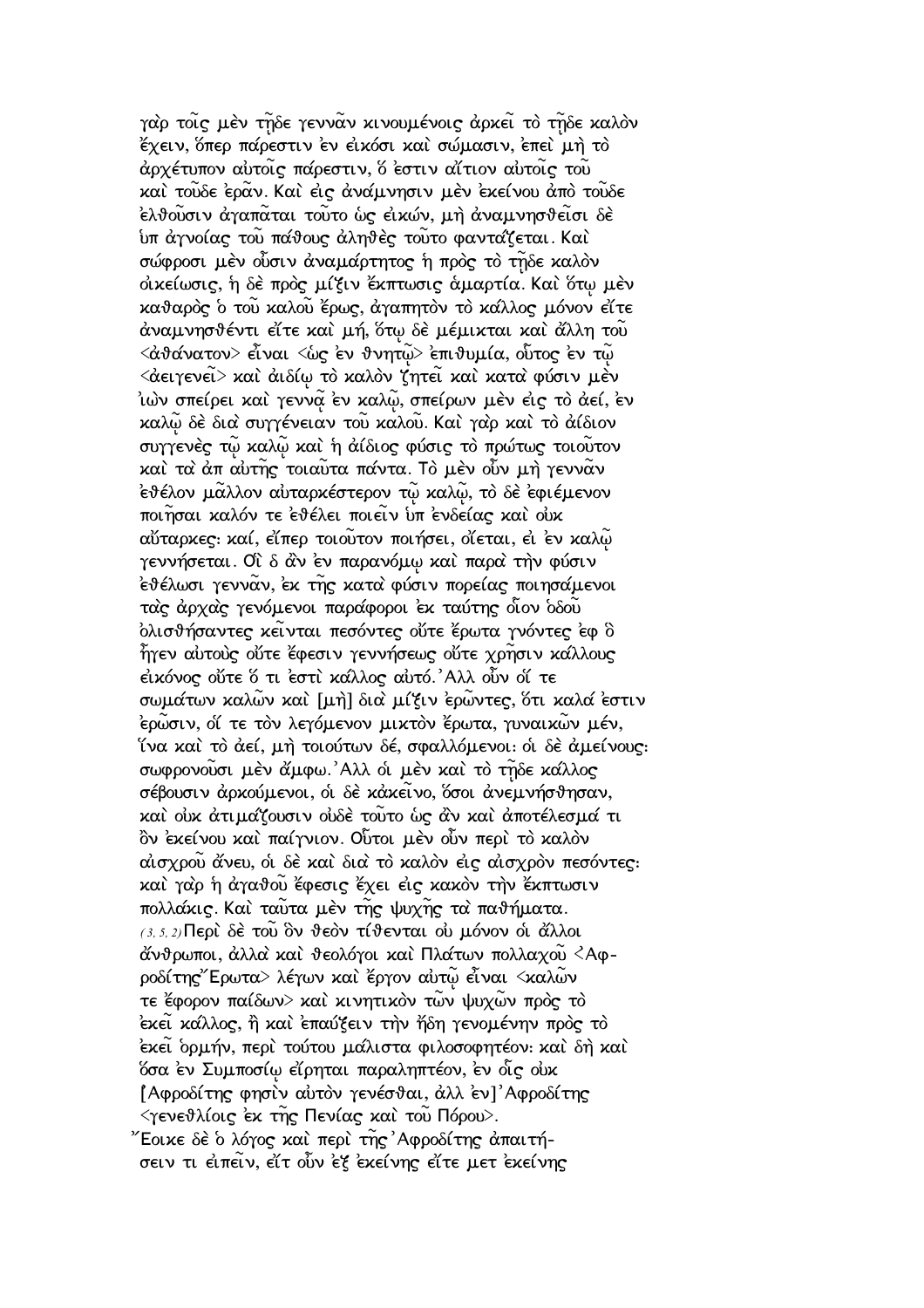γεγονέναι λέγεται δ'Ερως. Πρώτον ούν τίς η'Αφροδίτη; Είτα πως ή έξ αυτής ή συν αυτη ή τίνα τρόπον έχει τον αυτον το έξ αυτής τε άμα και συν αυτή; Λέγομεν δη την Αφροδίτην είναι διττήν, την μεν <ουρανίαν Ουρανού> λέγοντες είναι, την δε εκ <Διός και Διώνησ>, την των τηδε εφαπτομένην έφορον γαμων: < αμήτορα> δε εκείνην και επέκεινα γάμων, ότι μηδ εν ουρανώ γάμοι. Την δε ουρανίαν λεγομένην έκ Κρόνου νου όντος εκείνου αναγκη ψυχην θειοτατην είναι ευθύς εξ αυτου άκήρατον άκηρατου μείνασαν άνω, ως μηδέ εις τα τήδε έλθειν μήτε εθελήσασαν μήτε δυναμένην [ότι ἦν φύσεως], μη κατα τα κάτω φυσαν βαίνειν χωριστην ούσαν τινα υπόστασιν και άμέτοχον ύλης ουσίαν - όθεν αυτήν τούτω ηνίττοντο, τῷ <ἀμήτορα> ἐἶναι - ἣν δὴ καὶ θεὸν ἄν τις δικαίως, οὐ δαίμονα είποι άμικτον ούσαν και καθαραν έφ εαυτής μένουσαν. Τὸ γαρ ευθύς εκ νου πεφυκός καθαρόν και αυτό, άτε ισχύον καθ εαυτό τω εγγύθεν, άτε και της επιθυμίας ούσης αυτή και της ιδρύσεως προς το γεννήσαν ικανον όν κατέχειν άνω: όθεν ουδ άν εκπέσοι ψυχή νου εξηρτημένη πολύ μαλλον ή ήλιος άν έχοι εξ εαυτού όσον αυτον περιλαμπει φώς το έξ αύτου είς αύτον συνηρτημένον. Εφεπομένη δη τῷ Κρόνῳ ἤ, ἐι βούλει, τῷ πατρὶ τοῦ Κρόνου Ουρανώ ενήργησέ τε πρός αυτόν και ωκειώθη και ερασθείσα "Ερωτα 'εγέννησε και' μετα' τούτου προς αυτον βλέπει, και' η ενέργεια αυτής υπόστασιν και ουσίαν ειργάσατο, και άμφω εκεί βλέπει, και η γειναμένη και ο καλός Έρως ο γεγενημένος υπόστασις πρός άλλο καλόν άει τεταγμένη και το είναι εν τούτω έχουσα μεταξύ ώσπερ ποθούντος και ποθουμένου, οφθαλμός ο του ποθούντος παρέχων μέν τώ ερώντι δι αύτου το δράν το ποθούμενον, προτρέχων δε αύτος και πριν εκείνω παρασχείν την του δραν δι οργανου δύναμιν αυτός πιμπλάμενος του θεάματος, πρότερος μέν, ού μην δμοίως δρών τω ενστηρίζειν μεν εκείνω το δραμα, αύτον δε καρπούσθαι την θέαν του καλού αύτον παραθέουσαν.

(3, 5, 3) Υπόστασιν δε είναι και ουσίαν εξ ουσίας ελάττω μεν της ποιησαμένης, ούσαν δε όμως, άπιστεϊν ου προσήκει. Και γαρ η ψυχη εκείνη ουσία ήν γενομένη εξ ενεργείας της πρὸ αυτης [και ζωσα] και της των ὄντων ουσίας και πρὸς ἐκείνο ὁρῶσα, ὃ πρώτη ἤν οὐσία, καὶ σφόδρα ὁρῶσα. Και πρώτον ήν δραμα αυτή τουτο και εώρα ως προς άγαθον αυτής και έχαιρεν ορώσα, και το όραμα τοιούτον ήν, ώς μη παρεργον ποιεισθαι την θέαν το δρών, ώς τη δίον ηδονη και τάσει τη πρός αύτο και σφοδρότητι της θέας γεννήσαί τι παρ αύτης άξιον αύτης και του δραματος. Εξ ούν του ενεργούντος συντόνως περι το ορώ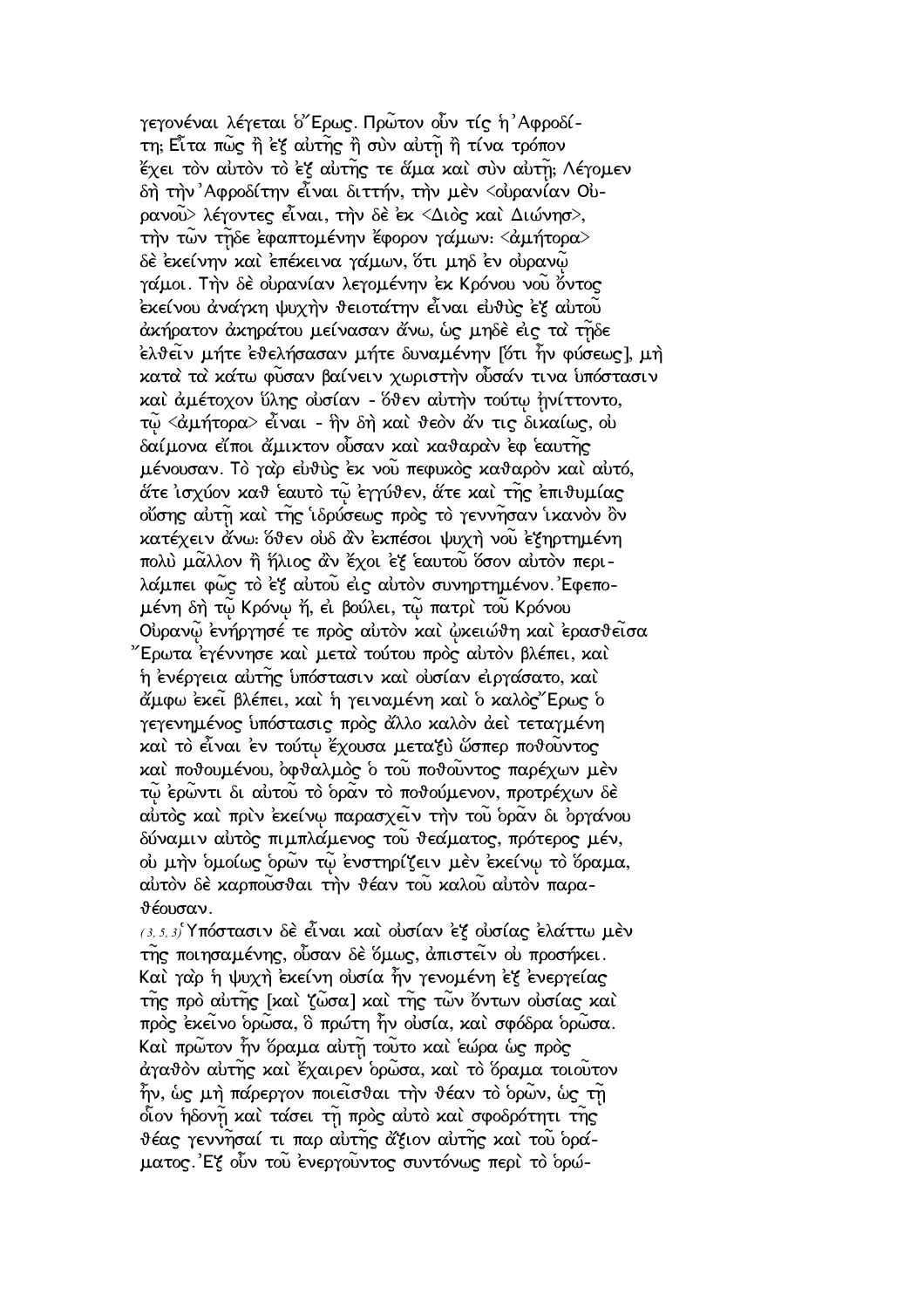μενον και εκ του οίον απορρέοντος από του ορωμένου όμμα πληρωθέν, οίον μετ ειδώλου όρασις, Έρως εγένετο τάχα που και της προσηγορίας εντεύθεν μάλλον αυτώ γεγενημένης, ότι 'εξ οράσεως την υπόστασιν έχει: 'επει' τό γε πάθος άπό τούτου έχοι άν την επωνυμίαν, είπερ πρότερον ούσία μή ούσίασ - καίτοι τό γε πάθος έραν λέγεται και είπερ έρως αυτον έχει τουδε, άπλως δε ουκ άν λέγοιτο έρως. Ο μεν δη της άνω ψυχης Έρως τοιούτος αν είη, δρών και αυτός άνω, άτε οπαδός ών εκείνης και εξ εκείνης και παρ εκείνης γεγενημένος και θεών άρκούμενος θέα. Χωριστήν δε εκείνην την ψυχήν λέγοντες την πρώτως ελλαμπουσαν τῷ ουρανῷ, χωριστον και τον Ερωτα τούτον θησόμεθα - εί και ότι μαλιστα ουρανίαν την ψυχην είπομεν: επει και εν ημίν λέγοντες το εν ημίν άριστον είναι χωριστον δμως τιθέμεθα αυτο είναι - μόνον εκεί έστω, ού η ψυχη η άκήρατος. Επεί δε και τουδε του παντὸς ψυχὴν εἶναι ἔδει, ὑπέστη μετα ταύτης ἤδη και δ άλλος Έρως όμμα και ταύτης, εξ ορέξεως και αυτός γεγενημένος. Του δε κόσμου ούσα η' Αφροδίτη αύτη και ου μόνον ψυχή ουδε άπλως ψυχή και τον εν τωδε τω κόσμω" Ερωτα εγεννήσατο εφαπτόμενον ήδη και αυτόν γαμων καί, καθ δσον εφαπτεται και αυτος της ορέξεως της άνω, κατα τοσούτον κινούντα και τας των νέων ψυχας και την ψυχην η συντέτακται άναστρέφοντα, καθ όσον και αυτή εις μνήμην εκείνων πέφυκεν ιέναι. Πάσα γαρ έφίεται του άγαθου και η μεμιγμένη και η τινος γενομένη: έπει και αύτη έφεξης εκείνη και εξ εκείνης.  $(3, 5, 4)$  Αρ οὖν και εκάστη ψυχη έχει έρωτα τοιούτον εν ουσία και υποστάσει, Η δια τί η μεν όλη έξει και η του παντός υποστατον έρωτα, η δε εκαστου ημών ού, πρός δε και η εν τοις άλλοις ζώοις άπασι; Και άρα ο έρως ούτός 'εστιν ο δαίμων, όν φασιν εκαστω συνέπεσθαι, ο αύτου εκαστου έρως; Ούτος γαρ αν είη και ο εμποιών τας ἐπιθυμίας κατα φύσιν ἑκαστης τῆς ψυχῆς ὀριγνωμένης άναλογον εκαστης πρός την αυτής φύσιν και τον έρωτα γεννώσης είς τε άξίαν και προς ουσίαν. Εχέτω δη η μεν δλη δλον, αι δ εν μέρει τον αυτης εκαστη. Καθ δσον δε έκαστη πρός την όλην έχει ούκ αποτετμημένη, εμπεριεχομένη δέ, ως είναι πάσας μίαν, και ο έρως έκαστος προς τον παντα αν έχοι: συνείναι δ αύ και τον εν μέρει τη εν μέρει και τη δλη τον μέγαν εκείνον και τον εν τω παντι τώ παντι πανταχού αύτου: και πολλους αύ τον ένα τουτον γίνεσθαι και είναι, φαινόμενον πανταχου του παντος ου άν θέλη, σχηματιζόμενον μέρεσιν εαυτού και φανταζόμενον, ει θέλοι. Οίεσθαι δε χρή και Αφροδίτας εν τω δλω πολλάς, δαίμονας έν αύτω γενομένας μετ' Ερωτος, ρυείσας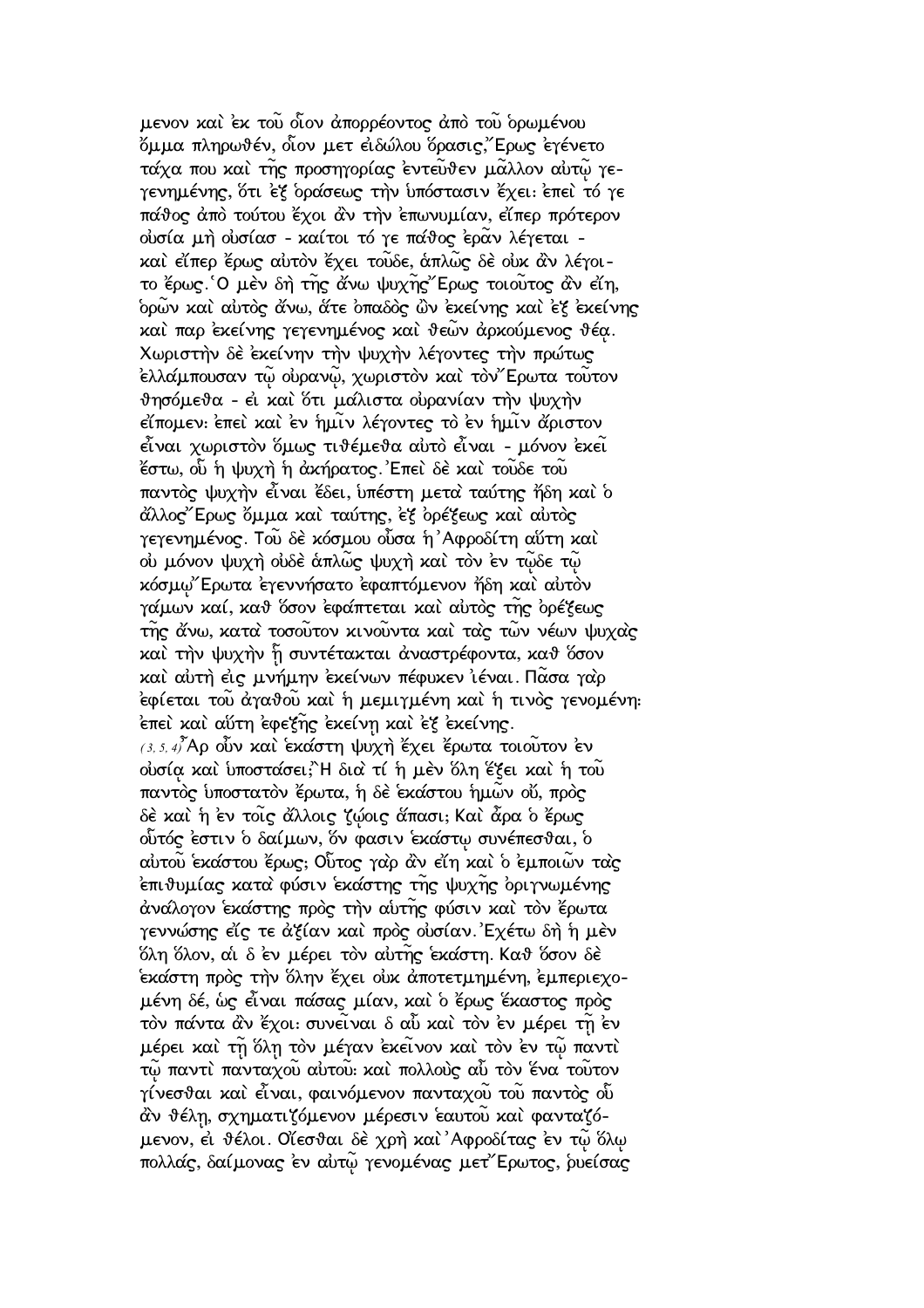έξ' Αφροδίτης τινὸς ὅλης, ἐν μέρει πολλας ἐκείνης έζηρτημένας μετα ιδίων ερώτων, είπερ ψυχη μήτηρ έρωτος, Αφροδίτη δε ψυχή, έρως δε ενέργεια ψυχης άγαθού οριγνωμένης. Αγων τοίνυν εκαστην ούτος ο έρως πρὸς τὴν ἀγαθοῦ φύσιν ὁ μèν τῆς ἄνω θεὸς ἀν ἐίη, ὃς άει ψυχην εκείνω συνάπτει, δαίμων δ ο της μεμιγμένης. (3, 5, 5) Αλλα τίς η δαίμονος και δλως η δαιμόνων φύσις, περὶ ἧς καὶ ἐν Συμποσίω λέγεται, ἥ τε τῶν ἄλλων καὶ ἡ αύτου του Έρωτος, ως εκ Πενίας και Πόρου Μήτιδός έστι γεγενημένος έν τοις Αφροδίτης γενεθλίοις; Τὸ μεν ούν τον κόσμον υπονοείν λέγεσθαι τόνδε τῷ Πλατωνι τον Έρωτα, άλλα μή του κόσμου τον εν αυτώ έκφύντα Έρωτα, πολλα τα εναντιούμενα τη δόξη έχει, του μέν κόσμου λεγομένου <ευδαίμονος θεού> και αυτάρκους είναι, του δε Έρωτος τούτου δμολογουμένου τω άνδρι ούτε θεού ούτε αυτάρκους, άει δε ενδεούς είναι. Είτα άναγκη, είπερ ο κόσμος εστιν εκ ψυχης και σώματος, η δε ψυχή του κόσμου η Αφροδίτη εστιν αυτώ, μέρος το κύριον τού Έρωτος την Αφροδίτην είναι: ή, ει κόσμος η ψυχή έστιν αύτου, ώσπερ και άνθρωπος η ανθρώπου ψυχή, τον "Ερωτα την Αφροδίτην εἶναι. Εἶτα δια τί οὗτος μεν δαίμων ὢν δ κόσμος ἔσται, οι δ άλλοι δαίμονεσ - δηλον γαρ ότι έκ της αύτης ουσίας είσίν - ου και αύτοι έσονται; Και ο κόσμος έσται σύστασις αυτό τουτο εκ δαιμόνων. Ο δέ <έφορος καλών παίδων> λεχθείς είναι πώς άν δ κόσμος είη; Τὸ δε <άστρωτον> και <άνυπόδητον> και <άοικον> πως άν εφαρμόσειε μη ου γλίσχρως και απαδόντως; (3, 5, 6) Αλλα τί δη χρη λέγειν περι του Έρωτος και της λεγομένης γενέσεως αύτου; Δηλον δη ότι δει λαβείν τίς η Πενία και τίς ο Πόρος, και πώς αρμόσουσιν ούτοι γονείς είναι αυτώ. Δηλον δε ότι δεί και τοις άλλοις δαίμοσι τούτους άρμόσαι, είπερ δει φύσιν είναι και ουσίαν μίαν καθό δαίμονες δαιμόνων, ει μή κοινόν όνομα έξουσι μόνον. Λαβωμεν τοίνυν πη ποτε διορίζομεν θεούς δαιμόνων, και ει πολλακις και δαίμονας θεούς λέγομεν είναι, άλλ όταν γε τὸ μèν έτερον, τὸ δè έτερον λέγωμεν αὐτῶν εἶναι γένος, τὸ μέν δη θεών απαθές λέγομεν και νομίζομεν γένος, δαίμοσι δε προστίθεμεν πάθη, αιδίους λέγοντες εφεζης τοις θεοις, ήδη πρὸς ἡμᾶς, μεταξὺ θεῶν τε καὶ τοῦ ἡμετέρου γένους. Πη δη ούν ουκ έμειναν άπαθείς ούτοι, πη δε κατέβησαν τη φύσει πρός το χείρον; Και δη και τούτο σκεπτέον, πότερα δαίμων έν τω νοητώ ουδε είς και αύ εν τω κόσμω τωδε δαίμονες μόνον, θεός δε εν τω νοητω άφορίζεται, ή <εισι και ενταυθα θεοι> και ο κόσμος <θεόσ>, ὥσπερ σύνηθες λέγειν, <τρίτοσ> και οι μέχρι σελήνης έκαστος θεός. Βέλτιον δε μηδένα εν τω νοητώ δαίμονα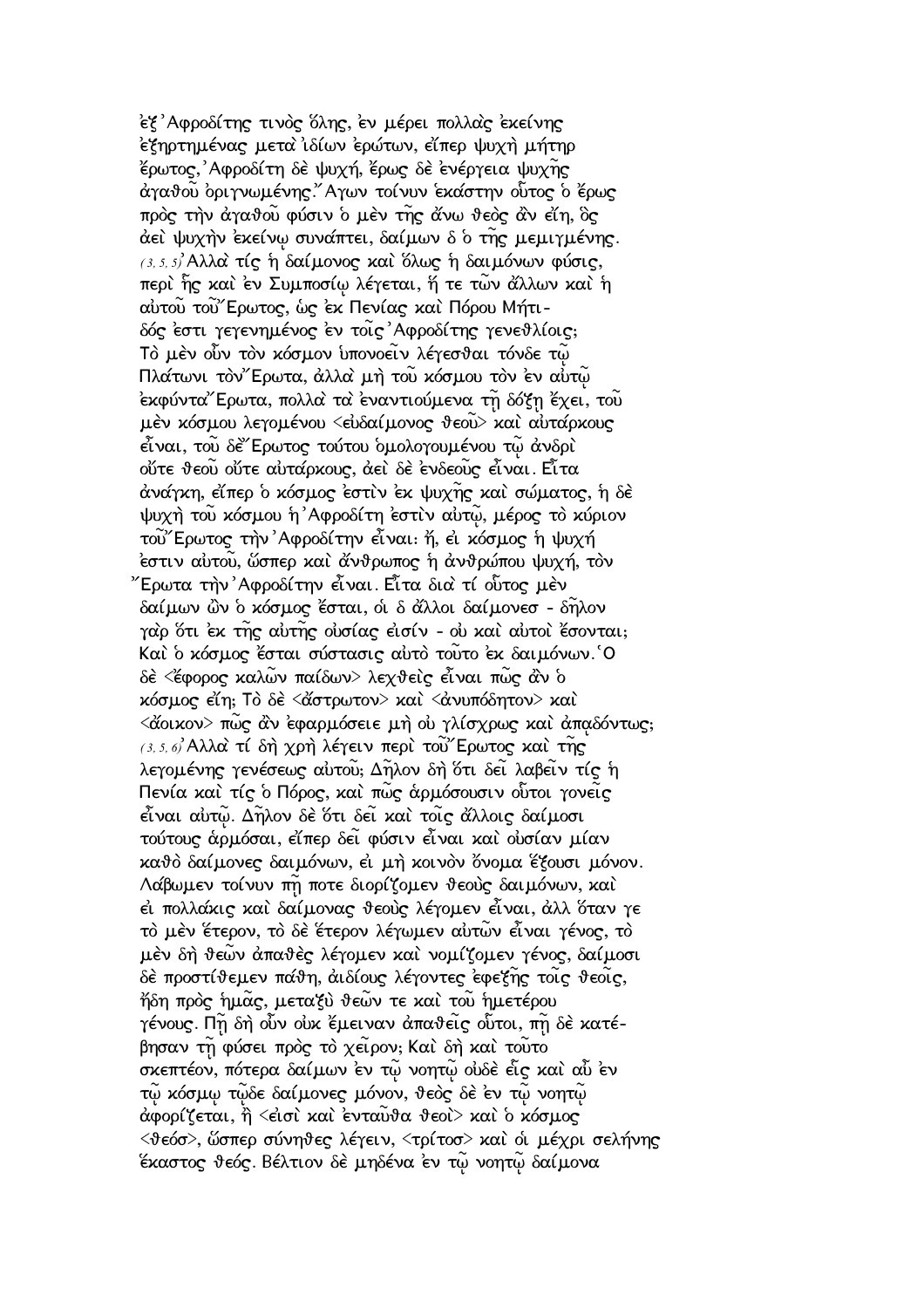λέγειν, άλλα και ει αυτοδαίμων, θεον και τουτον είναι, και αύ έν τω αισθητώ τους μέχρι σελήνης θεους τους δρατούς θεούς δευτέρους μετ εκείνους και κατ εκείνους τούς νοητούς, εξηρτημένους εκείνων, ὥσπερ αἴγλην περὶ έκαστον άστρον. Τούς δε δαίμονας τί; Άρα γε ψυχης εν κόσμω γενομένης τὸ ἀφ εκαστης ἴχνος; Δια τί δε της εν κόσμω; Ότι η καθαρα θεόν γεννα, και θεόν έφαμεν τον ταύτης έρωτα. Πρώτον δη δια τί ου παντες οι δαίμονες έρωτες; Εἶτα πῶς οὐ καθαροὶ καὶ οὗτοι ὕλης; Η ἔρωτες μέν, οι γεννώνται ψυχης εφιεμένης του άγαθου και καλου, και γεννώσι πάσαι τούτον τον δαίμονα αί εν τώδε: οι δε άλλοι δαίμονες άπό ψυχης μέν και ούτοι της του παντός, δυνάμεσι δε ετέραις γεννώμενοι κατα χρείαν του δλου συμπληρούσι και συνδιοικούσι τω παντι έκαστα. Έδει γαρ άρκειν την ψυχην του παντός τω παντι γεννήσασαν δυναμεις δαιμόνων και προσφόρους τώ εαυτής δλω. Αλλα πώς και τίνος ύλης μετέχουσιν; Ου γαρ δη της σωματικής, ή ζώα αισθητα έσται. Και γαρ ει σώματα προσλαμβανουσιν άέρινα ή πύρινα, άλλα δει γε πρότερον διάφορον αυτών την φύσιν είναι, ίνα και μετάσχωσι σώματος: ου γαρ ευθύς το καθαρόν πάντη σώματι μίγνυται: καίτοι πολλοϊς δοκει η ούσία του δαίμονος καθ όσον δαίμων μετά τινος σώματος ἢ ἀέρος ἢ πυρὸς ἐἶναι.'Αλλα δια τί ἡ μεν σώματι μίγνυται, η δε ού, ει μή τις είη τη μιγνυμένη αιτία; Τίς οὖν η αιτία; Υλην δεί νοητην υποθέσθαι, ίνα το κοινωνησαν έκείνης ήκη και είς ταύτην την των σωμάτων δι αυτής. (3, 5, 7) Διὸ καὶ εν τη γενέσει του Ερωτος ο Πλατων φησι <τον Πόρον την μέθην έχειν του νέκταρος οίνου ούπω όντοσ>, ως πρό του αισθητου του Ερωτος γενομένου και της Πενίας μετεχούσης φύσεως νοητου, άλλ ούκ ειδώλου νοητου ουδ εκείθεν εμφαντασθέντος, άλλ εκεί γενομένης και συμμιχθείσης ως εξ είδους και αοριστίας, ην [ην] έχουσα η ψυχη πριν τυχείν του άγαθου, μαντευομένη δέ τι είναι κατα άόριστον και άπειρον φαντασμα, την υπόστασιν του Ερωτος τεκούσης. Λόγος ούν γενόμενος έν ου λόγω, αορίστω δε εφέσει και υποστάσει αμυδρα, εποίησε τὸ γενόμενον οὐ τέλεον οὐδὲ ἱκανόν, ἐλλιπὲς δέ, ἅτε ἐξ 'εφέσεως ἀορίστου και λόγου ικανοῦ γεγενημένον. Και 'ἔστι λόγος ούτος ου καθαρός, άτε έχων εν αυτω έφεσιν αόριστον καὶ ἄλογον καὶ ἄπειρον: οὐ γαρ μήποτε πληρώσεται, ἕως άν έχη εν αυτώ την του αορίστου φύσιν. Εξήρτηται δε ψυχής ώς έξ εκείνης μεν γενόμενος ώς άρχης, μίγμα δε ὢν 'εκ λόγου ου μείναντος 'εν αυτω, άλλα μιχθέντος άοριστία, ούκ αυτου άνακραθέντος εκείνη, άλλα του εξ αύτου εκείνη. Και έστιν ο έρως οίον <διστροσ> άπορος τη εαυτού φύσει: διό και τυγχανων άπορος παλιν: ου γαρ έχει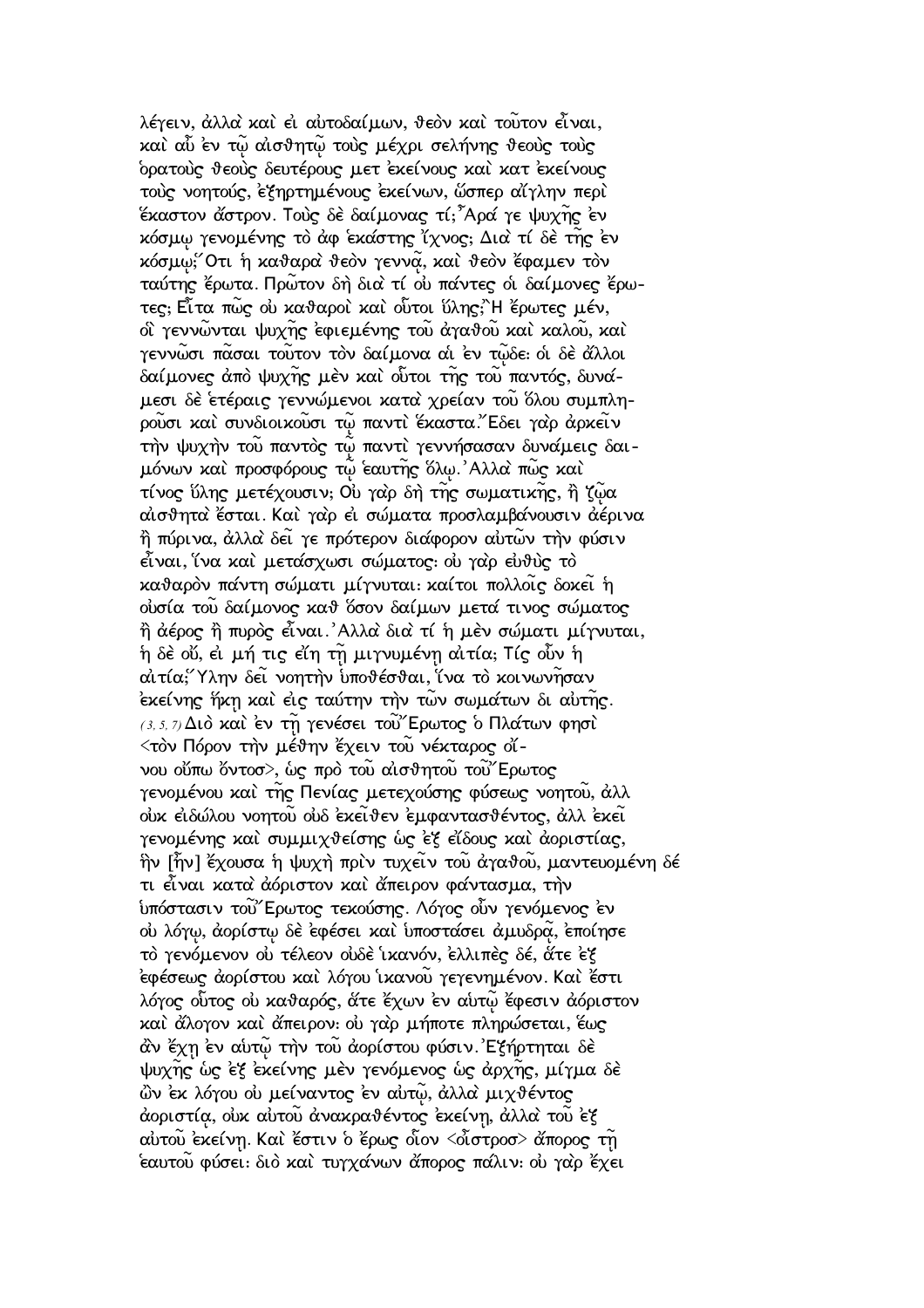πληρούσθαι δια το μή έχειν το μίγμα: μόνον γαρ πληρούται άληθώς, ότιπερ και πεπλήρωται τη εαυτου φύσει: δ δε δια την συνουσαν ένδειαν εφίεται, κάν παραχρήμα πληρωθη, ου στέγει: επεί και το ευμήχανον αυτώ δια την <ένδειαν>, τὸ δὲ ποριστικὸν δια την τοῦ λόγου φύσιν. Δει δέ και παν το δαιμόνιον τοιούτον νομίζειν και εκ τοιούτων: και γαρ έκαστον έφ ω τέτακται ποριστικον ,<br>εκείνου καὶ ἐφιέμενον ἐκείνου καὶ συγγενὲς καὶ ταύτη τῶ "Ερωτι και ου πλήρες ουδ αυτό, εφιέμενον δέ τινος των εν μέρει ως άγαθων. Όθεν και τους ενταυθα άγαθούς, δν έχουσιν έρωτα, του άπλως άγαθου και του όντως έχειν ουκ έρωτά τινα έχοντας: τούς δέ κατ άλλους δαίμονας τεταγμένους κατ άλλον και άλλον δαίμονα τετάχθαι, δν άπλώς είχον άργον άφέντας, ενεργούντας δε κατ άλλον δαίμονα, δν είλοντο κατα το σύμφωνον μέρος του ενεργούντος εν αυτοίς, ψυχης. Οι δε κακών εφιέμενοι ταις κακαίς εγγενομέναις επιθυμίαις επέδησαν πάντας τούς έν αύτοις έρωτας, ώσπερ και λόγον τον ορθόν, όστις σύμφυτος, κακαίς ταις επιγενομέναις δόξαις. Οι μεν ούν φύσει έρωτες και κατα φύσιν καλοί: και οι μεν ελάττονος ψυχης ελαττους είς άξίαν και δύναμιν, οι δε κρείττους, πάντες έν ουσία. Οι δέ παρα φύσιν σφαλέντων πάθη ταυτα και ουδαμή ουσία ουδε υποστάσεις ουσιώδεις ού παρα ψυχης έτι γεννώμενα, άλλα συνυφιστάμενα κακία ψυχης δμοια γεννώσης έν διαθέσεσι και έξεσιν ήδη. Καὶ γαρ ὅλως κινδυνεύει τα μεν άγαθα τα άληθη κατα φύσιν ψυχης ενεργούσης εν ωρισμένοις ουσία είναι, τα δ άλλα ουκ εξ αυτής ενεργείν, ουδεν δ άλλο ή πάθη είναι: ώσπερ ψευδή νοήματα ουκ έχοντα τας υπ αυτα ούσίας, καθάπερ τα άληθη όντως και άίδια και ωρισμένα <u>δμού τὸ νοεῖν καὶ τὸ νοητὸν καὶ τὸ εἶναι ἔχοντα οὐ μόνον</u> έν τῷ ἁπλῶς, ἀλλα καὶ ἐν ἑκαστῳ περὶ τὸ νοητὸν ὄντως και νουν τον εν εκαστω, ει δει και εν εκαστω ημών τίθεσθαι καθαρώς νόησιν και νοητόν - και μη δμού και ημών τουτο και άπλώσ - όθεν και τών άπλών ημίν ο έρως: και γαρ αί νοήσεις: και εί τινος των έν μέρει, κατα συμβεβηκός, ώσπερ, ει τόδε το τρίγωνον, δύο ορθας θεωρει, καθ δσον άπλως τρίγωνον.

 $(3, 5, 8)$  Αλλα τίς ο Ζεύς, <ού τον κηπον> λέγει, <είς δν εισηλθεν ο Πόροσ>, και τίς ο κήπος ούτος; Η μεν γαρ 'Αφροδίτη ψυχὴ ἦν ἡμἶν, λόγος δὲ ἐλέγετο τῶν πάντων ὁ Πόρος. Ταύτα δε τί δει τίθεσθαι, τον Δία και τον κήπον αύτου; Ουδέ γαρ ψυχήν δει τίθεσθαι τον Δία την Αφροδίτην τούτο θέντας. Δεί δη λαβείν και ενταύθα παρα Πλάτωνος τον Δία έκ μέν Φαίδρου <ηγεμόνα μέγαν> λέγοντος αύτου τουτον τον θεόν, εν άλλοις δε τρίτον,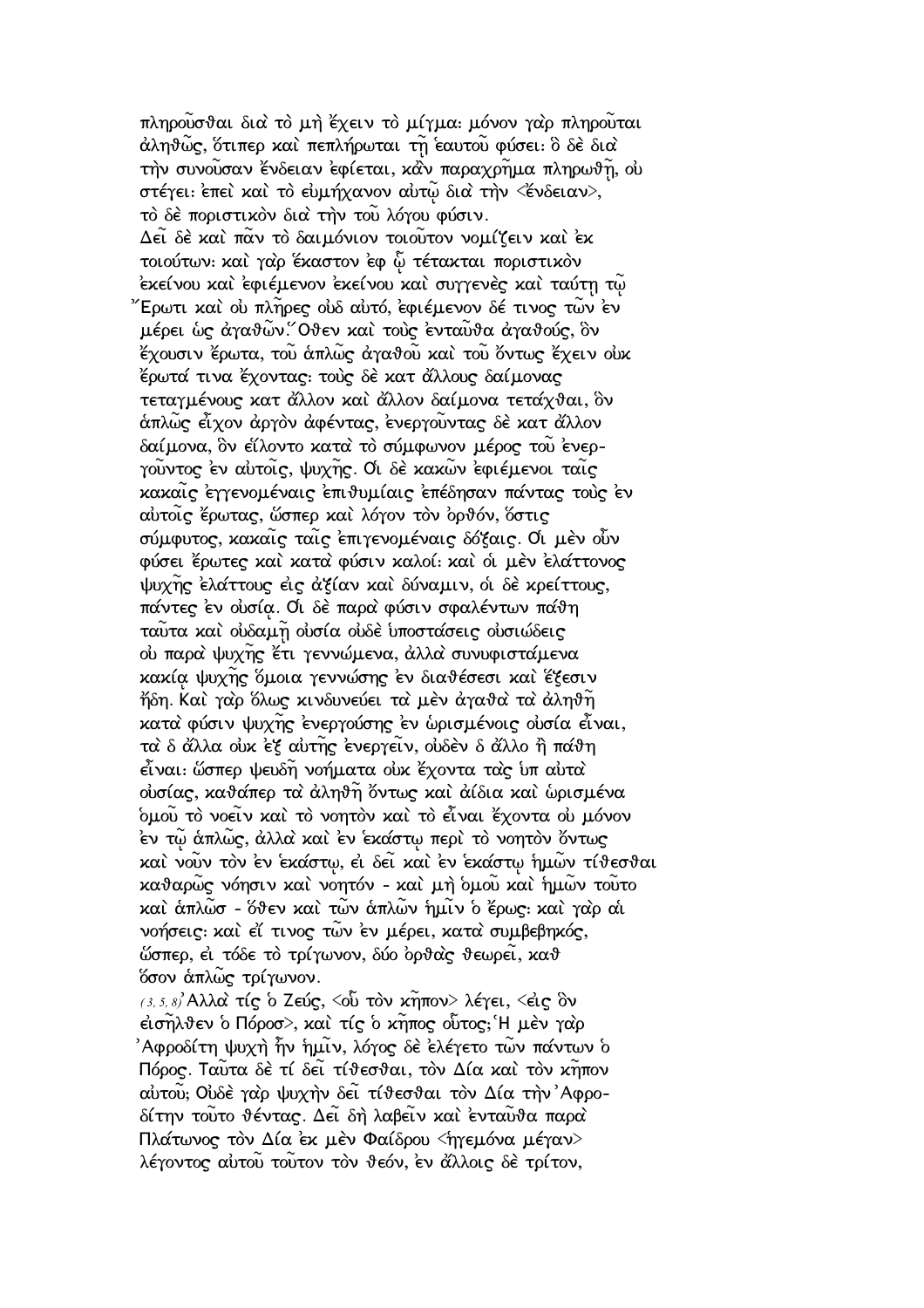σίμαι, τουτον: σαφέστερον δε έν τω Φιλήβω, ηνίκ άν φη έν <τῷ Διὶ ἐἶναι βασιλικὴν μὲν ψυχήν, βασιλικὸν δέ νουν>. Ει ούν ο Ζεύς νους έστι μέγας και ψυχή και έν τοις αιτίοις τάττεται, κατα δε το κρειττον δει τάττειν δια τε τα άλλα και ότι αίτιον και το βασιλικον δε και το ήγούμενον, ο μεν έσται κατα τον νουν, η δε' Αφροδίτη αυτου ούσα και εξ αυτου και συν αυτώ κατα την ψυχην τεταξεται κατα το καλον και άγλαον και το της ψυχης άκακον και άβρον Αφροδίτη λεχθείσα. Και γαρ εί κατα μεν τον νούν τούς άρρενας τάττομεν των θεών, κατα δέ τας ψυχας αύτων τας θηλείας λέγομεν, ως νω εκαστω ψυχης συνούσης, είη άν και ταύτη η ψυχη του Διός η' Αφροδίτη παλιν μαρτυρούντων τούτω τω λόγω ιερέων και θεολόγων οι είς ταυτον Ήραν και Αφροδίτην άγουσι και τον της Αφροδίτης άστέρα εν ουρανώ Ηρας λέγουσιν. (3, 5, 9) Ο οὖν Πόρος λόγος ὢν τῶν ἐν τῷ νοητῷ καὶ νῷ καὶ μαλλον κεχυμένος και οίον άπλωθεις περι ψυχην άν γένοιτο και έν ψυχη. Το γαρ έν νω συνεσπειραμένον, και ού παρα άλλου είς αύτόν, τούτω δε μεθύοντι επακτον το της πληρώσεως. Τὸ δ ἐκει πληρούν του νέκταρος τί ἀν είη ή λόγος άπό κρείττονος άρχης πεσων εις ελαττονα; Έν οὖν τη ψυχη άπο νου ο λόγος οὗτος, ότε η Αφροδίτη λέγεται γεγονέναι, εισρυείς είς τον κήπον αυτού. Κήπος δε πας αγλαίσμα και πλούτου εγκαλλώπισμα. Αγλαίζεται δέ τα του Διός λόγω, και τα καλλωπίσματα αύτου τα παρα του νου αυτου είς την ψυχην ελθόντα αγλαίσματα. Η τί άν είη ο κήπος του Διός ή τα αγαλματα αυτου και τα άγλαίσματα; Τί δ άν είη τα αγλαίσματα αυτού και τα κοσμήματα ή οι λόγοι οι παρ αυτού ρυέντες; Ομού δέ οί λόγοι ο Πόρος, η ευπορία και ο πλούτος των καλών, εν εκφάνσει ἤδη: και τουτό εστι το μεθύειν τω νέκταρι. Τί γαρ θεοίς νέκταρ ή δ το θείον κομίζεται; Κομίζεται δε το υποβεβηκός νου λόγον: νους δε εαυτον έχει εν κόρω και ου μεθύει έχων. Ου γαρ επακτόν τι έχει. Ο δε λόγος νου γέννημα και υπόστασις μετα νούν και ουκέτι αυτού ών, άλλ έν άλλω, εν τω του Διός κήπω λέγεται κεισθαι τότε κείμενος, ότε η Αφροδίτη έν τοις ούσιν υποστηναι λέγεται.

Δεί δέ τούς μύθους, είπερ τουτο έσονται, και μερίζειν χρόνοις δ' λέγουσι, και διαιρείν άπ άλλήλων πολλα των ὄντων δμοῦ μèν ὄντα, τα ξει δè ἢ δυναμεσι διεστῶτα, ὅπου και οι λόγοι και γενέσεις των άγεννήτων ποιουσι, και τα δμού όντα και αυτοι διαιρούσι, και διδαξαντες ως δύνανται τώ νοήσαντι ήδη συγχωρούσι συναιρείν. Η δε συναίρεσις: ψυχή νῷ συνούσα και παρα νού υποστάσα και αὖ λόγων πληρωθείσα και καλή καλοίς κοσμηθείσα και ευπορίας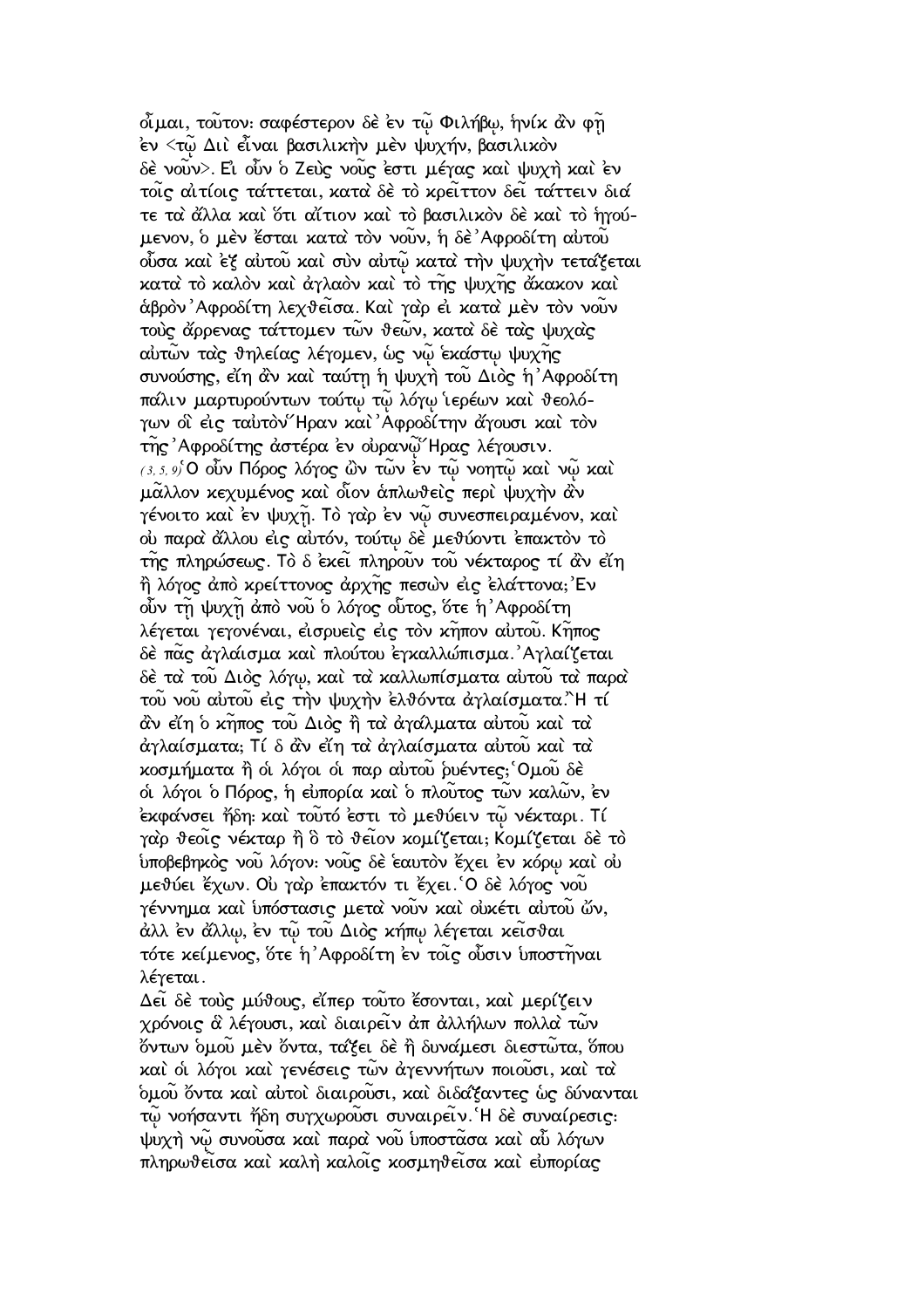πληρωθείσα, ως είναι εν αυτή δράν πολλα αγλαίσματα και τών καλών άπαντων εικόνας, Αφροδίτη μέν εστι το πάν, οι δε έν αυτή λόγοι παντες ευπορία και Πόρος από των άνω ρυέντος του εκεί νέκταρος: τα δε εν αυτή αγλαίσματα ώς άν εν ζωη κείμενα < κηπος Διόσ> λέγεται, και < εύδειν> 'εκει̃ σ <Πόροσ> οις επληρώθη <βεβαρημένοσ>. Ζωῆς δε φανείσης και ούσης άει έν τοις ούσιν <εστιασθαι> οι θεοι λέγονται ώς άν έν τοιαύτη μακαριότητι όντες. Αεί δε ούτως υπέστη δδε εξ άναγκης εκ της ψυχης εφέσεως προς το κρείττον και άγαθόν, και ήν άεί, εξ ούπερ και ψυχή, Έρως. "Εστι δ οὗτος μικτόν τι χρῆμα μετέχον μὲν ἐνδείας, ῇ πληρουσθαι θέλει, ούκ άμοιρον δε εύπορίας, η ού έχει το ελλείπον ζητεί: ου γαρ δη το πάμπαν άμοιρον του άγαθου τὸ ἀγαθὸν ἄν ποτε ζητήσειεν. Εκ Πόρου οὖν και Πενίας λέγεται εἶναι, ἦ ἡ ἔλλειψις καὶ ἡ ἔφεσις καὶ τῶν λόγων ἡ μνήμη δμού συνελθόντα έν ψυχη εγέννησε την ενέργειαν την προς το άγαθόν, έρωτα τουτον όντα. Η δε μήτηρ αύτω Πενία, ότι άει η έφεσις ενδεους. Υλη δε η Πενία, δτι και η ύλη ενδεης τα πάντα, και το αόριστον της του άγαθου επιθυμίασ - ου γαρ μορφή τις ουδε λόγος εν τω έφιεμένω τούτου - υλικώτερον το εφιέμενον καθ δσον έφίεται ποιει. Τὸ δὲ πρὸς αὐτὸ εἶδός ἐστι μόνον ἐν αὐτω μένον: και δέξασθαι δε εφιέμενον ύλην τω επιόντι το δεξόμενον παρασκευάζει. Ούτω τοι δ' Ερως υλικός τίς ἐστι, καὶ δαίμων οὗτός ἐστιν ἐκ ψυχῆς, καθ ὅσον ἐλλείπει τω άγαθω, εφίεται δέ, γεγενημένος.

 $(3, 6, 1)$  Τας αισθήσεις ου πάθη λέγοντες είναι, ενεργείας δέ περι παθήματα και κρίσεις, των μεν παθών περι άλλο γινομένων, δίον τὸ σῶμα φέρε τὸ τοιόνδε, της δὲ κρίσεως περί την ψυχήν, ου της κρίσεως παθους ούσησ - έδει γαρ αὖ άλλην κρίσιν γίνεσθαι και 'επαναβαίνειν άει εις άπειρον - είχομεν ουδεν ήττον και ενταυθα άπορίαν, ει η κρίσις η κρίσις ουδεν έχει του κρινομένου. Ή, ει τύπον έχοι, πέπονθεν. Ήν δ όμως λέγειν και περι των καλουμένων τυπώσεων, ως ο τρόπος όλως έτερος ή ως υπείληπται, οποίος και επι των νοήσεων ενεργειών και τούτων ουσών γινώσκειν άνευ του παθείν τι δυναμένων: και δλως ο λόγος ημίν και το βούλημα μη υποβαλείν τροπαις και άλλοιώσεσι την ψυχην τοιαύταις, οποιαι αι θερμάνσεις και ψύξεις σωμάτων. Και το παθητικον δε λεγόμενον αυτής έδει ιδείν και επισκέψασθαι, πότερα και τούτο άτρεπτον δώσομεν, ή τούτω μόνω το πάσχειν συγχωρήσομεν. Αλλα τούτο μέν ύστερον, περί δέ των προτέρων τας άπορίας επισκεπτέον. Πώς γαρ άτρεπτον και το προ του παθητικού και το προ αισθήσεως και δλως ψυχης δτιούν κακίας περί αυτήν εγγινομένης και δο-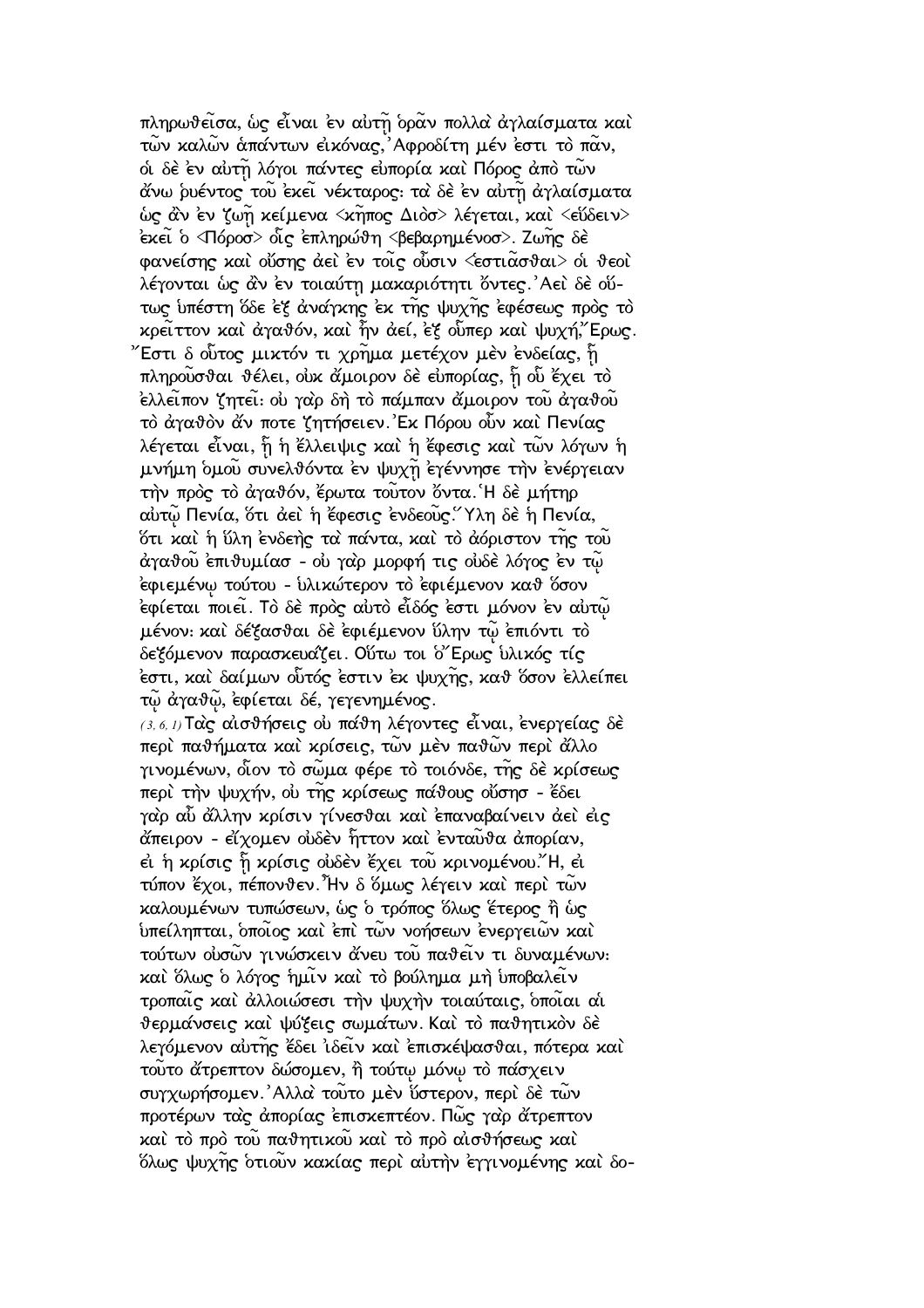ξων ψευδων και άνοίας; Οικειώσεις δε και άλλοτριώσεις ηδομένης και λυπουμένης, όργιζομένης, φθονούσης, ζηλούσης, επιθυμούσης, όλως ουδαμή ησυχίαν άγούσης, άλλ 'εφ εκαστω των προσπιπτόντων κινουμένης καὶ μεταβαλλούσης. Αλλ ει μεν σώμα εστιν η ψυχη και μέγεθος έχει, ου ραδιον, μαλλον δε όλως αδύνατον, απαθη αυτην και άτρεπτον δεικνύναι εν οτωούν των λεγομένων γίγνεσθαι περι αυτήν: ει δέ εστιν ουσία άμεγέθης και δει και το άφθαρτον αυτή παρείναι, ευλαβητέον αυτή παθη διδόναι τοιαυτα, μή και λάθωμεν αυτήν φθαρτήν είναι διδόντες. Και δη είτε άριθμος είτε λόγος, ώς φαμεν, η ουσία αυτής, πώς άν πάθος εγγένοιτο έν άριθμώ ή λόγω; Αλλα μάλλον λόγους άλόγους και άπαθη πάθη δει επιγίγνεσθαι αυτη σίεσθαι, και ταυτα τα άπο των σωμάτων [κατ άναλογίαν] μετενηνεγμένα άντικειμένως ληπτέον έκαστα [και κατ άναλογίαν μετενηνεγμένα], και έχουσαν ουκ έχειν και πάσχουσαν ου πάσχειν. Και δστις ο τρόπος των τοιούτων, επισκεπτέον.  $(3, 6, 2)$ Πρώτον δέ περι κακίας και άρετης λεκτέον, τί γίγνεται τότε, όταν κακία λέγηται παρείναι: και γαρ άφαιρειν δειν φαμεν ώς τινος όντος έν αυτή κακού και ενθείναι άρετην και κοσμήσαι και καλλος εμποιήσαι άντι αίσχους του πρόσθεν. Άρ ούν λέγοντες <άρετην αρμονίαν> είναι, <άναρμοστίαν> δὲ τὴν <κακίαν>, λέγοιμεν ἀν δόξαν δοκούσαν τοις παλαιοις καί τι πρός το ζητούμενον ου μικρον δ λόγος άνύσειεν; Ει γαρ συναρμοσθέντα μεν κατα φύσιν τα μέρη της ψυχης πρός άλληλα άρετή έστι, μη συναρμοσθέντα δε κακία, επακτον ουδεν άν ουδε ετέρωθεν γίγνοιτο, άλλ έκαστον ήκοι άν οιόν εστιν είς την άρμογην και ούκ αν ήκοι εν τη αναρμοστία τοιούτον όν, οίον και χορευται χορεύοντες και συνάδοντες άλλήλοις, ει και μη οι αυτοί είσι, και μόνος τις άδων των άλλων μη δόντων, και εκαστου καθ εαυτον άδοντος: ου γαρ μόνον δει συναδειν, άλλα και έκαστον καλώς το αυτου άδοντα οικεία μουσική: ώστε κάκει επι της ψυχής αρμονίαν είναι εκαστου μέρους το αύτω προσήκον ποιούντος. Δεί δη προ της άρμονίας ταύτης άλλην εκαστου είναι αρετήν, και κακίαν δε εκαστου προ της προς άλληλα αναρμοστίας. Τίνος ούν παρόντος έκαστον μέρος κακόν, Η κακίας. Και άγαθον αὖ; Η άρετης. Τῷ μεν οὖν λογιστικῷ τάχ ἄν τις λέγων άνοιαν είναι την κακίαν και άνοιαν την κατα απόφασιν ού παρουσίαν τινός άν λέγοι. Αλλ όταν και ψευδείς δόξαι ένῶσιν, ὃ δὴ μαλιστα τὴν κακίαν ποιεῖ, πῶς οὐκ ἐγγίνεσθαι φήσει και άλλοιον ταύτη τουτο το μόριον γίνεσθαι; Το δε θυμοειδές ούκ άλλως μέν έχει δειλαϊνον, ανδρείον δε όν άλλως; Τὸ δ ἐπιθυμοῦν ἀκόλαστον μεν ὂν οὐκ ἀλλως, σωφρονούν δε άλλως; η πέπονθεν. Η όταν μεν εν άρετη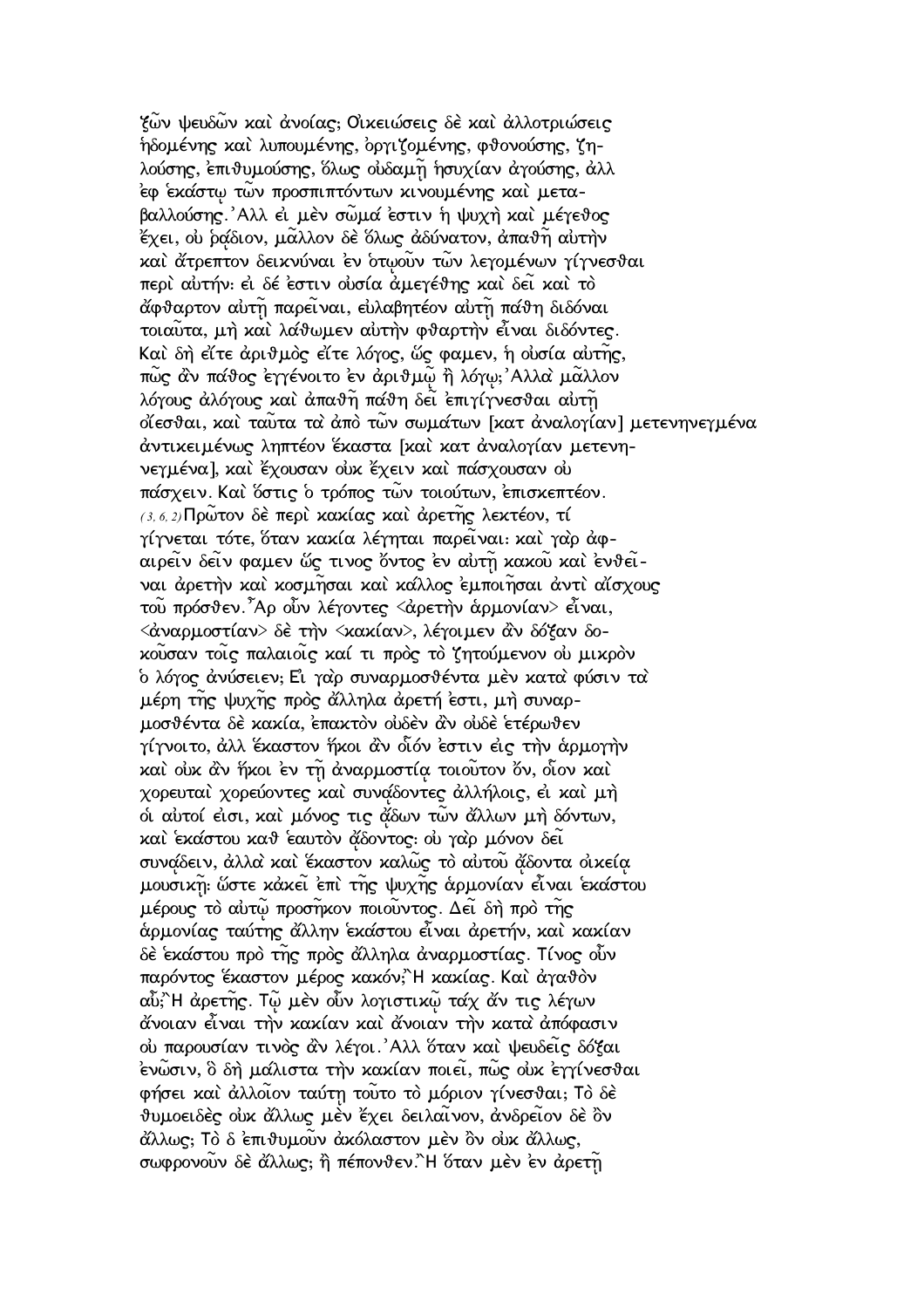έκαστον ή, ένεργείν κατα την ουσίαν η εστιν έκαστον έπαίον λόγου φήσομεν: και το μεν λογιζόμενον παρα του νου, τα δ άλλα παρα τούτου. Η το επαίειν λόγου ώσπερ δραν εστιν ου σχηματιζόμενον, άλλ δρών και ενεργεία όν, δτε δρα. Ωσπερ γαρ η δψις και δυναμει ούσα και ενεργεία η αύτη τη ουσία, η δε ενέργεια εστιν ουκ αλλοίωσις, άλλ άμα προσηλθε πρὸς ὃ ἔχει [τὴν οὐσίαν] καὶ ἔστιν ειδυια και έγνω άπαθώς, και το λογιζόμενον ούτω προς τον νουν έχει και όρα, και η δύναμις του νοείν τουτο, ου σφραγιδος ένδον γενομένης, άλλ έχει δ είδε και αὖ ουκ έχει: έχει μεν τώ γινώσκειν, ουκ έχει δε τώ μη άποκεισθαί τι έκ του δραματος, ώσπερ έν κηρώ μορφήν. Μεμνησθαι δέ δει, ότι και τας μνήμας ούκ εναποκειμένων τινών ελέγετο είναι, άλλα της ψυχης ούτω την δύναμιν εγειράσης, ώστε και δ μη έχει έχειν. Τί ούν; Ούκ άλλη ήν πριν ούτω μνημονεύειν και ύστερον, ότε μνημονεύει; ή βούλει άλλην; ούκουν άλλοιωθείσα γε, πλήν ει μή τις το εκ δυναμεως εις ενέργειαν ελθείν άλλοίωσιν λέγοι, άλλ έστιν ουδεν προσγενόμενον, άλλ ήπερ ήν πεφυκυια τούτο ποιούσα. Όλως γαρ αι ενέργειαι των αύλων ού συναλλοιουμένων γίνονται: ή φθαρείεν άν: άλλα πολύ μαλλον μενόντων, το δε πασχειν το ενεργούν τούτο των μεθ ύλης. Ει δε άυλον όν πείσεται, ουκ έχει ω μένει ώσπερ επι της όψεως της οράσεως ενεργούσης το πάσχον δ όφθαλμός έστιν, αι δέ δόξαι ὥσπερ δράματα. Τὸ δέ <u>θυμοειδές πώς δειλόν; πώς δε και άνδρεϊον;</u> Η δειλόν μέν τῷ ἢ μὴ ὁρᾶν πρὸς τὸν λόγον ἢ πρὸς φαῦλον ὄντα τὸν λόγον δραν ή δργανων ελλείψει, δίον απορία ή σαθρότητι δπλων σωματικών, ή ενεργείν κωλυόμενον ή μη κινηθεν οίον ερεθισθέν: άνδρείον δέ, εί τα εναντία. Εν οίς ουδεμία άλλοίωσις ουδέ πάθος. Το δε επιθυμουν ενεργουν μεν μόνον την λεγομένην άκολασίαν παρέχεσθαι: πάντα γαρ μόνον πράττει καὶ οὐ πάρεστι τα ἄλλα, δίς ἀν ἦ ἐν μέρει τὸ κρατείν παρούσι και δεικνύναι αυτώ. Το δ δρών ήν άν άλλο, πράττον ου πάντα, άλλά που και σχολάζον τῷ δραν ὡς οἶόν τε τα άλλα. Τάχα δε το πολύ και σώματος καχεξία η τούτου λεγομένη κακία, άρετὴ δὲ τἀναντία: ὥστ οὐδεμία ἐφ εκάτερα προσθήκη τη ψυχη.

 $(3, 6, 3)$  Τας δ οικειώσεις και αλλοτριώσεις πως; Και λυπαι και όργαι και ήδοναι επιθυμίαι τε και φόβοι πως ου τροπαι και πάθη ενόντα και κινούμενα; Δει δη και περι τούτων ὧδε διαλαβείν. Ότι γαρ εγγίγνονται άλλοιώσεις και σφοδραι τούτων αισθήσεις μη ου λέγειν εναντία λέγοντός εστι τοις εναργέσιν. Αλλα χρή συγχωρούντας ζητείν & τι εστι τό τρεπόμενον. Κινδυνεύομεν γαρ περί ψυχην ταύτα λέγοντες δμοιόν τι υπολαμβανειν, ως ει την ψυχην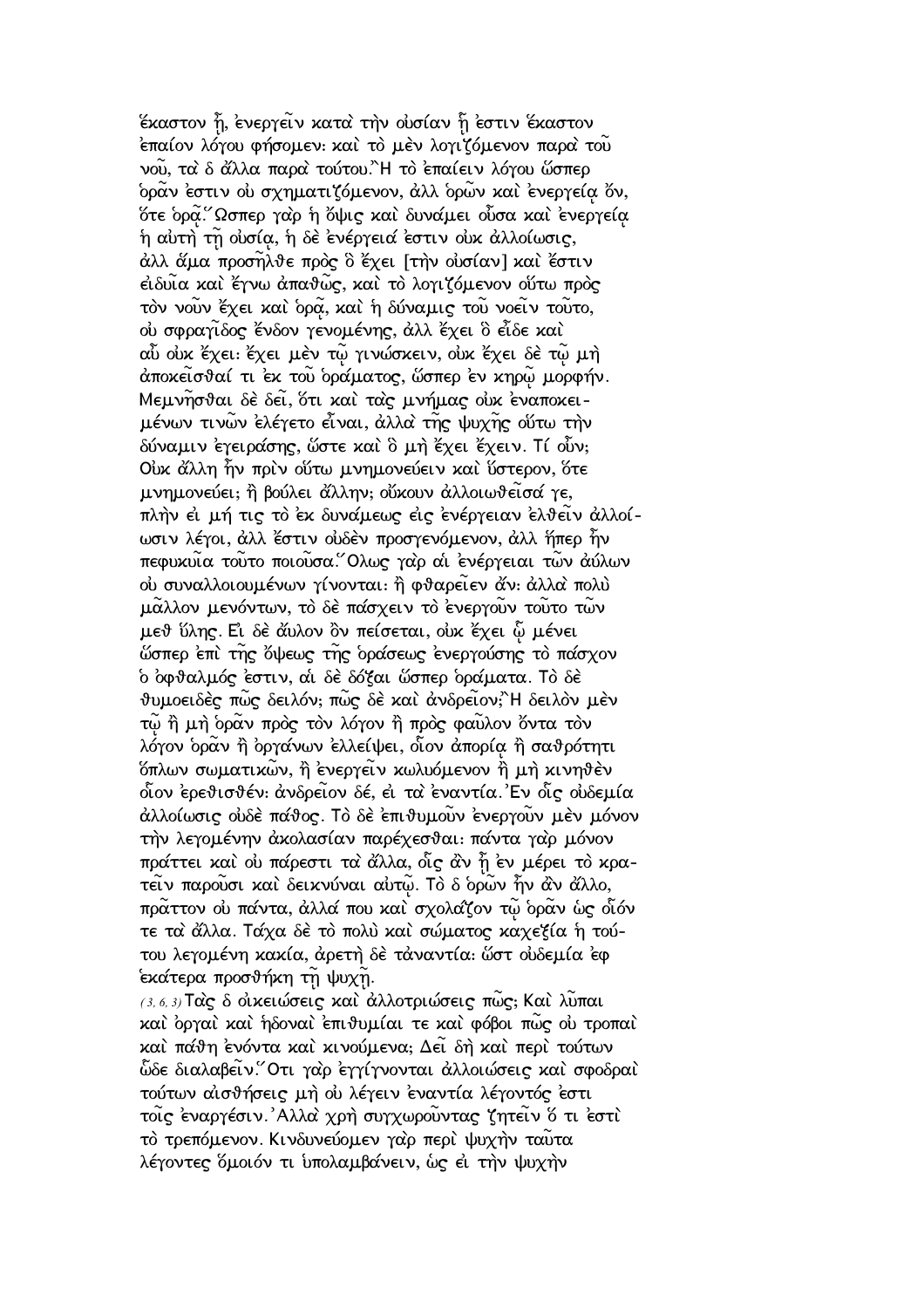λέγομεν ερυθριαν ή αύ εν ώχριασει γίγνεσθαι, μή λογιζόμενοι, ώς δια ψυχήν μεν ταῦτα τα παθη, περί δε την άλλην σύστασίν έστι γιγνόμενα. Αλλ η μεν αισχύνη έν ψυχη δόξης αισχρού γενομένης: τὸ δε σώμα εκείνης τούτο οίον σχούσης, ίνα μή τοις ονόμασι πλανώμεθα, υπό τη ψυχη όν και ου ταυτον αψύχω ετραπη κατα το αίμα εύκίνητον όν. Τα τε του λεγομένου φόβου εν μεν τη ψυχη η άρχή, τὸ δ ώχρὸν ἀναχωρήσαντος του αίματος είσω. Και της ηδονης δε το της διαχύσεως τουτο και είς αΐσθησιν ήκον περί το σώμα, το δε περί την ψυχην ουκέτι πάθος. Και το της λύπης ώσαύτως. Επει και το της έπιθυμίας έπι μέν της ψυχης της άρχης ούσης του έπιθυμείν λανθάνον 'εστίν, εκείθεν δε το προελθον η αίσθησις ἔγνω. Καὶ γαρ ὅταν λέγωμεν κινεῖσθαι αὐτὴν ἐν ἐπιθυμίαις, έν λογισμοίς, εν δόξαις, ου σαλευομένην αυτήν λέγομεν ταύτα ποιείν, άλλ έξ αύτης γίγνεσθαι τας κινήσεις. Επεί και το ζην κίνησιν λέγοντες ουκ άλλοίου μέν, εκάστου δε μορίου η ενέργεια η κατα φύσιν ζωη ουκ εξιστάσα. Κεφαλαιον δε ίκανόν: εί τας ενεργείας και τας ζωας και τας ορέξεις ουκ άλλοιώσεις συγχωρούμεν και μνήμας ου τύπους εναποσφραγιζομένους ούδε τας φαντασίας ως έν κηρώ τυπώσεις, συγχωρητέον πανταχού έν πάσι τοις λεγομένοις πάθεσι και κινήσεσι την ψυχην ώσαύτως έχειν τῷ ὑποκειμένῳ καὶ τη οὐσία καὶ την ἀρετην καὶ την κακίαν μή ώς τὸ μέλαν καὶ τὸ λευκὸν περὶ σὦμα γίγνεσθαι ή το θερμον και το ψυχρόν, άλλ ον είρηται τρόπον επ άμφω περί πάνθ όλως τα εναντία γίγνεσθαι.  $(3, 6, 4)$ Περί δέ του λεγομένου παθητικού της ψυχής έπισκεπτέον. Ήδη μεν οὖν εἴρηται τρόπον τινα και περι τούτου εν οίς περι των παθών απάντων ελέγετο των περι το θυμοειδές και το επιθυμούν γινομένων όπως έκαστα: ού μην άλλ έτι λεκτέον περι αυτού πρώτον λαβόντας, δ τι ποτέ το παθητικόν της ψυχης λέγεται είναι. Λέγεται δη πάντως περί δ τα πάθη δοκεί συνίστασθαι: ταύτα δ έστιν οις έπεται ήδονη και λύπη. Των δε παθών τα μεν επι δόξαις συνίσταται, ώς όταν δοξάσας τις μέλλειν τελευταν ἴσχη φόβον, ἢ οἰηθεὶς ἀγαθὸν αὐτῷ τι ἔσεσθαι ἡσθῇ, τῆς μεν δόζης εν άλλω, του δε παθους κινηθέντος εν άλλω: τα δέ εστιν ως ηγησαμενα αυτα απροαιρέτως εμποιείν εν τω πεφυκότι δοξαζειν την δόξαν. Η μεν δη δόξα ότι άτρεπτον έα το δοξαζειν είρηται: ο δ εκ της δόξης φόβος ελθων άνωθεν αὖ άπο της δόξης οίον σύνεσίν τινα παρασχων τω λεγομένω της ψυχης φοβεισθαι. Τί ποτε ποιεί τούτο το φοβεισθαι; Ταραχήν και έκπληξίν, φασιν, επι προσδοκωμένω κακώ. Ότι μεν ούν η φαντασία έν ψυχη, ή τε πρώτη, ην δη καλούμεν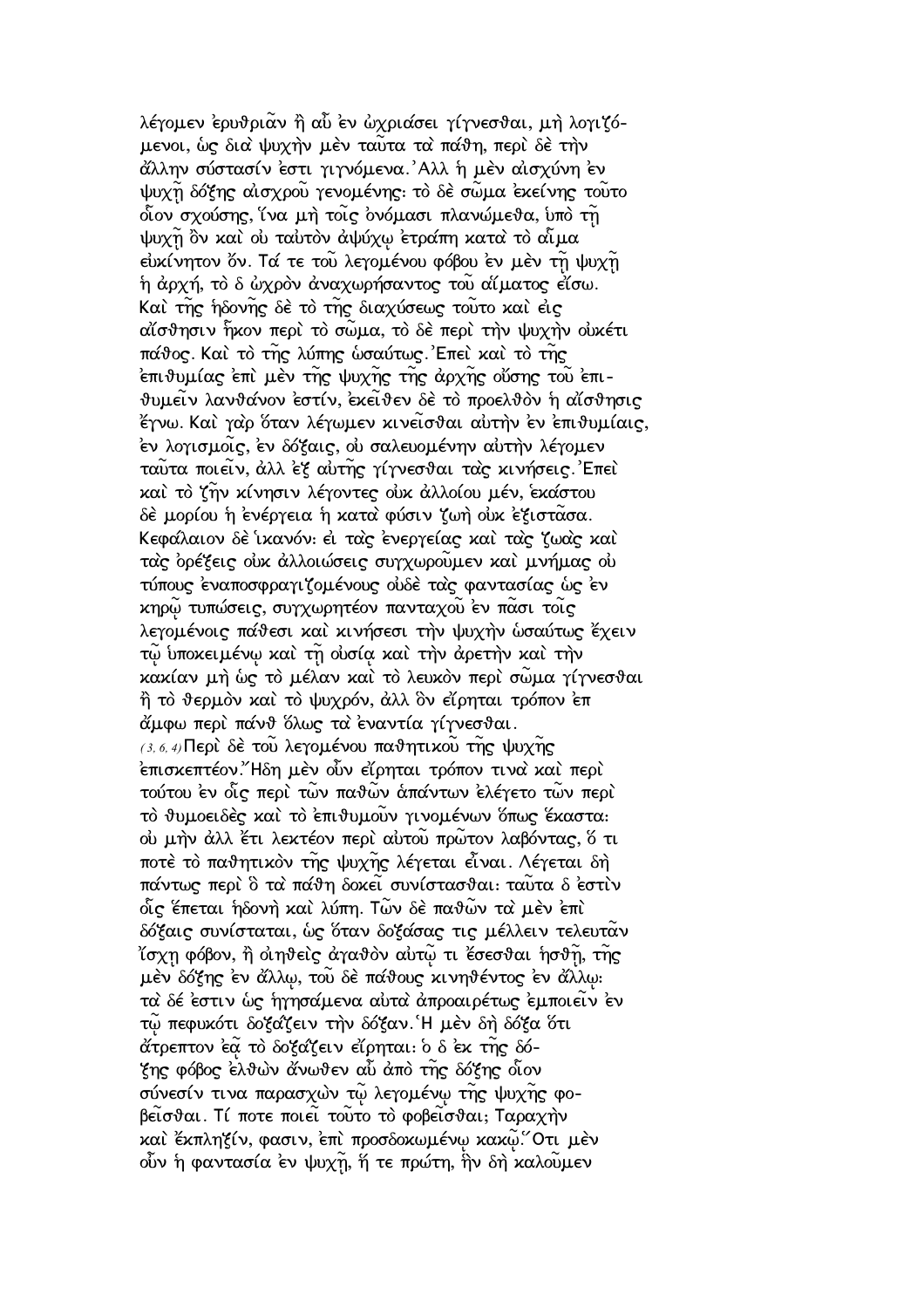δόξαν, ή τε άπὸ ταύτης οὐκέτι δόξα, ἀλλα περὶ τὸ κάτω άμυδρα δίον δόξα και άνεπίκριτος φαντασία, οία τη λεγομένη φύσει ενυπάρχει ενέργεια καθ α ποιει έκαστα, ώς φασιν, άφαντάστως, δήλον άν τω γένοιτο. Τὸ δ ἀπὸ τούτων ήδη αισθητή η ταραχή περί το σώμα γινομένη δ τε τρόμος και ο σεισμος του σώματος και το ώχρον και ή άδυναμία του λέγειν. Ου γαρ δη εν τω ψυχικώ μέρει ταυτα: ή σωματικόν φήσομεν αυτό είναι, αυτό τε είπερ ην παθον ταύτα, ουδ άν έτι εις το σώμα ταυτα αφίκετο του πέμποντος ούκέτι ενεργούντος το πέμπειν δια το κατέχεσθαι τῷ πάθει και 'εξίστασθαι έαυτου.' Αλλ έστι μεν τουτο το της ψυχης μέρος το παθητικον ου σώμα μέν, είδος δέ τι. 'Eν ὕλη μέντοι καὶ τὸ ἐπιθυμοῦν καὶ τό γε θρεπτικόν τε καὶ αύξητικόν και γεννητικόν, δ' εστι ρίζα και άρχη του επιθυμούντος και παθητικού είδους. Είδει δε ουδενι δει παρείναι ταραχήν ή όλως πάθος, άλλ εστηκέναι μεν αυτό, την δε ύλην αυτου εν τω πάθει γίγνεσθαι, όταν γίγνηται, εκείνου τη παρουσία κινούντος. Ου γαρ δη το φυτικόν, όταν φύη, φύεται, ουδ, δταν αύξη, αύξεται, ουδ όλως, όταν κινη, κινειται 'εκείνην την κίνησιν ην κινει, άλλ ή ουδ όλως, ή άλλος τρόπος κινήσεως ή ενεργείας. Αύτην μέν ούν δει την του είδους φύσιν ενέργειαν είναι και τη παρουσία ποιείν, δίον ει ή άρμονία έξ αυτής τας χορδας εκίνει. Έσται τοίνυν το παθητικόν πάθους μέν αίτιον ή παρ αύτου γενομένου του κινήματος έκ της φαντασίας της αισθητικής ή και άνευ φαντασίας: επισκεπτέον δε τουτο, ει της δόξης άνωθεν άρξασης: αύτο δε μένον εν άρμονίας είδει. Τα δε αίτια του κινήσαι άναλογον τω μουσικώ: τα δέ πληγέντα δια πάθος πρός τας χορδας άν τον λόγον έχοι. Και γαρ κάκει ούχ η άρμονία πέπονθεν, άλλ η χορδή: ου μην εκινήθη άν η χορδή, ει και ο μουσικός εβούλετο, μη της άρμονίας τουτο λεγούσης.

 $(3, 6, 5)$  Τί ούν χρή ζητείν άπαθη την ψυχην εκ φιλοσοφίας ποιείν μηδέ την άρχην πασχουσαν; Η επειδή και το είς αύτην επι του λεγομένου παθητικού οίον φαντασμα το ' έφεξης πάθημα ποιεί, την ταραχήν, καὶ συνέζευκται τη ταραχη η του προσδοκωμένου κακού εικών, πάθος το τοιούτον λεγόμενον ή ίου ο λόγος όλως άφαιρείν και μή έαν εγγίγνεσθαι ώς γιγνομένου μεν ούπω της ψυχης έχούσης εὖ, μη γιγνομένου δὲ ἀπαθὦς ισχούσης τοῦ αιτίου του πάθους του περί αύτην δραματος ουκέτι εγγιγνομένου, οίον εί τις τας των ονειρατων φαντασίας αναιρείν εθέλων έν εγρηγόρσει την ψυχην την φανταζομένην ποιοίη, ει τα πάθη λέγοι πεποιηκέναι, τα έξωθεν οίον δράματα παθήματα λέγων της ψυχης είναι. Αλλα τίς <η καθαρσισ> άν της ψυ-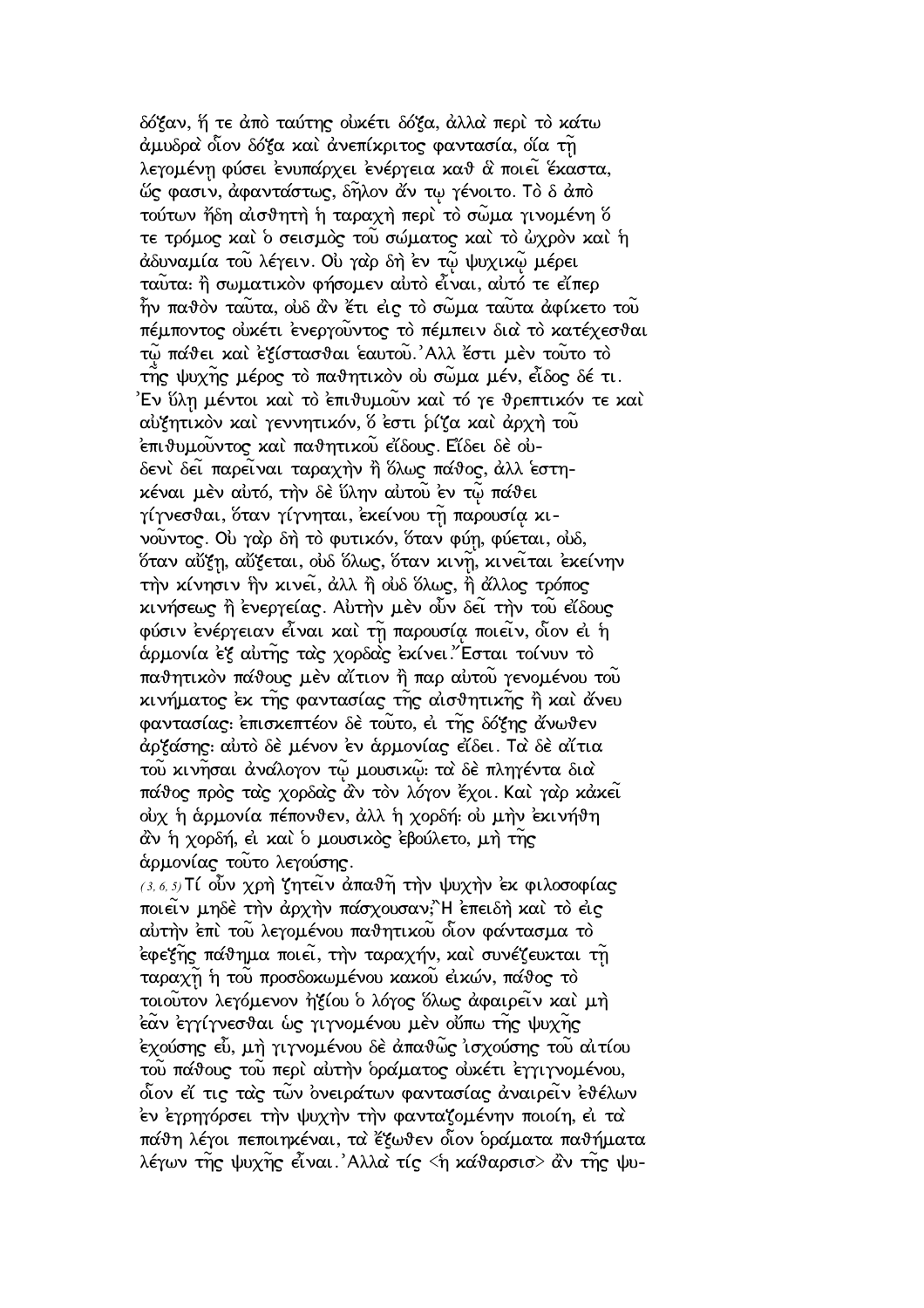χῆς είη μηδαμῆ μεμολυσμένης ἢ τί <τὸ χωρίζειν> αὐτὴν άπό του σώματος; Η η μέν καθαρσις άν είη καταλιπείν μόνην και μη μετ άλλων ή μη προς άλλο βλέπουσαν μηδ αὖ δόξας άλλοτρίας έχουσαν, όστις ο τρόπος των δοξών, ή των παθών, ώς είρηται, μήτε δράν τα είδωλα μήτε εξ αυτών εργάζεσθαι πάθη. Ει δέ έπι θάτερα τα άνω άπο των κάτω, πως ου κάθαρσις και χωρισμός γε προς της ψυχης της μηκέτι έν σώματι γιγνομένης ως εκείνου είναι, και το ώσπερ φως μή έν θολερώ; Καίτοι άπαθές όμως δ και εν θολερώ. Του δέ παθητικού η μέν καθαρσις η έγερσις έκ των ατόπων ειδώλων και μη δρασις, το δε χωρίζεσθαι τη μη πολλη νεύσει και τη περι τα κάτω μη φαντασία. Είη δ άν και τὸ χωρίζειν αὐτὸ τὸ ἐκεἶνα ἀφαιρεῖν ὧν τοῦτο χωρίζεται, δταν μή επι πνεύματος θολερού εκ γαστριμαργίας και πλήθους ου καθαρών ή σαρκών, άλλ ή ισχνον το έν ὧ, ώς επ αυτου όχεισθαι ησυχη.

 $(3, 6, 6)$  Την μέν δη ουσίαν την νοητην την κατα το είδος άπασαν τεταγμένην ως άπαθη δει είναι δοκειν είρηται. 'Επεὶ δὲ καὶ ἡ ὕλη ἕν τι τῶν ἀσωμάτων, ἐι καὶ ἄλλον τρόπον, σκεπτέον και περι ταύτης τίνα τρόπον έχει, πότερα παθητή, ώς λέγεται, και κατα πάντα τρεπτή, ή και ταύτην δει άπαθη είναι σίεσθαι, και τίς ο τρόπος της απαθείας. Πρώτον δε ληπτέον επι τούτο στελλομένοις και περι της φύσεως αυτής λέγουσιν οποία τις, ως η του όντος φύσις και η ουσία και το είναι ου ταύτη έχει, ώς οί πολλοί νομίζουσιν. Έστι γαρ το όν, δ και κατ άλήθειαν άν τις είποι όν, όντως όν: τουτο δέ έστιν, δ πάντη έστιν όν: τούτο δέ, ὧ μηδεν <άποστατεί> του είναι. Τελέως δε όν ούδενος δείται ίνα σώζοιτο και ή, άλλα και τοις άλλοις αίτιον τοις δοκούσιν είναι του δοκειν είναι. Ει δη ταυτα ορθώς λέγεται, αναγκη αυτο εν ζωή και εν τελεία ζωή είναι: ή ελλείπον ου μαλλον όν ή μη όν έσται. Τουτο δε νους και πάντη φρόνησις. Και ώρισμένον άρα και πεπερασμένον και τη δυναμει ούδεν δ τι μή, ούδε τοσηδε: έπιλείποι γαρ άν. Διὸ και τὸ ἀει και τὸ ὡσαύτως και τὸ άδεκτον παντός και ουδεν εις αυτό: ει γάρ τι δέχοιτο, παρ αύτο άν τι δέχοιτο: τουτο δε μη όν. Δεί δ αύτο πάντη όν είναι: ήκειν ούν δει παρ αύτου παντα έχον εις το είναι: και δμού πάντα και εν πάντα. Ει δη τούτοις δρίζομεν το όν - δει δέ, ή ουκ άν εκ του όντος ήκοι νους και ζωή, άλλα τῷ ὄντι ἐπακτα ταῦτα και οὐκ [εξ οὐκ ὄντος] ἔσται, και τὸ μèν ὂν ἄζων καὶ ἄνουν ἔσται, ὃ δὲ μὴ ὄν ἐστιν ἀληθῶς ταυτα έξει, ως εν τοις χείροσι δέον ταυτα είναι και τοις υστέροις του όντος: το γαρ προ του όντος χορηγον μεν τούτων είς τὸ ὄν, ου δεόμενον δε αυτό τούτων: - εί ούν τοιούτον τὸ ὄν, ἀναγκη μήτε τι σώμα αυτό μήτε τὸ υποκεί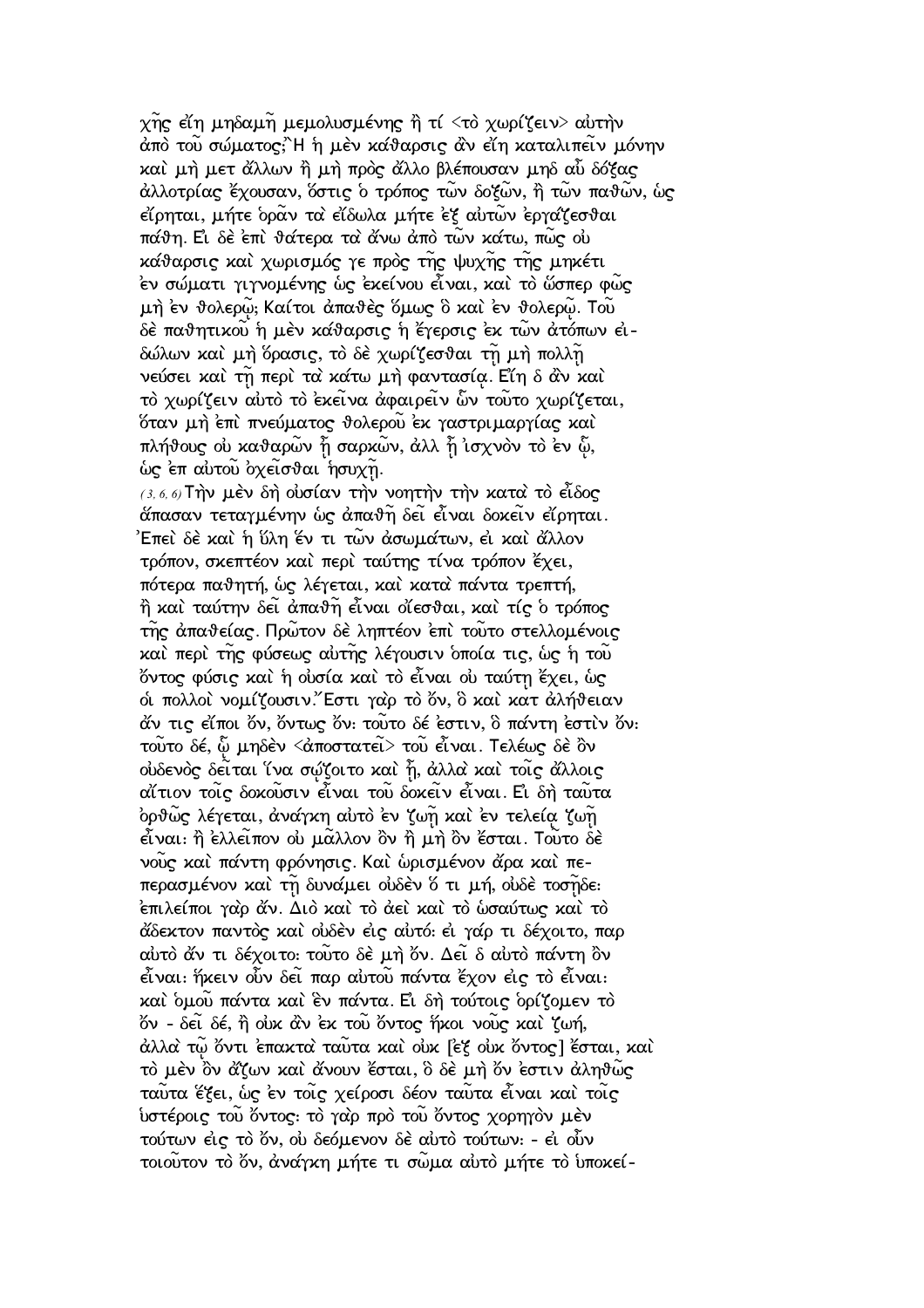μενον τοις σώμασιν είναι, άλλ είναι τούτοις το είναι το μή ούσιν είναι.

Καὶ πὦς ἡ τῶν σωμάτων φύσις μὴ οὖσα, πῶς δὲ ἡ ὕλη έφ ής ταυτα, όρη και πέτραι και πασα γη στερεα και πάντα άντίτυπα και ταις πληγαις βιαζόμενα τα πληττόμενα δμολογείν αύτων την ουσίαν; Ει ούν τις λέγοι: πως δέ τα μη θλίβοντα και μη βιαζόμενα μηδε αντίτυπα μηδ όλως δρώμενα, ψυχή και νους, όντα και όντως όντα; και δη και έπι των σωμάτων μάλλον γης εστώσης το μάλλον κινούμενον και εμβριθές ήττον, και τούτου το άνω; και δη και το πυρ φεύγον ήδη την σώματος φύσιν; Αλλ οίμαι, τα μέν αυταρκέστερα αυτοις ήττον ενοχλει τα άλλα και άλυπότερα τοις άλλοις, τα δε βαρύτερα και γεωδέστερα, δσω ελλιπή και πίπτοντα και αίρειν αυτα ου δυνάμενα, ταυτα πίπτοντα υπό άσθενείας τη καταφορα και νωθεία πληγας έχει. Επεί και τα νεκρα των σωμάτων αηδέστερα προσπεσείν, και το σφόδρα της πληγής και το βλαπτειν έχει: τα δ έμψυχα μετέχοντα του όντος, όσω τούτου μέτεστιν αυτοίς, ευχαριτώτερα τοις πέλας. Η δε κίνησις ώσπερ τις ζωή ούσα εν τοις σώμασιν ήν: και μίμησιν έχουσα ταύτης μαλλόν έστι τοις ήττον σώματος έχουσιν, ως της άπολείψεως του όντος δ καταλείπει μαλλον τουτο σώμα ποιούσης. Και εκ των δε λεγομένων παθημάτων μαλλον άν τις ίδοι τὸ μαλλον σῶμα μαλλον παθητὸν ὄν, γην ἢ τα άλλα, καὶ τα άλλα κατα τον αὐτον λόγον: τα μεν γαρ άλλα σύνεισι διαιρούμενα μή κωλύοντος μηδενός είς εν πάλιν, τμηθέν δέ γεηρόν άπαν χωρις εκάτερον άεί: ώσπερ τα άπαγορεύοντα τη φύσει, & δη μικράς πληγης γενομένης ούτως έχει ως πέπληκται και εφθάρη, ούτω και το μαλιστα σῶμα γενόμενον ὡς μαλιστα ἐις τὸ μὴ ὂν ἧκον άναλαβείν αυτό είς το εν άσθενει. Πτώμα ούν αι βαρείαι και σφοδραι πληγαί, άλλα ποιείν εις άλληλα: άσθενες δε άσθενει προσπιπτον ισχυρόν έστι προς εκείνο και μη όν μη ὄντι.

Ταύτα μέν ούν είρηται πρός τους έν τοις σώμασι τιθεμένους τα όντα τη των ώθισμων μαρτυρία και τοις δια της αισθήσεως φαντάσμασι πίστιν της άληθείας λαμβανοντας, οι παραπλήσιον τοις ονειρώττουσι ποιούσι ταυτα ενεργείν νομίζουσιν, α δρώσιν είναι ενύπνια όντα. Και γαρ το της αισθήσεως ψυχης εστιν ευδούσης: όσον γαρ εν σώματι ψυχης, τουτο εύδει: η δ άληθινη εγρήγορσις άληθινη άπο σώματος, ου μετα σώματος, αναστασις. Η μεν γαρ μετα σώματος μετάστασίς 'εστιν 'εξ άλλου εις άλλον ύπνον, οίον έζ ετέρων δεμνίων: η δ άληθης δλως άπο τῶν σωμάτων, δ της φύσεως όντα της εναντίας ψυχη το εναντίον είς ουσίαν έχει. Μαρτυρεί δε και η γένεσις αυτών και η ροη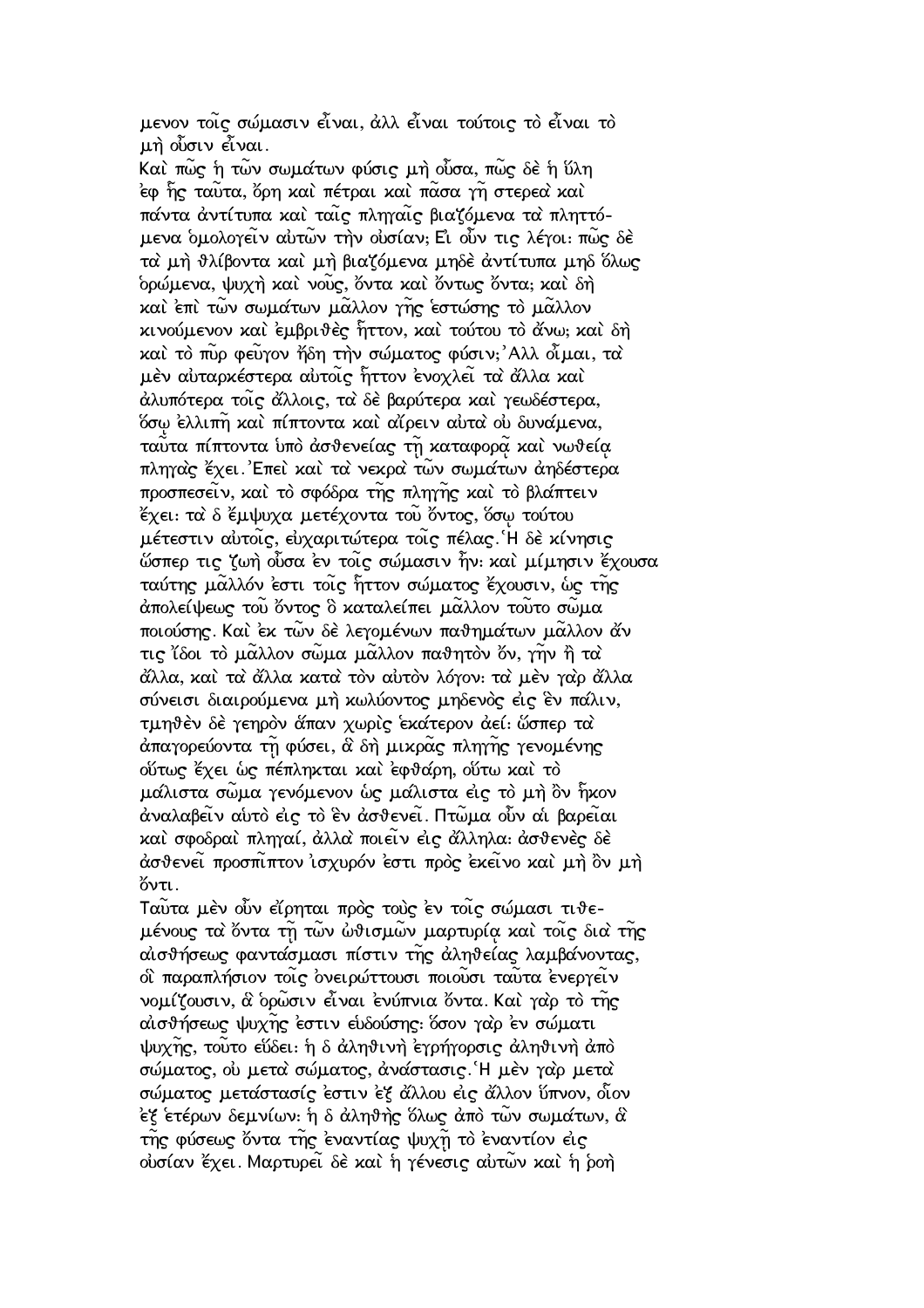και η φθορα ου της του όντος φύσεως ούσα. (3, 6, 7) Αλλ επανιτέον επί τε την ύλην την υποκειμένην ή τα` 'επι` τῆ ὕλῃ ἐἶναι λεγόμενα, 'εξ ὧν τό τε μὴ ἐἶναι αύτην και το της ύλης άπαθες γνωσθήσεται. Έστι μεν ούν άσώματος, επείπερ το σώμα ύστερον και σύνθετον και αύτη μετ άλλου ποιεί σώμα. Ούτω γαρ του ονόματος τετύχηκε του αύτου κατα το ασώματον, ότι εκατερον τό τε ὂν ἥ τε ὕλη ἕτερα τῶν σωμάτων. Οὔτε δὲ ψυχὴ οὖσα οὔτε νους ούτε ζωη ούτε είδος ούτε λόγος ούτε πέρασ - άπειρία γάρ - ούτε δύναμισ - τί γαρ και ποιεί; - άλλα ταυτα υπερεκπεσούσα πάντα ουδέ την του όντος προσηγορίαν όρθὧς άν δέχοιτο, μη ὂν δ άν εικότως λέγοιτο, και ουχ ώσπερ κίνησις μή όν ή στάσις μή όν, άλλ άληθινώς μή όν, είδωλον και φαντασμα όγκου και υποστασεως έφεσις και εστηκός ούκ εν στάσει και άόρατον καθ αυτό και φεύγον τὸ βουλόμενον ιδείν, και όταν τις μή ίδη γιγνόμενον, άτενίσαντι δε ουχ δρώμενον, και τα εναντία άει εφ εαυτου φανταζόμενον, μικρόν και μέγα και ήττον και μαλλον, ελλεϊπόν τε και υπερέχον, είδωλον ου μένον ουδ αὖ φεύγειν δυναμενον: ουδέ γαρ ουδέ τουτο ισχύει άτε μη ισχύν παρα νου λαβόν, άλλ εν ελλείψει του όντος παντός γενόμενον. Διὸ πᾶν ὃ ἀν ἐπαγγέλληται ψεύδεται, κἀν μέγα φαντασθη̃, μικρόν 'εστι, κάν μαλλον, ήττόν 'εστι, και το όν αυτου εν φαντάσει ούκ όν έστιν, οίον παίγνιον φεύγον: όθεν και τα έν αυτώ εγγίγνεσθαι δοκούντα παίγνια, είδωλα εν ειδώλω άτεχνώς, ως εν κατόπτρω το άλλαχου ιδρυμένον άλλαχου φανταζόμενον: και πιμπλαμενον, ως δοκει, και έχον ουδεν και δοκούν τα πάντα. < Τα δε εισιόντα και εξιόντα των όντων μιμήματα> και είδωλα εις είδωλον άμορφον και δια το άμορφον αυτής ενορώμενα ποιείν μεν δοκεί είς αυτήν, ποιεί δε ουδέν: άμενηνα γαρ και άσθενη και άντερείδον ουκ έχοντα: άλλ ουδέ εκείνης εχούσης δίεισιν ου τέμνοντα δίον δι ύδατος ή εί τις εν τω λεγομένω κενω μορφας δίον εισπέμποι. Και γαρ αὖ, ει μεν τοιαΰτα ἦν τα ενορώμενα, οἷα τα άφ ὧν ἦλθεν είς αύτήν, ταχ άν τις διδούς αύτοις δύναμίν τινα των πεμψάντων την εις αυτην γενομένην πάσχειν υπ αυτών άν υπέλαβε: νύν δ άλλων μεν όντων των εμφανταζομένων, άλλοίων δε των ενορωμένων, κάκ τούτων μαθείν έστι το της πείσεως ψεύδος ψευδούς όντος του ένορωμένου και ουδαμη έχοντος δμοιότητα προς το ποιήσαν. Ασθενές δη και ψεύδος όν και είς ψεύδος εμπίπτον, οία εν ονείρω ή ύδατι ή κατόπτρω, άπαθη αυτήν είασεν εξ αναγκης είναι: καίτοι έν γε τοις προειρημένοις δμοίωσις τοις ενορωμένοις εστι πρός τα ενορώντα.  $(3, 6, 8)$  Ολως δέ το πάσχον δεί τοιούτον είναι οίον εν ταίς έναντίαις είναι δυνάμεσι και ποιότησι των επεισιόντων και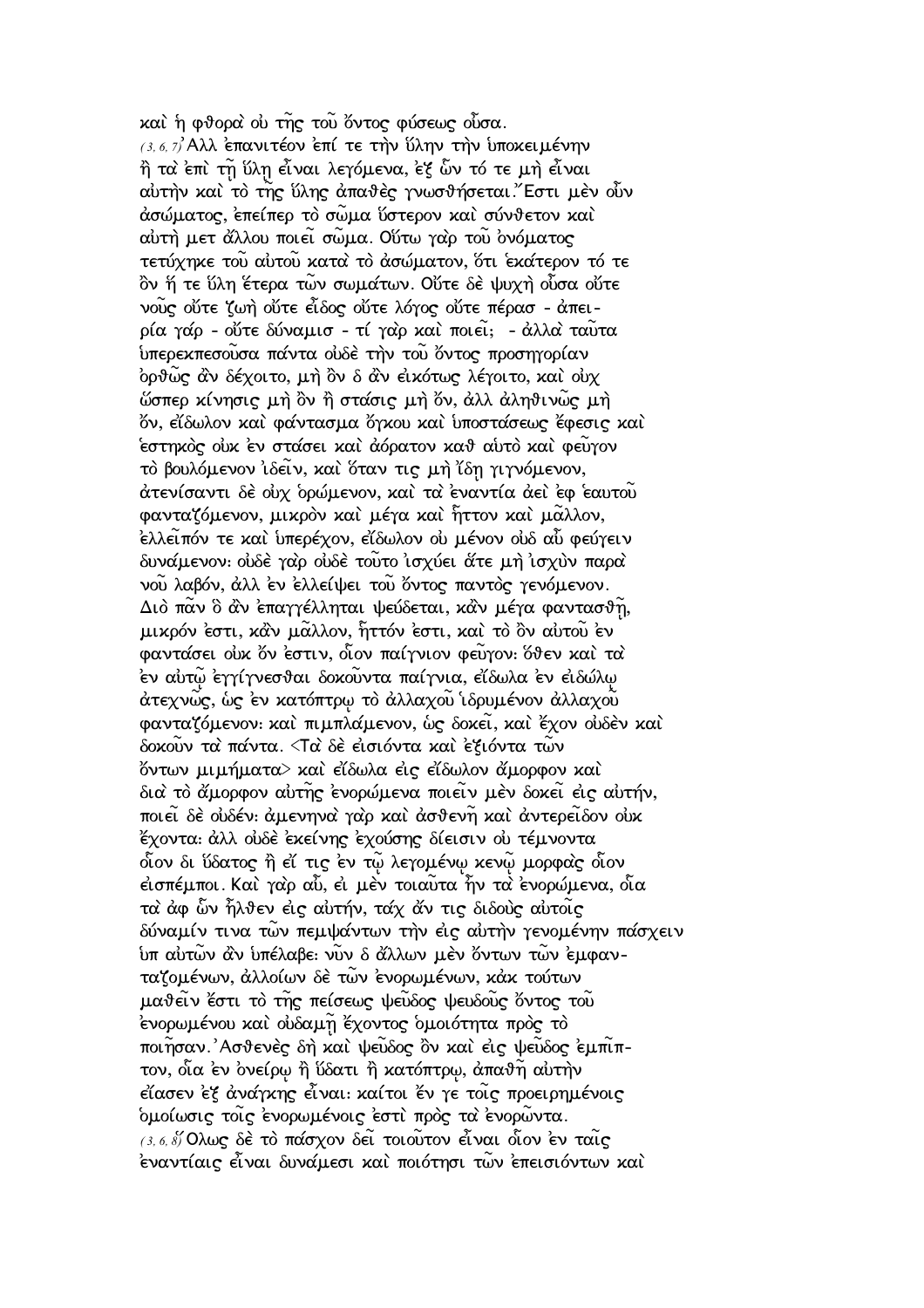τὸ πασχειν εμποιούντων. Τῷ γαρ ενόντι θερμῷ ἡ ἀλλοίωσις ἡ παρα του ψύχοντος και τω ενόντι υγρω η αλλοίωσις η παρα του ξηραίνοντος, και ηλλοιώσθαι λέγομεν το υποκείμενον, δταν εκ θερμού ψυχρον ή εκ ζηρού υγρον γίγνηται. Μαρτυρεί δε και η λεγομένη πυρός φθορα μεταβολής γενομένης εις στοιχείον άλλο: το γαρ πυρ εφθαρη, φαμέν, ουχ η ύλη: ώστε και τα πάθη περι τουτο, περι δ και η φθορά: δδος γαρ εις φθοραν η παραδοχη του πάθους: και τούτω το φθείρεσθαι, ώ και το πάσχειν. Την δε ύλην φθείρεσθαι ούχ οίόν τε: είς τί γαρ και πως; Πως ούν λαβούσα εν αύτη θερμότητας, ψυχρότητας, μυρίας και άπείρους όλως ποιότητας και ταύταις διαληφθείσα και δίον συμφύτους αύτας έχουσα και συγκεκραμένας άλλήλαις, ου γαρ έκαστα χωρίς, αυτή δε εν μέσω αποληφθείσα πασχουσών των ποιοτήτων έν τη πρός άλλήλας υπ άλλήλων μίζει ουχι συμπάσχει και αυτή; Ει μη άρα έξω τις αυτην θήσεται αυτων παντάπασιν: εν υποκειμένω δε παν ούτω πάρεστι τώ υποκειμένω, ώς αυτώ τι παρ αυτού διδόναι. (3, 6, 9) Ληπτέον δη το παρείναι έτερον ετέρω και το είναι άλλο εν άλλω πρώτον ώς ου καθ ένα τρόπον υπάρχει, άλλα τὸ μέν ἐστιν οἶον μετα τοῦ παρεῖναι ἢ χεῖρον ἢ βέλτιον ποιείν εκείνο μετα του τρέπειν, οίον επι των σωμάτων δράται επί γε των ζώων, το δ οίον ποιείν βέλτιον ή χείρον άνευ του πάσχειν εκείνο, ώσπερ επι της ψυχης ελέγετο, τὸ δ οίον ὅταν τις σχήμα κηρῷ προσαγάγη, ἔνθα ούτε τι πάθος, ώς άλλο τι ποιήσαι τον κηρον είναι, όταν παρή το σχημα, ούτε ελλείψεις [εκείνο] άπεληλυθότος εκείνου. Το δε δη φώς ουδε σχήματος άλλοίωσιν περι το φωτιζόμενον ποιεϊ. Ο δε δη λίθος ψυχρός γενόμενος τί παρα της ψυχρότητος μένων λίθος έχει; Τί δ άν γραμμή πάθοι υπό χρώματος; Ουδέ δη το επίπεδον, δίμαι. Αλλα το υποκείμενον ίσως σώμα; Καίτοι υπό χρώματος τί άν πάθοι; Ου γαρ δεί το παθείν λέγειν το παρείναι ούδε το μορφήν περιθείναι. Ει δέ τις και τα κάτοπτρα λέγοι και δλως τα διαφανη υπό των ενορωμένων ειδώλων μηδεν πασχειν, ουκ άνόμοιον άν τὸ παραδειγμα φέροι. Εἴδωλα γαρ και τα εν τη ύλη. και αύτη έτι μαλλον απαθέστερον ή τα κατοπτρα. Έγγίγνονται μεν δη έν αυτη θερμότητες και ψυχρότητες, άλλ ούκ αυτήν θερμαίνουσαι: το γαρ θερμαίνεσθαί έστι και τὸ ψύχεσθαι ποιότητος ἐξ ἄλλης εις ἄλλην τὸ ὑποκείμενον άγούσης. Επισκεπτέον δε περί της ψυχρότητος μήποτε άπουσία και στέρησις. Συνελθούσαι δε είς αύτην αι ποιότητες εις αλλήλας μεν αι πολλαι αυτων ποιήσουσι, μαλλον δε αι εναντίως έχουσαι. Τί γαρ άν ευωδία γλυκύτητα εργασαιτο ή χρωμα σχημα ή το εξ άλλου γένους άλλο; Όθεν άν τις και μαλιστα πιστεύσειεν ώς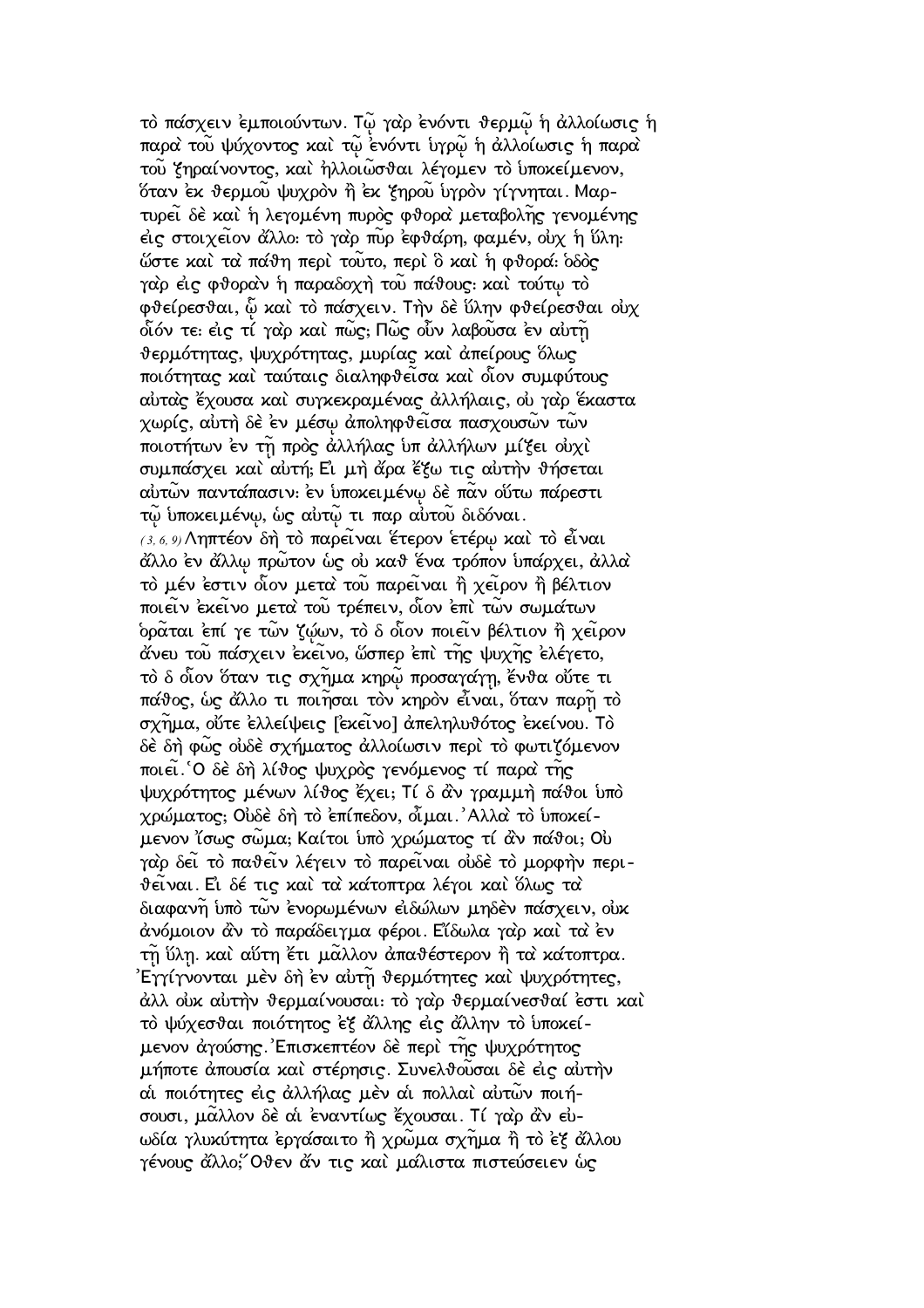ἔστιν ἐν τῳ αὐτῳ ἐἶναι ἀλλο ἀλλῳ ἢ ἕτερον ἐν ἑτέρῳ άλυπον ον τη αυτού παρουσία ω ή εν ω παρεστιν. Ωσπερ οὖν και τὸ βλαπτόμενον οὐχ υπὸ τοῦ τυχόντος, οὕτως ούδε το τρεπόμενον και πάσχον υφ οτουουν άν πάθοι, άλλα τοις εναντίοις υπό των εναντίων η πείσις, τα δ άλλα υπ άλλων άτρεπτα. Οις δη μηδεμία εναντιότης υπάρχει, ταυτα υπ ουδενός άν εναντίου πάθοι. Ανάγκη τοίνυν, εί τι πάσχοι, μή ύλην, άλλα τι συναμφότερον ή όλως πολλα δμου είναι. Το δε μόνον και έρημον των άλλων και παντάπασιν άπλουν άπαθές άν είη παντων και εν μέσοις άπασιν άπειλημμένον [ἢ] τοις εις άλληλα ποιουσιν: οίον εν σίκω τώ αυτώ άλλήλους παιόντων ο σίκος άπαθης και ο έν αύτω άήρ. Συνιόντα δε τα επι της ύλης άλληλα ποιείτω, δσα ποιείν πέφυκεν, αύτη δ άπαθης έστω πολύ μαλλον, ή όσαι ποιότητες εν αύτη τω μη εναντίαι είναι άπαθείς υπ άλλήλων εισίν.

 $(3, 6, 10)$  Επειτα, ει πάσχει η ύλη, δει τι έχειν αυτην εκ του πάθους ή αυτό το πάθος ή ετέρως διακείσθαι ή πριν εισελθείν εις αύτην το πάθος. Επιούσης τοίνυν άλλης μετ εκείνην ποιότητος ουκέτι ύλη έσται το δεχόμενον, άλλα ποια ύλη. Ει δε και αύτη η ποιότης αποσταίη καταλιπούσα τι αύτης τω ποιήσαι, άλλο άν έτι μάλλον γίγνοιτο τὸ υποκείμενον. Και προιούσα τούτον τὸν τρόπον άλλο τι ή ύλη έσται το υποκείμενον, πολύτροπον δε και πολυειδές: ώστε ουδ άν έτι πανδεχές γένοιτο εμπόδιον πολλοΐς τοις επεισιούσι γιγνόμενον, ή τε ύλη ουκέτι μένει: ούδε άφθαρτος τοίνυν: ώστε, ει δει ύλην είναι, ώσπερ εξ άρχης ήν, ούτως άει δει αύτην είναι την αυτήν: ως τό γε άλλοιουσθαι λέγειν ούκ έστιν αύτην ύλην τηρούντων. "Επειτα δέ, ει δλως τὸ ἀλλοιούμενον πᾶν δεῖ μένον ἐπὶ του αύτου είδους άλλοιουσθαι, και κατα συμβεβηκότα άλλ ου καθ αυτά, ει δη δει μένειν το άλλοιούμενον και ου το μένον εστιν αύτου το πάσχον, δυοίν θάτερον άναγκη, ή άλλοιουμένην την ύλην αυτης εξίστασθαι, ή μη εξισταμένην αυτής μή άλλοιουσθαι. Ει δέ τις λέγοι μή καθ δσον ύλη άλλοιουσθαι, πρώτον μεν κατα τί άλλοιώσεται ουχ έξει λέγειν, έπειτα δμολογήσει και ούτω την ύλην αύτην μη άλλοιουσθαι. Ωσπερ γαρ τοις άλλοις είδεσιν ούσιν ούκ έστιν άλλοιουσθαι κατα την ουσίαν της ουσίας αύτοις εν τούτω ούσης, ούτως, επειδή το είναι τη ύλη έστι το είναι ή ύλη, ούκ έστιν αύτην άλλοιουσθαι καθ δ τι ύλη 'εστίν, άλλα' μένειν, και ώσπερ 'εκει άναλλοίωτον αύτὸ τὸ ἐίδος, οὕτω καὶ ἐνταυθα ἀναλλοίωτον αὐτὴν τὴν  $\delta$ λην.

 $(3, 6, 11)$  Οθεν δή και τον Πλάτωνα ούτω διανοούμενον όρθως ειρηκέναι νομίζω, <τα δ εισιόντα και εξιόντα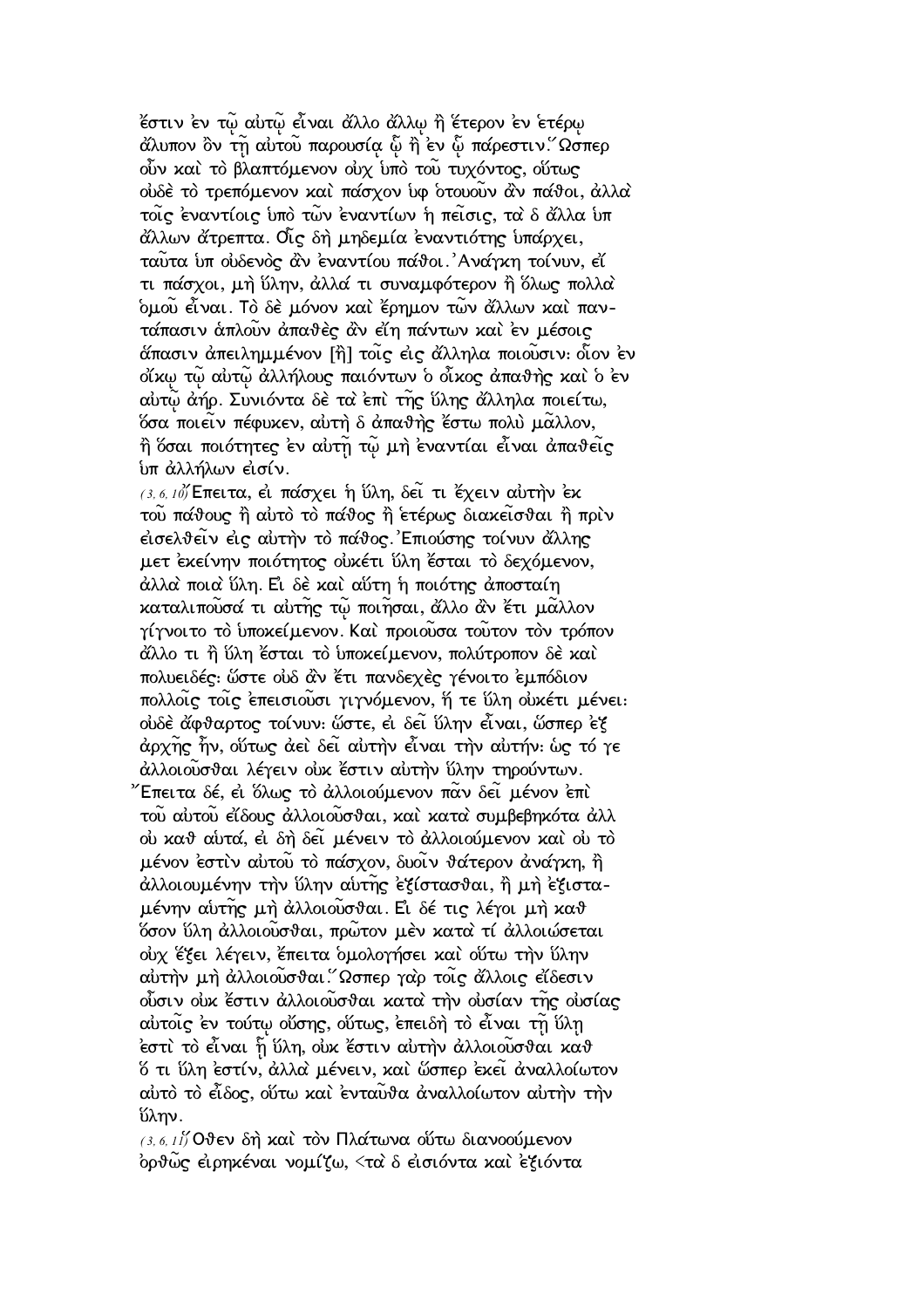των όντων μιμήματα> μη μάτην εισιέναι και εξιέναι ειρηκέναι, άλλα βουλόμενον ημάς συνείναι επιστήσαντας τώ τρόπω της μεταλήψεως, και κινδυνεύει το άπορον εκείνο το όπως η ύλη των ειδών μεταλαμβανει μη εκείνο εἶναι ὃ ο πολλοι ώήθησαν τῶν πρὸ ἡμῶν, τὸ πῶς ἔρχεται εις αυτήν, άλλα μαλλον πώς έστιν εν αυτη. Όντως γαρ θαυμαστον είναι δοκεί, πώς τούτων των είδων παρόντων αυτη μένει η αυτη άπαθης αυτών ούσα και προσέτι αυτών τών εισιόντων πασχόντων υπ άλλήλων. Αλλα και αυτα τα εισιόντα εξωθείν τα πρότερα έκαστα, και είναι το παθείν ἐν τῷ συνθέτῳ καὶ οὐδὲ ἐν παντὶ συνθέτῳ, ἀλλ ῷ χρεία του προσελθόντος ή άπελθόντος και δ ελλιπές μέν τη συστάσει άπουσία τινός, τέλειον δε τη παρουσία. Τη δε ύλη ούτε τι πλέον είς την αυτής σύστασιν προσελθόντος ότουούν: ου γαρ γίγνεται τότε δ εστι προσελθόντος, ούτε έλαττον άπελθόντος: μένει γαρ δ εξ άρχης ήν. Του δέ κεκοσμήσθαι τοις μέν κόσμου και τάξεως δεομένοις είη άν χρεία, και ο κόσμος δε γένοιτο άν άνευ μεταλλοιώσεως, οίον οίς περιτίθεμεν: εί δε ούτω τις κοσμηθείη ως σύμφυτον εἶναι, δεήσει άλλοιωθεν ὃ πρότερον αισχρὸν ἦν καὶ ἕτερον γενόμενον εκείνο το κεκοσμημένον ούτω καλον εξ αισχρού εἶναι. Ει τοίνυν αισχρα οὗσα ἡ ὕλη καλὴ ἐγένετο, ὃ ἦν πρότερον τὸ αισχρα εἶναι οὐκέτ 'εστίν: ὥστε 'εν τῳ οὕτω κεκοσμήσθαι άπολει το ύλην είναι και μαλιστα, ει μή κατα συμβεβηκός αισχρά: εί δ ούτως αισχρα ως αισχος είναι, ούδ άν μεταλαβοι κόσμου, και εί ούτω κακή ως κακον εἶναι, οὐδ ἀν μεταλαβοι ἀγαθοῦ: ὥστε οὐχ οὕτως ἡ μετα ληψις ώς σίονται παθούσης, άλλ έτερος τρόπος οίον δοκείν. Ίσως δε και τούτον τον τρόπον λύοιτο άν το άπορον, πώς ούσα κακή εφίοιτο άν του άγαθου, ως μή μεταλήψει άπολλυμένης δ ήν: εί γαρ τούτον τον τρόπον ή λεγομένη μεταληψις, ως την αυτην μένειν μη αλλοιουμένην, ώς λέγομεν, άλλ είναι άει δ εστιν, ουκέτι θαυμαστον γίνεται το πώς ούσα κακή μεταλαμβανει. Ου γαρ εξίσταται εαυτής, άλλ ότι μεν άναγκαιόν εστι μεταλαμβάνειν άμηγέπη μεταλαμβανει έως άν ή, τω δ είναι δ εστι τρόπω μεταλήψεως τηρούντι αύτην ου βλαπτεται εις το είναι παρα του ούτω διδόντος, και κινδυνεύει δια τουτο ούχ ἧττον εἶναι κακή, ὅτι ἀεὶ μένει τοῦτο ὅ ἐστι. Μεταλαμβανουσα γαρ όντως και αλλοιουμένη όντως υπό του αγαθού ούκ άν ἦν την φύσιν κακή. Ώστε εί τις την ύλην λέγει κακήν, ούτως άν άληθεύοι, ει του άγαθου άπαθη λέγοι: τούτο δέ ταυτόν έστι τω όλως άπαθη είναι.  $(3, 6, 12)$  Ο δέ γε Πλατων τούτο νοών περί αυτής και την μεταληψιν ουχ ώς εν υποκειμένω είδους γενομένου και μορφήν διδόντος ώστε εν σύνθετον γενέσθαι συντραπέντων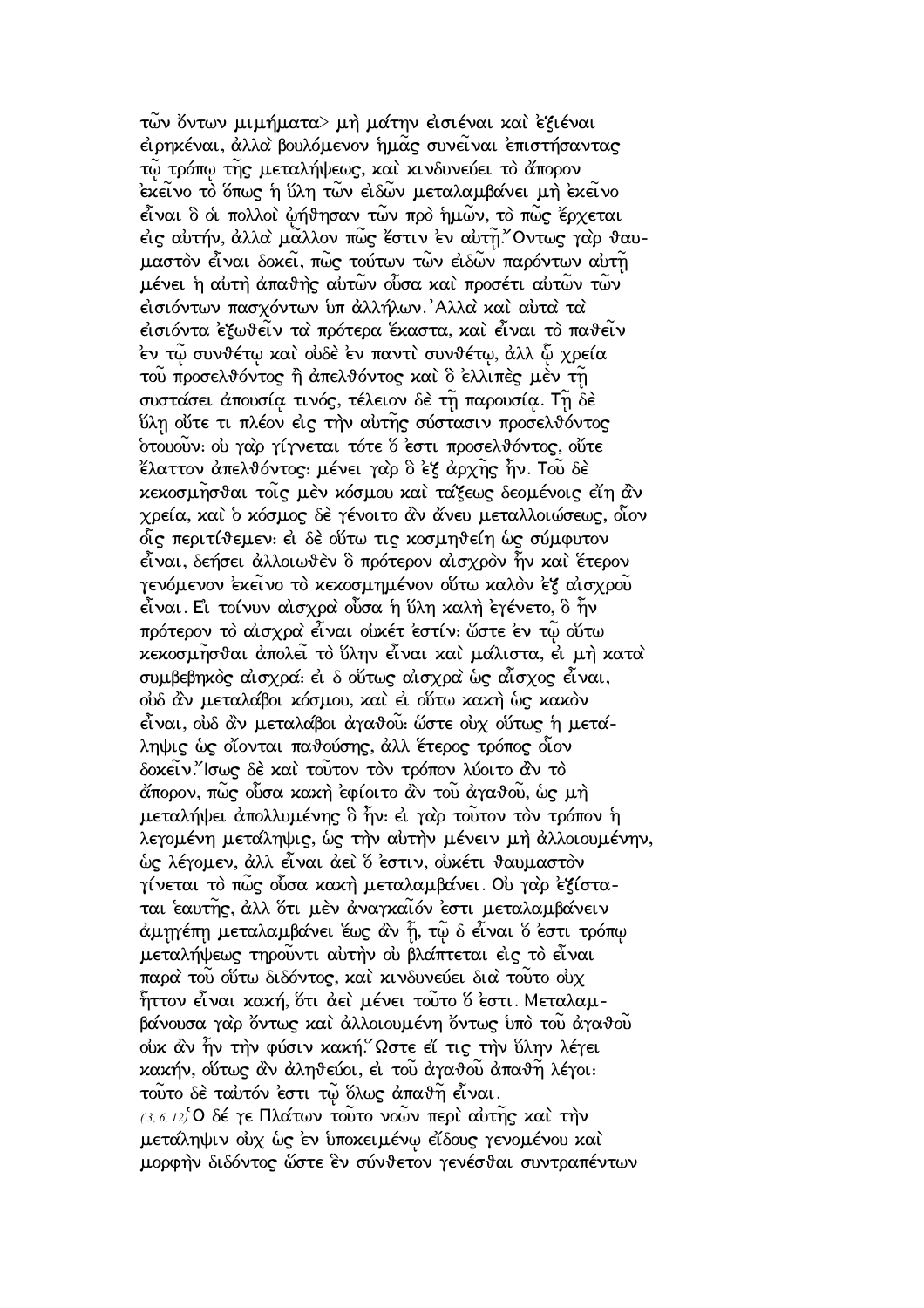και δίον συγκραθέντων και συμπαθόντων τιθέμενος, ότι μή ούτω λέγει παραστήσαι βουλόμενος, και πως άν αύτη άπαθής μένουσα έχοι τα είδη άπαθους μεταλήψεως ζητων παραδειγμα - άλλον τρόπον ου ραδιον διδαξαι ά μαλιστα παρόντα σώζει το υποκείμενον ταυτον είναι υπέστη πολλας άπορίας σπεύδων εφ δ βούλεται και προσέτι παραστήσαι θέλων το έν τοις αισθητοις κενον της υποστάσεως και την χώραν του εικότος ούσαν πολλήν. Την ούν ύλην σχήμασιν υποθέμενος τα πάθη ποιείν τοις έμψύχοις σώμασιν ουδέν αυτήν έχουσαν τούτων των παθημάτων το μένον ταύτης [ταύτην] ενδείκνυται διδούς συλλογίζεσθαι, ως ουδέ παρα των σχηματων έχει το πασχειν αύτη και άλλοιουσθαι. Τοις μέν γαρ σώμασι τούτοις έξ ετέρου σχήματος έτερον σχήμα δεχομένοις τάχα άν τις άλλοίωσιν λέγοι γίγνεσθαι την του σχήματος μεταβολην δμώνυμον την άλλοίωσιν είναι λέγων: της δε ύλης ουδεν σχημα εχούσης ουδέ μέγεθος πως άν τις την του σχήματος **δπωσουν παρουσίαν άλλοίωσιν είναι κάν δμωνύμως λέγοι;**  $E'$  τις ούν ενταυθα το <νόμω χροιή> και τα άλλα <νόμω> λέγοι τω την φύσιν την υποκειμένην μηδεν ούτως έχειν, ώς νομίζεται, ούκ άν άτοπος είη του λόγου. Αλλα πως έχει, ει μηδε το ώς σχήματα αρέσκει; Αλλ έχει ένδει ζιν η υπόθεσις ως οιόν τε της απαθείας και της οιον ειδώλων ου παρόντων δοκούσης παρουσίας.

"Η πρότερον ἔτι περὶ τῆς ἀπαθείας αὐτῆς λεκτέον διδάσκοντας ως χρή ταις συνηθείαις των ονομάτων επι το πάσχειν αυτήν φέρεσθαι, δίον όταν [ξηραινομένην] την αύτην πυρουμένην και υγραινομένην, ενθυμουμένους και τα εξής και τας άέρος και ύδατος μορφας δεχομένην. Τὸ γαρ και τας άέρος και ύδατος μορφας δεχομένην άπαμβλύνει μέν το πυρουμένην και υγραινομένην, δηλοϊ τε έν τω μορφας δεχομένην ου το μεμορφωσθαι αυτήν, άλλ είναι τας μορφας ως εισηλθον, τό τε πυρουμένην ου κυρίως ειρησθαι, άλλα μαλλον πυρ γινομένην: ου γαρ το αυτό πυρ γίνεσθαι και πυρουσθαι: υπ άλλου μέν γαρ το πυρούσθαι, εν ὧ και το πάσχειν: δ δ αύτο μέρος έστι πυρος πώς άν πυροίτο; Τοιούτον γαρ άν είη, δίον εί τις δια του χαλκου τον ανδριαντα λέγοι πεφοιτηκέναι, εί τὸ πυρ δια της ύλης λέγοι κεχωρηκέναι και προσέτι πυρώσαι. Έτι, ει λόγος ο προσιών, πως άν πυρώσειεν; Η ει σχημα; Αλλα το πυρούμενον υπ άμφοιν ήδη. Πὦς οὖν υπ ἀμφοἶν μη ενὸς εξ ἀμφοῖν γενομένου; "Η, κάν εν ή γενόμενον, ούκ εν άλλήλοις τα πάθη εχόντων, άλλα πρός άλλα ποιούντων. Άρ ούν αμφοτέρων ποιούντων; "Η θατέρου θατερον παρέχοντος μη φυγείν. Αλλ δταν διαιρεθη τι σώμα, πώς ου και αυτή διήρηται; Και πεπονθότος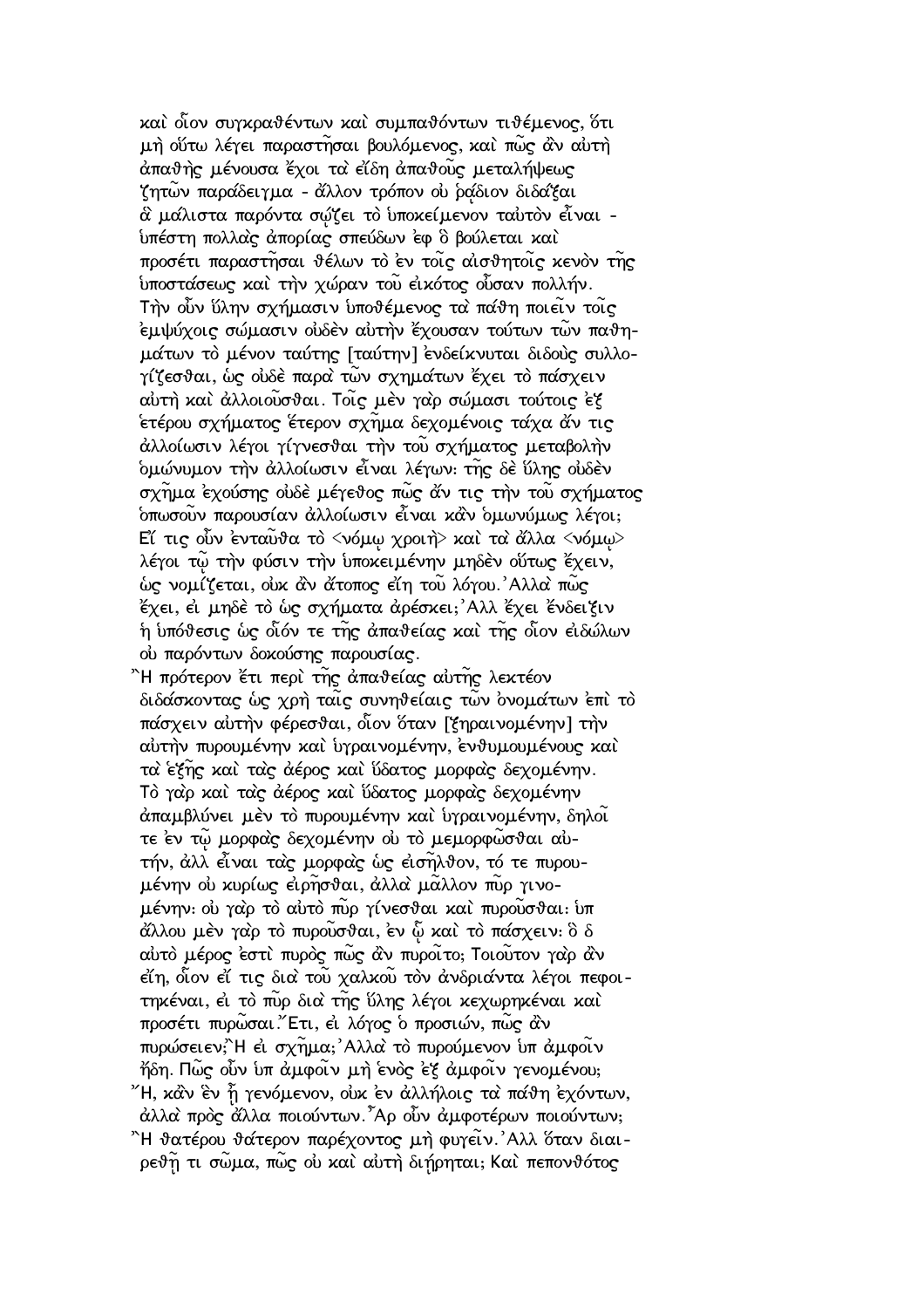εκείνου τῷ διηρησθαι πῶς ου και αυτη τῷ αυτῷ τούτῳ παθήματι πέπονθεν; Η τί κωλύει τω αυτώ λόγω τούτω και φθειραι λέγοντας πώς φθαρέντος του σώματος ούκ έφθαρται; Έτι λεκτέον τοσόνδε γαρ είναι και μέγεθος είναι, τῷ δὲ μὴ μεγέθει οὐδὲ τα μεγέθους πάθη ἐγγίγνεσθαι και δλως δη τω μη σώματι μηδέ τα σώματος πάθη γίγνεσθαι: ώστε όσοι παθητήν ποιουσι και σώμα συγχωρείτωσαν αυτήν  $\tilde{\epsilon}$ ιναι.

 $(3, 6, 13)$  Ετι δε κάκεινο επιστήσαι αύτους προσήκει, πώς λέγουσι φεύγειν αύτην το είδος: πως γαρ άν λίθουσ - τα περιλαβόντα αύτήν - και πέτρας φύγοι; Ου γαρ δη ποτέ μέν φεύγειν, ποτέ δέ μή φεύγειν φήσουσιν. Ει γαρ βουλήσει αυτής φεύγει, δια τί ουκ άεί; Ει δε άναγκη μένει, ουκ ἔστιν ὅτε οὐκ ἐν ἐίδει τινί ἐστιν. Ἀλλα τοῦ μὴ τὸ αὐτὸ εἶδος ἀεὶ ἴσχειν ἑκαστην ὕλην ζητητέον την αιτίαν, καὶ εν τοις εισιούσι μαλλον. Πώς ούν λέγεται <φεύγειν;> ή τη αύτης φύσει και άεί: τουτο δε τί άν είη ή μηδέποτε αύτης εξισταμένην ούτως έχειν το είδος ως μηδέποτε έχειν; ή δ τι χρήσονται τῷ ὑφ αὑτῶν λεγομένω ουχ έξουσιν η δε <υποδοχη και <τιθήνη γενέσεως απάσησ>. Ει γαρ υποδοχή και τιθήνη, η δε γένεσις άλλο αυτης, το δε άλλοιούμενον εν τη γενέσει, προ γενέσεως ούσα είη άν και προ άλλοιώσεως: ή τε υποδοχη και έτι η τιθήνη τηρεῖν ἐν ὧ ἐστιν ἀπαθῆ οὖσαν, καὶ τὸ <εν ὧ ἐγγινόμενον έκαστον φαντάζεται και πάλιν εκειθεν> έξεισι και <χώραν> εἶναι και <έδραν>. Και το λεγόμενον δέ και ευθυνόμενον ώς τόπον ειδών λέγοντος ου πάθος λέγει περι εκείνο, άλλα τρόπον έτερον ζητεί. Τίς ούν ούτος; 'Επειδή τήν λεγομένην ταύτην φύσιν ουδεν δει εἶναι τῶν όντων, άλλ άπασαν εκπεφευγέναι την των όντων ουσίαν και πάντη ετέραν - λόγοι γαρ εκείνα και όντως όντεσ -, άναγκη δη αυτήν τω ετέρω τούτω φυλαττουσαν αυτής ήν είληχε σωτηρίαν - άναγκη αύτην μη μόνον των όντων άδεκτον είναι, άλλα καί, εί τι μίμημα αύτων, και τούτου άμοιρον εις οικείωσιν είναι. Ούτω γαρ άν ετέρα παντη: ή ειδός τι εισοικισαμένη μετ εκείνου άλλο γενομένη απώλεσε το ετέρα είναι και χώρα πάντων, και ουδενός ότου ουχ υποδοχή. Αλλα δεί και εισιόντων την αύτην μένειν και εξιόντων άπαθη, ίνα και είσίη τι άει είς αύτην και εξίη. Είσεισι δη το είσιον είδωλον ὂν καὶ εἰς οὐκ ἀληθινὸν οὐκ ἀληθές. Ἄρ οὖν άληθώς; Και πώς, ὧ μηδαμώς θέμις άληθείας μετέχειν δια τὸ ψεῦδος ἐἶναι; Αρα οἶν ψευδῶς ἐις ψεῦδος ἔρχεται και παραπλήσιον γίνεται οΐον και εις το κατοπτρον, ει ορώτο τα είδωλα των ενορωμένων και έως ενορα εκείνα; Και γαρ ει ενταυθα ανέλοις τα όντα, ουδεν αν ουδένα χρόνον φανείη των νύν εν αισθητώ δρωμένων. Το μεν ούν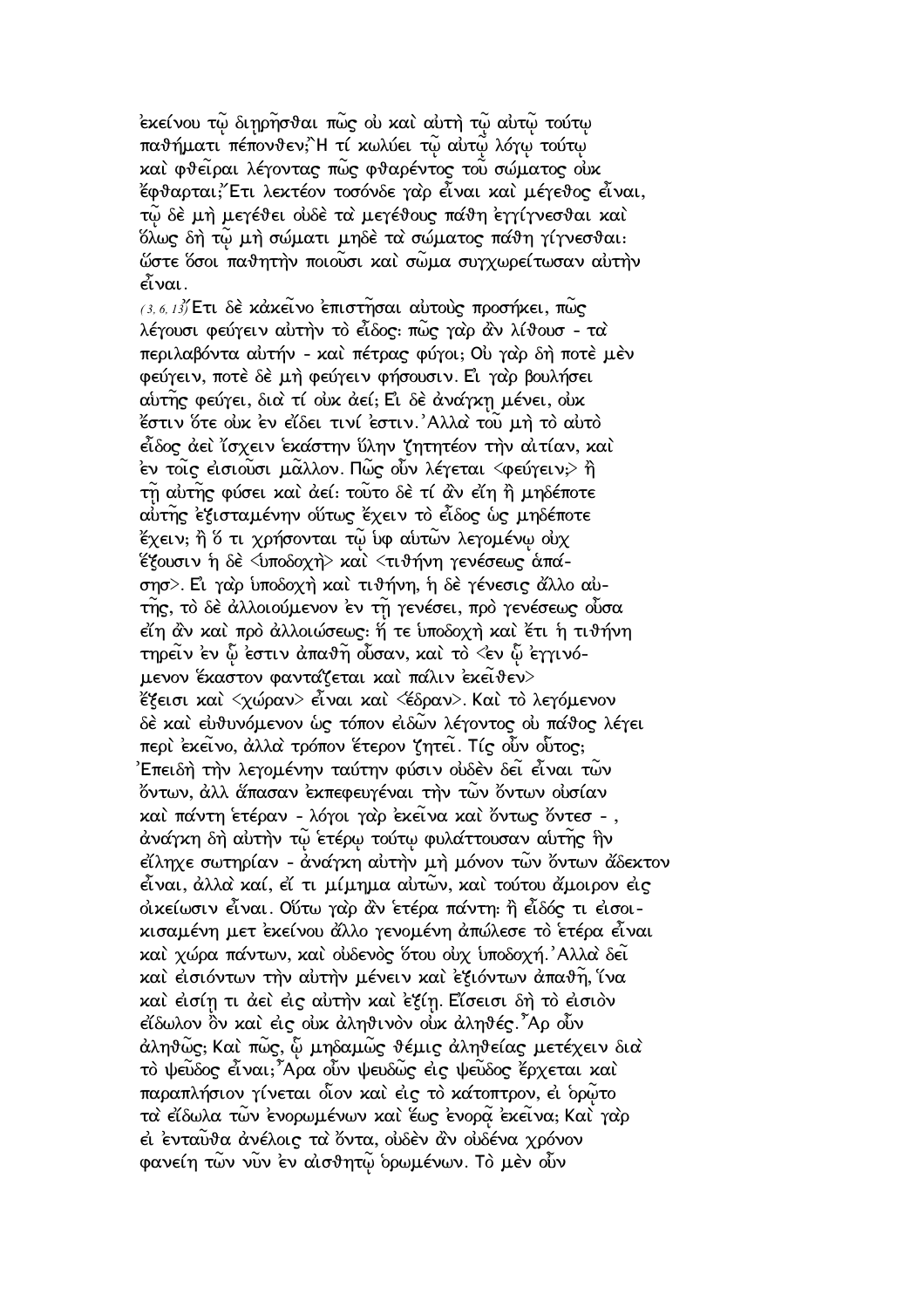κάτοπτρον ενταυθα και αυτό Γεν δραται: έστι γαρ και αυτό είδός τι: εκεί δε ουδεν είδος όν αυτό μεν ουχ δράται: έδει γαρ αυτό πρότερον καθ αυτό δρασθαι: άλλα τοιουτόν τι πάσχει, οίον και ο άηρ φωτισθεις άφανής εστι και τότε, δτι και άνευ του φωτισθηναι ουχ εωρατο. Ταύτη ούν τα μέν έν τοις κατόπτροις ου πιστεύεται είναι ή ηττον, ότι δράται τὸ ἐν ὧ ἐστι και μένει μεν αυτό, τα δε ἀπέρχεται: ζεν δε τη ύλη ουχ δραται αυτη ούτε ζχουσα ούτε άνευ έκείνων. Ει δέ γε ἦν μένειν τα ἀφ ὧν πληροῦται τα` κάτοπτρα και αυτα μη εωράτο, ουκ άν μη είναι άληθινα ήπιστήθη τα ενορώμενα. Ει μεν ούν έστι τι εν τοις κατόπτροις, και έν τη ύλη ούτω τα αισθητα έστω: ει δε μή έστι, φαίνεται δε είναι, κάκει φατέον φαίνεσθαι επι της ύλης αιτιωμένους της φαντάσεως την των όντων υπόστασιν, ής τα μεν όντα όντως άει μεταλαμβανει, τα δε μη όντα μή όντως, επείπερ ου δει ούτως έχειν αυτα ως είχεν άν, του όντως μη όντος ει ήν αυτά.

 $(3, 6, 14)$  Τί οὖν; Μη οὖσης οὐδεν υπέστη άν; Η οὐδε είδωλον κατόπτρου μη όντος ή τινος τοιούτου. Το γαρ έν ετέρω πεφυκός γίνεσθαι εκείνου μή όντος ουκ άν γένοιτο: τούτο γαρ φύσις εικόνος το εν ετέρω. Ει μεν γαρ τι απήει άπο των ποιούντων, και άνευ του εν ετέρω ήν άν. Επει δε μένει εκείνα, εί εμφαντασθήσεται εν άλλω, δεί το άλλο είναι έδραν παρέχον τω ούκ ελθόντι, τη δ αυτού παρουσία και τη τόλμη και οίον προσαιτήσει και πενία οίον βιασάμενον λαβείν και άπατηθεν τη ου λήψει, ίνα μένη η πενία και άει προσαιτη. Επει γαρ άρπαξ υπέστη, ο μεν μύθος αυτην ποιεί προσαιτούσαν ενδεικνύμενος αύτης την φύσιν, ότι άγαθου έρημος. Αιτεί τε ο προσαιτών ουχ α έχει ο διδούς, άλλ άγαπα δ τι άν λαβη: ώστε και τουτο ενδείκνυσθαι, ώς έτερον τὸ 'εν αὐτη φανταζόμενον. Τό τε ὄνομα ώς ου πληρουμένης. Τὸ δὲ τῷ Πόρῳ συγγίνεσθαι οὐ τῷ ὄντι δηλουντός έστι συγγίνεσθαι ουδέ τω κόρω, άλλα τινι πράγματι εύμηχανω: τουτο δέ έστι τη σοφία του φαντάσματος. Επεί γαρ ουχ οίον τε του όντος πάντη μή μετέχειν δ τι περ οπωσουν έξω όν αυτου έστιν - αύτη γαρ ὄντος φύσις [είς] τα ὄντα ποιείν - το δε παντη μη ὂν άμικτον τώ όντι, θαύμα το χρήμα γίγνεται, πώς μη μετέχον μετέχει, και πώς οίον παρα της γειτνιάσεως έχει τι καίπερ τη αύτου φύσει μέν οίον κολλασθαι άδυνατουν. 'Απολισθάνει οὖν ὡς ἀν ἀπὸ φύσεως ἀλλοτρίας ὃ ἔλαβεν άν, δίον ήχω άπο τόπων λείων και δμαλών: ότι μη μένει εκει, τούτω και εφαντάσθη εκει κάκειθεν είναι. Ει δ ήν μετασχούσα και ούτω δεξαμένη, ώσπερ τις άξιοι, καταποθέν άν είς αύτην το προσελθον έδυ. Νύν δε φαίνεται, δτι μή κατεπόθη, άλλ έμεινεν η αύτη ουδεν δεξαμένη, άλλ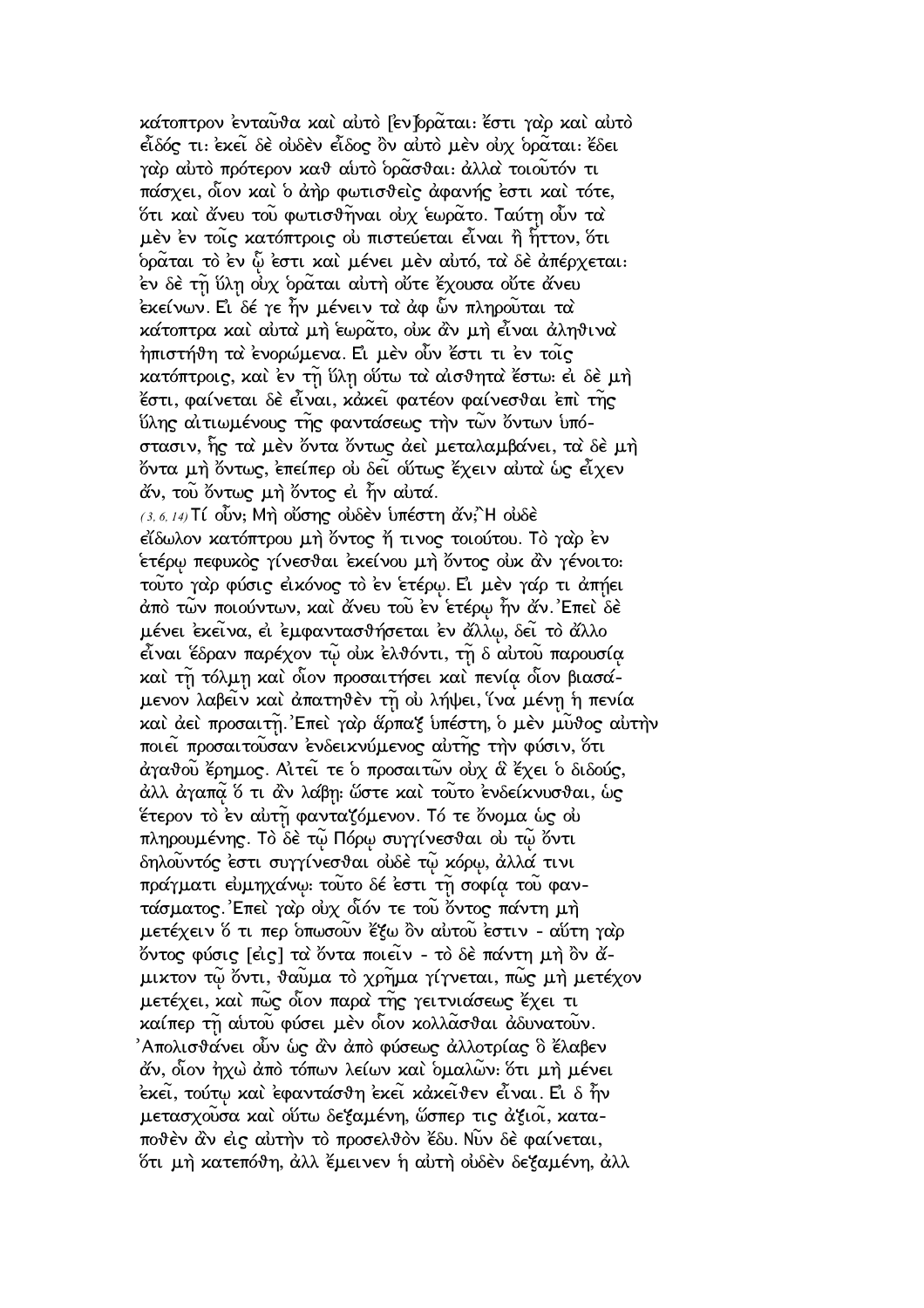επισχουσα την πρόσοδον ώς έδρα απωθουμένη και εις το αύτο των προσιόντων κάκει μιγνυμένων υποδοχή, οιον όσα πρὸς ήλιον πυρ ζητούντες λαβείν ίστασι λεία, τα δέ και πληρουντες ύδατος, ίνα μη διέλθη κωλυομένη υπό του ένδον έναντίου ή φλόζ, έζω δε συνίσταιτο. Γίνεται οὖν αιτία της γενέσεως ούτω και τα εν αυτή συνιστάμενα τοιούτον συνίσταται τρόπον.

 $(3, 6, 15)$  Επί μεν οὖν τὦν τὸ πυρ 'εξ ηλίου περι αυτα συναγόντων άτε παρα αισθητου πυρός λαμβανόντων την περί αύτα γινομένην έξαψιν το αισθητοίς είναι καί αύτοις υπάρχει: διό και φαίνεται, ότι έξω τα συνιστάμενα και εφεξης και πλησίον και άπτεται και πέρατα δύο: ο δ έπι της ύλης λόγος άλλον έχει τρόπον το έξω. Η γαρ ετερότης της φύσεως άρκει ουδεν πέρατος διπλου δεομένη, άλλα πολύ μάλλον παντός πέρατος άλλοτρία τη ετερότητι της ουσίας και ουδαμή συγγενεία το άμιγες έχουσα: και το αίτιον του μένειν επ αύτης τουτο, ότι μή τι το είσιον άπολαύει αυτής, ουδ αυτή του εισιόντος: άλλ ώσπερ αι δό ται και αι φαντασίαι εν ψυχη ου κέκρανται, άλλ άπεισι παλιν εκαστη ως ούσα δ έστι μόνη ουδεν εφέλκουσα ουδε καταλείπουσα, ότι μή εμέμικτο: και το έξω, ούχ ότι 'επέκειτο, και 'εφ ὧ 'εστιν ούχ δρασει 'έτερον, άλλ δ λόγος φησίν. Ενταυθα μεν ούν είδωλον ον η φαντασία ουκ ειδώλου την φύσιν ούσης της ψυχης, καίπερ πολλα δοκούσα άγειν και όπη θέλει άγειν, χρηται μεν αυτη ουδεν <del>ηττ</del>ον ώς ύλη ἢ ἀναλογον, ου μέντοι ἔκρυψε ταις παρ αύτης ενεργείαις πολλακις εξωθουμένη ούδε εποίησεν αύτήν, ούδ εί μετα πάσης έλθοι, κεκρύφθαι καί τι αύτην φαντάζεσθαι: έχει γαρ εν αύτη ενεργείας και λόγους έναντίους, δίς άπωθεϊται τα προσιόντα. Η δέ - άσθενεστέρα γάρ 'εστιν [ἢ] ώς πρὸς δύναμιν πολλῷ ψυχῆς καὶ 'έχει ουδέν των όντων ούτ άληθές ούτ αυ οικείον ψευδοσ ούκ έχει δε δι ότου φανῆ ἐρημία παντων οὖσα, ἀλλα γίνεται μεν αιτία άλλοις του φαίνεσθαι, ου δύναται δε ειπείν ουδε τούτο, ώς εγω ενταύθα, άλλ εί ποτε εξεύροι αυτήν λόγος βαθύς τις εξ άλλων όντων, ως άρα εστί τι απολελειμμένον πάντων των ὄντων και των ὕστερον δοξάντων είναι, ελκόμενον εις πάντα και άκολουθουν ως δόξαι και αυ ούκ άκολουθούν.

 $(3, 6, 16)$ Και μέν τις ελθων λόγος άγαγων εις όσον αυτός ήθελεν εποίησεν αυτήν μέγα παρ αυτού το μέγα περιθείς αύτη ούκ ούση, τουτο δε ουδε γενομένη: το γαρ έπ αύτη μέγα μέγεθος ήν. Εαν ούν τις τουτο άφέλη το είδος, ουκέτ έστιν ουδέ φαίνεται το υποκείμενον μέγα, άλλ ει ήν τὸ γενόμενον μέγα άνθρωπος και ίππος και μετα του ίππου τὸ μέγα του ίππου ἐπελθόν, ἀπελθόντος του ίππου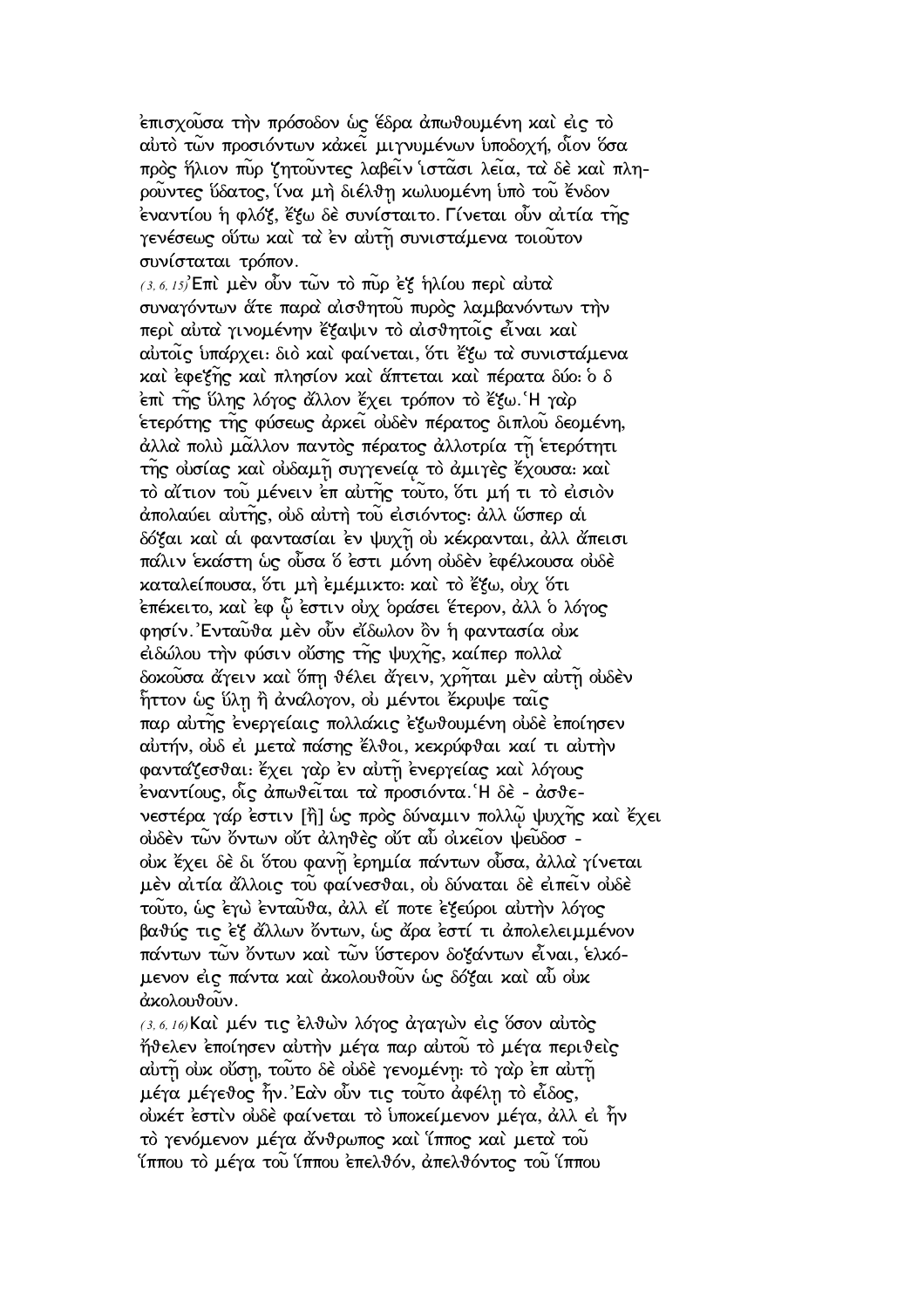και το μέγα αύτου απέρχεται. Ει δέ τις λέγοι ως ο ίππος έπι μεγάλου τινός όγκου και τοσούδε γίνεται και μένει το μέγα, φήσομεν μη το του ίππου μέγα, άλλα το του όγκου μέγα μένειν εκει. Ει μέντοι ο όγκος ούτος πυρ εστιν ή γη, άπελθόντος του πυρός το του πυρός απέρχεται ή τὸ της γης μέγα. Ου τοίνυν ουδε του σχήματος ουδε του μεγέθους άπολαύσειεν άν: ή ούκ έκ πυρός άλλο τι έσται, άλλα μένουσα πυρ ου πυρ γενήσεται. Επει και νυν τοσαύτη γενομένη, ώς δοκει, όσον τόδε το παν, ει παύσαιτο ο ουρανός και τα εντός παντα, συν πάσι τούτοις και το μέγεθος παν οιχήσεται άπ αυτής και αι άλλαι δηλονότι δμού ποιότητες, και καταλειφθήσεται όπερ ήν σώ ζουσα ουδέν των πρότερον περί αυτήν ούτως όντων. Καίτοι έν οίς υπάρχει το πεπονθέναι παρουσία τινών, και άπελθόντων έστι τι έτι εν τοις λαβούσιν: εν δε τοις μή πανούσιν ουκέτι, ώσπερ επι του άέρος φωτός περι αυτόν όντος και άπελθόντος τούτου. Εαν δέ τις θαυμαζη, πως ουκ έχον μέγεθος μέγα έσται, πως δ ούκ έχον θερμότητα θερμον έσται; ου γαρ δη το αυτο το είναι αυτη και μεγέθει είναι, είπερ και άυλον μέγεθός εστιν, ώσπερ και άυλον σχημα. Και ει τηρούμεν την ύλην, μεταλήψει παντα: εν δε των παντων και τὸ μέγεθος. Εν μέν οἶν τοις σώμασι συνθέτοις οἶσιν ἔστι και μέγεθος μετα των άλλων, ου μήν αφωρισμένον, επειδή εν σώματος λόγω έγκειται και μέγεθος: εν δε τη ύλη ουδε το ούκ άφωρισμένον: ου γαρ σώμα.

 $(3, 6, 17)$  Ουδ αύ μέγεθος αυτό έσται. Είδος γαρ το μέγεθος, άλλ ου δεκτικόν: και καθ αυτό δε το μέγεθος [άλλα και και εί τι μίμημα αύτων και τούτου άμοιρον εις οικείωσιν είναι], ούχ ούτω μέγεθος. Αλλ επεί βούλεται εν νω ή εν ψυχη κείμενον μέγα είναι, έδωκε τοις οίον εθέλουσι μιμεισθαι έφέσει αυτοῦ ἢ κινήσει τῆ πρὸς αυτὸ τὸ αυτῶν πανος ένσείσασθαι εις άλλο. Τὸ οὖν μέγα εν προόδω φαντάσεως θέον εις αύτο δη τουτο το μέγα συνθείν ποιήσαν το μικρόν της ύλης, πεποίηκεν αύτό τη παρατάσει ου πληρούμενον δοκείν είναι μέγα. Το γαρ ψευδώς μέγα τουτό έστιν, όταν τώ μή έχειν το μέγα είναι εκτεινόμενον προς εκείνο παραταθη τη εκτάσει. Ποιούντων γαρ πάντων όντων εις τα άλλα ή το άλλο την αυτών ενόπτρισιν έκαστόν τε των ποιούντων ώς αυτό ήν μέγα, τό τε παν ήν εκείνως μέγα. Συνήει οὖν τὸ ἑκάστου λόγου μετα τό τι μέγα, οἶον ἵππου και δτουούν άλλου, και το μέγα αυτό: και εγίγνετο πασα μεν μέγα πρὸς αὐτόμεγα ἐλλαμπομένη, καὶ ἑκάστη δὲ μοῖρα μέγα τι: καὶ <u>δμού πάντα εφαίνετο εκ παντός του είδους, ού το μέγα, και</u> ε εκάστου: και δίον παρετέτατο και προς παν και πάντα, και έν είδει τουτο άναγκασθείσα είναι και εν όγκω, όσον η δύναμις πεποίηκε τὸ μηδεν ὂν αὐτὸ παντα εἶναι: οἶον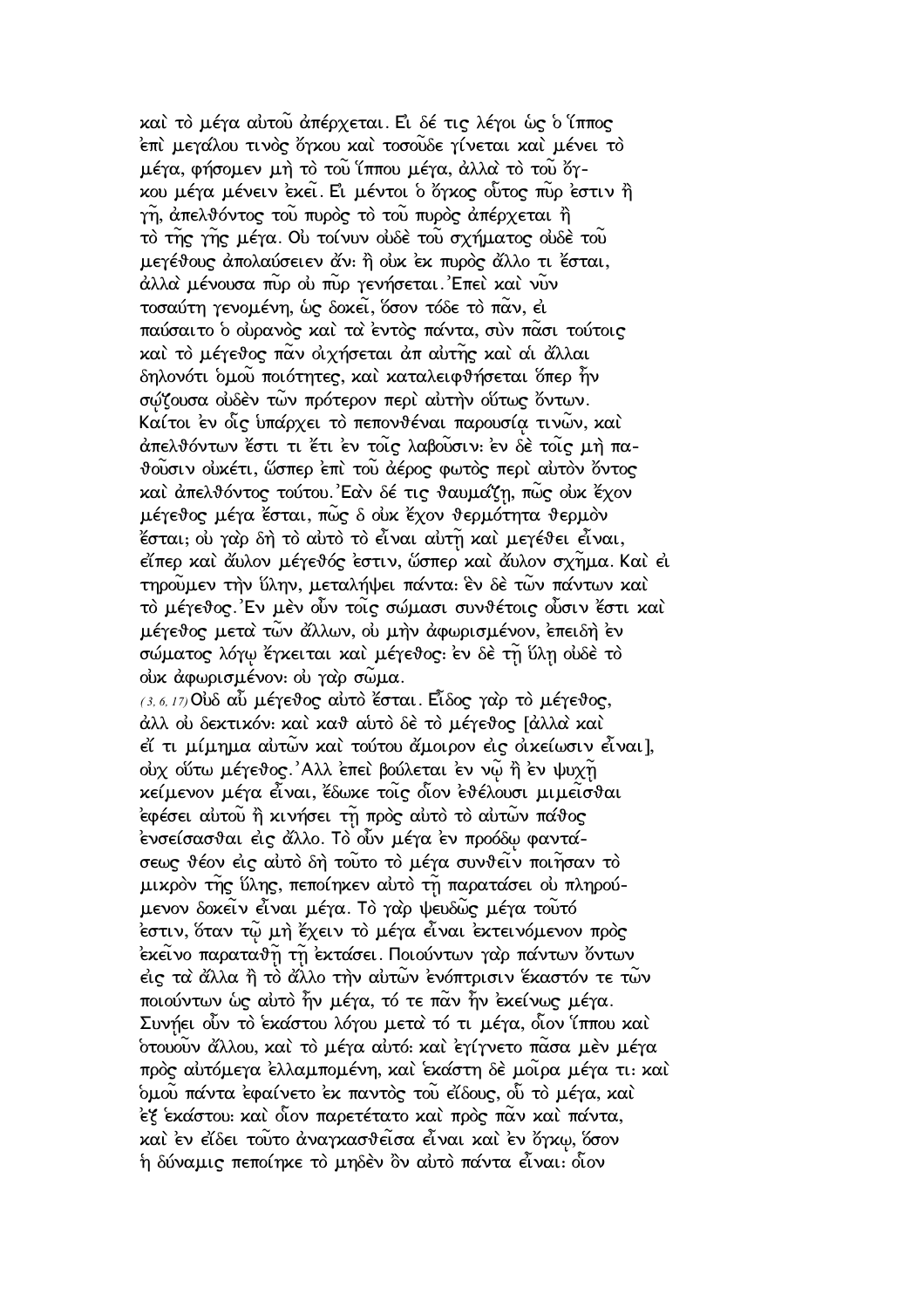αύτω τω φαίνεσθαι και το χρωμα το εξ ου χρώματος και η ποιότης η ενταύθα η έξ ου ποιότητος έσχε την όμωνυμίαν την άπ εκείνων, και το μέγεθος εξ ου μεγέθους ή δμωνύμου μεταξύ θεωρουμένων εκείνων και αυτής της ύλης και του είδους αυτου. Και φαίνεται μέν, ότι εκειθεν, ψεύδεται δέ, ότι ουκ έστι το εν ὧ φαίνεται. Μεγεθύνεται δε έκαστα ελκόμενα τη δυνάμει των ενορωμένων και χώραν εαυτοίς ποιούντων, έλκεται δε επι πάντα ου βία τῷ ὕλη τὸ πᾶν ἐἶναι. Ελκει δε έκαστον κατα την αυτου δύναμιν ην έχει: έχει δε εκείθεν. Και το μεν ποιούν μέγα την ύλην, ώς δοκει, άπό της εμφαντάσεως του μέγα και τουτό έστι το έμφαντασθέν, το ενταύθα μέγα: η δε ύλη, έφ ης αναγκαζεται συνθείν, δμού πασα και πανταχού παρέχει εαυτήν: ύλη γαρ έστι και τούτου και ου τουτί: δ δε μή έστί τι παρ αύτου, δύναται γενέσθαι και το εναντίον δι άλλο και γενόμενον το εναντίον ουδε εκείνό εστιν: έστη γαρ άν.  $(3, 6, 18)$  Ο τοίνυν νόησιν μεγαλου έχων, ει αύτου η νόησις δύναμιν έχοι μη μόνον εν αυτη είναι, άλλα και οίον προς τὸ ἔ ζω υπὸ δυναμεως φέροιτο, λαβοι ἀν φύσιν ουκ ούσαν έν τω νοούντι, ουδέ τι έχουσαν είδος ουδέ τι ίχνος του μεγαλου, άλλ ουδε ουδενός του άλλου. Τί άν ποιήσειε ταύτη τη δυναμει; Ούχ ίππον, ου βούν: ταυτα γαρ άλλοι ποιήσουσιν. Ή, επειδή παρα μεγαλου πατρός έρχεται, ου δύναται το άλλο χωρησαι μέγα, τουτο δ έξει εμφανταζόμενον. Τώ δη μη ούτως ευτυχήσαντι του μεγαλου ως αυτό μέγα είναι εν τοις αυτου καθ όσον οιόν τε μεγάλω φαίνεσθαι λοιπόν έστι. Τούτο δ έστι μή ελλείπειν και το μη επι πολλα πολλαχου και εν αυτώ τα συγγενη έχειν μέρη και απολείπεσθαι μηδενός. Ουδε γαρ ηνείχετο εν σμικρώ όγκω [το] ίσον έτι το του μεγαλου είδωλον είναι μεγαλου όν, άλλ όσω εφίετο της ελπίδος εκείνου, προσηλθέ τε όσον οιόν τε ήν αυτώ μετα του συνθέοντος αυτώ άπολειφθηναι ου δυναμένου, και πεποίηκε μέγα τε εκείνο το μη μέγα μηδ ούτω δόξαι και το δρώμενον εν όγκω μέγα. Η δ όμως φυλαττει την αυτής φύσιν άποχρωμένη τούτω τω μεγάλω οίον άμφιέσματι, δ συνδραμούσα αυτώ ότε θέον αυτήν ήγεν άμπέσχετο: δ εί δ άμφιέσας άφέλοιτο, μενει πάλιν η αυτή, οίαπερ παρ αύτης ήν η τοσαύτη, όσον άν το παρον είδος αύτην ποιη. 'Η μέν γε ψυχη τα των ὄντων είδη ἔχουσα εἶδος οὖσα και αυτή όμου πάντα έχει και του είδους εκάστου όμου όντος αυτώ, τα τε τών αισθητών είδη οίον αναστρέφοντα πρὸς αὐτὴν καὶ προσιόντα ὁρῶσα οὐκ ἀνέχεται μετα πλήθους δέχεσθαι, άλλ άποθέμενα τον όγκον δρα: ου γαρ δύναται άλλο τι ή δ έστι γενέσθαι. Η δε ύλη ουδεν έχουσα τὸ ἀντικόπτον, οὐ γαρ ἔχει ἐνέργειαν, οὖσα δὲ σκια, ἀνα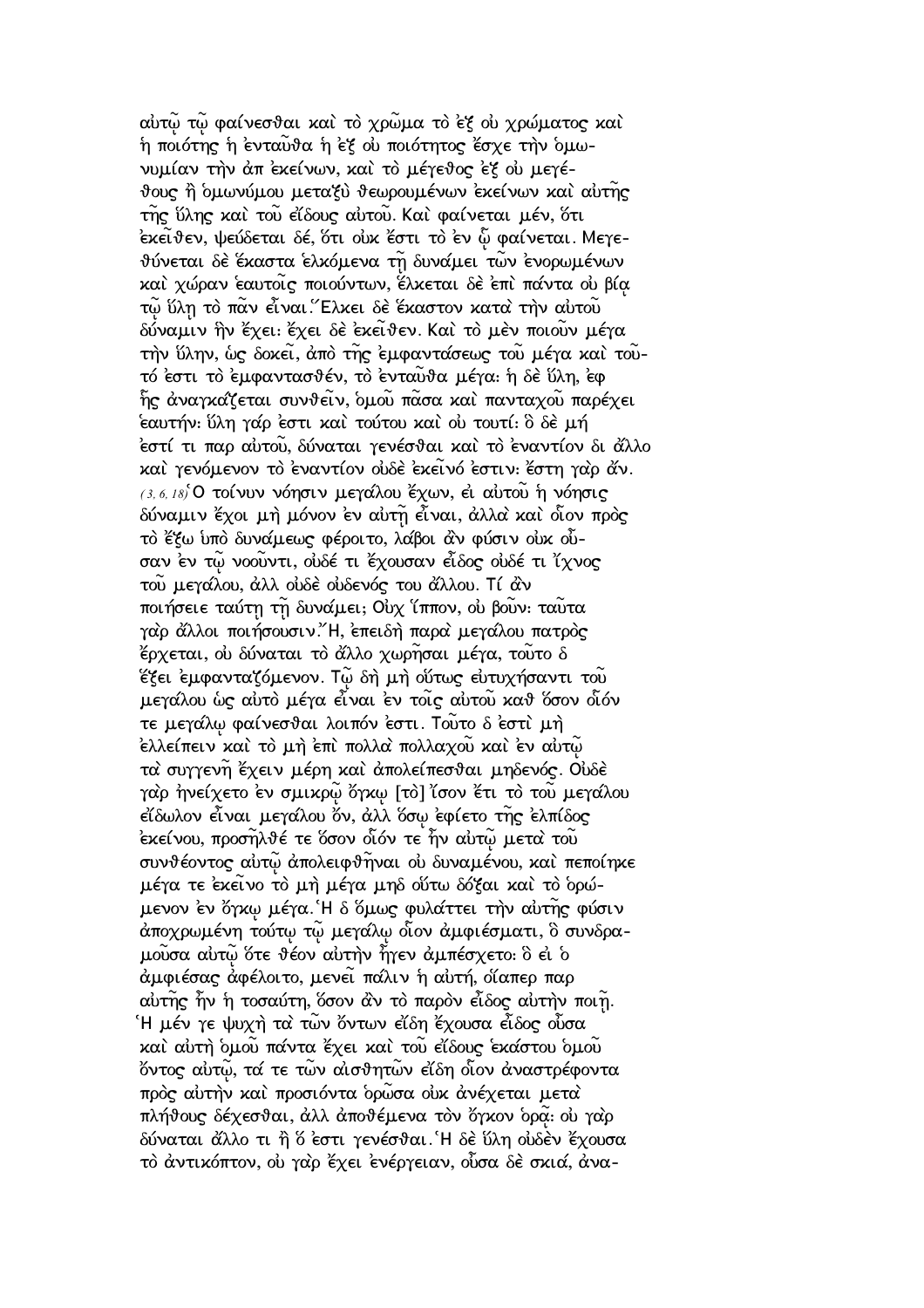μένει παθείν δ τι άν εθέλη το ποιήσον. Τό τε ούν προιον έκ του εκει λόγου ήδη ίχνος έχει του μέλλοντος γενήσεσθαι: οίον γαρ έν φαντασία εικονική κινούμενος ο λόγος ή η κίνησις η άπό τούτου μερισμός 'εστιν: ή, ει ταυτόν είη έν, ούδε εκινήθη, άλλα μένει: ή τε ύλη παντα δμού ώσπερ η ψυχή ου δύναται εισοικίσασθαι: ή ήν άν τι εκείνων: αυτήν τε αὖ δεἶ τα πάντα δέξασθαι, μη άμερὦς δε δέξασθαι. Δεί τοίνυν πάσι τόπον ούσαν επι παντα αυτην ελθείν και πάσιν άπαντήσαι και πρός πάν διάστημα άρκέσαι, ότι μή κατείληπται διαστήματι αύτή, άλλ ήν εκκειμένη τώ μέλλοντι. Πῶς οὖν οὐκ ἐισελθὸν ἕν τι ἐκώλυσε τα ἀλλα, ἁ ούχ οίδν τε ήν επ άλλήλοις είναι; Η ούκ ήν ουδεν πρώτον: εί δ άρα, το του παντος είδος: ώστε παντα μεν άμα, εν μέρει δε έκαστον: ζώου γαρ ύλη μερισθείσα συν τω του ζώου μερισμώ: ει δε μή, ουκ άν εγένετό τι παρα τον λόγον.

(3, 6, 19) Τα μέν δη εισελθόντα εις την ύλην ώσπερ  $\langle \mu \eta \tau \epsilon \rho \alpha \rangle$ άδικει ουδέν ουδ αυ ώφελει. Ουδέ γε αι πληγαι αι τούτων πρός αύτήν, πρός άλληλα δέ, ότι αι δυναμεις πρός τα έναντία, ου πρός τα υποκείμενα, ει μή τις συνειλημμένα θεωρεί τοις επεισιούσι: θερμόν γαρ έπαυσε το ψυχρον και μέλαν το λευκον ή συγκραθέντα άλλην ποιότητα εξ αυτών εποίησε. Τα παθόντα ούν τα κρατηθέντα, το δε παθείν αύτοις το μη είναι όπερ ήσαν. Και εν τοις εμψύχοις δε αι μέν πείσεις περί τα σώματα κατα τας ποιότητας και τας δυναμεις τας ενυπαρχούσας της αλλοιώσεως γινομένης, λυομένων δε των συστάσεων ή συνιουσων ή μετατιθεμένων παρα την κατα φύσιν σύστασιν τα μέν πάθη έν τοις σώμασι, ταις δε ψυχαις αι γνώσεις συνημμέναις των σφοδροτέρων: ει δε μή, ου γινώσκουσιν. Η δε ύλη μένει: ούδεν γαρ άπελθόντος μεν πέπονθε του ψυχρου, του δε θερμού επελθόντος: ου γαρ ήν ούτε φίλον αυτή ούτε άλλότριον δποτερονούν. Ωστε οικειότερον αυτη η <υποδοχή> και <τιθήνη>: η δε <μήτηρ> δίον είρηται: ουδεν γαρ αύτη γεννα. Αλλ εοίκασι μητέρα αυτήν λέγειν όσοι και την μητέρα ταξιν ύλης προς τα γεννώμενα αξιούσιν έχειν, ώς υποδεχομένης μόνον, ουδεν δε είς τα γεννώμενα διδούσης: επεί και δσον σώμα του γινομένου εκ της τροφης. Ει δε δίδωσιν η μήτηρ τι τω γεννωμένω, ου καθ δσον ύλη, άλλ ότι και είδος: μόνον γαρ το είδος γόνιμον, η δ ετέρα φύσις άγονος. Όθεν, δίμαι, και οι πάλαι σοφοι μυστικώς και έν τελεταίς αινιττόμενοι Ερμήν μεν ποιούσι τον άρχαιον το της γενέσεως όργανον άει έχοντα προς έργασίαν τον γεννώντα τα έν αισθήσει δηλούντες είναι τον νοητον λόγον, το δε άγονον της ύλης μενούσης το αύτο άει δια των περι αυτήν άγόνων δηλούντες. Μητέρα γαρ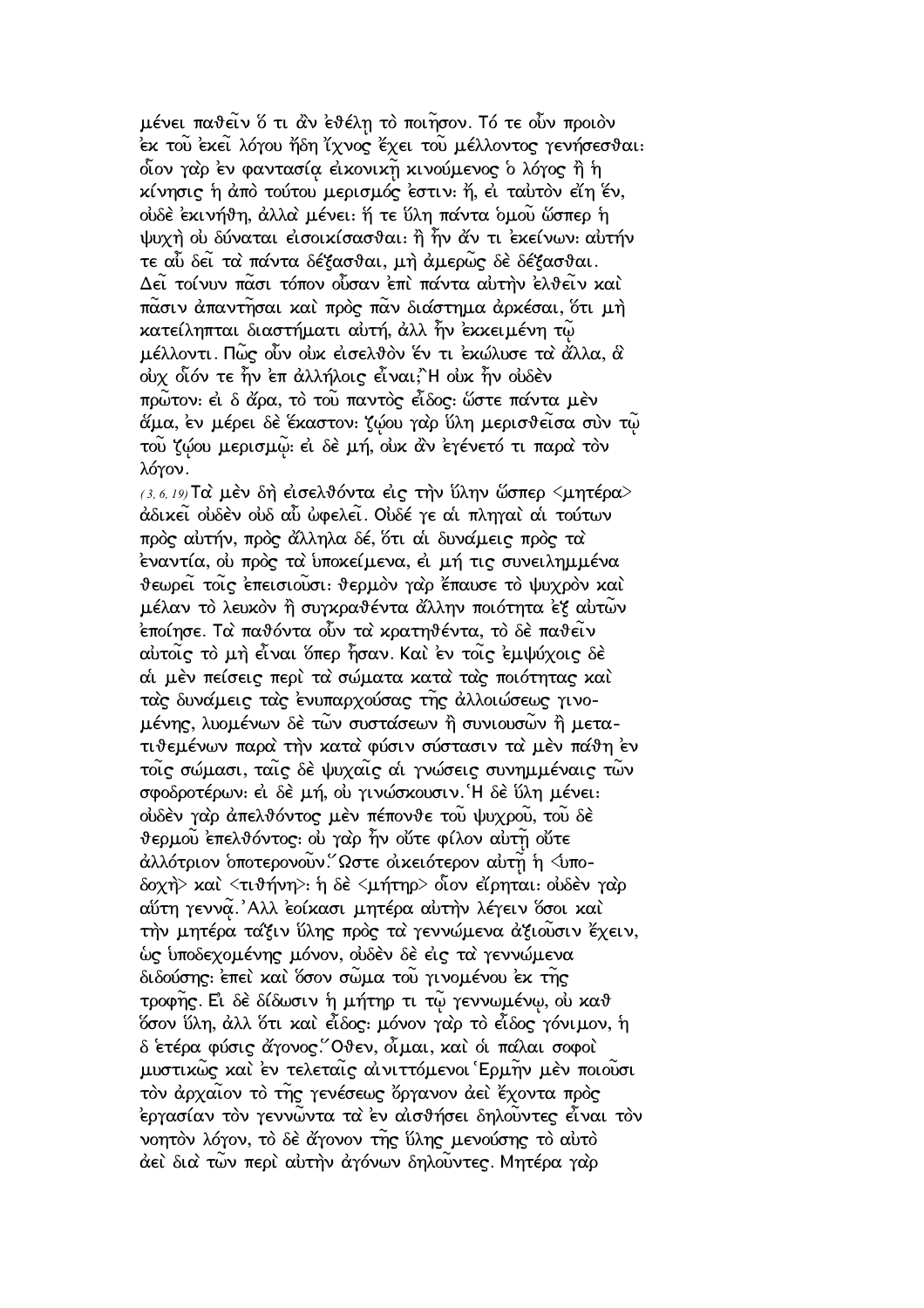πάντων ποιήσαντες, ην δη ούτως επιφημίζουσι την κατα τὸ υποκείμενον ἀρχήν λαβόντες και ὄνομα τούτο θέμενοι, ίνα δηλοίεν δ βούλονται, το προς την μητέρα ουχ δμοιον πάντη ενδείκνυσθαι θέλοντες, τοις όστις ο τρόπος βουλομένοις άκριβέστερον λαβείν και μή επιπολής ζητούσι πόρρωθεν μέν, όμως δε ως εδύναντο, ενεδεί ξαντο ως άγονός τε και ούδε πάντη θηλυς, άλλα τοσούτον μεν θηλυς, όσον υποδέζασθαι, όσον δε γενναν ουκέτι, τω το προς αυτην κεχωρηκός πρός αύτην μήτε θηλυ είναι, μήτε γεννάν δύνασθαι, άποτετμημένον δε πάσης της του γενναν δυνάμεως, η μόνω υπάρχει τω μένοντι άρρενι.

(3, 7, 1) Τον αιώνα και τον χρόνον έτερον λέγοντες εκάτερον είναι και τον μέν περι την αίδιον είναι φύσιν, τον δέ γρόνον περί το γινόμενον και τόδε το παν, αυτόθεν μέν και ώσπερ ταις της εννοίας άθροωτέραις επιβολαις εναργές τι παρ αυτοίς περί αυτών έν ταις ψυγαις έγειν πάθος νομίζομεν λέγοντές τε άει και παρ άπαντα ονομάζοντες. Πειρώμενοι μην εις επίστασιν αυτών ιέναι και δίον εγγύς προσελθείν παλιν αύ ταις γνώμαις απορούντες τας των παλαιών άποφάσεις περί αυτών άλλος άλλας, τάχα δέ καί άλλως τας αυτας λαβόντες έπι τούτων αναπαυσάμενοι και αύταρκες νομίσαντες, ει έχοιμεν ερωτηθέντες το δοκούν έκείνοις λέγειν, άγαπήσαντες άπαλλαττόμεθα του ζητειν έτι περι αυτών. Ευρηκέναι μεν ούν τινας των αρχαίων και μακαρίων φιλοσόφων το άληθες δει νομίζειν: τίνες δ οι τυχόντες μαλιστα, και πώς άν και ημίν σύνεσις περι τούτων γένοιτο, επισκέψασθαι προσήκει. Και πρότερον περί του αιώνος ζητείν, τί ποτε νομίζουσιν είναι αυτόν οι έτερον του χρόνου τιθέντες είναι: γνωσθέντος γαρ του κατα το παραδειγμα εστώτος και το της εικόνος αυτού, δν δη χρόνον λέγουσιν είναι, τάχ άν σαφές γένοιτο. Ει δέ τις πρὸ του τὸν αι ωνα θεάσασθαι τὸν χρόνον ὅς ἐστι φαντασθείη, γένοιτ άν και τούτω εντευθεν εκει κατα άναμνησιν ελθόντι ὧ άρα ωμοίωτο ο χρόνος θεάσασθαι, είπερ δμοιότητα ούτος πρός εκείνον έχοι.  $(3, 7, 2)$  Τίνα οὖν ποτε χρή φαναι τον αι ώνα εἶναι; Άρα γε την νοητήν αύτην ουσίαν, ώσπερ άν εί τις λέγοι τον χρόνον τον σύμπαντα ουρανόν και κόσμον είναι; Και γαρ αύ και ταύτην την δόξαν έσχον τινές, φασι, περι του χρόνου. 'Επεὶ γαρ σεμνότατόν τι τὸν αἰῶνα ἐἶναι φανταζόμεθα και νοούμεν, σεμνότατον δε το της νοητης φύσεως, και ούκ έστιν ειπείν δ τι σεμνότερον οποτερονούν - του δ έπέκεινα ουδέ τουτο κατηγορητέον - εις ταυτόν άν τις ούτω συναγοι. Και γαρ αύ δ τε κόσμος ο νοητός δ τε αιων περιεκτικα άμφω και τῶν αυτῶν. Αλλ ὅταν τα έτερα εν θατέρω λέγωμεν - εν τῷ αιῶνι - κεισθαι, και ὅταν τὸ αιώνιον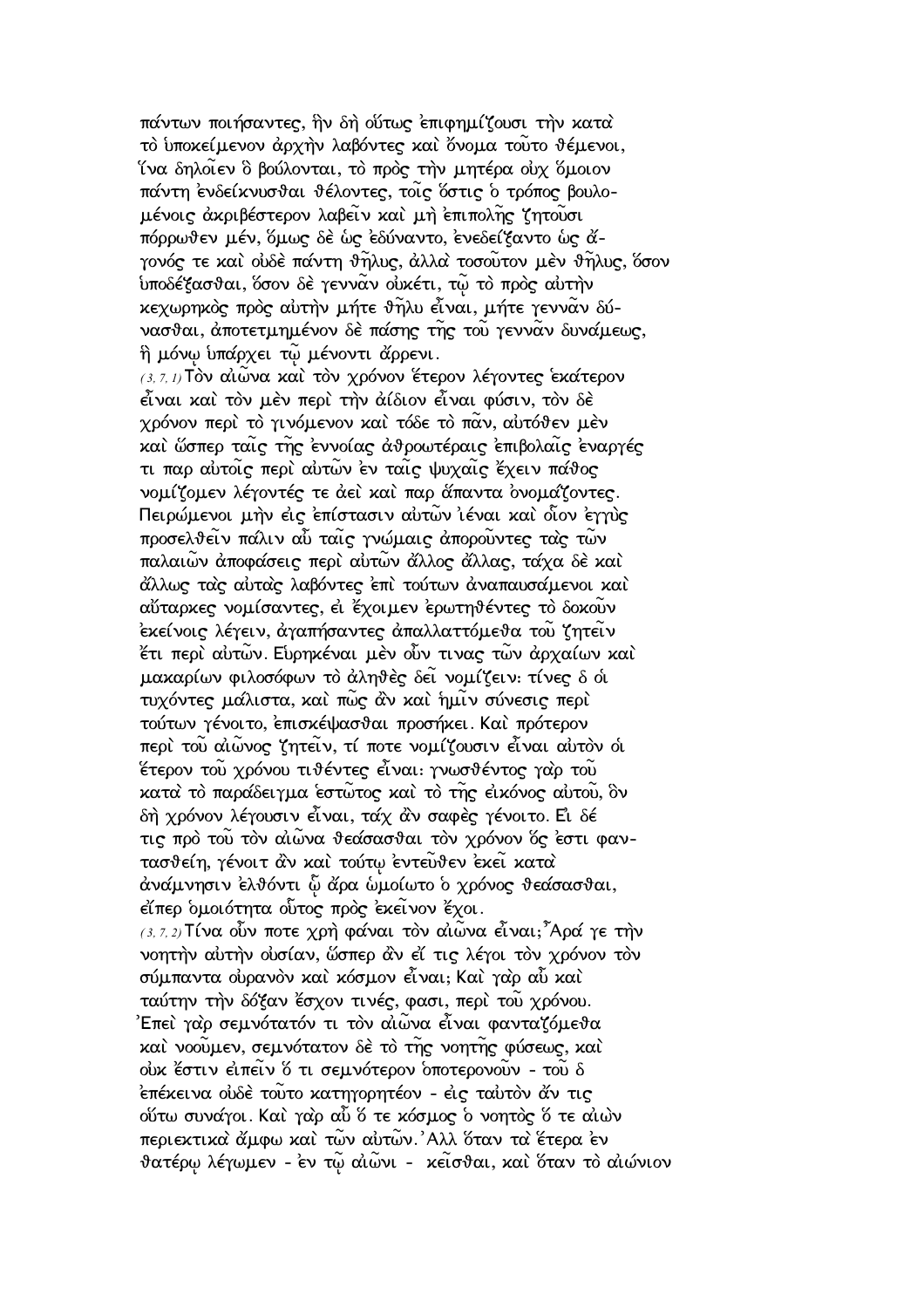κατηγορώμεν αύτών - η μέν γάρ, φησι, του παραδείγματος φύσις ετύγχανεν ούσα αιώνιος, - άλλο τον αιώνα παλιν αύ λέγομεν, είναι μέντοι περι εκείνην ή εν εκείνη ή παρείναι εκείνη φαμέν. Τὸ δὲ σεμνὸν εκάτερον εἶναι ταὐτότητα οὐ δηλοι: ίσως γαρ άν και τω ετέρω αυτών παρα του ετέρου τὸ σεμνὸν γίνοιτο. Ή τε περιοχή τῷ μεν ὡς μερῶν ἔσται, τω δε αιώνι δμού το δλον ουχ ως μέρος, άλλ ότι παντα τα τοιαυτα οία αιώνια κατ αυτόν.

'Αλλ ἆρα κατα την στάσιν φατέον την 'εκεῖ τον αἰῶνα εἶναι, ὥσπερ ἐνταῦθα τὸν χρόνον κατα την κίνησίν φασιν; 'Αλλ εικότως άν τις τον αιῶνα ζητήσειε πότερα ταὐτον τη στάσει λέγοντες ή ουχ άπλως, άλλα τη στάσει τη περί την ουσίαν. Ει μέν γαρ τη στάσει ταυτόν, πρώτον μέν ουκ έρουμεν αιώνιον την στασιν, ώσπερ ουδέ τον αιώνα αιώνιον: τὸ γαρ αιώνιον τὸ μετέχον αιώνος. Επειτα η κίνησις πώς αιώνιον; Ούτω γαρ άν και στασιμον είη. Είτα πώς έχει η της στάσεως έννοια εν αύτη το άεί; Λέγω δε ου το 'εν χρόνω, άλλα οἷον νοοῦμεν, ὅταν τὸ ἀίδιον λέγωμεν. Ει δέ τη της ουσίας στάσει, έξω πάλιν αύ τα άλλα γένη του αιώνος ποιήσομεν. Είτα τον αιώνα ου μόνον εν στάσει δεί νοείν, άλλα και εν ενί: είτα και άδιαστατον, ίνα μη ταυτον  $\tilde{\hat{\eta}}$  χρόνω: ἡ δὲ στάσις οὔτε τὴν τοῦ ἓν οὔτε τὴν τοῦ άδιαστάτου έχει έννοιαν εν αύτη, η στάσις. Είτα του μεν αιώνος κατηγορούμεν το <μένειν εν ενί>: μετέχοι άν ούν στάσεως, άλλ ουκ αυτοστάσις είη.

 $(3, 7, 3)$  Τί άν ούν είη τούτο, καθ δ τον κόσμον πάντα τον έκει αιώνιον λέγομεν και αίδιον είναι, και τί η αιδιότης, είτε ταυτον και η αυτη τω αιώνι, είτε κατ αυτην ο αιών; <sup>γ</sup>Άρα γε καθ έν τι δεῖ, ἀλλα ἐκ πολλῶν συνηθροισμένην τινα νόησιν, ή και φύσιν είτ επακολουθούσαν τοις εκει είτε συνουσαν είτ ενορωμένην, πάντα δε ταυτα εκείνην μίαν μέν ούσαν, πολλα δέ δυναμένην και πολλα ούσαν; Και δ γε την πολλην δύναμιν εισαθρήσας κατα μεν τοδι το οίον υποκείμενον λέγει <ουσίαν>, είτα <κίνησιν> τούτο, καθ δ " ζωήν δρα, είτα < στάσιν> το πάντη ώσαύτως, < θάτερον> δε και <ταυτόν>, η ταυτα δμου έν. Ούτω δη και συνθεις πάλιν αὖ εις εν δμοὖ [ὥστε] εἶναι ζωην μόνην, εν τούτοις την ετερότητα συστείλας και της ενεργείας το άπαυστον και το ταυτον και ουδέποτε άλλο και ουκ εξ άλλου εις άλλο νόησιν ή ζωήν, άλλα τὸ ὡσαύτως καὶ ἀεὶ ἀδιαστάτως, ταυτα πάντα ιδων αιῶνα ἐἶδεν ιδων ζωὴν μένουσαν ἐν τῷ αὐτῷ ἀεὶ παρὸν τὸ παν ἔχουσαν, ἀλλ οὐ νῦν μεν τόδε, αὖθις δ έτερον, άλλ άμα τα πάντα, καὶ οὐ νυν μὲν ἕτερα, αὐθις δ έτερα, άλλα τέλος άμερές, δίον εν σημείω δμού πάντων όντων και ούποτε εις ρύσιν προιόντων, άλλα μένοντος εν τῷ αὐτῷ ἐν αύτῷ καὶ οὐ μὴ μεταβαλλοντος, ὄντος δ ἐν τῷ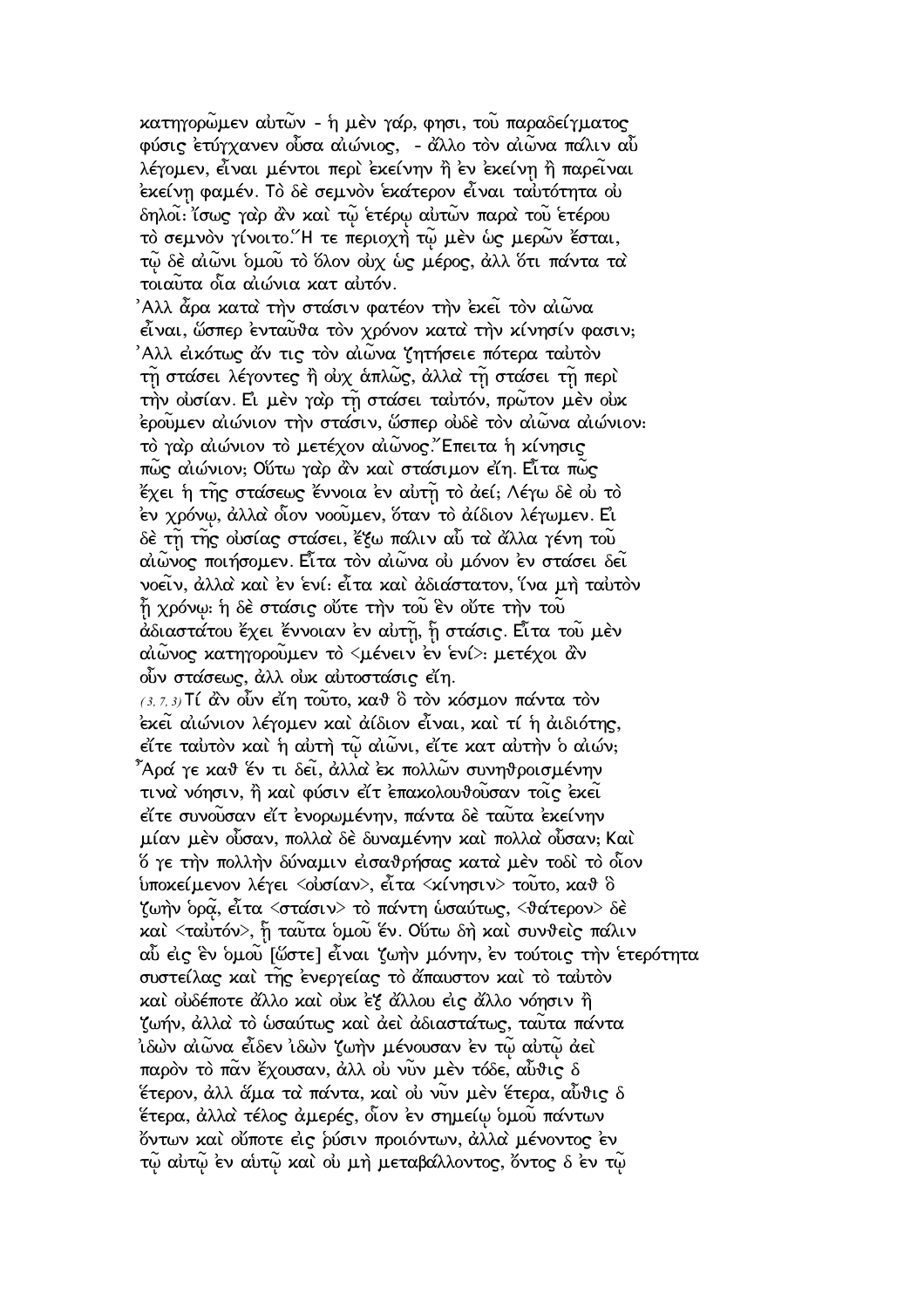παρόντι άεί, ότι ουδέν αυτου παρήλθεν ουδ αύ γενήσεται, άλλα τούτο όπερ έστι, τούτο και όντος: ώστε είναι τον αι ώνα ου το υποκείμενον, άλλα το έξ αυτου του υποκειμένου οίον εκλαμπον κατα την [του] ην επαγγέλλεται περι του μή μέλλοντος, άλλα ήδη όντος, ταυτότητα, ως άρα ούτως και ούκ άλλως. Τί γαρ άν και ύστερον αυτώ γένοιτο, δ μή νυν έστι; Μηδ αύ ύστερον εσομένου, δ μη έστιν ήδη. Ούτε γαρ έστιν, άφ ού είς το νυν ήξει: εκείνο γαρ ήν ούκ άλλο, άλλα τουτο: ούτε μέλλοντος έσεσθαι, δ μη νυν έχει. Έξ αναγκης ούτε το ἦν έξει περι αυτό: τί γαρ ἔστιν, ὃ ἦν αὐτῷ καὶ παρελήλυθεν; Οὔτε τὸ ἔσται: τί γαρ έσται αυτώ; Λείπεται δη έν τω είναι τουτο όπερ έστιν εἶναι. Ο οἶν μήτε ἦν, μήτε ἔσται, άλλ ἔστι μόνον, τουτο εστως έχον το είναι τω μη μεταβαλλειν εις το έσται μηδ αὖ μεταβεβληκέναι 'εστι'ν ο αιών. Γίνεται τοίνυν η περι το ον έν τῷ εἶναι ζωή δμοῦ πᾶσα και πλήρης ἀδιάστατος πανταχη τουτο, δ δη ζητούμεν, αιών.

(3, 7, 4) Ούκ έξωθεν δε δεί συμβεβηκέναι νομίζειν τουτον εκείνη τη φύσει, άλλ εκείνη και εξ εκείνης και συν εκείνη. 'Ενοράται γαρ ένων παρ αύτης, ότι και τα άλλα πάντα δσα λέγομεν εκει είναι ενυπάρχοντα δρώντες λέγομεν εκ της ουσίας άπαντα και συν τη ουσία. Τα γαρ πρώτως όντα συνόντα δεί τοις πρώτοις και εν τοις πρώτοις είναι: έπει και το καλον εν αυτοίς και εξ αυτών και η άλήθεια έν αύτοις. Και τα μέν ώσπερ έν μέρει του παντός όντος, τα δέν παντί, ώσπερ και το άληθως τουτο παν ουκ έκ τών μερών ηθροισμένον, άλλα τα μέρη γεννήσαν αυτό, ίνα και ταύτη ως άληθως παν ή. Και η άλήθεια δε ου συμφωνία πρὸς ἄλλο ἐκει, ἀλλ αὐτου ἑκαστου ούπερ ἀλήθεια. Δει δή τὸ παν τούτο τὸ ἀληθινόν, είπερ ἔσται παν ὄντως, μή μόνον είναι παν η έστι τα παντα, άλλα και το παν έχειν ούτως ως μηδενι ελλείπειν. Ει τουτο, ουδ έσται τι αύτω: ει γαρ έσται, ελλείπον ήν τούτω: ούκ άρα ήν παν. Παρα φύσιν δε τί άν αυτώ γένοιτο; Πασχει γαρ ουδέν. Ει ούν μηδέν αυτώ γένοιτο, ουδέ μέλλει ουδέ έσται ουδ έγένετο. Τοις μεν ούν γενητοις, ει άφέλοις το έσται, άτε επικτωμένοις άει εύθυς υπάρχει μη είναι: τοις δε μη τοιούτοις, εί προσθείης το έσται, υπάρχει το έρρειν εκ της του είναι έδρας: δηλον γαρ ότι ήν αυτοις το είναι ου σύμφυτον, ει γίγνοιτο έν τω μέλλειν και γενέσθαι και έσεσθαι είς ύστερον. Κινδυνεύει γαρ τοις μεν γενητοις ή ουσία είναι το έκ του εξ άρχης είναι της γενέσεως, μέχριπερ άν εις έσχατον ήκη του χρόνου, εν ω μηκέτ εστί: τούτο δη το έστιν είναι, καί, εί τις τούτο παρέλοιτο, ήλαττὦσθαι ο βίος: ὥστε και το εἶναι. Και τὦ παντι δεϊ, εις δπερ ούτως έσται. Διὸ και σπεύδει προς το μέλλον εἶναι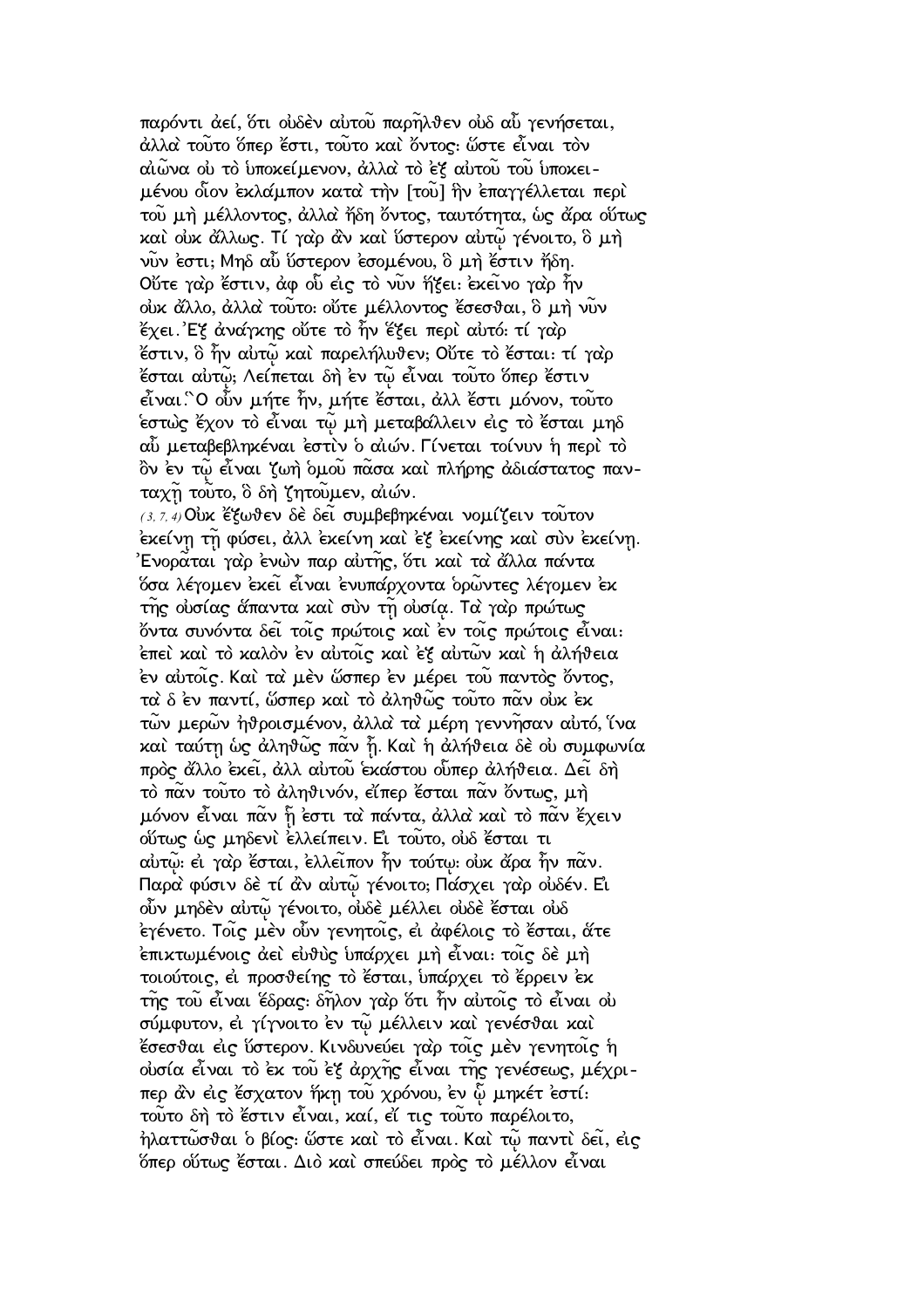και στηναι ου θέλει έλκον το είναι αυτώ εν τω τι άλλο και άλλο ποιείν και κινείσθαι κύκλω εφέσει τινι ουσίας: ώστε εἶναι ἡμἶν ευρημένον και το αίτιον της κινήσεως της ούτω σπευδούσης επι το άει είναι τω μέλλοντι. Τοις δε πρώτοις και μακαρίοις ουδε έφεσίς εστι του μέλλοντος: ήδη γαρ είσι τὸ ὅλον, και ὅπερ αυτοις οίον ὀφείλεται ζην ἔχουσι παν: ώστε ουδέν ζητουσι, διότι το μέλλον αυτοίς ουδέν 'εστιν ουδ άρα 'εκεινο, εν ὧ το μέλλον. Η οὖν τοῦ ὄντος παντελής ουσία και δλη, ουχ η εν τοις μέρεσι μόνον, άλλα και η εν τῷ μηδ ἀν ἔτι ελλείψειν και [το μηδεν ἀν μη όν αυτη προσγενέσθαι - ου γαρ μόνα τα όντα πάντα δεί παρείναι τω παντι και δλω, άλλα και μηδεν του ποτε μη όντοσ - αύτη η διάθεσις αυτού και φύσις είη άν αιών: αιων γαρ άπό του άει όντος.

(3, 7, 5) Τουτο δέ, όταν τινι προσβαλων τη ψυχη έχω λέγειν περι αυτου, μαλλον δε δράν αυτό τοιούτον οίον μηδεν περι αύτὸ ὅλως γεγονέναι - ἐι γαρ τουτο, οὐκ ἀεὶ ὄν, ἢ οὐκ ἀεί τι όλον όν - ἆρ οὖν ἤδη ἀίδιον, εί μή καὶ ενυπάρχοι αύτω τοιαύτη φύσις, ώς πίστιν έχειν περι αύτου, ώς ούτω και μη άλλως έτι, ως, ει παλιν προσβαλοις, ευρειν τοιούτον; Τί ούν, ει μηδε αφίσταιτό τις αύτου της θέας, άλλα συνων είη της φύσεως άγασθείς και δυνατός τούτο πράττειν άτρύτω φύσει; Η δραμων και αυτός εις αιώνα έσται και ούκ αποκλίνων ουδαμη, ίν η δμοιος και αιώνιος, τω εν αυτώ αιωνίω τον αιώνα και το αιώνιον θεώμενος. Ει ούν το ούτως έχον αιώνιον και άει όν, το μη άποκλίνον εις ετέραν φύσιν κατα μηδεν, ζωην έχον, ην έχει πασαν ήδη, ου προσλαβον ουδε προσλαμβανον ή προσληψόμενον, είη άν άίδιον μεν το ούτως έχον, αιδιότης δε η τοιαύτη κατάστασις του υποκειμένου εξ αυτου ούσα και εν αυτώ, αιων δε το υποκείμενον μετα της τοιαύτης καταστάσεως εμφαινομένης. Όθεν σεμνόν ο αιών, και ταύτον τω θεω η έννοια λέγει: λέγει δε τούτω τω θεω. Και καλώς άν λέγοιτο ο αιών θεός εμφαίνων και προφαίνων εαυτόν δίός έστι, τὸ ἐἶναι ὡς ἀτρεμὲς καὶ ταὐτὸν καὶ οὕτως καὶ τὸ βεβαίως έν ζωη. Ει δ εκ πολλών λέγομεν αυτόν, ου δει θαυμάζειν: πολλα γαρ έκαστον των εκει δια δύναμιν άπειρον: επει και το άπειρον το μη άν επιλείπειν, και τουτο κυρίως, ότι μηδέν αυτου αναλίσκει. Και εί τις ούτω τον αιώνα λέγοι ζωήν άπειρον ήδη τω πασαν είναι και μηδεν αναλίσκειν αύτης τώ μη παρεληλυθέναι μηδ αύ μέλλειν - ήδη γαρ ούκ άν είη πασα - εγγύς άν είη του δρίζεσθαι. [Τὸ γαρ εξης τω πασαν είναι και μηδεν αναλίσκειν εζήγησις αν είη του άπειρον ήδη είναι.]

(3, 7, 6) Επειδή δε η τοιαύτη φύσις ούτω παγκαλη και αίδιος περι το εν και άπ εκείνου και προς εκείνο, ουδεν εκβαί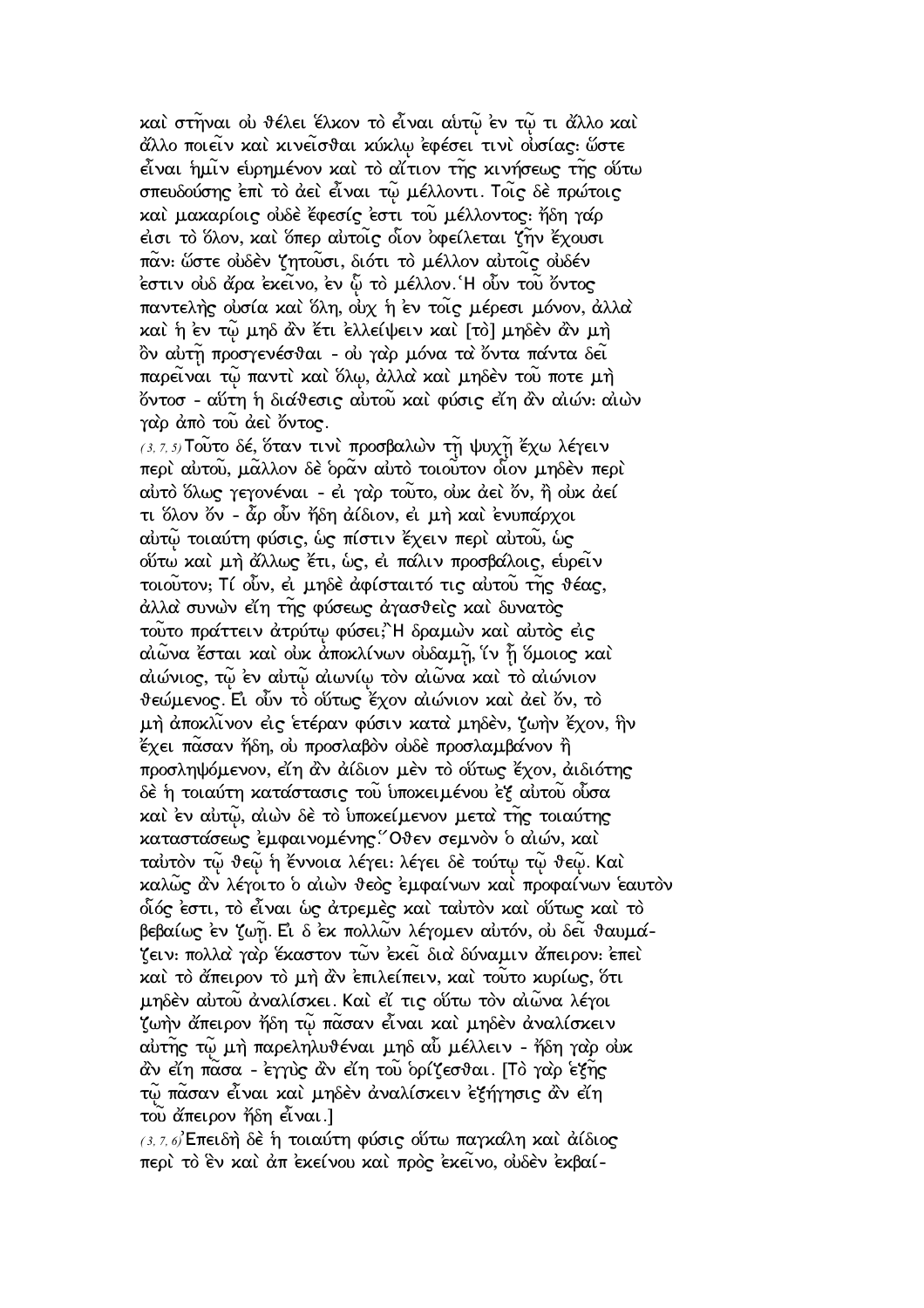νουσα άπ αύτου, μένουσα δε άει περι εκείνο και εν εκείνω και ζώσα κατ εκείνο, είρηταί τε, ως εγω οίμαι, τουτο τω Πλατωνι καλώς και βαθεία τη γνώμη και ουκ άλλως, τούτο δη το <μένοντος αιώνος εν ενί>, ίνα μη μόνον ή αύτος αύτον είς εν προς εαυτον άγων, άλλ ή περί το εν του όντος ζωή ώσαύτως, τουτο δ δη ζητούμεν: [και το ούτω μένον αιων είναι.] Το γαρ τουτο και ούτω μένον και αύτο το μένον δ έστιν ενέργεια ζωής μενούσης παρ αύτης πρός εκείνο και εν εκείνω και ούτε το είναι ούτε τὸ ζῆν ψευδομένη έχοι ἀν τὸ αιων εἶναι. Τὸ γαρ άληθως είναι εστι το ουδέποτε μη είναι ουδ άλλως είναι: τούτο δε ώσαύτως είναι: τούτο δε άδιαφόρως είναι. Ουκ έχει ούν ότιουν [το ] άλλο και άλλο, ουδ άρα διαστήσεις, ουδ εξελίξεις, ουδε προαξεις, ουδε παρατενεις, ουδ άρα ούδε πρότερον αύτου ούδέ τι ύστερον λαβείν έχεις. Ει ούν μήτε πρότερον μήτε ύστερον περι αυτό, το δ έστιν άληθέστατον των περὶ αὐτὸ καὶ αὐτό, καὶ οὕτω δέ, ὅτι έστιν ως ουσία ή τῷ ζῆν, παλιν αὖ ἥκει ἡμῖν τοῦτο, ὃ δὴ λέγομεν, ο αιών. Όταν δε το άει λέγωμεν και το ου ποτε μέν όν, ποτέ δέ μη όν, ημών, ένεκα [της σαφηνείας] δει νομίζειν λέγεσθαι: επει τό γε άει τάχ άν ου κυρίως λέγοιτο, άλλα ληφθέν εις δήλωσιν του άφθαρτου πλανω άν την ψυχην εις έκτασιν του πλείονος και έτι ώς μη επιλείψοντός ποτε. Τὸ δὲ ἴσως βέλτιον ἦν μόνον τὸ ὢν λέγειν. Αλλα ώσπερ το όν άρκουν όνομα τη ουσία, επειδή και την γένεσιν ουσίαν ενόμιζον, εδεήθησαν προς το μαθείν και προσθήκης του άεί. Ου γαρ άλλο μέν έστιν όν, άλλο δὲ τὸ ἀεὶ ὄν, ὥσπερ οὐδ ἀλλο μὲν φιλόσοφος, ἀλλο δὲ δ άληθινός: άλλ ότι το υποδυόμενον ήν φιλοσοφίαν, η προσθήκη του άληθινου εγένετο. Ούτω και τω όντι το άει και τω ών το άεί, ώστε λέγεσθαι άει ών: διο ληπτέον τὸ ἀεὶ οἶον ἀληθώς ὢν λέγεσθαι καὶ συναιρετέον τὸ ἀεὶ εις αδιαστατον δύναμιν την ουδεν δεομένην ουδενός μεθ δ ήδη έχει: έχει δε το παν.

Παν ούν και όν και κατα παν ουκ ενδεές και ου ταύτη μὲν πλήρες, ἄλλη δὲ ἐλλείπον ἡ τοιαύτη φύσις. Τὸ γαρ ἐν χρόνω, κάν τέλειον ή, ώς δοκει, οίον σωμά τι ίκανον ψυχη τέλειον, δεόμενον και του έπειτα, ελλειπον τω χρόνω, ού δείται, άτε σύν εκείνω, ει παρείη αυτώ και συνθέοι, ὂν ἀτελές: ταύτη ὂν ὁμωνύμως ἀν τέλειον λέγοιτο. Ότω δε υπάρχει μηδε του έπειτα δεισθαι μήτε εις χρόνον άλλον μεμετρημένον μήτε τον άπειρον και απείρως εσόμενον, άλλ όπερ δει είναι, τουτο έχει, τουτό εστιν ου η έννοια επορέγεται, ὧ τὸ εἶναι οὐκ εκ του τοσουδε, ἀλλα πρὸ του τοσουδε. Επρεπε γαρ αυτώ μηδε τοσώδε όντι πάντη μηδενός εφάπτεσθαι τοσούδε, ίνα μή η ζωή αυτού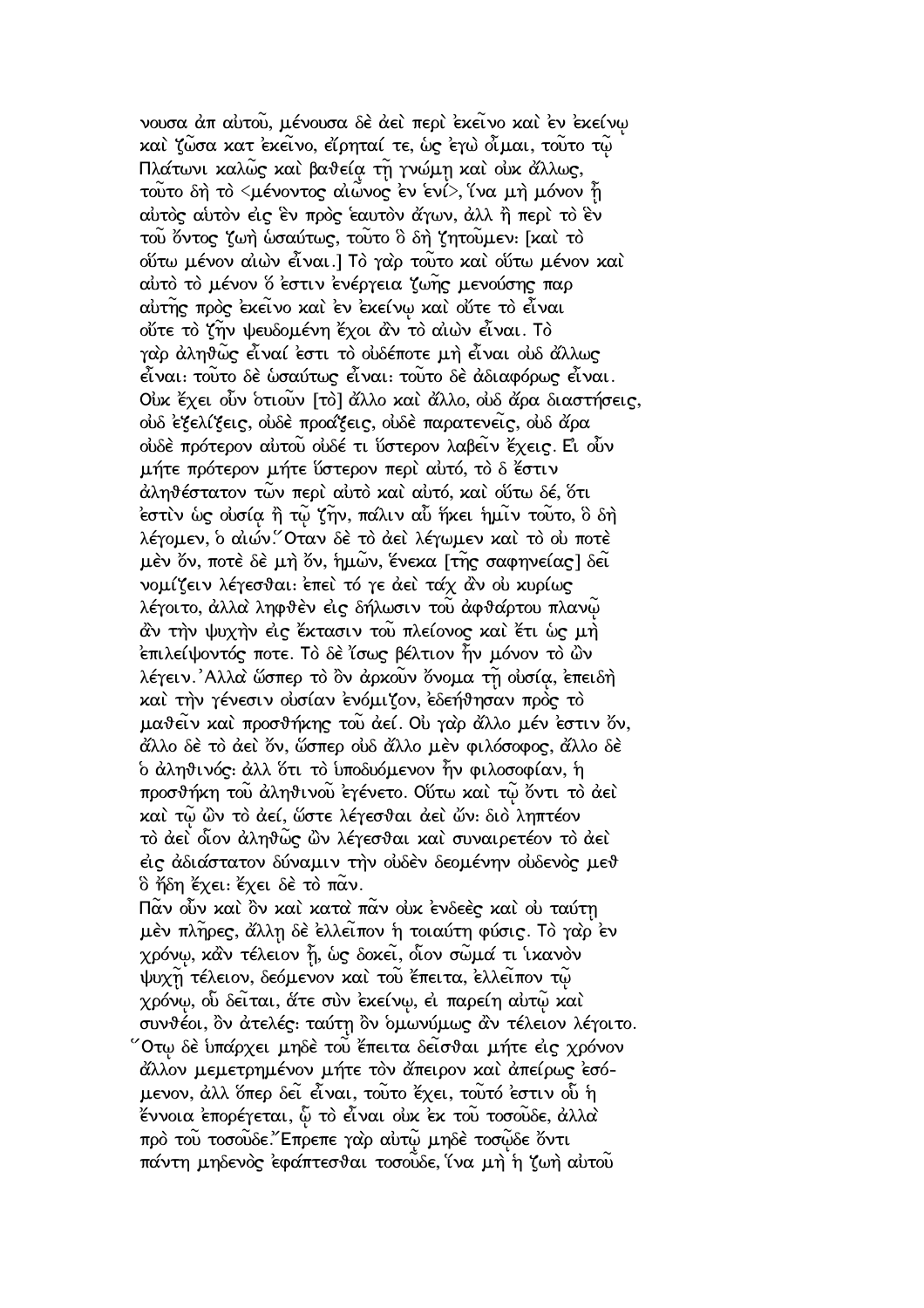μερισθείσα το καθαρώς άμερες αύτου άνέλη, άλλ ή και τη ζωη άμερες και τη συσία. Το δ <άγαθος ήν> αναφέρει εις έννοιαν του παντός σημαίνων τω επέκεινα παντι τό μὴ ἀπὸ χρόνου τινός: ὥστε μηδὲ τὸν κόσμον ἀρχήν τινα χρονικήν ειληφέναι της αιτίας του είναι αυτώ το πρότερον παρεχούσης. Αλλ δμως δηλώσεως χαριν τουτο ειπών μέμφεται ύστερον και τούτω τω ονόματι ως ουδ αυτου όρθως πάντη λεγομένου επι των τον λεγόμενον και νοούμενον αιώνα ειληχότων.

(3, 7, 7) Ταυτα ούν λέγομεν άρα γε μαρτυρουντες ετέροις και ώς περι άλλοτρίων τους λόγους ποιούμεθα; Και πώς; Τίς γαρ άν σύνεσις γένοιτο μη εφαπτομένοις; Πως δ άν έφαψαίμεθα τοις άλλοτρίοις; Δει άρα και ημιν μετειναι του αι ώνος. Αλλα εν χρόνω ούσι πώς; Αλλα πώς εν χρόνω και πως εν αιώνι έστιν είναι, γνωσθείη άν ευρεθέντος πρότερον του χρόνου. Και τοίνυν καταβατέον ημίν έξ αιώνος επι την ζήτησιν του χρόνου και τον χρόνον: εκει μὲν γαρ ἦν ἡ πορεία πρὸς τὸ ἄνω, νῦν δὲ λέγωμεν ἤδη οὐ πάντη καταβάντες, άλλ ούτως, ώσπερ κατέβη χρόνος. Ει μέν περί χρόνου ειρημένον μηδέν ήν τοις παλαιοις και μακαρίοις άνδρασιν, εχρην τω αιώνι εξ άρχης συνείραντας το εφεξης λέγειν τα δοκούντα περι αυτού, πειρωμένους τη εννοία αυτου ην κεκτήμεθα εφαρμόζειν την λεγομένην ύφ ημών δόξαν: νύν δ άναγκαΐον πρότερον λαβεΐν τα μαλιστα άξίως λόγου ειρημένα σκοπούντας, εί τινι αύτων συμφώνως ο παρ ημών έξει λόγος. Τριχη δ ίσως διαιρετέον τούς λεγομένους περί αύτου λόγους την πρώτην."Η γαρ κίνησις η λεγομένη, ή το κινούμενον λέγοι άν, ή κινήσεώς τι τον χρόνον: το γαρ στάσιν ή το εστηκός ή στάσεώς τι λέγειν παντάπασι πόρρω της εννοίας άν είη του χρόνου ουδαμη του αυτου όντος. Των δε κίνησιν λεγόντων οι μέν πασαν κίνησιν άν λέγοιεν, οι δέ την του παντός: οι δέ το κινούμενον λέγοντες την του παντός άν σφαίραν λέγοιεν: οι δε κινήσεώς τι ή διαστημα κινήσεως, οι δε μέτρον, οι δ όλως παρακολουθούν αυτή: και ή πάσης ή της τεταγμένης.

(3, 7, 8) Κίνησιν μεν ούχ οίόν τε ούτε τας συμπάσας λαμβάνοντι κινήσεις και δίον μίαν έκ πασών ποιούντι, ούτε την τεταγμένην: εν χρόνω γαρ η κίνησις εκατέρα η λεγομένη. Ει δέ τις μη εν χρόνω, πολύ μαλλον άν απείη του χρόνος είναι, ώς άλλου όντος του εν ω ή κίνησις, άλλου της κινήσεως αύτης ούσης. Και άλλων λεγομένων και λεχθέντων άν άρκει τουτο και ότι κίνησις μεν άν και παύσαιτο και διαλίποι, χρόνος δε ού. Ει δε την του παντός κίνησιν μή διαλείπειν τις λέγοι, άλλα και αύτη, είπερ την περιφοραν λέγοι, εν χρόνω τινι [και αύτη] περιφέροιτο άν εις το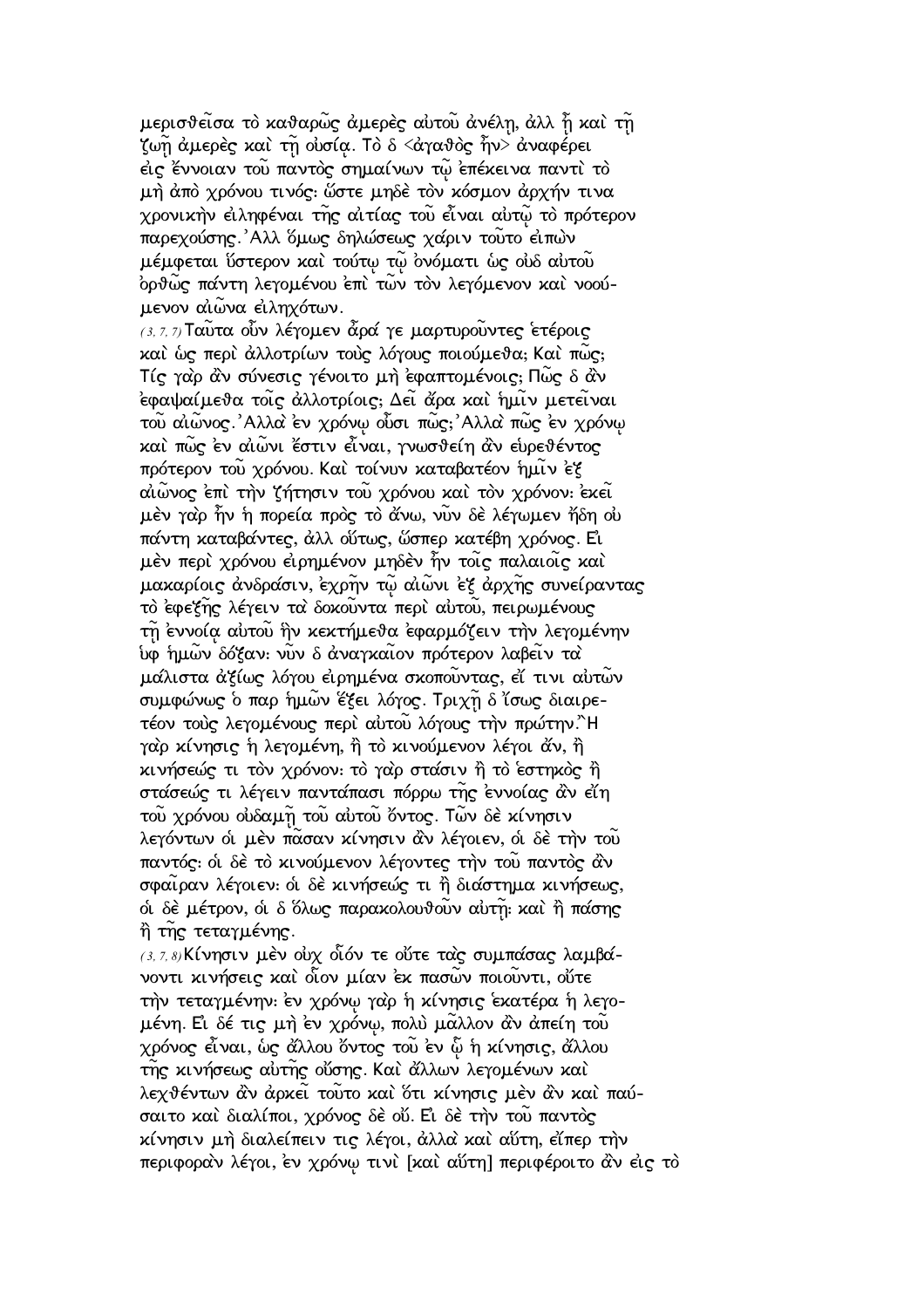αύτό, ουκ 'εν ὧ τὸ ἥμισυ ἤνυσται, καὶ ὁ μὲν ἀν ἐίη ἥμισυς, ὁ δὲ διπλασιος, κινήσεως του παντός ούσης εκατέρας, της τε εις το αυτο άπο του αυτού και της εις το ήμισυ ηκούσης. Καὶ τὸ ὀξυτάτην δὲ καὶ ταχίστην λέγειν την της ἐξωτάτης σφαίρας κίνησιν μαρτυρεί τώ λόγω, ως έτερον η κίνησις αύτης και ο χρόνος. Ταχίστη γαρ πασών δηλονότι τω ελάττονι χρόνω τὸ μείζον καὶ τὸ μέγιστον διάστημα άνύειν: τα δ άλλα βραδύτερα τῷ έν πλείονι άν και μέρος αύτου.

Ει τοίνυν μηδέ η κίνησις της σφαίρας ο χρόνος, σχολη γ άν η σφαίρα αυτή, η εκ του κινείσθαι υπενοήθη χρόνος εἶναι.

 $\tilde{}$ Άρ οὖν κινήσεώς τι; Ει μὲν διάστημα, πρῶτον μὲν οὐ πάσης κινήσεως το αύτό, ούδε της δμοειδούς: θάττον γαρ και βραδύτερον η κίνησις και η εν τόπω. Και είεν άν άμφω μετρούμεναι αι διαστάσεις ενι ετέρω, δ δη ορθότερον άν τις είποι χρόνον. Ποτέρας δη αυτών το διάστημα χρόνος, μάλλον δε τίνος αυτών άπείρων ουσών; Ει δε της τεταγμένης, ου πάσης μέν ουδέ της τοιαύτης: πολλαί γαρ αύται: ώστε και πολλοι χρόνοι άμα έσονται. Ει δε της του παντός διάστημα, εί μέν το έν αύτη τη κινήσει διάστημα, τί ἀν [είη] άλλο ἢ ἡ κίνησις [ἀν είη]; Τοσήδε μέντοι: τὸ δὲ τοσόνδε τουτο ήτοι τω τόπω, ότι τοσόσδε δν διεξηλθε, μετρηθήσεται, και το διάστημα τουτο έσται: τουτο δε ου χρόνος, άλλα τόπος: ή αυτή η κίνησις τη συνεχεία αυτής και τω μή εύθυς πεπαυσθαι, άλλ επιλαμβάνειν άεί, το διάστημα έξει. Αλλα τούτο το πολύ της κινήσεως άν είη: και ει μεν εις αυτήν τις βλέπων αποφανειται πολλήν, ώσπερ άν εί τις πολύ το θερμον λέγοι, ουδ ενταυθα χρόνος φανείται ουδέ προσπίπτει, άλλα κίνησις πάλιν και πάλιν, ώσπερεί ύδωρ ρέον πάλιν και πάλιν, και το έπ αύτω διάστημα θεωρούμενον. Και το μεν πάλιν και πάλιν ἔσται ἀριθμός, ὥσπερ δυας ἢ τριας, τὸ δὲ διαστημα τοῦ όγκου. Ούτως οὖν και πλῆθος κινήσεως ως δεκας, ἢ ως τὸ ἐπιφαινόμενον τῷ οἶον ὄγκῳ της κινήσεως διάστημα, ὃ ούκ έχει έννοιαν χρόνου, άλλ έσται το τοσόνδε τουτο γενόμενον 'εν χρόνω, ή ο χρόνος ουκ 'έσται πανταχου, άλλ έν υποκειμένω τη κινήσει, συμβαίνει τε παλιν αύ κίνησιν τον χρόνον λέγειν: ου γαρ έξω αυτής το διαστημα, άλλα κίνησις ουκ άθρόα: [τὸ δὲ μὴ ἀθρόα ἐις τὸ ἀθρόον ἐν χρόνω.] Τὸ μὴ ἀθρόον τίνι διοίσει του ἀθρόως ἢ τῷ ἐν χρόνω; Ωστε η διεστώσα κίνησις και το διαστημα αυτής ούκ αυτό χρόνος, άλλ εν χρόνω. Ει δε το διαστημα της κινήσεως λέγοι τις χρόνον, ου το αυτής της κινήσεως, άλλα παρ δ αύτη η κίνησις την παράτασιν έχοι οίον συμπαραθέουσα εκείνω, τί δε τουτό εστιν ούκ είρηται.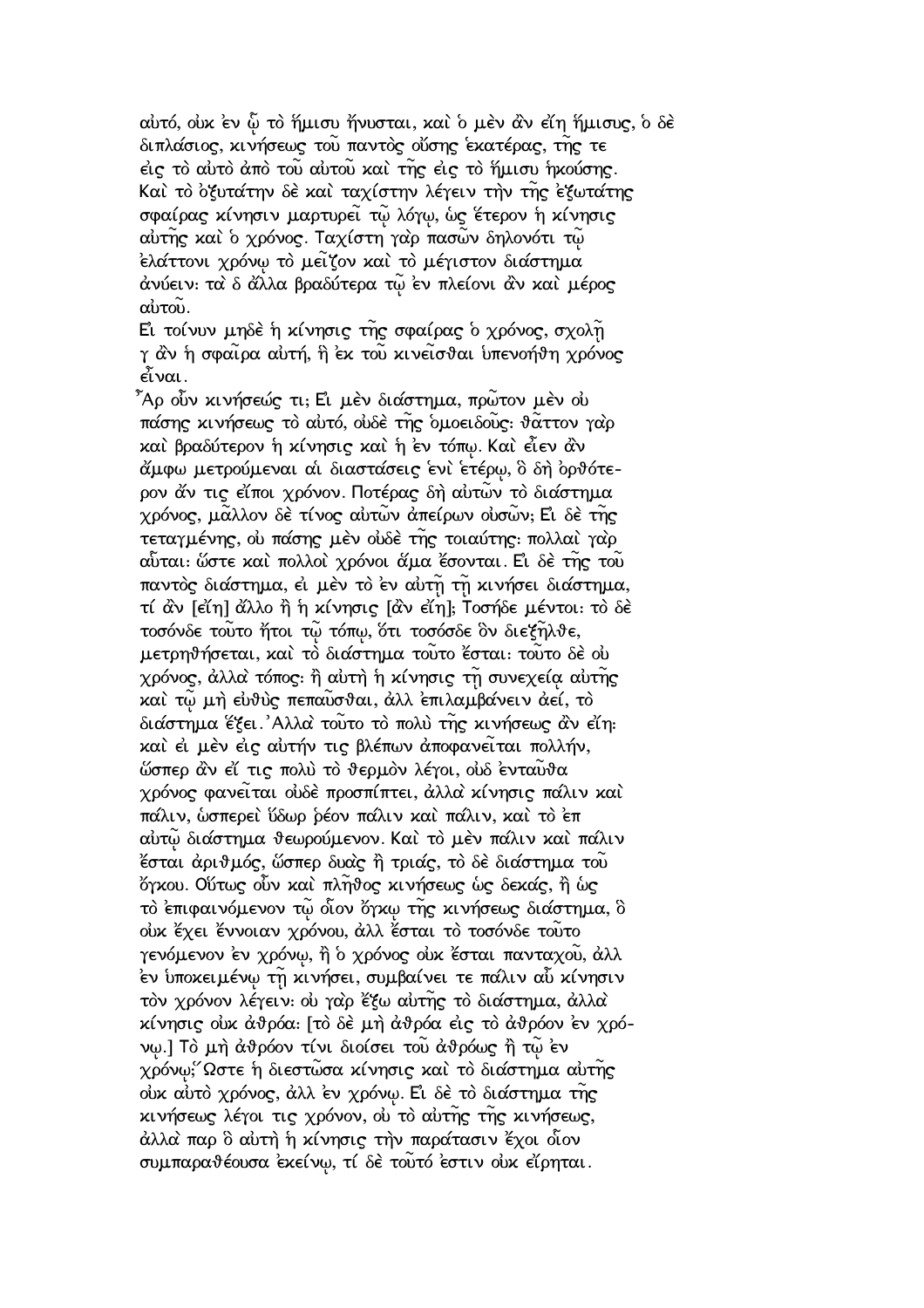Δηλον γαρ, ότι τουτ εστιν ο χρόνος, εν ω γέγονεν η κίνησις. Τούτο δ ήν δ εξ άρχης εζήτει δ λόγος, τί ών έστι χρόνος: έπει δμοιόν τε γίνεται και ταυτον οίον εί τις ερωτηθείς τί εστι χρόνος, λέγοι κινήσεως διάστημα εν χρόνω. Τί ούν έστι τούτο το διαστημα, δ δη χρόνον καλείς της κινήσεως του οικείου διαστήματος έξω τιθέμενος; Και γαρ αύ και εν αυτή ο τιθέμενος τη κινήσει το διαστημα την της ηρεμίας διάστασιν ποι θήσεται, άπορος έσται. Όσον γαρ κινειταί τι, τοσούτον άν σταίη και άλλο, και είποις άν τον χρόνον εκατέρου τον αυτον είναι, ως άλλον δηλονότι άμφοιν όντα. Τί ούν έστι και τίνα φύσιν έχει τούτο τὸ διαστημα; Επείπερ τοπικὸν ουχ οίον τε: επει και τουτό γε έξωθέν έστιν.

(3, 7, 9) Αριθμός δε κινήσεως ή μέτρον - βέλτιον γαρ ούτω συνεχούς ούσησ - πώς, σκεπτέον. Πρώτον μεν ούν και ένταυθα το πάσης δμοίως απορητέον, ώσπερ και επι του διαστήματος της κινήσεως, εί τις της πάσης είναι ελέγετο. Πώς γαρ άν τις άριθμήσειε την άτακτον και ανώμαλον; ή τίς άριθμος ή μέτρον ή κατα τί το μέτρον; Ει δε τώ αυτώ εκατέραν και δλως πάσαν, ταχείαν, βραδείαν, έσται ο άριθμος και το μέτρον τοιούτον, οίον ει δεκας είη μετρούσα και ίππους και βούς, ή ει το αυτό μέτρον και υγρών και ξηρών είη. Ει δη τοιούτον μέτρον, τίνων μέν έστιν ο χρόνος είρηται, ότι κινήσεων, αυτός δέ δ εστιν ούπω είρηται. Ει δε ώσπερ δεκάδος ληφθείσης και άνευ ίππων έστι νοείν τον αριθμόν, και το μέτρον μέτρον έστι φύσιν έχον τινά, κάν μήπω μετρη, ούτω δει έχειν και τον χρόνον μέτρον όντα: εί μεν τοιούτόν εστιν εφ εαυτου οίον άριθμός, τί άν τουδε του άριθμου του κατα την δεκάδα ή άλλου στουούν διαφέροι μοναδικού; Ει δε συνεχές μέτρον έστί, ποσόν τι όν μέτρον έσται, οίον το πηχυαιον [μέγεθος]. Μέγεθος τοίνυν έσται, οίον γραμμή συνθέουσα δηλονότι κινήσει. Αλλ αύτη συνθέουσα πως μετρήσει το ὧ συνθεί; Τί γαρ μαλλον δποτερονούν θατερον; Και βέλτιον τίθεσθαι και πιθανώτερον ούκ επι πάσης, άλλ η συνθεί. Τούτο δε συνεχες δει είναι, ή εφέζει η συνθέουσα. `Αλλ οὐκ ἔξωθεν δεῖ τὸ μετροῦν λαμβανειν οὐδὲ χωρίς, άλλα δμού κίνησιν μεμετρημένην. Και τί το μετρούν έσται; "Η μεμετρημένη μèν ἡ κίνησις ἔσται, μεμετρηκὸς δ ἔσται μέγεθος. Και ποιον αυτών ο χρόνος έσται; Η κίνησις η μεμετρημένη, ή το μέγεθος το μετρήσαν; Η γαρ η κίνησις έσται η μεμετρημένη υπό του μεγέθους ο χρόνος, ή το μέγεθος το μετρήσαν, ή το τω μεγέθει χρησάμενον, ώσπερ τω πήχει πρός το μετρήσαι όση η κίνησις. Αλλ έπι μέν πάντων τούτων υποθέσθαι, όπερ είπομεν πιθανώτερον είναι, την δμαλην κίνησιν: άνευ γαρ δμαλότητος και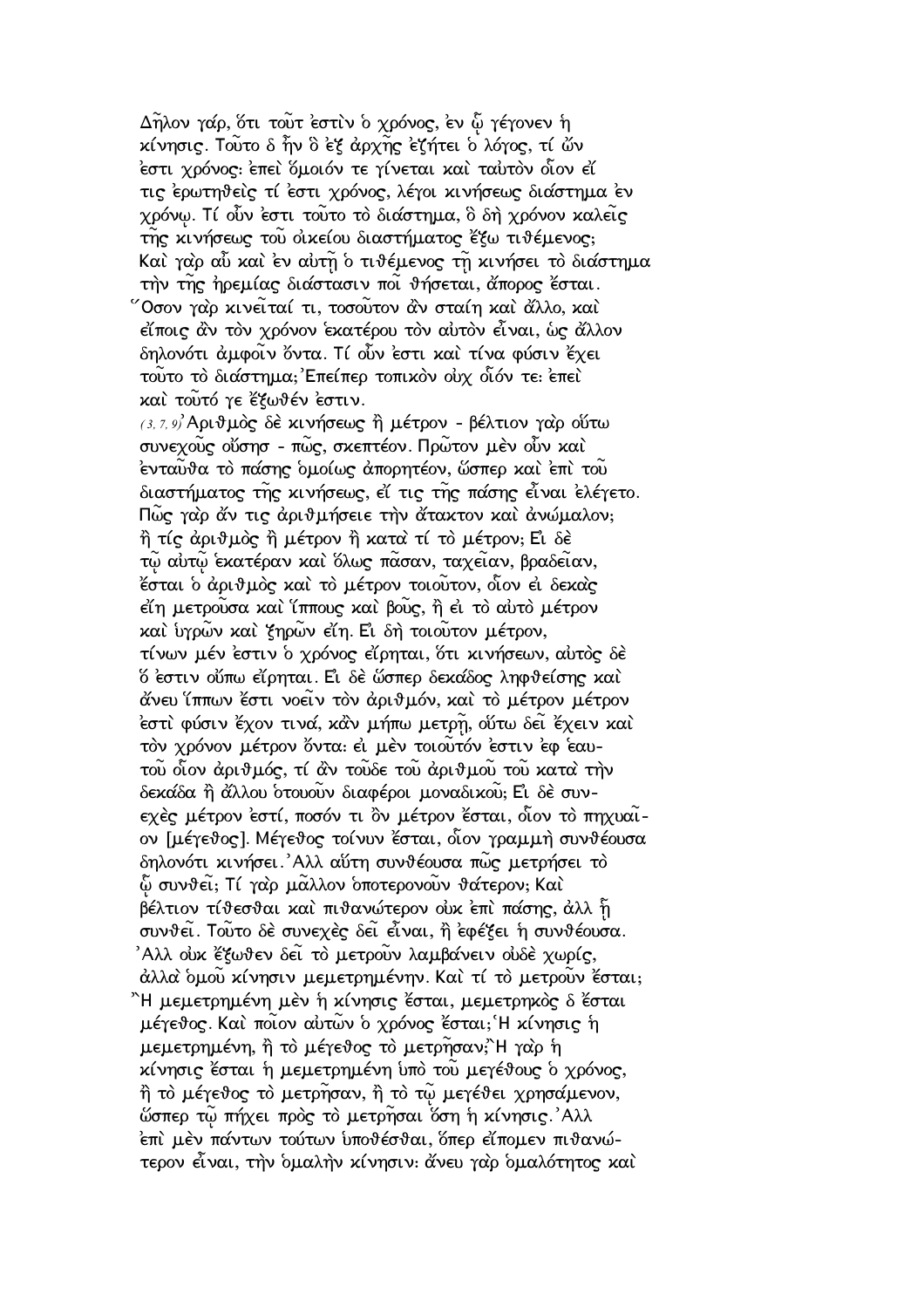προσέτι μιας και της του όλου απορώτερον το του λόγου τῷ θεμένω δπωσοῦν μέτρον γίνεται. Ει δὲ δη μεμετρημένη κίνησις ο χρόνος και υπό του ποσού μεμετρημένη, ώσπερ την κίνησιν, ει έδει μεμετρησθαι, ουχι υπ αυτης έδει μεμετρησθαι, άλλ ετέρω, ούτως άναγκη, είπερ μέτρον έξει άλλο η κίνησις παρ αυτήν, και δια τουτο εδεήθημεν του συνεχους μέτρου είς μέτρησιν αύτης, τον αύτον τρόπον δει και τώ μεγέθει αυτώ μέτρου, ίν [ή] η κίνησις, τοσούδε γεγενημένου του καθ δ μετρείται όση, μετρηθη. Και ο άριθμος του μεγέθους έσται [του] τη κινήσει παρομαρτούντος έκεινος ο χρόνος, άλλ ου το μέγεθος το συνθέον τη κινήσει. Ο ύτος δε τίς άν είη ή ο μοναδικός; Ός δπως μετρήσει άπορείν άναγκη. Επεί, κάν τις εξεύρη όπως, ου χρόνον ευρήσει μετρούντα, άλλα τον τοσόνδε χρόνον: τουτο δε ου ταυτον χρόνω. Έτερον γαρ ειπείν χρόνον, έτερον δε τοσόνδε χρόνον: πρὸ γαρ του τοσόνδε δει δ τί ποτ εστιν ειπειν εκεινο, δ τοσόνδε εστίν. Αλλ ο άριθμος ο μετρήσας την κίνησιν έξωθεν της κινήσεως ο χρόνος, οίον η δεκας επι των ίππων ου μετα τῶν Υππων λαμβανόμενος. Τίς οὖν οὗτος ὁ ἀριθμός, οὐκ εἴρηται, δς πρό του μετρείν έστιν όπερ έστίν, ώσπερ η δεκάς. Η ούτος, δς κατα το πρότερον και ύστερον της κινήσεως παραθέων εμέτρησεν. Αλλ ούτος ο κατα το πρότερον και ύστερον ούπω δηλος όστις εστίν. Αλλ ούν κατα το πρότερον και ύστερον μετρών είτε σημείω είθ δτωούν άλλω παντως κατα χρόνον μετρήσει. Έσται ούν δ χρόνος ούτος ο μετρών την κίνησιν τω προτέρω και υστέρω 'εχόμενος τοῦ χρόνου καὶ 'εφαπτόμενος, ἵνα μετρῇ."Η γαρ το τοπικόν πρότερον και ύστερον, οίον η άρχη του σταδίου, λαμβάνει, ή άναγκη το χρονικον λαμβάνειν. "Εστι γαρ δλως το πρότερον και ύστερον το μεν χρόνος δ είς το νύν λήγων, το δε ύστερον δς άπο του νύν άρχεται. "Αλλο τοίνυν άριθμού του κατα το πρότερον και ύστερον μετρούντος την κίνησιν ου μόνον ηντινούν, άλλα και την τεταγμένην, ο χρόνος. Έπειτα δια τί αριθμού μεν προσγεγενημένου είτε κατα το μεμετρημένον είτε κατα το μετρούν: έστι γαρ [άν] τον αύτον και μετρούντα και μεμετρημένον εἶναι - ἀλλ οἶν δια τί ἀριθμοῦ μεν γενομένου χρόνος έσται, κινήσεως δε ούσης και του προτέρου πάντως υπάρχοντος περί αυτήν και του υστέρου ουκ έσται χρόνος; ΄΄Ωσπερ ἀν ἐί τις λέγοι τὸ μέγεθος μὴ ἐἶναι ὅσον ἐστίν, ἐι μή τις τὸ ὅσον ἐστι τοῦτο λαβοι. Απείρου δε τοῦ χρόνου όντος και λεγομένου πως άν περι αυτον αριθμος είη; Ει μή τις άπολαβων μέρος τι αυτού μετροί, εν ω συμβαίνει εἶναι καὶ πρὶν μετρηθῆναι. Δια τί δὲ οὐκ ἔσται πρὶν καὶ ψυχήν την μετρούσαν είναι; Ει μή τις την γένεσιν αύτου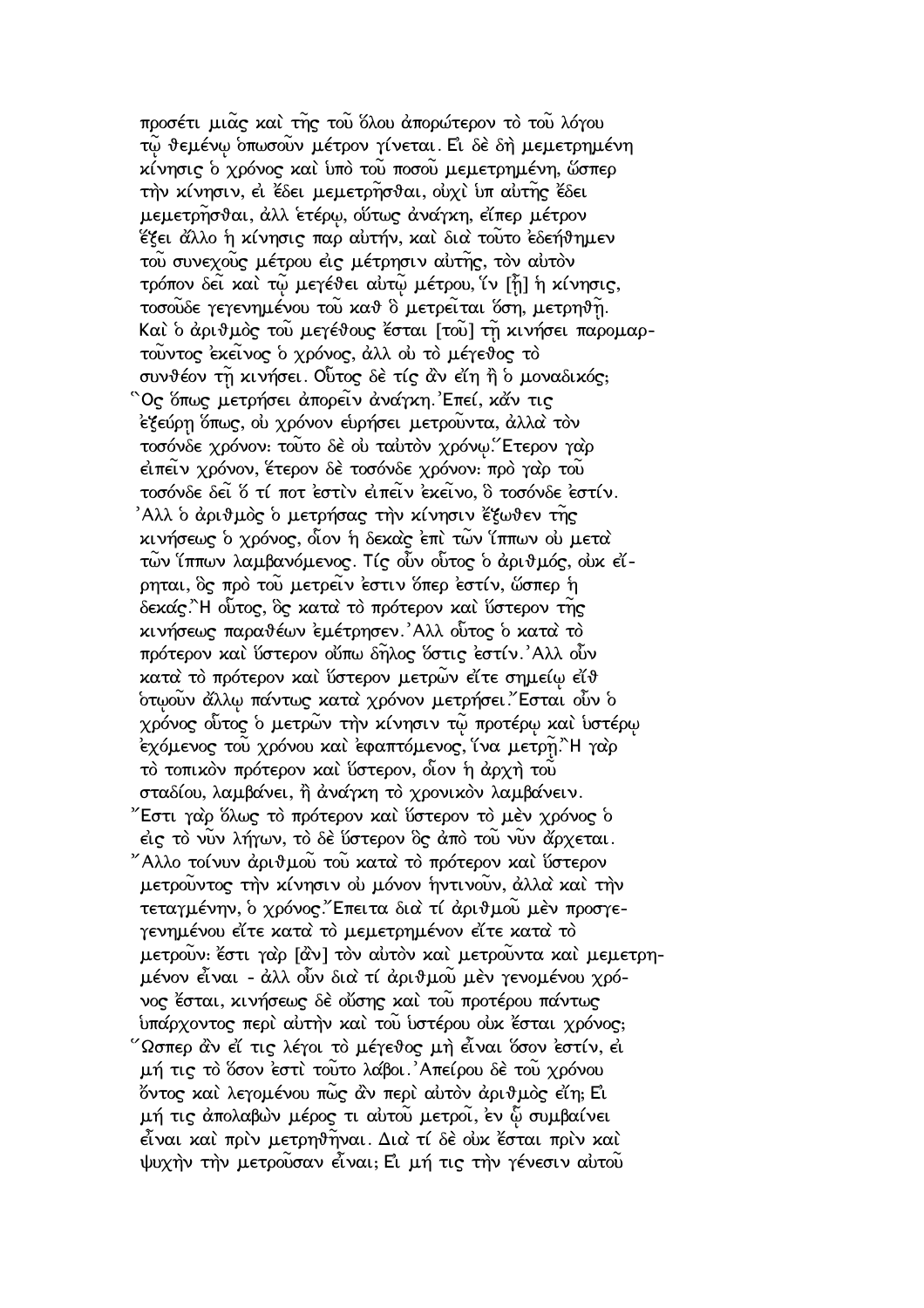παρα ψυχης λέγοι γίνεσθαι. Επει δια γε το μετρείν ούδαμώς άναγκαίον είναι: υπάρχει γαρ όσον 'εστί, κάν μή τις μετρη. Τὸ δὲ τῷ μεγέθει χρησαμενον πρὸς τὸ μετρησαι την ψυχην άν τις λέγοι: τουτο δε τί άν είη προς έννοιαν γρόνου:

(3, 7, 10) Τὸ δὲ παρακολούθημα λέγειν της κινήσεως, τί ποτε τουτό εστιν ουκ έστι διδασκοντος ουδε είρηκε τι, πριν ειπείν τί έστι τούτο το παρακολουθούν: έκεινο γαρ άν Ίσως είη ο χρόνος. Επισκεπτέον δε το παρακολούθημα τουτο είτε ύστερον είτε άμα είτε πρότερον, είπερ τι έστι τοιούτον παρακολούθημα: όπως γαρ άν λέγηται, εν χρόνω λέγεται. Ει τούτο, έσται ο χρόνος παρακολούθημα κινήσεως έν γρόνω.

'Αλλ ἐπειδὴ οὐ τί μή ἐστι ζητοῦμεν ἀλλα τί ἐστιν, είρηταί τε πολλα πολλοις τοις προ ημών καθ εκάστην θέσιν, α εί τις διεξίοι, ιστορίαν μαλλον άν ποιοίτο, όσον τε εξ επιδρομής είρηταί τι περι αυτών, έστι δε και προς τον λέγοντα μέτρον κινήσεως του παντος εκ των ήδη ειρημένων αντιλέγειν τα τε άλλα όσα νύν περι μέτρου κινήσεως είρηται - χωρις γαρ της ανωμαλίας παντα τα άλλα, α και προς αυτούς, άρμόσει - είη άν ακόλουθον ειπείν, τί ποτε δει νομίζειν τον χρόνον είναι.  $(3, 7, 11)$  Δεί δη άναγαγείν ημάς αύτους πάλιν είς εκείνην την διάθεσιν ην επι του αιώνος ελέγομεν είναι, την άτρεμη εκείνην και δμού πάσαν και άπειρον ήδη ζωήν και άκλινη πάντη και έν ενι και προς εν εστώσαν. Χρόνος δε ούπω ήν, ή έκείνοις γε ούκ ήν, γεννήσομεν δέ χρόνον λόγω και φύσει του υστέρου. Τούτων δη ούν ησυχίαν άγόντων έν αύτοις, < όπως δη πρώτον εξέπεσε> χρόνος, τας μέν Μούσας ούπω τότε ούσας ουκ άν τις Ίσως καλοι είπειν τούτο: άλλ Ίσως, είπερ ήσαν και αί Μούσαι τότε, αύτον δ άν τις τάχα τον γενόμενον χρόνον, όπως εστιν έκφανείς και γενόμενος. Λέγοι δ άν περι αυτου ώδέ πως: ώς πρότερον, πριν το πρότερον δη τουτο γεννήσαι και του υστέρου δεηθηναι, συν αυτώ εν τω όντι ανεπαύετο χρόνος ουκ ών, άλλ εν εκείνω και αυτος ησυχίαν ήγε. Φύσεως δε πολυπράγμονος και άρχειν αυτής βουλομένης και είναι αυτής και το πλέον του παρόντος ζητείν έλομένης εκινήθη μέν αυτή, εκινήθη δέ και αυτός, και είς το ἔπειτα ἀεὶ καὶ τὸ ὕστερον καὶ οὐ ταὐτόν, ἀλλ ἕτερον εἶθ έτερον κινούμενοι, μηκός τι της πορείας ποιησάμενοι αιώνος εικόνα τον χρόνον ειργασμεθα. Επει γαρ ψυχης ήν τις δύναμις ουχ ήσυχος, τὸ δ ἐκει ὁρώμενον ἀεὶ μεταφέρειν εις άλλο βουλομένης, το μεν άθρόον αυτή παν παρείναι ούκ ήθελεν: ώσπερ δ εκ σπέρματος ησύχου εξελίττων αυτον ο λόγος διέξοδον εις πολύ, ως οίεται,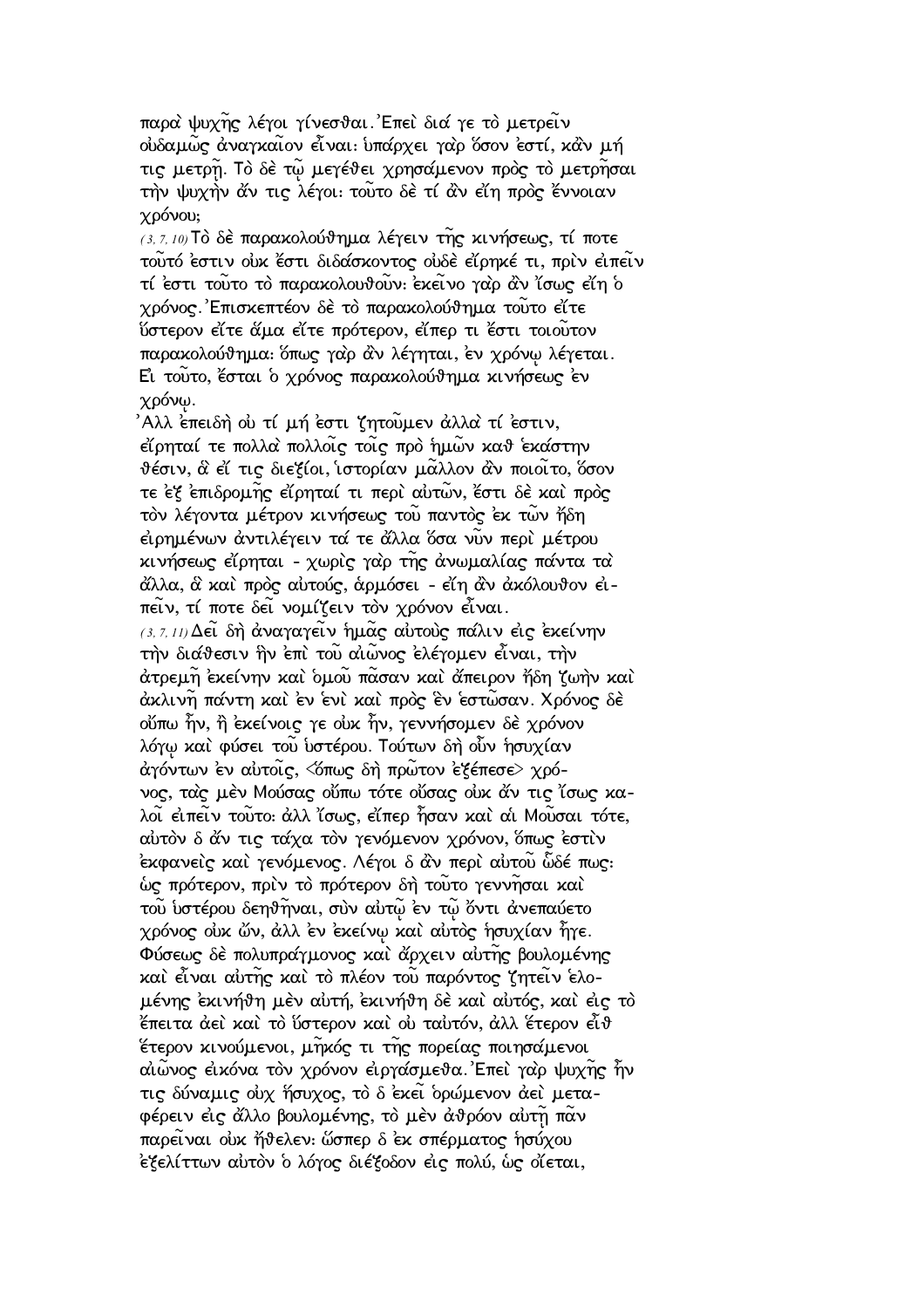ποιεί, άφανίζων το πολύ τω μερισμώ, και άνθ ενός εν αύτω ούκ έν αυτώ το εν δαπανών είς μήκος ασθενέστερον πρόεισιν, ούτω δη και αυτή κόσμον ποιουσα αισθητον μιμήσει εκείνου κινούμενον κίνησιν ου την εκει, ομοίαν δε τη έκει και εθέλουσαν εικόνα εκείνης είναι, πρώτον μεν εαυτήν εχρόνωσεν άντι του αιώνος τουτον ποιήσασα: έπειτα δε και τω γενομένω έδωκε δουλεύειν χρόνω, εν χρόνω αυτόν παντα ποιήσασα είναι, τας τούτου διεξόδους άπάσας έν αυτώ περιλαβούσα: εν εκείνη γαρ κινούμενος - ου γαρ τις αυτου [τουδε του παντος] τόπος ή ψυχή και εν τῷ εκείνης αὖ εκινείτο χρόνω. Την γαρ ενέργειαν αύτης παρεχομένη άλλην μετ άλλην, είθ ετέραν πάλιν έφεξης, εγέννα τε μετα της ενεργείας το εφεξης και συμπροήει μετα διανοίας ετέρας μετ εκείνην το μη πρότερον ὄν, ὅτι οὐδ ἡ διανοια ενεργηθεῖσα ἦν οὐδ ἡ νῦν ζωή δμοία τη πρὸ αυτης. Αμα οὖν ζωή ἀλλη και τὸ ἀλλη χρόνον είχεν άλλον. Διαστασις ούν ζωης χρόνον είχε και το πρόσω άει της ζωής χρόνον έχει άει και η παρελθούσα ζωή χρόνον έχει παρεληλυθότα. Ει ούν χρόνον τις λέγοι ψυχής εν κινήσει μεταβατική εξ άλλου εις άλλον βίον ζωήν εἶναι, ἆρ ἀν δοκοἶ τι λέγειν; Ει γαρ αιών εστι ζωή εν στάσει και τω αυτώ και ωσαύτως και άπειρος ήδη, εικόνα δε δεί του αιώνος τον χρόνον είναι, ώσπερ και τόδε το παν έχει προς εκείνο, άντι μεν ζωής της εκει άλλην δει ζωην την τησδε της δυναμεως της ψυχης ώσπερ δμώνυμον λέγειν είναι και άντι κινήσεως νοεράς ψυχης τινος μέρους κίνησιν, άντι δε ταύτότητος και του ώσαύτως και μένοντος τὸ μὴ μένον 'εν τῷ αὐτῷ, ἄλλο δὲ καὶ ἄλλο 'ενεργοῦν, ἀντὶ δε άδιαστάτου και ενός είδωλον του ενός το εν συνεχεία έν, άντι δε άπείρου ήδη και δλου το είς άπειρον προς το έφεζης άεί, άντι δε άθρόου όλου [το κατα μέρος εσόμενον] και άει [το κατα μέρος] εσόμενον δλον. Ούτω γαρ μιμήσεται το ήδη δλον και άθρόον και άπειρον ήδη, εί εθελήσει άει προσκτώμενον είναι εν τω είναι: και γαρ το είναι ούτω το εκείνου μιμήσεται. Δει δε ούκ έξωθεν της ψυχης λαμβάνειν τον χρόνον, ώσπερ ουδε τον αιώνα εκει έξω του όντος, ουδ αύ παρακολούθημα ουδ ύστερον, ὥσπερ ουδ 'εκει, άλλ 'ενορώμενον και ενόντα και συνόντα, ώσπερ κάκει ο αιών.  $(3, 7, 12)$ Νοήσαι δέ δει και εντεύθεν, ως η φύσις αύτη χρόνος, τὸ τοιούτου μήκος βίου εν μεταβολαις προιὸν δμαλαις τε και δμοίαις άψοφητι προιούσαις, συνεχές το της ενεργείας έχον. Ει δη παλιν τω λόγω αναστρέψαι ποιήσαιμεν την δύναμιν ταύτην και παύσαιμεν τουδε του βίου, δν νυν έχει άπαυστον όντα και ούποτε λήξοντα, ότι ψυχης τινος άει ούσης εστιν ενέργεια, ου πρός αυτήν ουδ εν αυτή, άλλ εν ποιήσει και γενέσει - ει ούν υποθοίμεθα μηκέτι ενερ-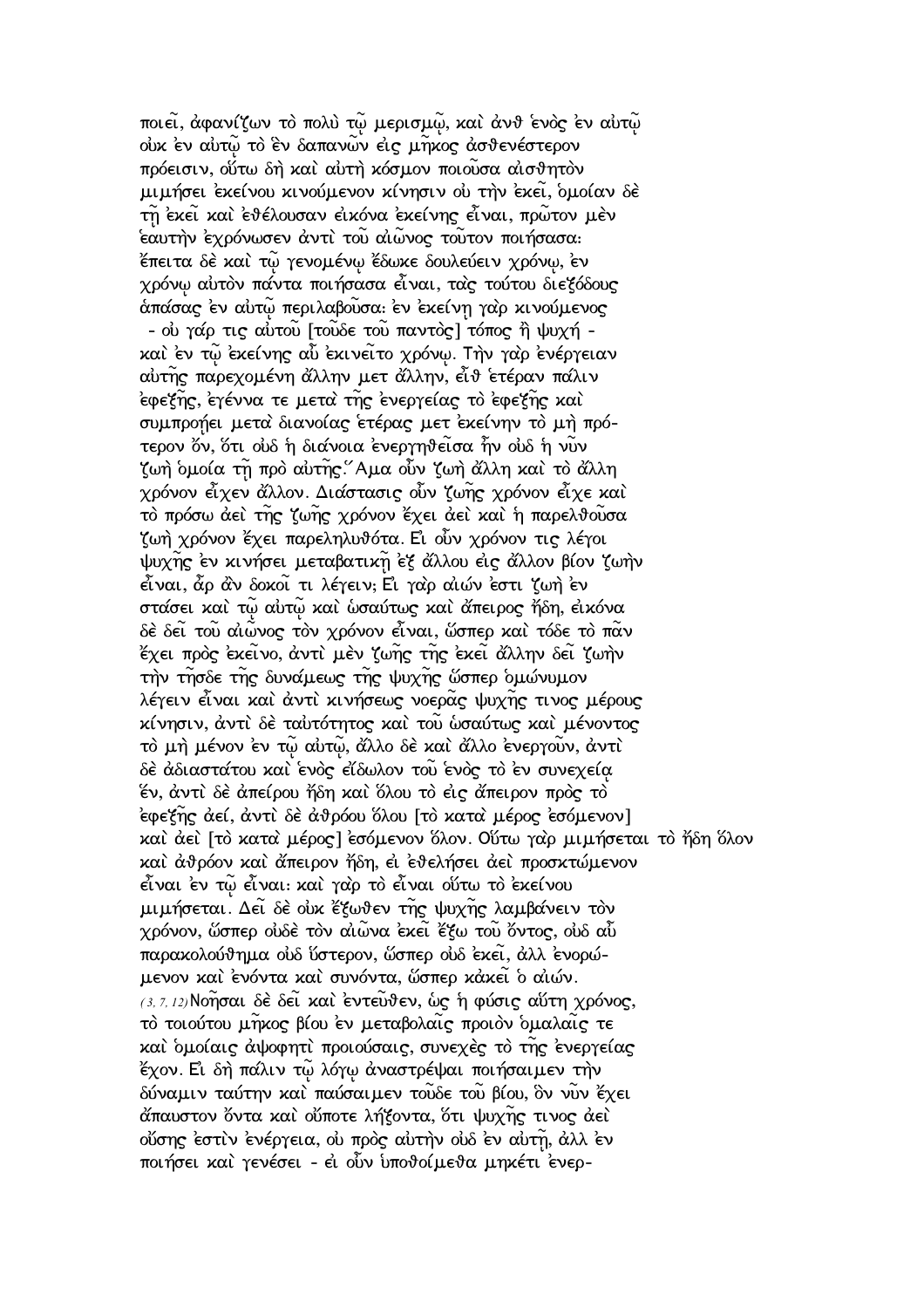γουσαν, άλλα παυσαμένην ταύτην την ενέργειαν και έπιστραφέν και τούτο το μέρος της ψυχης προς το εκεί και τον αιώνα και εν ησυχία μένον, τί άν έτι μετα αιώνα είη; Τί δ ἀν ἄλλο καὶ ἄλλο πάντων ἐν ενὶ μεινάντων; Τί δ άν έτι πρότερον; Τί δ άν ύστερον [ή μαλλον]; Που δ άν ἔτι ψυχὴ ἐπιβαλλοι εἰς ἄλλο ἢ ἐν ὧ ἐστι; ἘΗ] μᾶλλον δὲ οὐδὲ τούτω: άφεστήκοι γαρ άν πρότερον, ίνα επιβαλη. Επει ούδ άν η σφαίρα αύτη είη, η ου πρώτως υπάρχει: [χρόνος] έν χρόνω γαρ και αύτη και έστι και κινειται, κάν στη, εκείνης ενεργούσης, όση η στασις αυτής, μετρήσομεν, έως έκείνη του αιώνός έστιν έξω. Ει ούν αποστάσης έκείνης και ενωθείσης ανήρηται χρόνος, δηλον ότι η ταύτης άρχη πρός ταυτα κινήσεως και ούτος ο βίος τον χρόνον γεννα. Διὸ και είρηται άμα τώδε τώ παντι γεγονέναι, ότι ψυχή αυτόν μετα τουδε του παντός εγέννησεν. 'Εν γαρ τη τοιαύτη ενεργεία και τόδε γεγένηται το παν: και η μεν χρόνος, ο δε εν χρόνω. Ει δε τις λέγοι χρόνους λέγεσθαι αυτώ και τας των άστρων φορας, αναμνησθήτω, ότι ταυτά φησι γεγονέναι προς δήλωσιν και <διορισμὸν χρόνου> και τὸ «Ύνα ἦ μέτρον 'εναργέσ>. Επει γαρ ούκ ήν τον χρόνον αυτον τη ψυχη δρίσαι ουδε μετρείν παρ αυτοίς έκαστον αυτού μέρος άορατου όντος και ου ληπτου και μαλιστα αριθμείν ουκ ειδόσιν, ημέραν και νύκτα ποιεί, δι ὧν ἦν δύο τη ετερότητι λαβείν, άφ οὗ έννοιά, φησιν, άριθμοῦ. Εἶθ ὅσον τὸ ἀπ ἀνατολης είς τό παλιν λαμβανουσιν ήν όσον χρόνου διαστημα, δμαλού όντος του της κινήσεως είδους ότω επερειδόμεθα, έχειν και δίον μέτρω χρώμεθα τω τοιούτω: μέτρω δε του χρόνου: ού γαρ ο χρόνος αύτος μέτρον. Πώς γαρ άν και μετροί και τί άν λέγοι μετρών; Τοσούτον είναι, όσον εγω τοσόνδε; Τίς οὖν ο εγώ; Η καθ δν η μέτρησις. Οὐκοῦν ὤν, ἵνα μετρη, και μη μέτρον; Η ούν κίνησις η του παντος μετρουμένη κατα χρόνον έσται, και ο χρόνος ου μέτρον έσται κινήσεως κατα το τί έστιν, άλλα κατα συμβεβηκός ών άλλο τι πρότερον παρέξει δήλωσιν του δπόση η κίνησις. Και η κίνησις δέ ληφθείσα η μία έν τοσώδε χρόνω πολλακις αριθμουμένη εις έννοιαν άξει του οπόσος παρελήλυθεν: ώστε την κίνησιν και την περιφοραν εί τις λέγοι τρόπον τινα μετρείν τον χρόνον, όσον οίον τε, ως δηλούσαν εν τω αυτής τοσωδε το τοσόνδε του χρόνου, ουκ όν λαβείν ουδε συνείναι άλλως, ούκ άτοπος της δηλώσεως. Τὸ οὖν μετρούμενον υπό της περιφοράσ - τουτο δέ έστι το δηλούμενον - δ χρόνος έσται, ου γεννηθείς υπό της περιφοράς, άλλα δηλωθείς: και ούτω το μέτρον της κινήσεως, το μετρηθεν υπό κινήσεως ώρισμένης και μετρούμενον υπό ταύτης, άλλο ὂν αὐτῆς: ἐπεὶ καὶ ἐι μετροῦν ἄλλο ἦν, καὶ ῇ μετρούμενον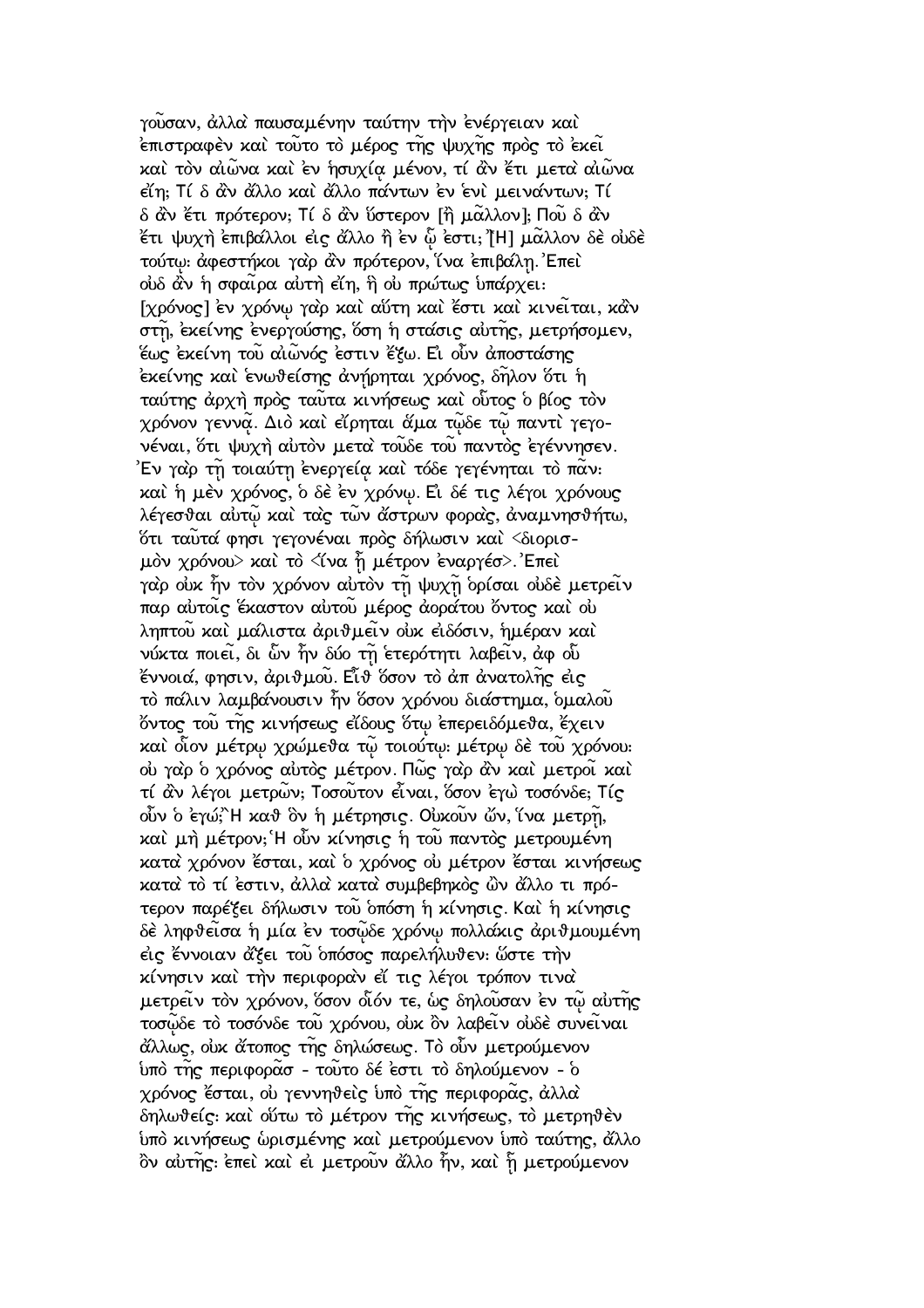έτερον, μετρούμενον δε κατα συμβεβηκός. Και ούτως άν έλέγετο, ώς εί το μετρούμενον υπό πήχεως λέγοι τις το μέγεθος είναι δ τί ποτ εστιν εκείνο μη λέγων, μέγεθος δριζόμενος, και δίον εί τις την κίνησιν αυτην ου δυνάμενος τω αόριστον είναι δηλωσαι λέγοι το μετρούμενον υπο τόπου: λαβων γαρ τόπον τις, δν επεξηλθεν η κίνησις, τοσαύτην άν είπεν είναι, όσος ο τόπος.  $(3, 7, 13)$  Χρόνον οὖν η περιφορα δηλοί, εν ὧ αυτή. Δεί δε αύτον τον χρόνον μηκέτι το εν ὧ έχειν, άλλα πρώτον αυτον εἶναι ὅς ἐστιν, ἐν ὧ τα ἄλλα κινεῖται και ἕστηκεν ὁμαλῶς και τεταγμένως, και παρα μέν τινος τεταγμένου εμφαίνεσθαι και προφαίνεσθαι είς έννοιαν, ου μέντοι γίνεσθαι, είτε εστώτος είτε κινουμένου, μάλλον μέντοι κινουμένου: μαλλον γαρ κινει είς γνώρισιν και μετάβασιν επι τον χρόνον η κίνησις ήπερ η στάσις και γνωριμώτερον το οπόσον κεκίνηταί τι ή όσον έστηκε. Διὸ και κινήσεως ηνέχθησαν είς το είπειν μέτρον άντι του είπειν κινήσει μετρούμενον, είτα προσθείναι τί όν κινήσει μετρείται και μή κατα συμβεβηκός γινόμενον περί τι αύτου είπειν και ταυτα ενηλλαγμένως. Αλλ Ίσως εκείνοι ούκ ενηλλαγμένως, ημείς δέ ου συνίεμεν, άλλα σαφώς λεγόντων μέτρον κατα το μετρούμενον ούκ ετυγχανομεν της εκείνων γνώμης. Αίτιον δέ του μη συνιέναι ημάς, ότι τί όν είτε μετρούν είτε μετρούμενον ούκ εδήλουν δια των συγγραμμάτων ώς ειδόσι και ηκροαμένοις αυτών γράφοντες. Ο μέντοι Πλάτων ούτε μετρούν είρηκεν ούτε μετρούμενον υπό τινος την ουσίαν αυτου είναι, άλλα εις δήλωσιν αυτου την περιφοραν ελαχιστόν τι ειληφθαι προς ελαχιστον αυτου μέρος, ως εντεύθεν γινώσκειν δύνασθαι, οίον και όσον ο χρόνος. Την μέντοι ουσίαν αυτου δηλώσαι θέλων άμα ούρανω φησι γεγονέναι κατα παραδειγμα αιώνος και εικόνα κινητήν, ότι μη μένει μηδ ο χρόνος της ζωης ου μενούσης, ή συνθεί και συντρέχει: άμα ουρανω δέ, ότι ζωη η τοιαύτη και τον ουρανον ποιεί και μία ζωη ουρανον και χρόνον 'εργαζεται. Επιστραφείσης ούν ζωης ταύτης εις έν, ει δύναιτο, δμού και χρόνος πέπαυται εν τη ζωη ών ταύτη και ουρανός την ζωήν ταύτην ούκ έχων. Ει δέ τις τησδε μέν της κινήσεως το πρότερον και το ύστερον λαμβανων χρόνον λέγοι - εἶναι γαρ τι τοῦτο - της δ άληθεστέρας κινήσεως το πρότερον και το ύστερον εχούσης μή λέγοι τι είναι, άτοπώτατος άν είη, κινήσει μέν άψύχω διδούς έχειν το πρότερον και ύστερον και χρόνον παρ αυτήν, κινήσει δέ, καθ ήν και αύτη υφέστηκε κατα μίμησιν, μή διδούς τούτο, παρ ής και το πρότερον και το ύστερον πρώτως υπέστη αυτουργού ούσης κινήσεως και ώσπερ τας ενεργείας αυτής εκάστας γεννώσης, ούτω και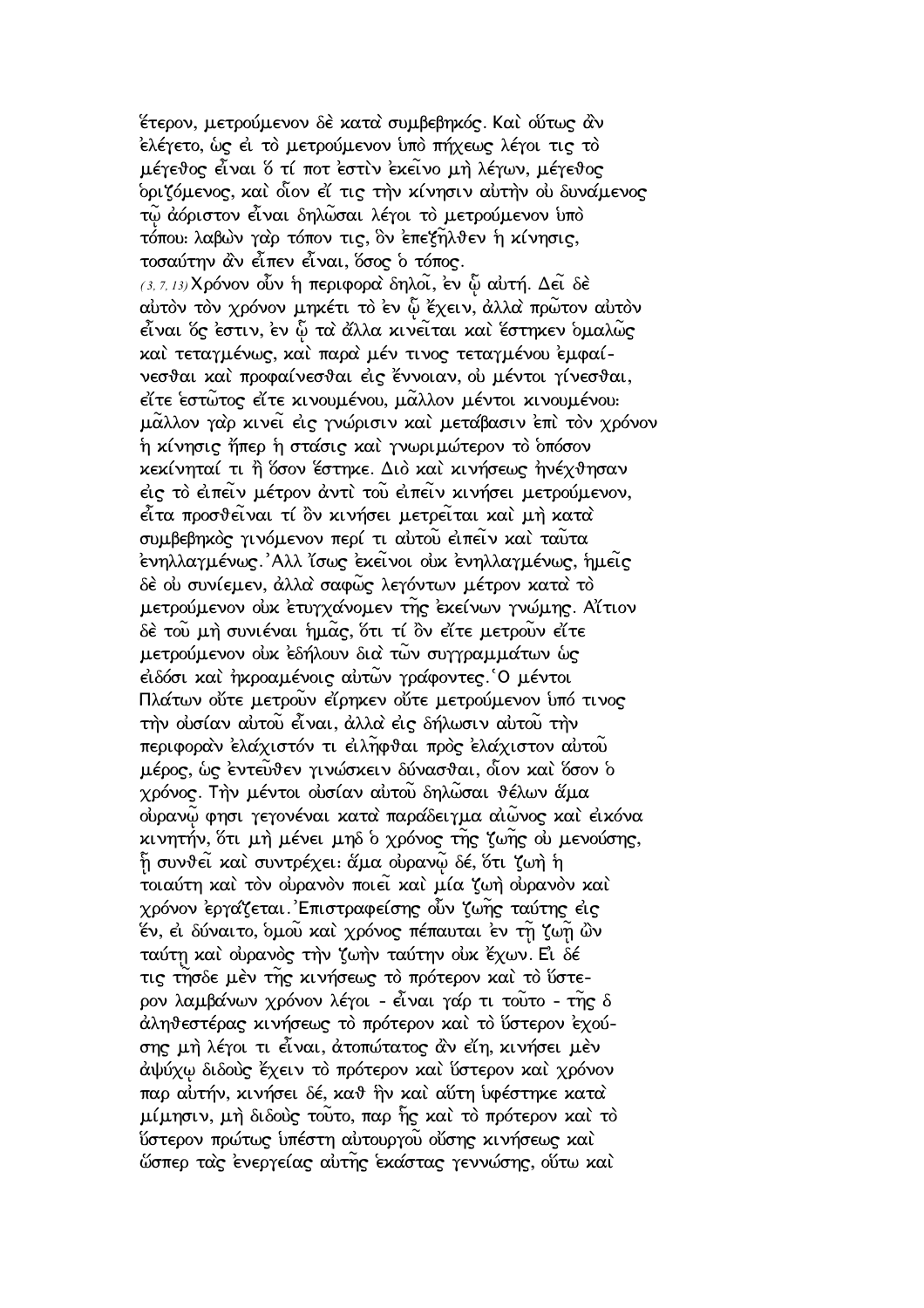το εφεξής, και άμα τη γεννήσει και την μετάβασιν αυτών. Δια τί ούν ταύτην μέν την κίνησιν την του παντός άναγομεν είς περιοχήν εκείνης και εν χρόνω φαμέν, ούχι δέ γε και την της ψυχης κίνησιν την εν αυτη εν διεζόδω ούσαν αιδίω; Η ότι το προ ταύτης εστιν αιων ου συμπαραθέων ουδε συμπαρατείνων αυτη. Πρώτη ούν αύτη είς χρόνον και χρόνον εγέννησε και συν τη ενεργεία αυτής έχει. Πως ούν πανταχου; Οτι κάκείνη ουδενος αφέστηκε του κόσμου μέρους, ώσπερ ουδ η εν ημίν ουδενός ημών μέρους. Ει δέ τις έν ουχ υποστάσει ή έν ουχ υπάρξει τον χρόνον λέγοι, δηλονότι ψεύδεσθαι καταθετέον αυτόν, όταν λέγη ἦν καὶ ἔσται: οὕτω γαρ ἔσται καὶ ἦν, ὡς τὸ ἐν ὧ λέγει αυτον έσεσθαι. Αλλα προς τους τοιούτους άλλος τρόπος λόγων. Εκείνο δε ενθυμείσθαι δεί προς άπασι τοις ειρημένοις, ώς, όταν τις τον κινούμενον άνθρωπον λαμβανη όσον προελήλυθε, και την κίνησιν λαμβανει όση, και δταν την κίνησιν οίον την δια σκελών, δράτω και το προ της κινήσεως ταύτης εν αυτώ κίνημα ότι τοσούτον ήν, εί γε έπι τοσούτον συνείχε την κίνησιν του σώματος. Το μέν δη σωμα το κινούμενον τον τοσόνδε χρόνον αναξει επι την κίνησιν την τοσήνδε - αύτη γαρ αιτία - και τον χρόνον ταύτης, ταύτην δε επι την της ψυχης κίνησιν, ήτις τα ἴσα διειστήκει. Τὴν οὗν κίνησιν τὴς ψυχὴς ἐις τί; Εις ὃ γαρ εθελήσει, αδιαστατον ήδη. Τούτο τοίνυν το πρώτως και το εν ω τα άλλα: αυτο δε ουκέτι εν ω ου γαρ έξει [τούτο τοίνυν το πρώτως]. Και επι της ψυχης του παντος ώσαύτως. Αρ ούν και εν ημίν χρόνος, Η εν ψυχη τη τοιαύτη πάση και δμοειδώς εν πάση και αι πασαι μία. Διδ ού διασπασθήσεται ο χρόνος: επει ούδ ο αιων ο κατ άλλο έν τοις δμοειδέσι πασιν.

 $(3, 8, 1)$ Παίζοντες δη την πρώτην πριν επιχειρείν σπουδαζειν ει λέγοιμεν παντα θεωρίας εφίεσθαι και εις τέλος τούτο βλέπειν, ου μόνον έλλογα άλλα και άλογα ζώα και την έν φυτοις φύσιν και την ταυτα γεννώσαν γην, και πάντα τυγχάνειν καθ όσον οιόν τε αυτοις κατα φύσιν έχοντα, άλλα δε άλλως και θεωρείν και τυγχάνειν και τα μέν άληθώς, τα δέ μίμησιν και εικόνα τούτου λαμβανοντα αρ άν τις ανασχοιτο το παραδο τον του λόγου; Η προς ημάς αύτου γινομένου κίνδυνος ούδεις εν τω παίζειν τα αύτων γενήσεται. Άρ ούν και ημείς παίζοντες εν τω παρόντι θεωρούμεν; Η και ημείς και πάντες όσοι παίζουσι τουτο ποιουσιν ή τούτου γε παίζουσιν εφιέμενοι. Και κινδυνεύει, είτε τις παις είτε άνηρ παίζει ή σπουδαζει, θεωρίας ένεκεν ο μεν παίζειν, ο δε σπουδαζειν, και πραξις πασα είς θεωρίαν την σπουδην έχειν, η μέν άναγκαία και επιπλέον, την θεωρίαν έλκουσα προς το έξω,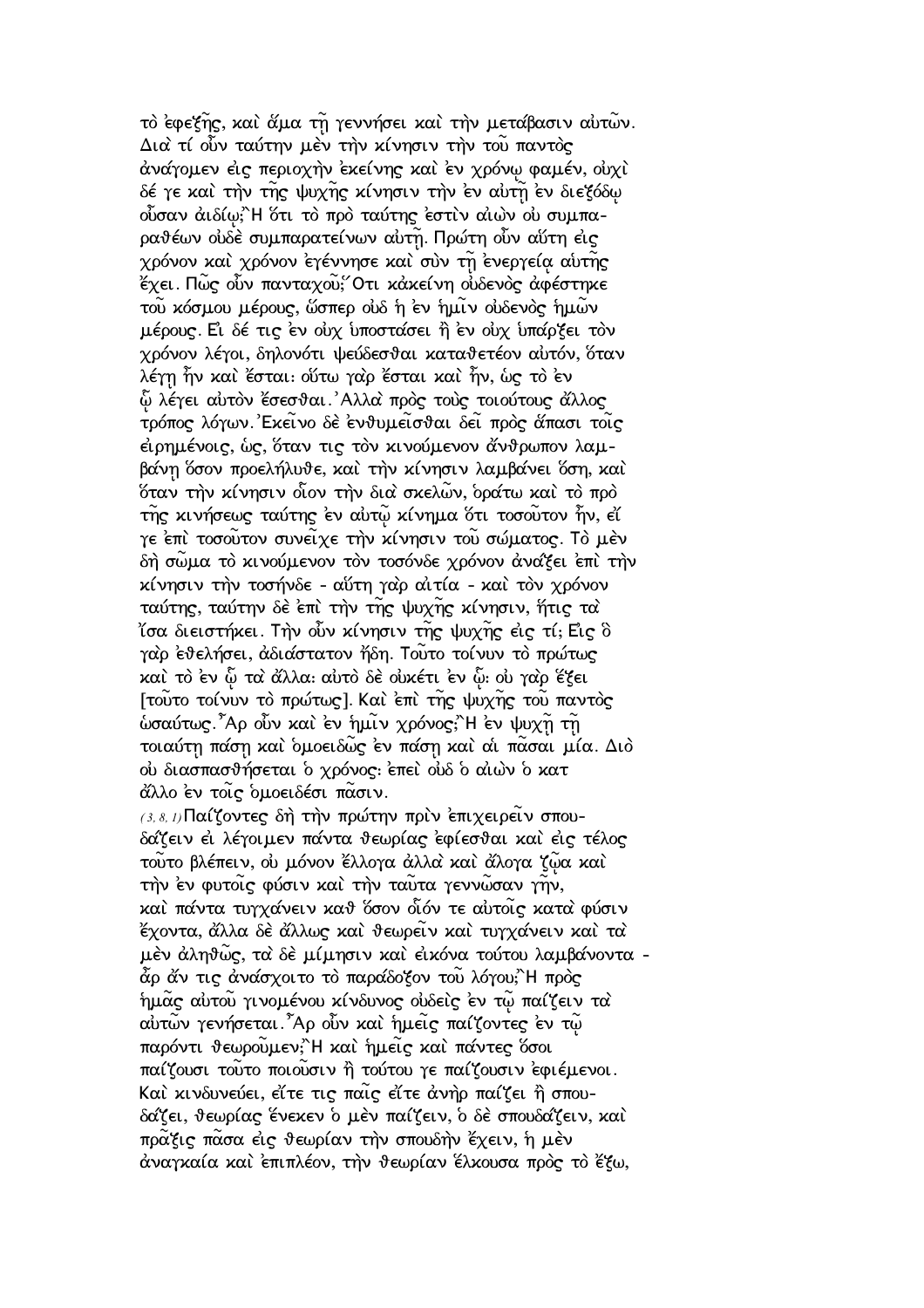η δε εκούσιος λεγομένη επ έλαττον μέν, όμως δε και αύτη έφέσει θεωρίας γινομένη. Αλλα ταυτα μεν ύστερον: νυν δε λέγωμεν περί τε γης αύτης και δένδρων και δλως φυτών τίς αυτών η θεωρία, και πώς τα παρ αυτής ποιούμενα και γεννώμενα επι την της θεωρίας αναξομεν ενέργειαν, και πως η φύσις, ην αφανταστόν φασι και άλογον είναι, θεωρίαν τε έν αύτη έχει και α ποιεί δια θεωρίαν ποιεί, ην ούκ έχει [και πώς].

 $(3, 8, 2)$  Οτι μέν ούν ούτε χείρες ενταυθα ούτε πόδες ούτε τι ὄργανον 'επακτον ή σύμφυτον, ύλης δε δει, Γεφ ής ποιήσει, καθ ην ενειδοποιεί, παντί που δηλον. Δεί δέ και το μοχλεύειν άφελεϊν εκ της φυσικής ποιήσεως. Ποίος γαρ ώθισμος ή τίς μοχλεία χρώματα ποικίλα και παντοδαπα και σχήματα ποιει; Επει ούδε οι κηροπλασται [ή κοροπλάθαι], είς ούς δη και βλέποντες ψήθησαν την της φύσεως δημιουργίαν τοιαύτην είναι, χρώματα δύνανται ποιείν μή χρώματα άλλαχόθεν επάγοντες δίς ποιούσιν. Αλλα γαρ έχρην συννοούντας, ώς και έπι των τας τέχνας τας τοιαύτας μετιόντων [ότι] δει τι εν αυτοις μένειν, καθ δ μένον δια χειρών ποιήσουσιν α αυτών έργα, επι το τοιούτον άνελθεϊν της φύσεως και αυτούς και συνεϊναι, ως μένειν δει και ενταύθα την δύναμιν την ου δια χειρών ποιουσαν και πασαν μένειν. Ου γαρ δη δείται των μεν ώς μενόντων, τών δε ώς κινουμένων - η γαρ ύλη το κινούμενον, αυτής δε ουδεν κινούμενον - ή εκείνο ουκ έσται το κινούν πρώτως, ουδέ η φύσις τουτο, άλλα το άκίνητον το έν τω δλω. Ο μέν δη λόγος, φαίη άν τις, ακίνητος, αύτη δέ άλλη παρα τον λόγον και κινουμένη. Αλλ ει μεν πασαν φήσουσι, και ο λόγος: ει δέ τι αυτής ακίνητον, τουτο και δ λόγος. Καὶ γαρ εἶδος αὐτὴν δει εἶναι καὶ οὐκ εξ ὕλης και είδους: τί γαρ δει αυτη ύλης θερμής ή ψυχράς; Η γαρ υποκειμένη και δημιουργουμένη ύλη ήκει τουτο φέρουσα, ή γίνεται τοιαύτη ή μή ποιότητα έχουσα λογωθείσα. Ου γαρ πυρ δει προσελθείν, ίνα πυρ η ύλη γένηται, άλλα λόγον: δ και σημείον ου μικρον του εν τοις ζώοις και εν τοις φυτοις τους λόγους είναι τους ποιουντας και την φύσιν είναι λόγον, δς ποιεί λόγον άλλον γέννημα αυτου δόντα μέν τι τὦ υποκειμένω, μένοντα δ αυτόν. Ο μεν ούν λόγος ο κατα την μορφην την ορωμένην έσχατος ήδη και νεκρός και ουκέτι ποιείν δύναται άλλον, ο δε ζωην έχων ο του ποιήσαντος την μορφην άδελφος ών και αυτός την αύτην δύναμιν έχων ποιεί εν τω γενομένω.  $(3, 8, 3)$ Πώς ούν ποιών και ούτω ποιών θεωρίας τινός άν 'εφάπτοιτο;''Η, ει μένων ποιει και εν αυτώ μένων καί , έστι λόγος, είη άν αυτος θεωρία. Η μεν γαρ πραξις γένοιτ άν κατα λόγον ετέρα ούσα δηλονότι του λόγου: δ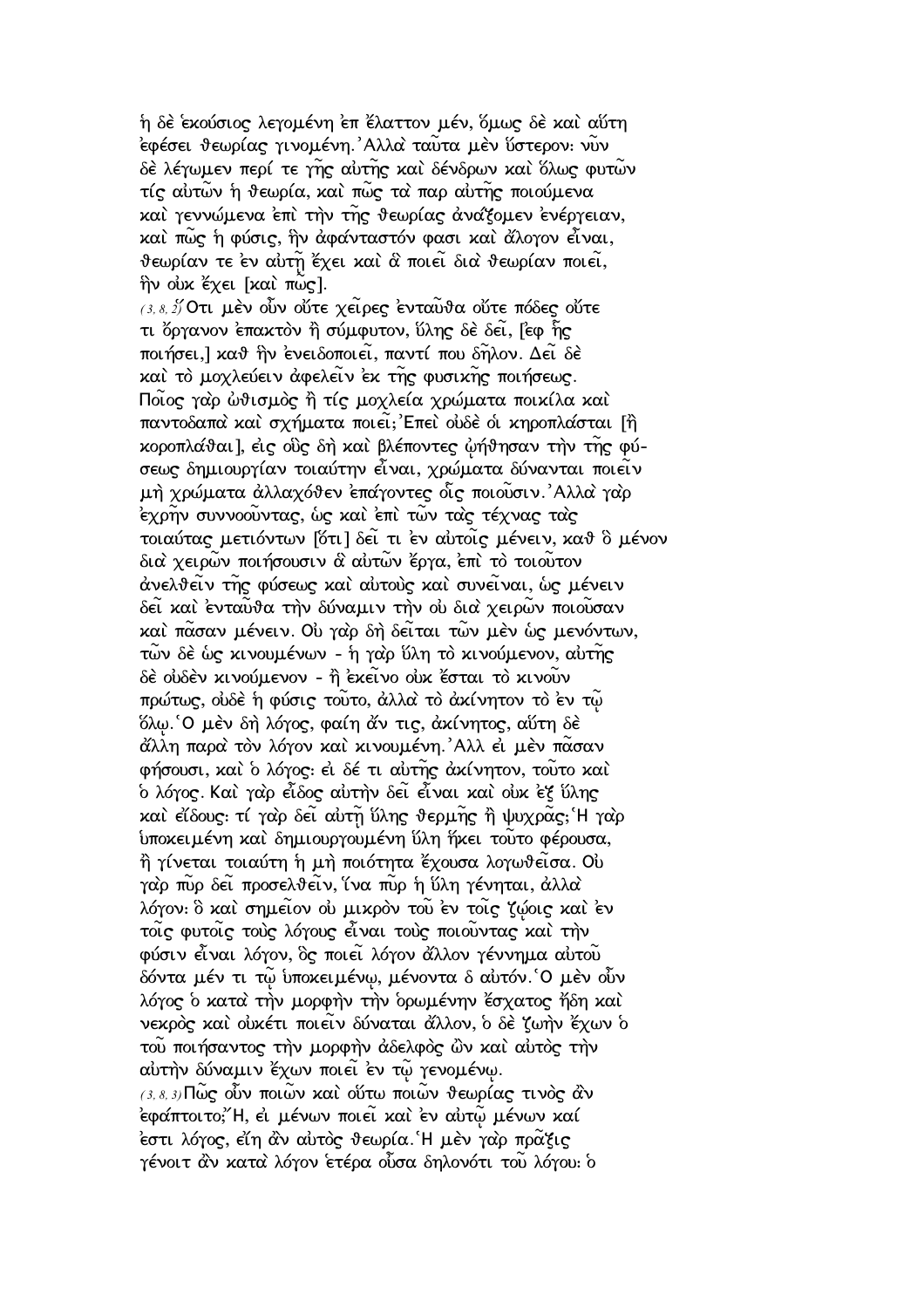μέντοι λόγος και αύτος ο συνων τη πράξει και επιστατών ούκ άν είη πραξις. Ει ούν μη πραξις άλλα λόγος, θεωρία: και επι παντός λόγου ο μεν έσχατος εκ θεωρίας και θεωρία ούτως ως τεθεωρημένος, ο δε προ τούτου πάς ο μεν άλλος άλλως, ο μη ώς φύσις άλλα ψυχή, ο δ εν τη φύσει και η φύσις. Αρά γε και αυτός εκ θεωρίας; Πάντως μεν εκ θεωρίας. Αλλ εί και αύτος τεθεωρηκώς αυτόν; ή πως; έστι μέν γαρ άποτέλεσμα θεωρίας και θεωρήσαντός τινος. Πως δε αύτη έχει θεωρίαν; Την μεν δη εκ λόγου ουκ έχει: λέγω δ έκ λόγου το σκοπείσθαι περί των έν αυτη. Δια τί ούν ζωή τις οὖσα καὶ λόγος καὶ δύναμις ποιοὖσα; Αρ ὅτι τὸ σκοπείσθαί έστι το μήπω έχειν; Η δε έχει, και δια τούτο δτι έχει και ποιεί. Το ούν είναι αυτή δ εστι τουτό έστι το ποιείν αυτή και δσον εστι τουτό εστι το ποιουν. Έστι δε θεωρία και θεώρημα, λόγος γάρ. Τῷ οὖν εἶναι θεωρία και θεώρημα και λόγος τούτω και ποιεί ή ταυτά εστιν. Η ποίησις άρα θεωρία ημίν άναπέφανται: έστι γαρ αποτέλεσμα θεωρίας μενούσης θεωρίας ούκ άλλο τι πραξασης, άλλα τω είναι θεωρία ποιησάσης.

 $(3, 8, 4)$ Και εί τις δε αυτήν έροιτο τίνος ένεκα ποιεί, ει του ερωτώντος εθέλοι επαίειν και λέγειν, είποι άν: 'Εχρῆν μὲν μὴ ἐρωταν, ἀλλα συνιέναι καὶ αὐτὸν σιωπῆ, ώσπερ εγώ σιωπώ και ούκ είθισμαι λέγειν. Τί ούν συνιέναι; Ότι τὸ γενόμενόν ἐστι θέαμα ἐμὸν σιωπώσης, καὶ φύσει γενόμενον θεώρημα, καί μοι γενομένη εκ θεωρίας της ωδι την φύσιν έχειν φιλοθεάμονα υπάρχειν. Και το θεωρούν μου θεώρημα ποιεί, ώσπερ οι γεωμέτραι θεωρούντες γράφουσιν: άλλ έμου μή γραφούσης, θεωρούσης δέ, υφίστανται αι των σωμάτων γραμμαί ώσπερ εκπίπτουσαι. Καί μοι τὸ της μητρός και των γειναμένων υπάρχει πάθος: και γαρ εκεινοί είσιν εκ θεωρίας και η γένεσις η εμη εκείνων ουδεν πραξάντων, άλλ όντων μειζόνων λόγων και θεωρούντων αυτούς έγω γεγέννημαι.

Τί ούν ταυτα βούλεται; Ως η μεν λεγομένη φύσις ψυχη ούσα, γέννημα ψυχης προτέρας δυνατώτερον ζώσης, ησυχη εν εαυτη θεωρίαν έχουσα ου προς το άνω ουδ αύ έτι πρὸς τὸ κατω, στασα δε εν ῷ ἔστιν, εν τη αυτης στάσει και δίον συναισθήσει, τη συνέσει ταύτη και συναισθήσει το μετ αυτην είδεν ως οίον τε αυτη και ουκέτι εζήτησεν άλλα θεώρημα αποτελέσασα άγλαον και γάριεν. Και έίτε τις βούλεται σύνεσίν τινα ή αίσθησιν αυτη διδόναι, ουχ οίαν λέγομεν επι των άλλων την αίσθησιν ή την σύνεσιν, άλλ οΐον εἴ τις την καθύπνου τη εγρηγορότος προσεικάσειε. Θεωρούσα γαρ θεώρημα αυτής άναπαύεται γενόμενον αυτή έκ του έν αυτή και συν αυτή μένειν και θεώρημα είναι: και θεωρία άψοφος, άμυδροτέρα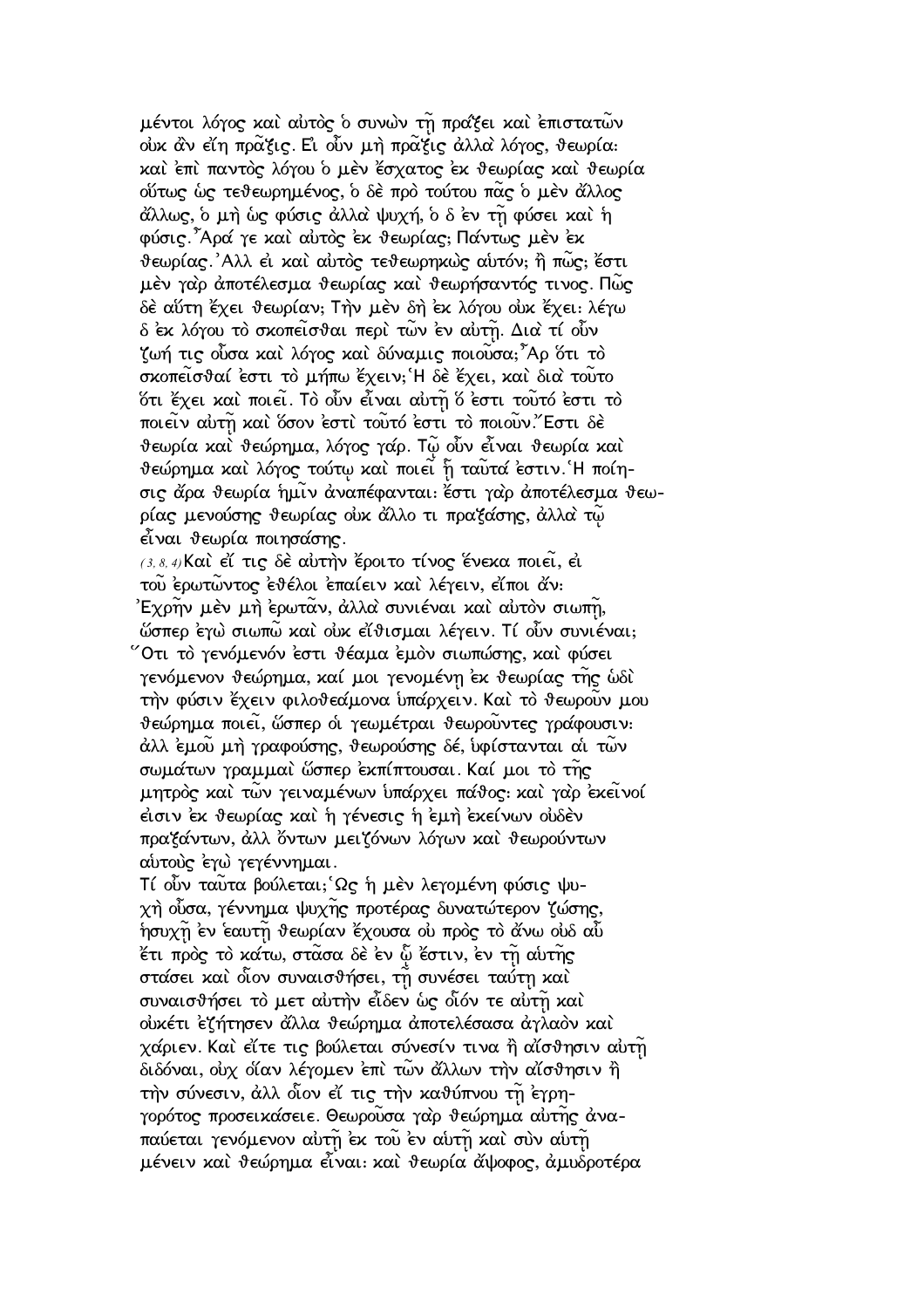δέ. Ετέρα γαρ αυτής εις θέαν εναργεστέρα, η δε είδωλον θεωρίας άλλης. Ταύτη δη και το γεννηθεν υπ αυτής άσθενές παντάπασιν, ότι άσθενούσα θεωρία άσθενές θεώρημα ποιει: επει και άνθρωποι, όταν ασθενήσωσιν εις το θεωρείν, σκιαν θεωρίας και λόγου την πραζιν ποιούνται. Ότι γαρ μη ικανον αυτοίς το της θεωρίας υπ ασθενείας ψυχης, λαβείν ου δυναμενοι το θέαμα ικανώς και δια τουτο ου πληρούμενοι, εφιέμενοι δε αυτό ιδείν, εις πραξιν φέρονται, ίνα ίδωσιν, δ μή νω εδύναντο. Όταν γουν ποιώσι, και αύτοι δράν βούλονται αύτο και θεωρείν και αισθανεσθαι και τους άλλους, όταν η πρόθεσις αυτοις ως οιδύν τε πραζις η Πανταχού δη άνευρήσομεν την ποίησιν και την πράξιν ή ασθένειαν θεωρίας ή παρακολούθημα: άσθένειαν μέν, εί μηδέν τις έχοι μετα το πραχθέν, παρακολούθημα δέ, ει έχοι άλλο πρό τούτου κρείττον του ποιηθέντος θεωρείν. Τίς γαρ θεωρείν το άληθινον δυναμενος προηγουμένως έρχεται επι το είδωλον του άληθινου; Μαρτυρούσι δε και οι νωθέστεροι των παίδων, οι προς τας μαθήσεις και θεωρίας άδυνατως έχοντες επι τας τέχνας και τας εργασίας καταφέρονται. (3, 8, 5) Αλλα περί μέν φύσεως ειπόντες δν τρόπον θεωρία ή γένεσις, επι την ψυχην την προ ταύτης ελθόντες λέγωμεν, ως η ταύτης θεωρία και το φιλομαθες και το "Υπτητικόν και η έξ ὧν εγνώκει ώδις και το πλήρες πεποίηκεν αυτήν θεώρημα παν γενομένην άλλο θεώρημα ποιησαι: δίον η τέχνη ποιει: όταν εκαστη πλήρης η, άλλην οΐαν μικραν τέχνην ποιεί εν παιγνίω ζνδαλμα έχοντι άπάντων: άλλως μέντοι ταυτα ώσπερ άμυδρα και ου δυνάμενα βοηθείν εαυτοίς θεάματα και θεωρήματα. Το πρώτον. [Τὸ λογιστικὸν] ο<br αὐτης άνω προς το άνω άει πληρούμενον και ελλαμπόμενον μένει εκει, το δε τη του μεταλαβόντος πρώτη μεταλήψει μεταλαμβάνον [πρόεισι]: πρόεισι γαρ άει ζωή έκ ζωής: ενέργεια γαρ πανταχού φθάνει και ούκ έστιν ότου άποστατει. Προιουσα μέντοι 'εα το πρότερον [το ] έαυτης πρόσθεν] μέρος ού καταλέλοιπε μένειν: άπολιπούσα γαρ το [εαυτης] πρόσθεν ουκέτι έσται πανταχου, άλλ εν ω τελευτα μόνον. Ούκ ίσον δε το προιον τω μείναντι. Ει ούν πανταχού δεί γίνεσθαι και μη είναι όπου μη την ενέργειαν την αυτην άεί τε τὸ πρότερον έτερον τοῦ ὑστέρου, ἥκει δὲ ἡ ἐνέργεια έκ θεωρίας ἢ πραξεως, πραξις δὲ οὔπω ἦν - οὐ γαρ οἶόν τε πρὸ θεωρίασ - ἀνάγκη ἀσθενεστέραν μεν ετέραν ετέρας είναι, πάσαν δε θεωρίαν: ώστε την κατα την θεωρίαν πραζιν δοκούσαν είναι την ασθενεστάτην θεωρίαν είναι: δμογενές γαρ άει δει το γεννώμενον είναι, άσθενέστερον μην τω εξίτηλον καταβαίνον γίγνεσθαι. Αψοφητι μεν δη παντα, ότι μηδεν εμφανούς και της έξω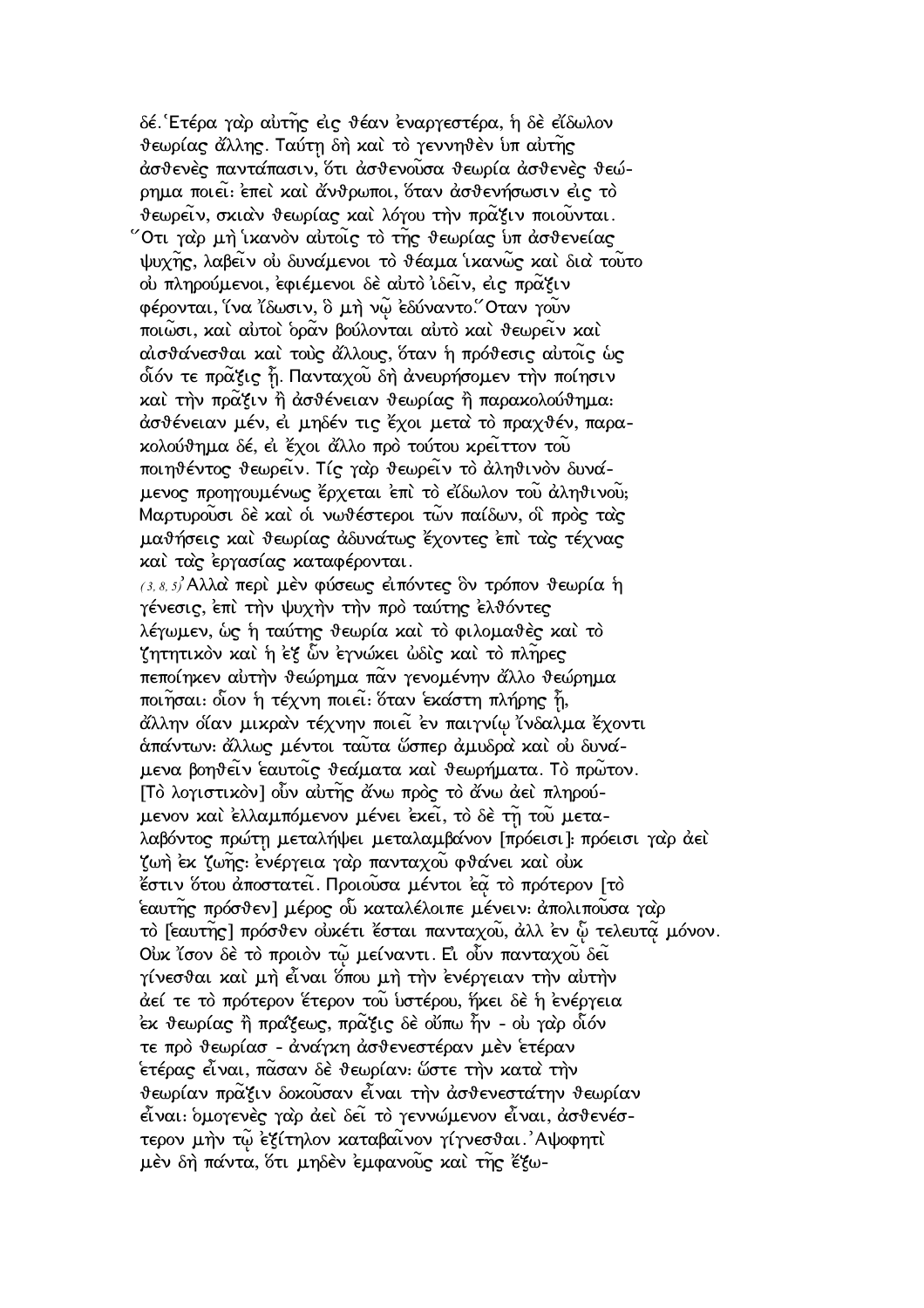θεν θεωρίας ή πραξεως δειται, και ψυχη δε η θεωρουσα και το ούτω θεωρήσαν άτε εξωτέρω και ουχ ωσαύτως τω πρὸ αυτης τὸ μετ αυτην ποιει: και θεωρία την θεωρίαν ποιεί. Και γαρ ούκ έχει πέρας η θεωρία ουδε το θεώρημα. Δια τουτο δέ: [ή και δια τουτο] πανταχου: που γαρ ουχί; Επεί και έν πάση ψυχη το αυτό. Ου γαρ περιγέγραπται μεγέθει. Ου μην ώσαύτως εν πασιν, ώστε ουδε εν παντι μέρει ψυχης δμοίως. Διὸ δ ηνίοχος τοις Υπποις δίδωσιν ὧν εἶδεν, οἱ δὲ λαβόντες δηλονότι ὀρέγοιντο ἀν ὧν εἶδον: έλαβον γαρ ου παν. Ορεγόμενοι δε ει πραττοιεν, ού ορέγονται ένεκα πράττουσιν. Ήν δε θεώρημα και θεωρία εκείνο.  $(3,8,6)$ Η άρα πραξις ένεκα θεωρίας και θεωρήματος: ώστε και τοις πράττουσιν η θεωρία τέλος, και οίον εξ ευθείας δ μή ηδυνήθησαν λαβείν τουτο περιπλανώμενοι ελείν ζητουσι. Και γαρ αύ όταν τύχωσιν ου βούλονται, δ γενέσθαι ηθέλησαν, ούχ ίνα μη γνώσιν, άλλ ίνα γνώσι και παρον ἴδωσιν 'εν ψυχη, δηλον ὅτι κείμενον θεατόν. Έπει` και άγαθου χαριν πραττουσι: τουτο δε ουχ ίνα έξω αυτών, ούδ ίνα μη έχωσιν, άλλ ίνα έχωσι το έκ της πράξεως άγαθόν. Τούτο δε που; Εν ψυχη. Ανέκαμψεν ούν παλιν η πραξις εις θεωρίαν: δ γαρ εν ψυχη λαμβανει λόγω ούση, τί ἀν ἄλλο ἢ λόγος σιωπῶν είη; Καὶ μᾶλλον, ὅσῳ μᾶλλον. Τότε γαρ και ησυχίαν άγει και ουδεν ζητει ώς πληρωθείσα, και η θεωρία η εν τω τοιούτω τω πιστεύειν έχειν είσω κειται. Και δσω εναργεστέρα η πίστις, ησυχαιτέρα και η θεωρία, η μάλλον εις εν άγει, και το γινώσκον όσω γινώσκει - ήδη γαρ σπουδαστέον - εις εν τω γνωσθέντι έρχεται. Ει γαρ δύο, το μεν άλλο, το δε άλλο έσται: ὥστε οίον παράκειται, και το διπλούν τούτο ούπω ώκείωσεν, οίον δταν ενόντες λόγοι εν ψυχη μηδεν ποιωσι. Διο δεί μη έξωθεν τον λόγον εἶναι, άλλ ενωθῆναι τῇ ψυχῇ τοῦ μανθανοντος, έως άν οικείον εύρη. Η μεν ούν ψυχή, όταν σικειωθη και διατεθη, όμως προφέρει και προχειρίζεται - ου γαρ πρώτως είχε - και καταμανθάνει, και τη προχειρίσει δίον ετέρα αύτου γίνεται, και διανοουμένη βλέπει ώς άλλο όν άλλο: καίτοι καὶ αύτη λόγος ἦν καὶ οἶον νοῦς, ἀλλ ὁρῶν άλλο. Έστι γαρ ου πλήρης, άλλα ελλείπει τω προ αυτής: δρα μέντοι και αυτή ησύχως α προφέρει. Α μεν γαρ εύ προήνεγκεν, ουκέτι προφέρει, & δε προφέρει, τω ελλιπει προφέρει εις επίσκεψιν καταμανθάνουσα δ έχει. Εν δε τοις πρακτικοις εφαρμόττει δ' έχει τοις έξω. Και τω μεν μαλλον έχειν ή η φύσις ησυχαιτέρα, και τω πλέον θεωρητική μαλλον, τῷ δὲ μὴ τελέως ἐφιεμένη μαλλον ἔχειν την του θεωρηθέντος καταμάθησιν και θεωρίαν την εξ 'επισκέψεως. Καὶ ἀπολείπουσα δὲ καὶ 'εν ἄλλοις γινομένη, είτ επανιουσα παλιν, θεωρει τω απολειφθέντι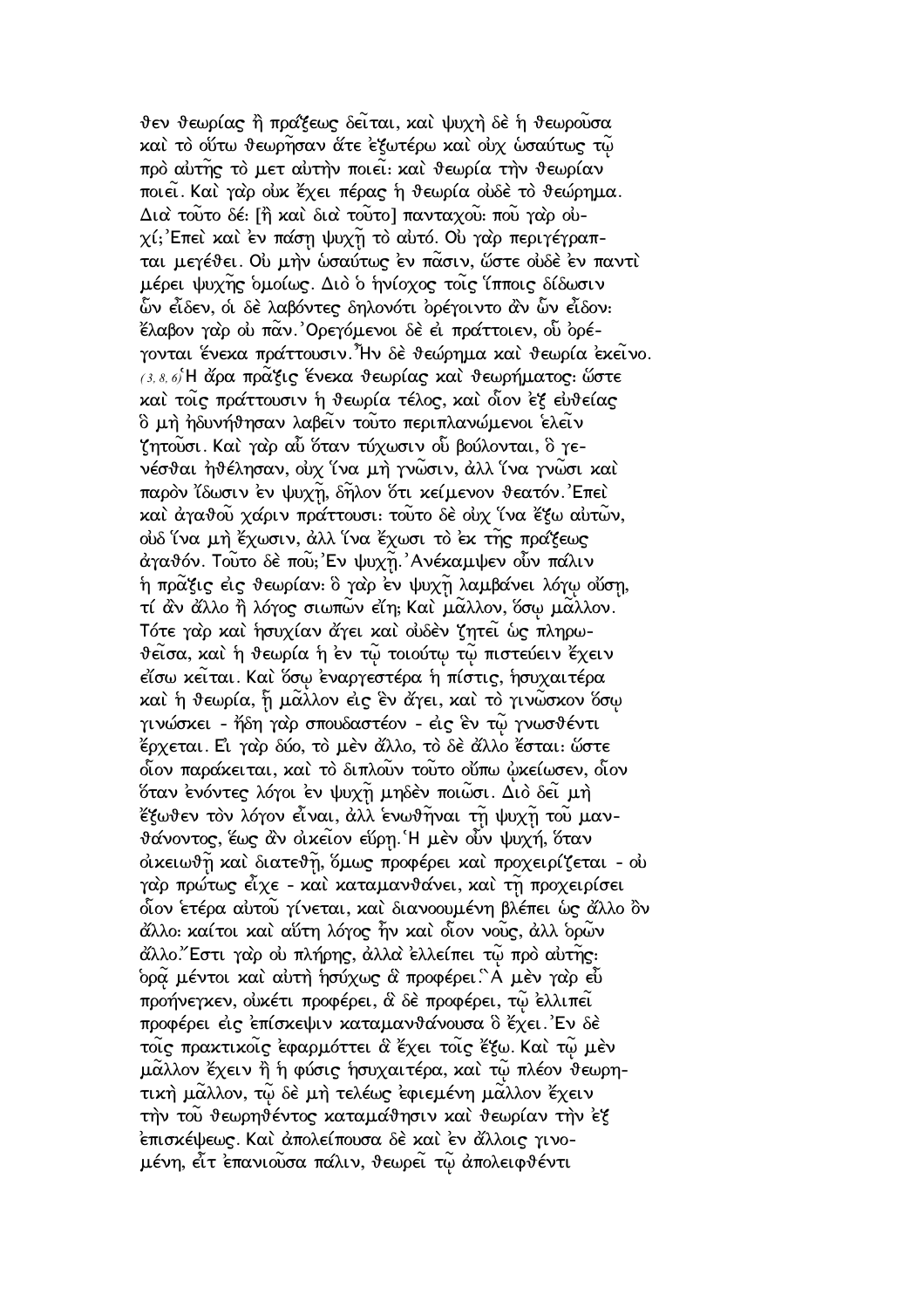αύτης μέρει: η δε στάσα εν αύτη ήττον τούτο ποιεί. Διὸ ο σπουδαίος λελόγισται ήδη και το παρ αυτου πρός άλλον άποφαίνει: πρός δε αυτόν όψις. Ήδη γαρ ούτος πρὸς τὸ ềν και πρὸς τὸ ἥσυχον ου μόνον των ἔξω, άλλα και πρός αυτόν, και πάντα είσω.  $(3, 8, 7)$  Οτι μέν ούν πάντα τά τε ως άληθως όντα εκ θεωρίας και θεωρία, και τα εξ εκείνων γενόμενα θεωρούντων εκείνων και αυτα θεωρήματα, τα μεν αισθήσει τα δε γνώσει ή δόξη, και αι πράξεις το τέλος έχουσιν εις γνώσιν καὶ ἡ ἔφεσις γνώσεως καὶ αἱ γεννήσεις ἀπὸ θεωρίας εις αποτελεύτησιν είδους και θεωρήματος άλλου, και δλως μιμήματα όντα έκαστα των ποιούντων θεωρήματα ποιεί και είδη, και αί γινόμεναι υποστάσεις μιμήσεις όντων ούσαι ποιούντα δείκνυσι τέλος ποιούμενα ου τας ποιήσεις ούδε τας πραξεις, άλλα το αποτέλεσμα ίνα θεωρηθη, και τούτο και αι διανοήσεις ιδείν θέλουσι και έτι πρότερον αι αισθήσεις, αίς τέλος η γνωσις, και έτι προ τούτων η φύσις το θεώρημα το έν αυτή και τον λόγον ποιει άλλον λόγον αποτελούσα - τα μεν ήν αυτόθεν λαβείν, τα δ υπέμνησεν ο λόγοσ - δηλόν που. Επει κάκεινο δηλον, ως αναγκαίον ήν των πρώτων εν θεωρία όντων και τα άλλα πάντα έφίεσθαι τούτου, είπερ τέλος άπασιν η άρχή. Επει καί, όταν τα ζώα γεννα, οι λόγοι ένδον όντες κινούσι, και έστιν ενέργεια θεωρίας τούτο και ώδις του πολλα ποιείν είδη και πολλα θεωρήματα και λόγων πληρώσαι πάντα και δίον άει θεωρείν: το γαρ ποιείν είναι τι είδός έστι ποιείν, τουτο δέ έστι παντα πληρωσαι θεωρίας. Καὶ αι αμαρτίαι δέ, αί τε εν τοις γινομένοις αί τε εν τοις πραττομένοις, θεωρούντων εισιν εκ του θεωρητου παραφορα: και δ γε κακός τεχνίτης έοικεν αισχρα είδη ποιούντι. Και οι ερώντες δε ιδόντων και προς είδος σπευδόντων.

(3, 8, 8) Ταύτα μεν ούτω. Της δε θεωρίας αναβαινούσης έκ της φύσεως επι ψυχην και άπο ταύτης εις νουν και άει οικειοτέρων των θεωριών γιγνομένων και ενουμένων τοις θεωρούσι και επι της σπουδαίας ψυχης προς τὸ αὐτὸ τῳ ὑποκειμένῳ ἰόντων των ἐγνωσμένων ἅτε εις νούν σπευδόντων, επι τούτου δηλονότι ήδη εν άμφω ούκ οικειώσει, ώσπερ επι της ψυχης της αρίστης, άλλ ουσία και τω <ταυτον το είναι και το νοείν> είναι. Ου γαρ έτι άλλο, το δ άλλο: πάλιν γαρ αύ άλλο έσται, δ ουκέτι άλλο και άλλο. Δει ούν τουτο είναι εν όντως άμφω: τουτο δέ εστι θεωρία ζωσα, ου θεώρημα, οίον το εν άλλω. Τὸ γαρ εν άλλω ζών δι εκείνο, ουκ αυτοζών. Ει ούν ζήσεταί τι θεώρημα και νόημα, δει αυτοζωην είναι ου φυτικήν ουδέ αισθητικήν ουδέ ψυχικήν την άλλην. Νοήσεις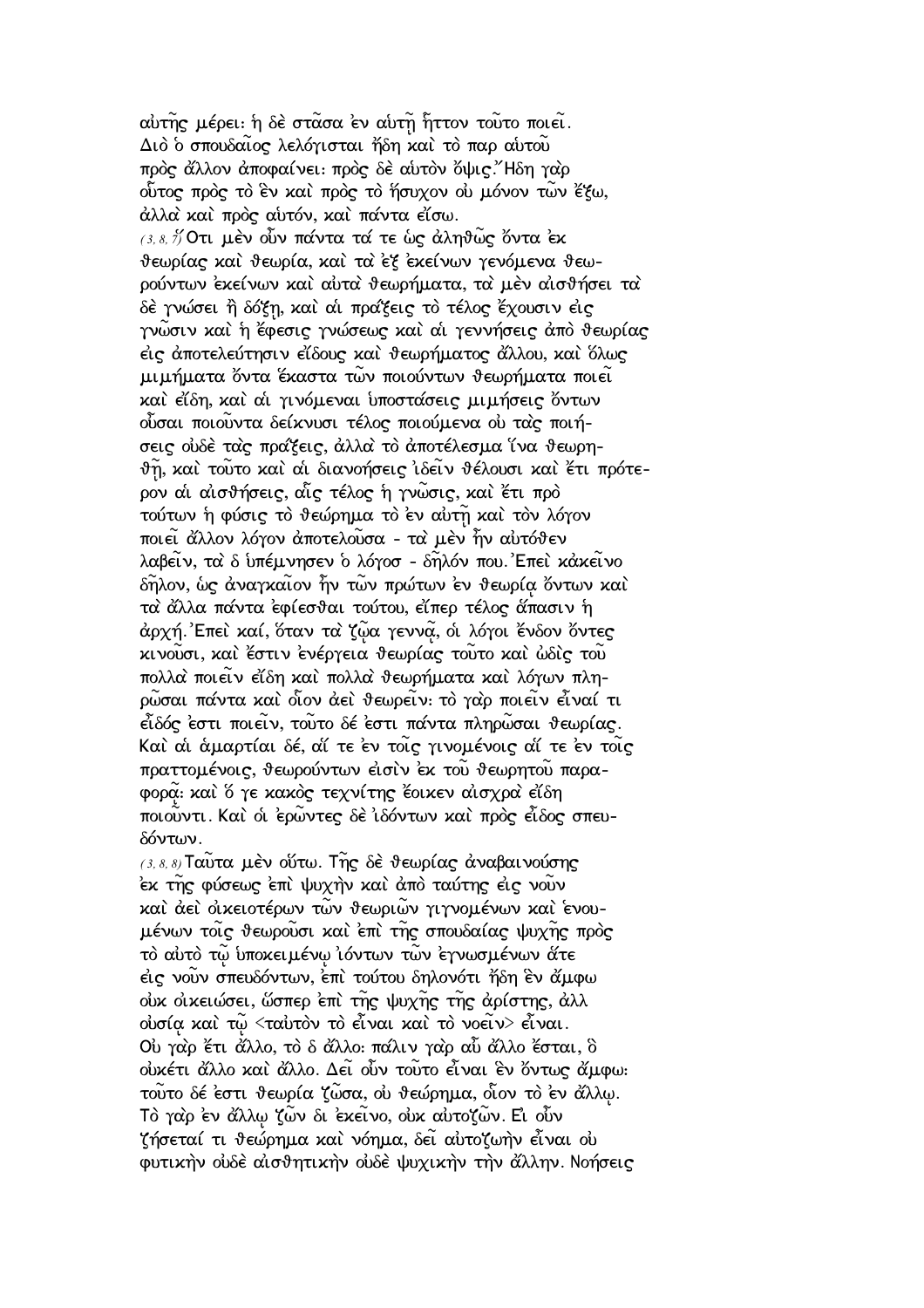μέν γάρ πως και άλλαι: άλλ ή μέν φυτική νόησις, ή δέ αισθητική, η δε ψυχική. Πώς ούν νοήσεις; Ότι λόγοι. Και πάσα ζωή νόησίς τις, άλλα άλλη άλλης αμυδροτέρα, ώσπερ και ζωή. Η δε εναργεστέρα: αύτη και πρώτη ζωη και πρώτος νους είς. Νόησις ούν η πρώτη ζωη και ζωη δευτέρα νόησις δευτέρα και η εσχάτη ζωη εσχάτη νόησις. Πάσα ούν ζωή του γένους τούτου και νόησις. Αλλα ζωης μεν ίσως διαφορας τάχ άν λέγοιεν άνθρωποι, νοήσεων δέ ου λέγουσιν, άλλα τας μέν, τας δ όλως ου νοήσεις, ότι όλως την ζωην ό τι ποτέ έστιν ου ζητουσιν. 'Αλλ ἐκεῖνό γε ἐπισημαντέον, ὅτι παλιν αὖ ὁ λόγος πάρεργον ενδείκνυται θεωρίας τα πάντα όντα. Ει τοίνυν ή ζωή η άληθεστάτη νοήσει ζωή έστιν, αύτη δε ταυτόν τη άληθεστάτη νοήσει, η άληθεστάτη νόησις ζη και η θεωρία και το θεώρημα το τοιούτο ζών και ζωή και εν όμου τα δύο. Εν οὖν ὂν τα δύο πὦς αὖ πολλα τοὖτο τὸ ἕν, Η ὅτι ούχ εν θεωρεί. Επεί και όταν το εν θεωρη, ουχ ως έν: ει δε μή, ου γίνεται νους. Αλλα αρξαμενος ως εν ουχ ως ήρ τατο έμεινεν, άλλ έλαθεν εαυτον πολύς γενόμενος, οίον βεβαρημένος, και εξείλιξεν αυτον πάντα έχειν θέλων - ώς βέλτιον ἦν αὐτῷ μὴ ἐθελῆσαι τοῦτο, δεύτερον γαρ έγένετο - δίον γαρ κύκλος εξελίξας αυτον γέγονε και σχημα και επίπεδον και περιφέρεια και κέντρον και γραμμαι και τα μέν άνω, τα δέ κατω: βελτίω μέν όθεν, χείρω δέ είς δ. Τὸ γαρ εις ὃ ουκ ἦν τοιούτον οίον τὸ ἀφ ού και εις ὅ, ουδ αὖ τὸ ἀφ οὗ καὶ ἐις ὃ οἶον τὸ ἀφ οὗ μόνον. Καὶ άλλως δέ ο νους ουχ ενός τινος νους, άλλα και πάς: πάς δέ ὢν και πάντων. Δει οὦν αὐτον πάντα ὄντα και πάντων και το μέρος αυτου έχειν παν και παντα: ει δε μή, έξει τι μέρος ου νουν, και συγκείσεται εξ ου νων, και σωρός τις συμφορητός έσται άναμένων το γενέσθαι νους εκ πάντων. Διὸ και άπειρος ούτως καί, εί τι άπ αυτου, ουκ ηλαττωται, ούτε το άπ αυτου, ότι παντα και αυτό, ούτε εκείνος ο εε ού, ότι μή σύνθεσις ήν έκ μορίων.

 $(3, 8, 9)$  Ο ύτος μέν ούν τοιούτος: διό ου πρώτος, άλλα δεϊ εἶναι τὸ <επέκεινα> αὐτοῦ, οὗπερ χαριν και οί πρόσθεν λόγοι, πρώτον μέν, ότι πλήθος ενός ύστερον: και άριθμός δε ούτος, άριθμού δε άρχη και του τοιούτου το όντως έν: και ούτος νους και νοητον άμα, ώστε δύο άμα. Ει δε δύο, δει τὸ πρὸ του δύο λαβείν. Τί οὖν; Νους μόνον; Αλλα παντι νω συνέζευκται το νοητόν: ει ούν δει μη συνεζευχθαι τὸ νοητόν, ουδέ νους ἔσται. Ει ούν μή νους, άλλ εκφεύξεται τα δύο, το πρότερον των δύο τούτων επέκεινα νου είναι. Τί ούν κωλύει το νοητον αυτο είναι; Η ότι και το νοητον συνέζευκτο τω νω. Ει ούν μήτε νους μήτε νοητον είη, τί άν είη; Εξ ού ο νους και το συν αυτώ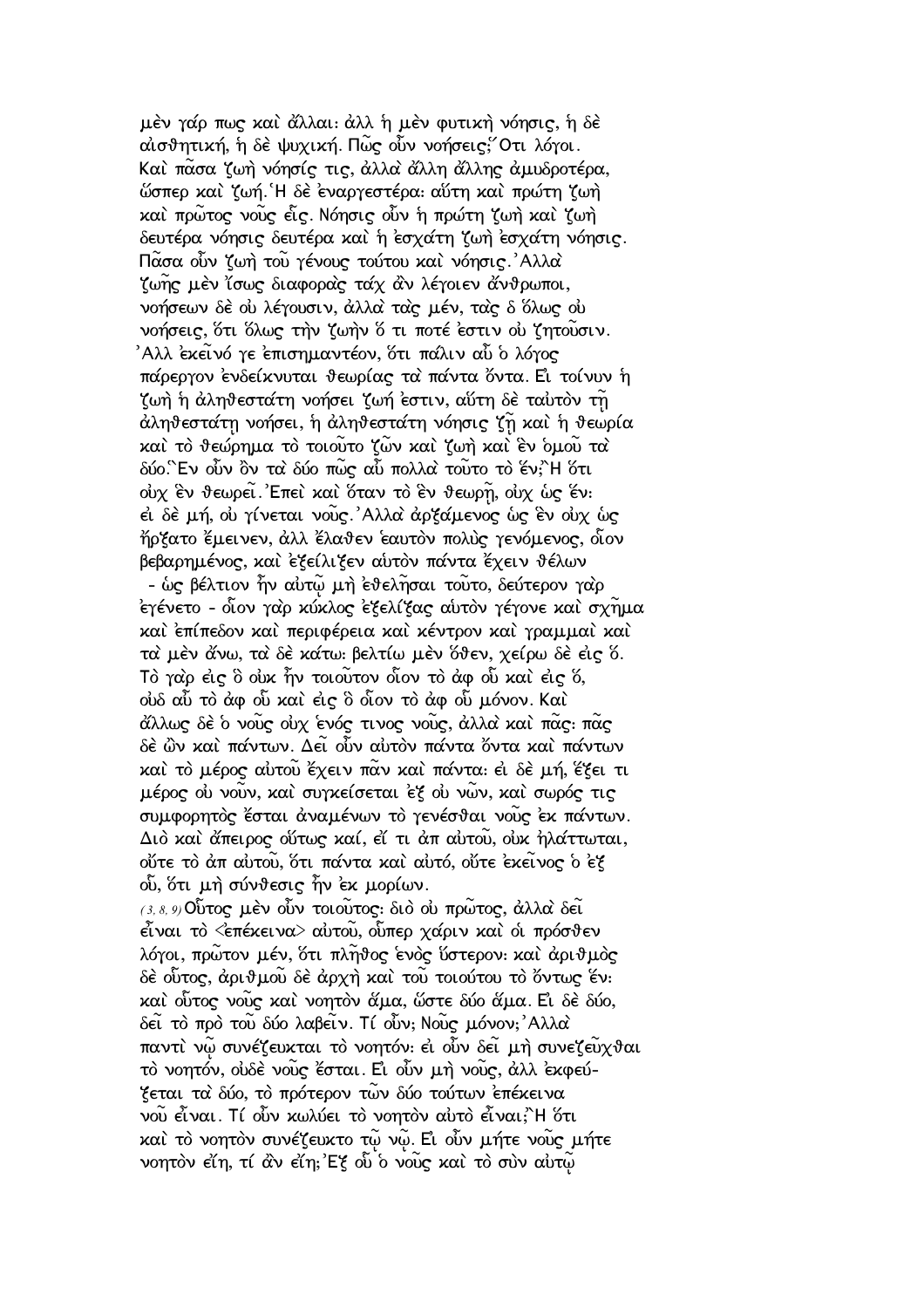νοητον φήσομεν. Τί ούν τουτο και ποιόν τι αυτό φαντασθησόμεθα; Και γαρ αύ ή νοούν έσται ή ανόητόν τι. Νοούν μέν ούν νους, άνόητον δέ άγνοήσει και εαυτό: ώστε τί σεμνόν; Ουδέ γάρ, ει λέγοιμεν το άγαθον είναι και άπλούστατον είναι, δηλόν τι και σαφές ερούμεν το άληθές λέγοντες, έως άν μη έχωμεν επι τί ερείδοντες την διάνοιαν λέγομεν. Και γαρ αύ της γνώσεως δια νου των άλλων γινομένης και τῷ νῷ νοῦν γινώσκειν δυναμένων υπερβεβηκός τουτο την νου φύσιν τίνι άν άλίσκοιτο έπιβολη άθρόα; Πρὸς δν δει σημηναι, όπως οιδν τε, τω έν ημίν δμοίω φήσομεν. Έστι γαρ τι και παρ ημίν αυτου: ή ούκ έστιν, όπου μη έστιν, οις έστι μετέχειν αυτου. Το γαρ πανταχού παρόν στήσας δπουούν το δυναμενον έχειν έχεις εκείθεν: ώσπερ ει φωνής κατεχούσης ερημίαν ή και μετα της ερημίας και ανθρώπους εν οτωούν του ερήμου στήσας ούς την φωνήν κομιεί πάσαν και αύ ου πάσαν. Τί ούν εστιν δ κομιούμεθα νουν παραστησάμενοι; Η δει τον νουν οίον είς τουπίσω αναχωρείν και οίον εαυτον άφέντα τοις είς όπισθεν αυτου άμφίστομον όντα, κάκεινα, ει εθέλοι εκείνο δράν, μη παντα νουν είναι. Έστι μεν γαρ αυτός ζωή πρώτη, ενέργεια ούσα εν διεξόδω των πάντων: διεξόδω δε ου τη διεξιούση, άλλα τη διεξελθούση. Είπερ ούν και ζωή εστι και διέξοδός εστι και πάντα άκριβώς καὶ οὐχ ὁλοσχερῶς ἔχει - ἀτελῶς γαρ ἀν καὶ άδιαρθρώτως έχοι - έκ τινος άλλου αυτόν είναι, δ ουκέτι εν διεξόδω, άλλα άρχη διεξόδου και άρχη ζωης και άρχη νου και των παντων. Ου γαρ άρχη τα πάντα, άλλ 'εξ άρχης τα πάντα, αύτη δε ουκέτι τα πάντα ούδέ τι των παντων, ίνα γεννήση τα παντα, και ίνα μή πληθος η, άλλα του πλήθους άρχή: του γαρ γεννηθέντος πανταχού το γεννών άπλούστερον. Ει ούν τούτο νούν 'εγέννησεν, άπλούστερον νου δει αυτό είναι. Ει δέ τις σίοιτο αύτο το έν και τα πάντα είναι, ήτοι καθ εν έκαστον των παντων εκείνο έσται ή δμού παντα. Ει μεν ούν δμού πάντα συνηθροισμένα, ύστερον έσται των πάντων: εί δέ πρότερον των πάντων, άλλα μέν τα πάντα, άλλο δέ αυτό έσται τῶν πάντων: εί δε άμα και αυτο και τα πάντα, ουκ άρχη έσται. Δεί δε αύτο άρχην είναι και είναι προ πάντων, ίνα ή μετ αύτο και τα πάντα. Το δέ καθ έκαστον των παντων πρώτον μεν το αύτο έσται οτιούν οτωούν, έπειτα δμού πάντα, και ουδεν διακρινει. Και ούτως ουδεν τών πάντων, άλλα πρό των πάντων.

 $(3, 8, 10)$  Τί δη ὄν; Δύναμις των πάντων: ης μη ούσης ουδ άν τα πάντα, ουδ άν νους ζωή ή πρώτη και πάσα. Το δέ υπέρ την ζωήν αίτιον ζωής: ού γαρ η της ζωής ενέργεια τα πάντα ούσα πρώτη, άλλ ώσπερ προχυθείσα αυτή οίον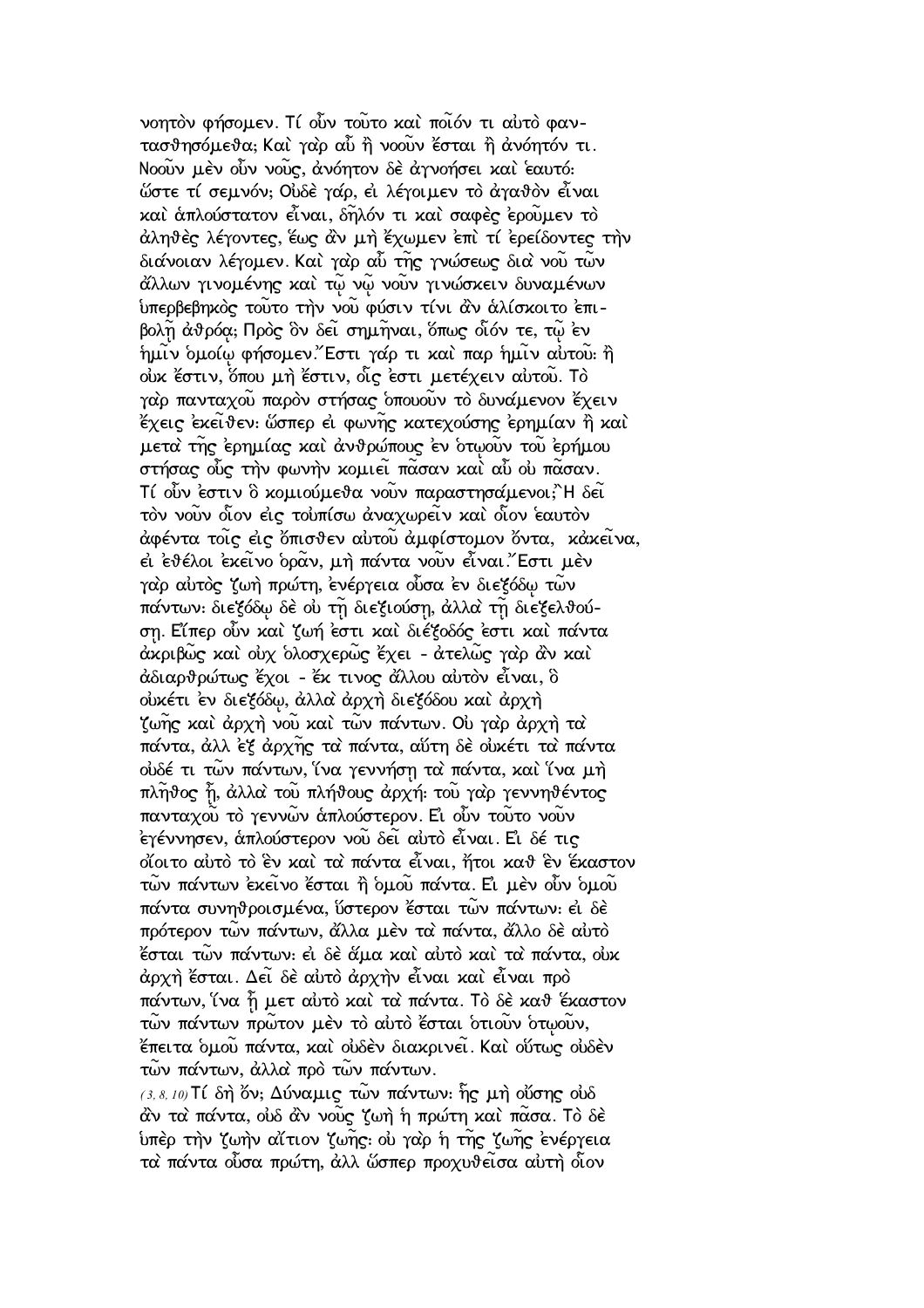εκ πηγής. Νόησον γαρ πηγήν άρχην άλλην ουκ έχουσαν, δουσαν δε ποταμοίς πάσαν αυτήν, ουκ άναλωθείσαν τοις ποταμοίς, άλλα μένουσαν αύτην ησύχως, τους δε έξ αύτης προεληλυθότας πριν άλλον άλλη ρειν δμου συνόντας έτι, ήδη δε οίον εκαστους ειδότας οι αφήσουσιν αυτών τα ρεύματα: ή ζωην φυτου μεγίστου δια παντός ελθουσαν άρχης μενούσης και ου σκεδασθείσης περι παν αυτής οίον ζεν ρίζη ίδρυμένης. Αύτη τοίνυν παρέσχε μεν την πασαν ζωήν τῷ φυτῷ τὴν πολλήν, ἔμεινε δὲ αὐτὴ οὐ πολλὴ οὖσα, άλλ άρχη της πολλής. Και θαύμα ουδέν. Η και θαύμα, πώς τὸ πλῆθος τῆς ζωῆς ἐξ οὐ πλήθους ἦν, καὶ οὐκ ἦν τὸ πληθος, ει μή το προ του πλήθους ήν δ μή πληθος ήν. Ου γαρ μερίζεται είς το παν η άρχη: μερισθείσα γαρ άπώλεσεν άν και το πάν, και ουδ άν έτι γένοιτο μή μενούσης της άρχης έφ εαυτης ετέρας ούσης. Διό και ή άναγωγή πανταχού έφ έν. Και έφ εκάστου μέν τι έν, εις δ αναξεις, και τόδε παν εις εν το προ αυτου, ούχ άπλως έν, έως τις επι το άπλως εν έλθη: τουτο δε ουκέτι επ άλλο. Αλλ ει μεν το του φυτου εν - τουτο δε και η άρχη η μένουσα - και το ζώου εν και το ψυχης εν και το του παντός εν λαμβανοι, λαμβανει εκασταχού το δυνατώτατον και το τίμιον: εί δε το των κατ άλήθειαν όντων έν, την άρχην και πηγήν και δύναμιν, λαμβάνοι, άπιστήσομεν και το μηδεν υπονοήσομεν; Η έστι μεν το μηδεν τούτων ὧν 'εστιν άρχή, τοιούτο μέντοι, οίον, μηδενός αύτου κατηγορείσθαι δυναμένου, μη όντος, μη ουσίας, μη ζωης, το υπέρ παντα αυτών είναι. Ει δε άφελων το είναι λαμβάνοις, θαύμα έξεις. Και βαλων πρός αυτό και τυχων έντος αυτου αναπαυσαμενος συννόει μαλλον τη προσβολη συνείς, συνορών δε το μέγα αύτου τοις μετ αύτο δι αύτο  $\delta$ <sub>υ</sub>σιν.

(3, 8, 11) Ετι δέ και ὧδε: επει γαρ ο νους εστιν όψις τις και όψις ορώσα, δύναμις έσται εις ενέργειαν ελθούσα."Εσται τοίνυν τὸ μèν ὕλη, τὸ δè ἐἶδος αὐτοῦ [οἶον καὶ ἡ κατ ένέργειαν δρασις], ύλη δε εν νοητοις: επει και η δρασις η κατ ενέργειαν διττον έχει: πριν γουν ιδείν ήν έν. Το ούν εν δύο γέγονε και τα δύο εν. Τη μεν ούν δράσει η πλήρωσις παρα του αισθητου και η οίον τελείωσις, τη δε του νου όψει το άγαθον το πληρούν. Ει γαρ αυτος το άγαθόν, τί έδει δραν ή ενεργειν δλως; Τα μεν γαρ άλλα περί το άγαθον και δια το άγαθον έχει την ενέργειαν, το δε άγαθον ουδενός δείται: διο ουδέν εστιν αυτώ ή αυτό. Φθεγζάμενος ούν το άγαθον μηδεν έτι προσνόει: εαν γάρ τι προσθης, ώ προσέθηκας οτιούν, ενδεές ποιήσεις. Διό ούδε το νοείν, ίνα μή και άλλο, και ποιήσης δύο, νουν και άγαθόν. Ο μεν γαρ νους του άγαθου, το δ άγαθον ου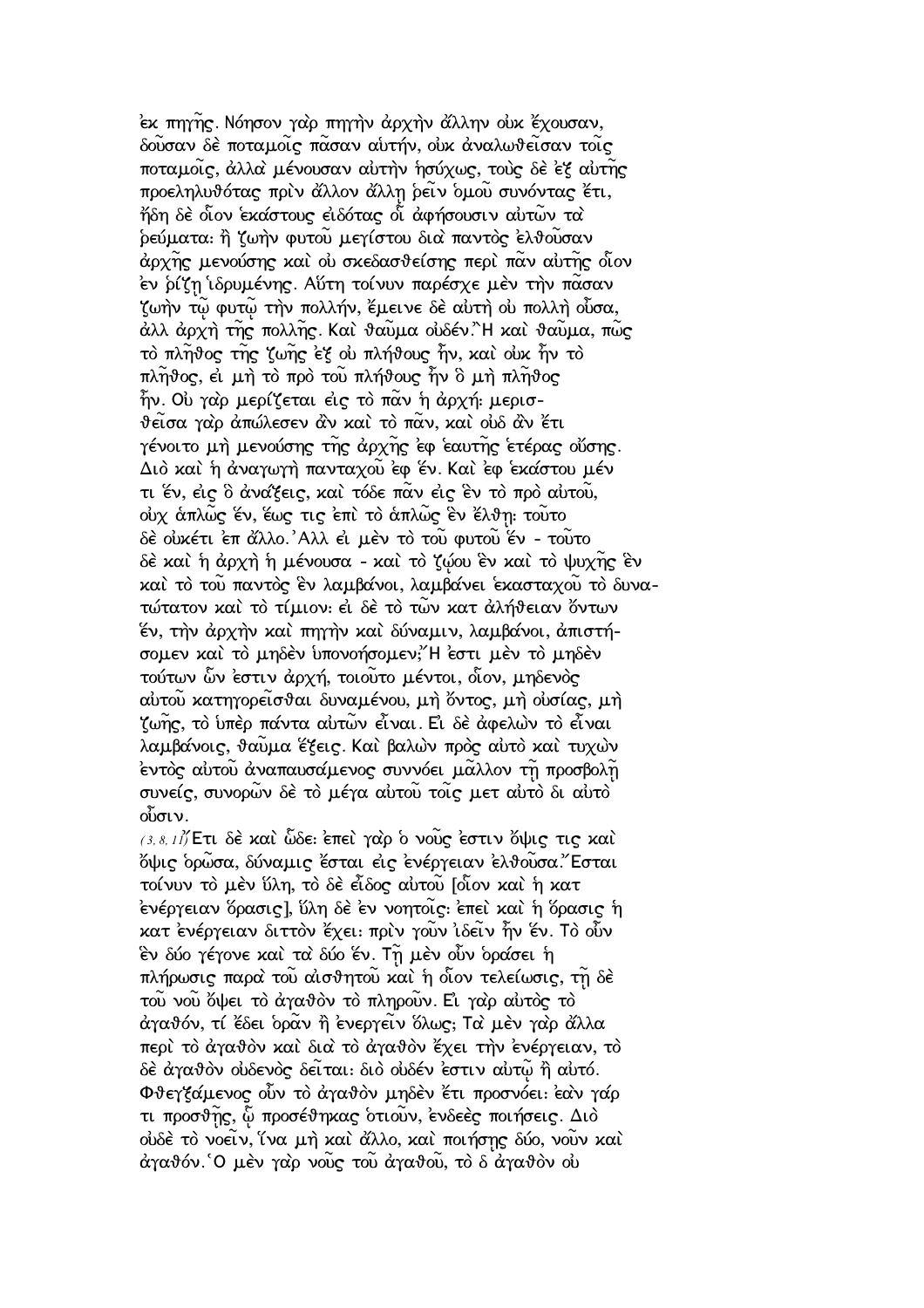δείται εκείνου: όθεν και τυγχανων του αγαθού αγαθοειδές γίνεται και τελειούται παρα του άγαθου, του μεν είδους του επ αυτώ παρα του άγαθου ήκοντος άγαθοειδη ποιούντος. Οίον δε ενοράται επ αυτώ ίχνος του άγαθου, τοιούτον το άρχέτυπον εννοείν προσήκει το άληθινον εκείνου ενθυμηθέντα εκ του επι τω νω επιθέοντος ίχνους. Τὸ μεν οἶν επ αυτοῦ ἴχνος αυτοῦ τῷ νῷ δρῶντι ἔδωκεν έχειν: ὥστε 'εν μεν τω νω η 'έφεσις και' 'εφιέμενος άει' και' άει τυγχανων, εκεί[νος] δε ούτε εφιέμενοσ - τίνος γαρ; - ούτε τυγχανων: ουδέ γαρ εφίετο. Ου τοίνυν ουδέ νους. Έφεσις γαρ και εν τούτω και σύννευσις προς το είδος αυτου. Του δη νου καλού όντος και πάντων καλλίστου, εν φωτι καθαρώ και <αυγή καθαρά> κειμένου και την τών όντων περιλαβόντος φύσιν, ού και ο καλός ούτος κόσμος σκια και εικών, και έν πάση άγλαία κειμένου, ότι μηδεν ανόητον μηδέ σκοτεινόν μηδ άμετρον έν αυτώ, ζώντος ζωήν μακαρίαν, θάμβος μεν άν έχοι τον ιδόντα και τουτον και ώς χρή εις αυτόν εισδύντα και αυτώ γενόμενον ένα. Ώς δη ο αναβλέψας είς τον ουρανον και το των άστρων φέγγος ιδων τον ποιήσαντα ενθυμειται και ζητει, ούτω χρη και τον νοητον κόσμον δς εθεάσατο και ενείδε και εθαύμασε τον κάκείνου ποιητην τίς άρα ο τοιούτον υποστήσας ζητείν, [ή που] ή πως, ο τοιούτον παιδα γεννήσας νουν, κόρον καλόν και παρ αύτου γενόμενον κόρον. Πάντως τοι ούτε νους εκείνος ούτε κόρος, άλλα και πρό νου και κόρου: μετα γαρ αυτόν νους και κόρος, δεηθέντα και κεκορέσθαι και νενοηκέναι: α πλησίον μέν εστι του άνενδεους και του νοείν ουδέν δεομένου, πλήρωσιν δε άληθινην και νόησιν έχει, ότι πρώτως έχει. Το δε προ αυτών ούτε δείται ούτε έχει: ή ουκ άν το άγαθον ήν. (3, 9, 1) < Νούσ>, φησιν, < ορα ενούσας ιδέασ> εν < τω δ εστι  $\langle \tilde{\psi}$ ον>: εἶτα <διενοήθη>, φησίν, ὁ δημιουργός, ἀ ὁ <νους δρά> έν <τῷ δ έστι ζῷον, και τόδε> το παν <έχειν>. Ούκουν φησιν ήδη είναι τα είδη πρό του νου, όντα δε αύτα

νοείν τον νούν; Πρώτον ούν εκείνο, λέγω δε το ζώον, ζητητέον ει μή νους, άλλ έτερον νου: το γαρ θεώμενον νους: το τοίνυν ζώον αυτό ου νους, άλλα νοητόν αυτό φήσομεν και τον νούν έξω φήσομεν αύτου α' δρα έχειν. Είδωλα άρα και ου τάληθη έχει, ει εκει τάληθη. Εκει γαρ και την αλήθειαν φησιν είναι εν τω όντι, ου αυτό έκαστον. Ή, κάν έτερον εκάτερον, ου χωρις άλλήλων, άλλ ή μόνον τω έτερα. "Επειτα οὐδὲν κωλύει ὅσον ἐπὶ τῷ λεγομένῳ ἓν εἶναι ἄμφω, διαιρούμενα δε τη νοήσει, είπερ μόνον ως όν το μεν νοητόν, τὸ δε νοουν: δ γαρ καθορα ού φησιν εν ετέρω πάντως, άλλ έν αυτώ τώ εν αυτώ το νοητον έχειν. Η το μεν νοητον ουδέν κωλύει και νουν είναι εν στάσει και ενότητι και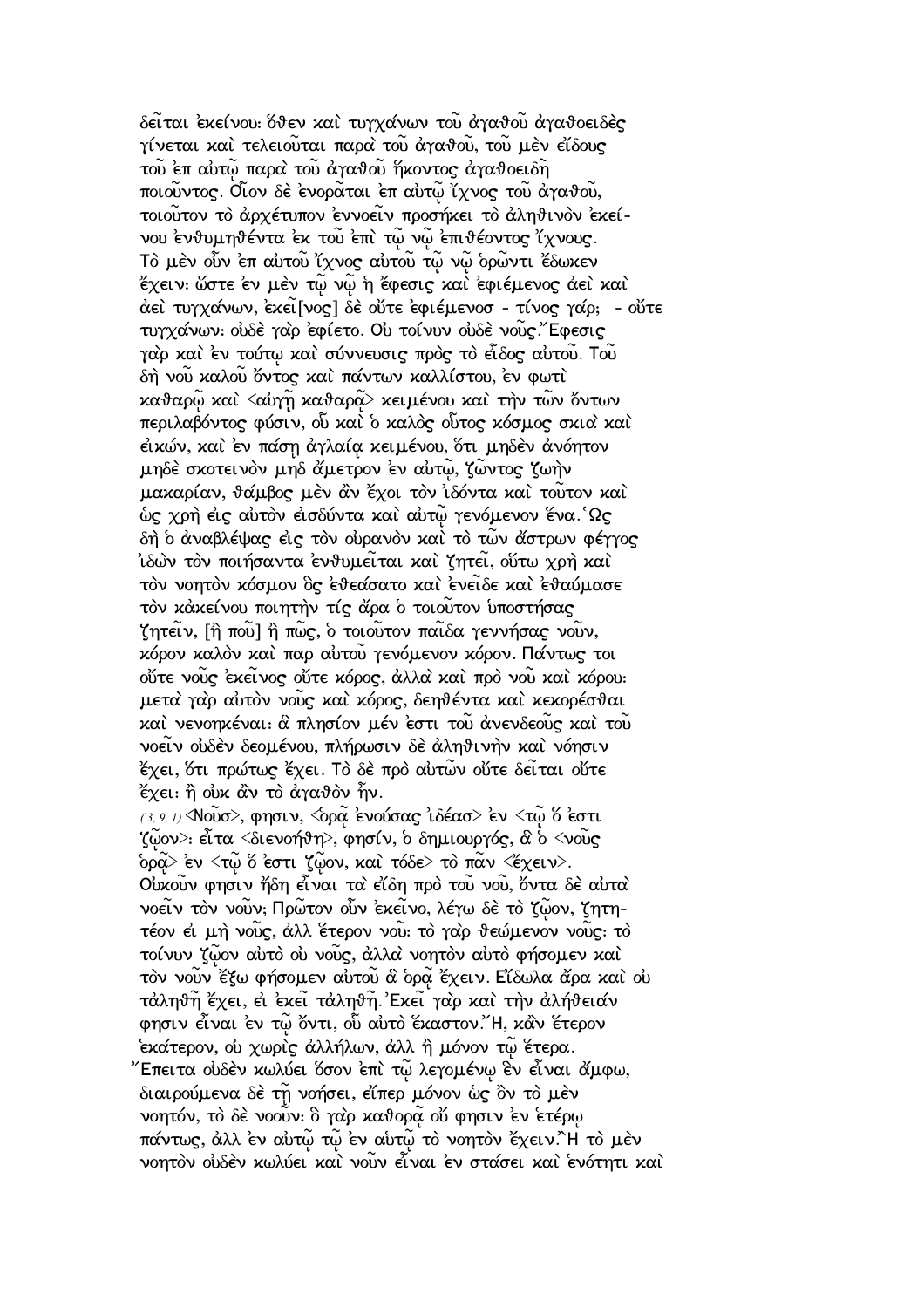ησυχία, την δε του νου φύσιν του δρώντος εκείνον τον νουν τον εν αυτώ ενέργειαν τινα απ εκείνου, ή ορα εκείνον: δρώντα δε εκείνον [είναι] δίον Γεκείνον είναι] νουν εκείνου, ότι νοει εκείνον: νοούντα δε εκείνον και αύτον νούν και νοητον άλλως είναι τω μεμιμήσθαι. Τούτο ούν έστι το διανοηθέν, α εκει δρα, εν τώδε τω κόσμω ποιήσαι ζώων γένη τέσσαρα. Δοκεί γε μήν τὸ διανοούμενον επικεκρυμμένως έτερον εκείνων τῶν δύο ποιεἶν."Αλλοις δὲ δόξει τα τρία ἓν εἶναι, τὸ ζὦον αὐτὸ ὅ ἐστιν, ὁ νους, τὸ διανοούμενον. Ή, ὥσπερ έν πολλοΐς, προτείνων άλλως, ο δε άλλως νοει τρία εἶναι. Καὶ τα μεν δύο είρηται, τὸ δε τρίτον τί, ὃ διενοήθη τα δρώμενα υπό του νου έν τω ζώω κείμενα αυτό εργασασθαι και ποιήσαι και μερίσαι; Η δυνατον τρόπον μεν άλλον τον νουν είναι τον μερίσαντα, τρόπον δε έτερον τον μερίσαντα μή τον νουν είναι: ή μεν γαρ παρ αύτου τα μερισθέντα, αυτον είναι τον μερίσαντα, η δ αύτος αμέριστος μένει, τα δ απ αύτου 'έστι τα μερισθέντα - ταυτα δέ 'εστι ψυχαί - ψυχην εἶναι την μερίσασαν εις πολλας ψυχας. Διὸ καί φησι του τρίτου εἶναι τον μερισμον και εν τῷ τρίτω, ὅτι διενοήθη, ὃ ου νου έργον - η διανοια - άλλα ψυχης μεριστην ενέργειαν εχούσης έν μεριστη φύσει.

(3, 9, 2) Οίον γαρ μιάς επιστήμης της όλης ο μερισμός είς τα θεωρήματα τα καθέκαστα ου σκεδασθείσης ουδε κατακερματισθείσης, έχει δε έκαστον δυνάμει το όλον, ού το αύτο άρχη και τέλος, και ούτω χρη παρασκευάζειν αυτόν, ώς τας άρχας τας έν αυτώ και τέλη είναι και δλα και πάντα είς το της φύσεως άριστον: ο γενόμενός εστιν ζεκει: τούτω γαρ τῷ ἀρίστω αὐτοῦ, ὅταν ἔχη, ἄψεται εκείνου.

(3, 9, 3) Η πασα ψυχή ουδαμού εγένετο ουδε ήλθεν: ουδε γαρ ήν όπου: άλλα το σώμα γειτονήσαν μετέλαβεν αυτής: διο ούκ εν τω σώματι ουδ ο Πλατων φησί που, άλλα το σώμα εις αυτήν. Αι δ άλλαι έχουσιν όθεν - άπό γαρ ψυχησ - και εις δ, και κατελθείν και μετελθείν: δθεν και άνελθείν. Η δ άει άνω έν ὧ πέφυκεν εἶναι ψυχή: τὸ δὲ ἐφεξης τὸ παν, οἶον τὸ πλησίον ἢ τὸ ὑφ ἡλίῳ. Φωτίζεται μεν οὖν ἡ μερική πρὸς τὸ πρὸ αὐτης φερομένη - ὄντι γαρ εντυγχανει - είς δε τὸ μετ αυτήν εις τὸ μή ὄν. Τουτο δε ποιει, ὅταν πρὸς αυτήν: πρός αυτήν γαρ βουλομένη το μετ αυτήν ποιεί είδωλον αυτής, το μη όν, οίον κενεμβατούσα και άοριστοτέρα γινομένη: και τούτου το είδωλον το άόριστον πάντη σκοτεινόν: άλογον γαρ και ανόητον πάντη και πολύ του όντος άποστατουν. Εις δε το μεταξύ έστιν έν τω οικείω, παλιν δε ιδουσα οίον δευτέρα προσβολη το είδωλον εμόρφωσε και ησθείσα έρχεται είς αυτό. (3, 9, 4) Πώς οὖν 'εξ ενός πληθος; Ότι πανταχου: ου γάρ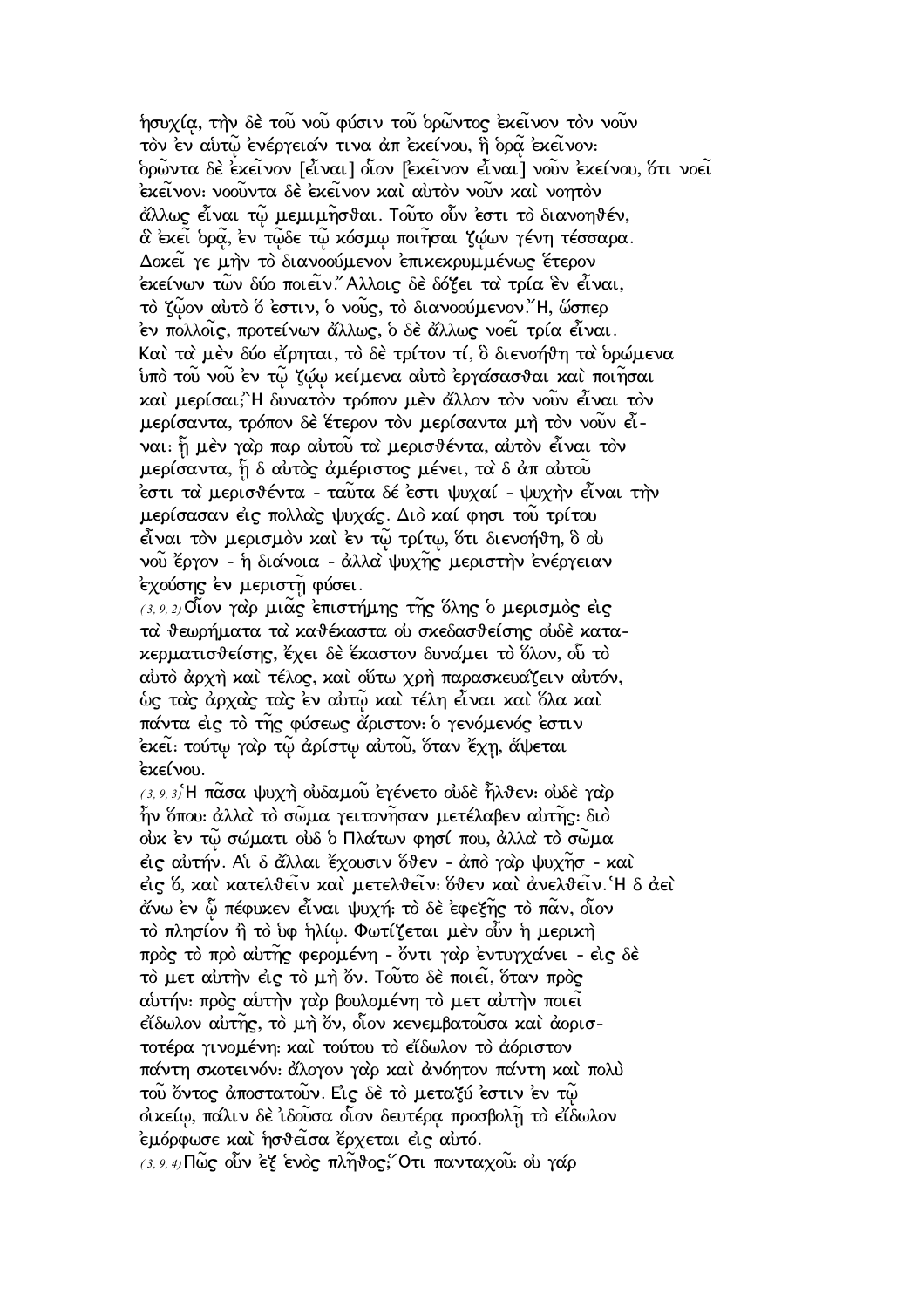'εστιν ὅπου οὔ. Παντα ούν πληροι: πολλα ούν, μαλλον δε πάντα ήδη. Αυτό μέν γαρ ει μόνον πανταχού, αυτό άν ήν τα πάντα: έπει δέ και ουδαμού, τα πάντα γίνεται μέν δι αύτόν, ότι πανταχού εκείνος, έτερα δε αύτου, ότι αύτος ουδαμού. Δια τί ούν ουκ αυτός μόνον πανταχού και αύ πρὸς τούτω και ουδαμους Οτι δει προ παντων εν είναι. Πληρούν ούν δει αυτόν και ποιείν παντα, ουκ είναι τα πάντα, α ποιεί.

(3, 9, 5) Την ψυχην αύτην δει ώσπερ όψιν είναι, δρατον δε αύτη τον νούν είναι, άόριστον πριν ιδείν, πεφυκυίαν δε νοείν: ύλην ούν πρός νουν.

(3, 9, 6) Νοούντες αυτούς βλέπομεν δηλονότι νοούσαν φύσιν, ή ψευδοίμεθα άν το νοείν. Ει ούν νοούμεν και εαυτούς νοούμεν, νοεραν ούσαν φύσιν νοούμεν: πρὸ ἄρα της νοήσεως ταύτης άλλη εστι νόησις οίον ήσυχος. Και ουσίας δη νόησις και ζωής νόησις: ώστε προ ταύτης της ζωής και ουσίας άλλη ουσία και ζωή. Ταυτα άρα είδεν, όσα ένέργειαι. Ει δε νόες αι ενέργειαι αι κατα το νοείν ούτως εαυτούς, τὸ νοητὸν ἡμεις οι ὄντως. Η δε νόησις ἡ αυτών την εικόνα φέρει.

(3, 9, 7) Το μεν πρώτον δύναμίς εστι κινήσεως και στάσεως, ώστε επέκεινα τούτων: τὸ δε δεύτερον έστηκέ τε και κινειται περι εκείνο: και νους δε περι το δεύτερον: άλλο γαρ όν πρὸς ἄλλο ἔχει την νόησιν, τὸ δε εν νόησιν ουκ ἔχει. Διπλουν δέ το νοούν, κάν αύτον νοη, και ελλιπές, ότι εν τω νοείν έχει τὸ εὖ, ουκ εν τη υποστασει.

(3, 9, 8) Το ενεργεία παντι τω εκ δυναμεως εις ενέργειαν δ 'εστι ταύτον άεί, έως άν ή: ώστε και το τέλειον και τοις σώμασιν υπάρχει, δίον τῷ πυρί: άλλ οὐ δύναται ἀεὶ εἶναι, ότι μεθ ύλης: ὃ δ ἀν ἀσύνθετον ὂν ἐνεργεία ἦ, ἀεὶ ἔστιν.

- "Εστι δὲ τὸ αὐτὸ ἐνεργεία ὂν δυναμει κατ ἄλλο εἶναι.  $(3, 9, 9)$  Αλλ ου νοεί το πρώτον επέκεινα όντοσ: ο δε νους τα όντα, και έστι κίνησις ενταυθα και στάσις. Περι ουδεν γαρ αύτο το πρώτον, τα άλλα δε περι αύτο αναπαυόμενα έστηκε και κινείται: η γαρ κίνησις έφεσις, το δε ουδενός εφίεται: τίνος γαρ τό γε άκρότατον; Ου νοεί ούν ουδέ εαυτό; Η ή έχει εαυτό, και νοείν δλως λέγεται; Η τῷ ἔχειν
- εαυτό ου νοείν λέγεται, άλλα τω πρός το πρώτον βλέπειν. ″Εστι δὲ πρώτη ἐνέργεια καὶ αὐτὴ ἡ νόησις. Ει οὖν αὕτη πρώτη, ουδεμίαν δει προτέραν. Τὸ ουν παρέχον ταύτην επέκεινα ταύτης: ὥστε δευτέρα ή νόησις μετ εκείνο. Ουδε γαρ το πρώτως σεμνον η νόησις: ούκουν ουδε πασα, άλλ η του άγαθου: επέκεινα άρα νοήσεως τάγαθόν. Αλλ ου παρακολουθήσει αυτώ. Τί ούν η παρακολούθησις αυτώ; Αγαθού όντος ή ού; Ει μεν γαρ όντος, ήδη εστι προ της παρακολουθήσεως τάγαθόν: εί δ η παρακολούθησις ποιεί, ούκ άν